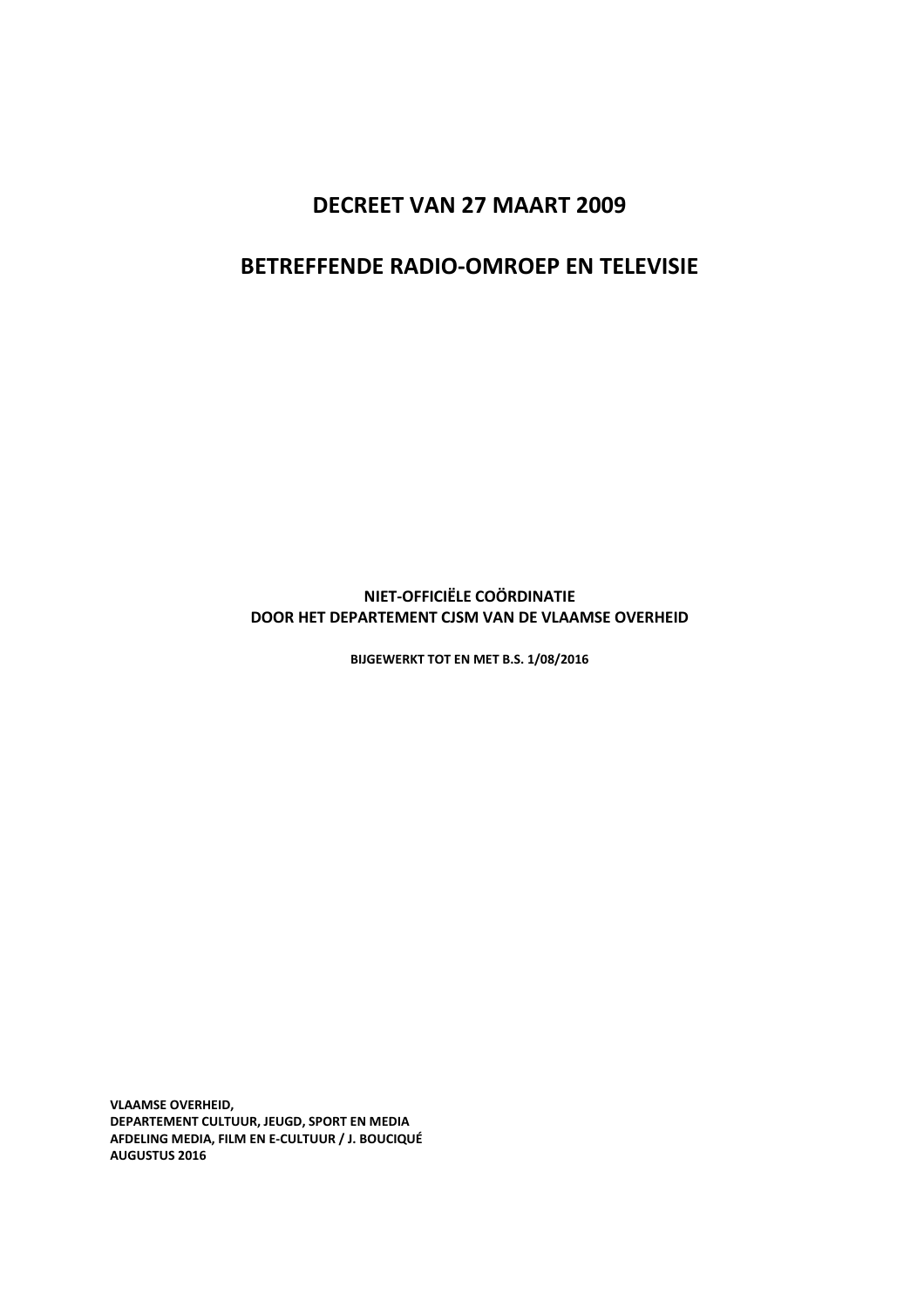# INHOUDSOPGAVE

| TITEL II: MAATSCHAPPELIJK DOEL, BEVOEGDHEID EN DE OPENBARE-OMROEPOPDRACHT 9              |  |
|------------------------------------------------------------------------------------------|--|
|                                                                                          |  |
|                                                                                          |  |
|                                                                                          |  |
|                                                                                          |  |
|                                                                                          |  |
|                                                                                          |  |
|                                                                                          |  |
|                                                                                          |  |
|                                                                                          |  |
|                                                                                          |  |
|                                                                                          |  |
|                                                                                          |  |
| TITEL X: TELEVISIEPROGRAMMA'S DOOR LEVENSBESCHOUWELIJKE VERENIGINGEN EN RADIOPROGRAMMA'S |  |
|                                                                                          |  |
|                                                                                          |  |
|                                                                                          |  |
|                                                                                          |  |
|                                                                                          |  |
|                                                                                          |  |
|                                                                                          |  |
|                                                                                          |  |
|                                                                                          |  |
| AFDELING II: BASISREGELS BIJ HET GEBRUIK VAN COMMERCIËLE COMMUNICATIE  21                |  |
| AFDELING III: COMMERCIËLE COMMUNICATIE OVER SPECIFIEKE PRODUCTEN  23                     |  |
| AFDELING IV: COMMERCIËLE COMMUNICATIE DIE GERICHT IS OP MINDERJARIGEN, JONGEREN EN       |  |
|                                                                                          |  |
|                                                                                          |  |
|                                                                                          |  |
|                                                                                          |  |
|                                                                                          |  |
|                                                                                          |  |
|                                                                                          |  |
|                                                                                          |  |
|                                                                                          |  |
|                                                                                          |  |
|                                                                                          |  |
|                                                                                          |  |
| AFDELING II: UITZENDINGEN VIA FREQUENTIEMODULATIE EN AMPLITUDEMODULATIE  35              |  |
|                                                                                          |  |
|                                                                                          |  |
|                                                                                          |  |
|                                                                                          |  |
|                                                                                          |  |
|                                                                                          |  |
|                                                                                          |  |
|                                                                                          |  |
|                                                                                          |  |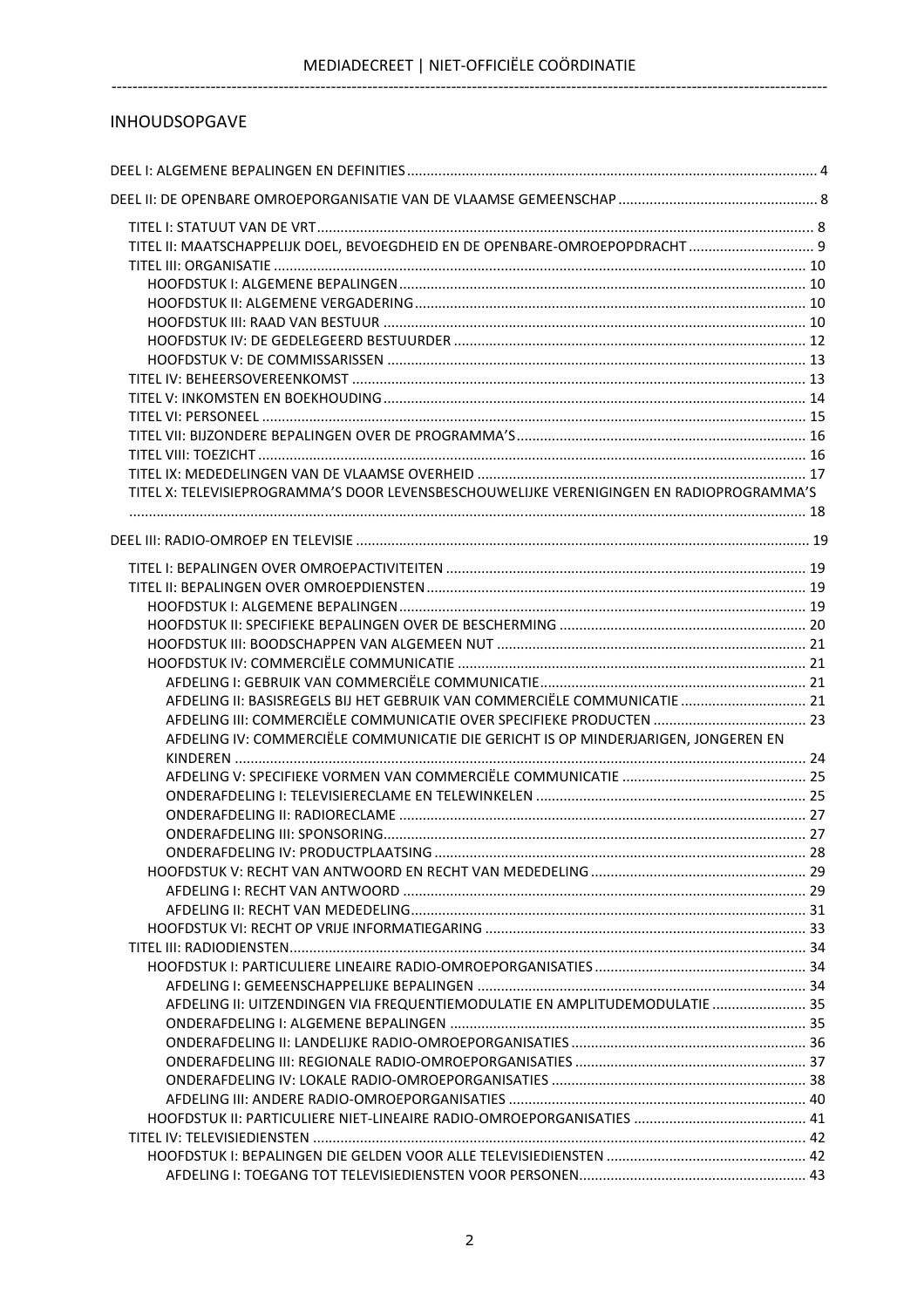| TITEL II: BEPALINGEN OVER ZENDVERGUNNINGEN VOOR HET GEBRUIK VAN FREQUENTIES 61 |  |
|--------------------------------------------------------------------------------|--|
|                                                                                |  |
|                                                                                |  |
|                                                                                |  |
|                                                                                |  |
|                                                                                |  |
|                                                                                |  |
|                                                                                |  |
|                                                                                |  |
|                                                                                |  |
|                                                                                |  |
|                                                                                |  |
|                                                                                |  |
|                                                                                |  |
|                                                                                |  |
|                                                                                |  |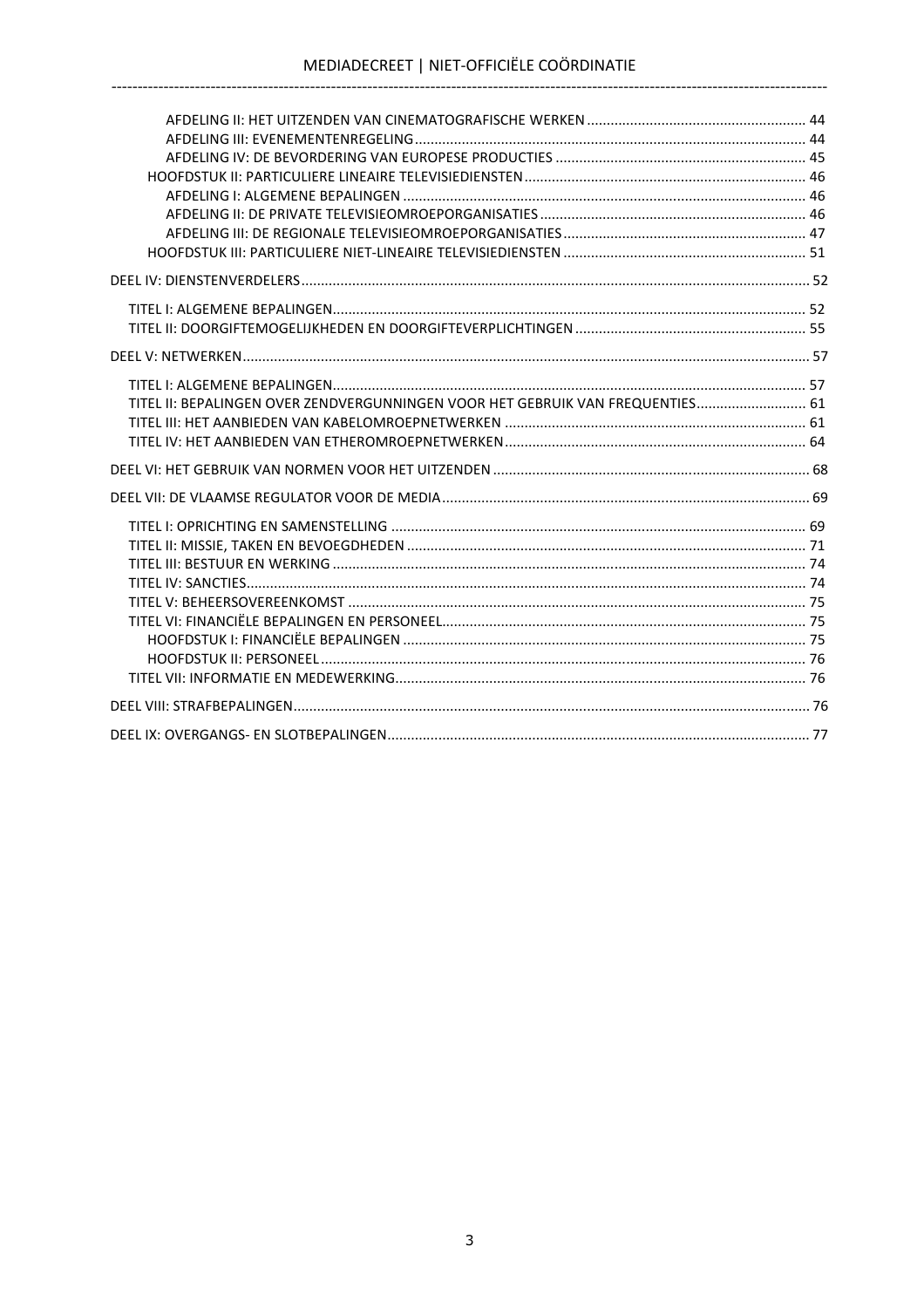## DEEL I: ALGEMENE BEPALINGEN EN DEFINITIES

Artikel 1<sup>1</sup>. Dit decreet regelt een gemeenschaps- en gewestaangelegenheid. Het zet onder meer de bepalingen om van de Richtlijnen:

- 1° Richtlijn 2009/136/EG van het Europees Parlement en de Raad van 25 november 2009 tot wijziging van Richtlijn 2002/22/EG inzake de universele dienst en gebruikersrechten met betrekking tot elektronische communicatienetwerken en -diensten, Richtlijn 2002/58/EG betreffende de verwerking van persoonsgegevens en de bescherming van de persoonlijke levenssfeer in de sector elektronische communicatie en verordening (EG) nr. 2006/2004 betreffende samenwerking tussen de nationale instanties die verantwoordelijk zijn voor handhaving van de wetgeving inzake consumentenbescherming;
- 2° Richtlijn 2009/140/EG van het Europees Parlement en de Raad van 25 november 2009 tot wijziging van Richtlijn 2002/21/EG inzake een gemeenschappelijk regelgevingskader voor elektronische communicatienetwerken en -diensten, Richtlijn 2002/19/EG inzake de toegang tot en interconnectie van elektronische communicatienetwerken en bijbehorende faciliteiten, en Richtlijn 2002/20/EG betreffende de machtiging voor elektronische communicatienetwerken en -diensten;
- 3° Richtlijn 2010/13/EU van het Europees Parlement en de Raad van 10 maart 2010 betreffende de coördinatie van bepaalde wettelijke en bestuursrechtelijke bepalingen in de lidstaten inzake het aanbieden van audiovisuele mediadiensten (richtlijn audiovisuele mediadiensten).

Art. 2<sup>2</sup>. In dit decreet wordt verstaan onder:

- 1° actualiteitenprogramma: een programma waarin een of meer actuele gebeurtenissen worden behandeld en/of becommentarieerd;
- 1°/1 applicatieprogramma-interface, afgekort API: software-interface tussen externe toepassingen, die beschikbaar gesteld wordt door omroeporganisaties, dienstenverdelers of netwerkoperatoren, en de hulpmiddelen voor digitale televisie- en radio-omroep in de geavanceerde digitale eindapparatuur;
- 2° breedbeeldtelevisieprogramma: programma dat geheel of gedeeltelijk is geproduceerd en gemonteerd om te worden weergegeven in een schermvullend breedbeeldformaat. Het 16:9-formaat geldt als referentiekader voor breedbeeldtelevisieprogramma's;
- 3° boodschappen van algemeen nut:
	- a) elke boodschap over hun beleid, die uitgaat van overheden of openbare instellingen, verenigingen of overheidsbedrijven die een meerderheid van overheidsvertegenwoordigers in de raad van bestuur hebben en een taak van openbare dienst vervullen die niet door de particuliere sector wordt uitgeoefend, en die bevoegd zijn voor en zich geheel of gedeeltelijk richten tot de Vlaamse Gemeenschap of de Nederlandstalige bevolking van het tweetalige gebied Brussel-Hoofdstad, ongeacht de vorm en ongeacht de betaling of de betalingswijze;
	- b) elke boodschap over hun opdracht van algemeen belang, die uitgaat van sociale en humanitaire verenigingen of van verenigingen die behoren tot het domein van het algemeen welzijn, ongeacht de vorm en ongeacht de betaling of de betalingswijze;
	- c) elke boodschap die uitgaat van door openbare besturen erkende of gesubsidieerde culturele verenigingen, en die ertoe strekt hun culturele activiteiten aan het publiek kenbaar te maken, ongeacht de vorm en ongeacht de betaling of de betalingswijze;
- 4° collectieve antenne ten behoeve van een gesloten gebruikersgroep: een installatie voor het opvangen van signalen van radio-omroep en televisie, waaraan verscheidene eindontvangsttoestellen zijn verbonden en voor het gebruik waarvan – buiten het aandeel van de gebruiker in de werkelijke kosten die uit de installatie, de werking en het onderhoud van de installatie voortvloeien – geen enkel abonnementsgeld wordt geëist;

<sup>1</sup> Gewijzigd bij decreet van 13 juli 2012

<sup>2</sup> Gewijzigd bij decreet van 13 juli 2012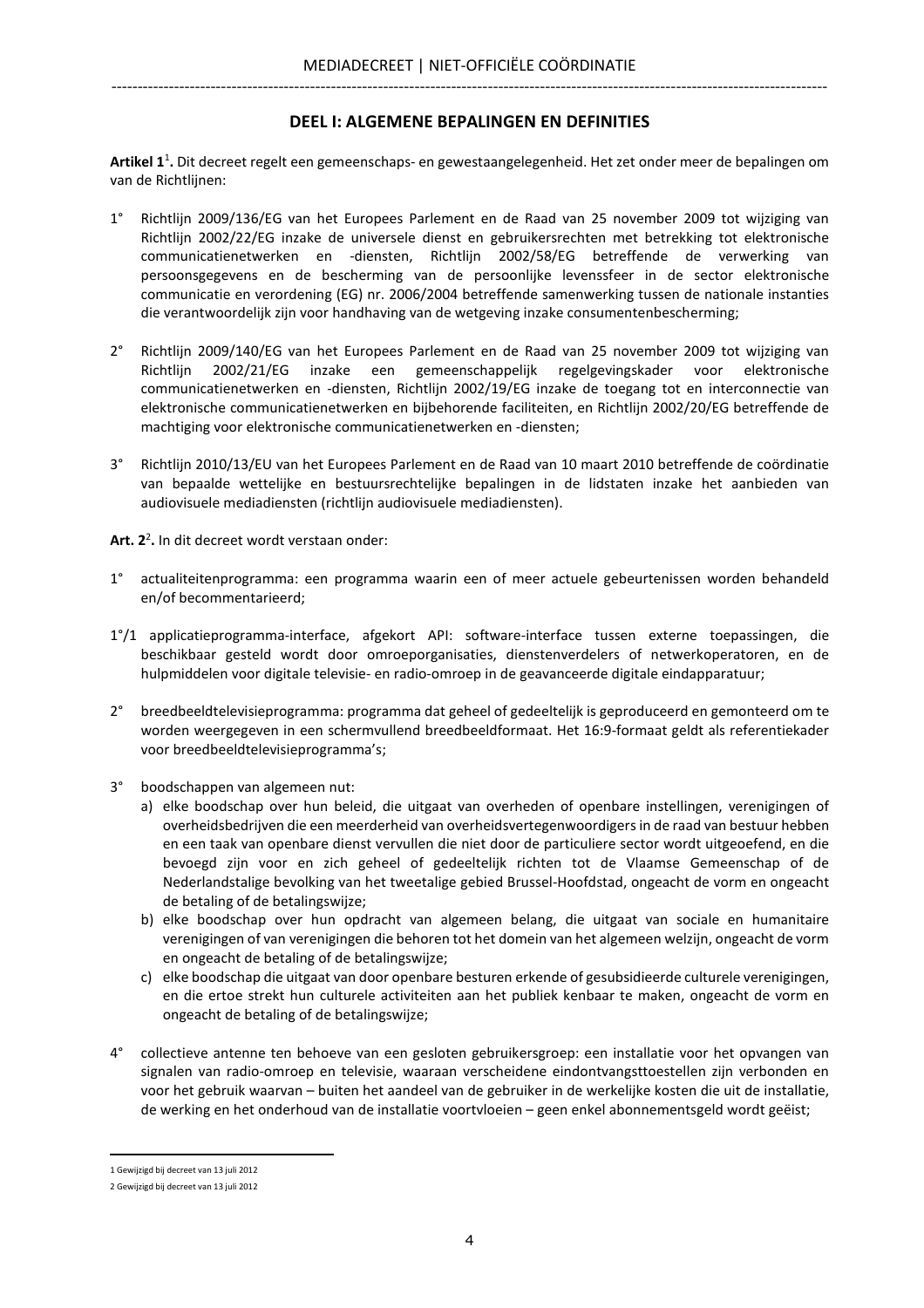- 5° commerciële communicatie: beelden of geluiden die dienen om rechtstreeks of onrechtstreeks de goederen, de diensten of het imago van een natuurlijke persoon of rechtspersoon die een economische activiteit verricht, te promoten. Dergelijke beelden of geluiden vergezellen of maken deel uit van een programma, tegen betaling of een soortgelijke vergoeding of voor zelfpromotie. Vormen van commerciële communicatie zijn onder meer reclame, sponsoring, telewinkelen en productplaatsing;
- 6° competitie: een reeks van wedstrijden van een groep van clubs waarbij elke club tegen alle andere clubs moet spelen of waarbij telkens twee clubs tegen elkaar moeten spelen, waarbij de verliezer wordt uitgeschakeld;
- 7° dienstenverdeler: elke rechtspersoon die door middel van elektronische communicatienetwerken een of meer omroepdiensten levert aan het publiek. De omroeporganisatie die alleen de eigen omroepdiensten ter beschikking van het publiek stelt, is geen dienstenverdeler;
- 8° elektronisch communicatienetwerk: de transmissiesystemen en in voorkomend geval de schakel- of routeringsapparatuur en andere middelen, waaronder netwerkelementen die net actief zijn die het mogelijk maken om signalen van radio-omroep en de televisie over te brengen via draad, radiogolven, optische of andere elektromagnetische middelen, voor zover die voor de overdracht van signalen van radio-omroep en televisie worden gebruikt, waaronder satellietomroepnetwerken, vaste (circuit- en pakketgeschakelde, met inbegrip van internet) en mobiele netwerken, elektriciteitsnetten, etheromroepnetwerken en kabelomroepnetwerken;
- 9° elektronische communicatiedienst: een gewoonlijk tegen vergoeding aangeboden dienst die geheel of hoofdzakelijk bestaat in het overbrengen, waaronder schakel- en routeringsverrichtingen, van signalen van radio-omroep en televisie via elektronische communicatienetwerken;
- 10° etheromroepnetwerk: elektronisch communicatienetwerk waardoor signalen van radio-omroep en televisie in digitale vorm, al dan niet gecodeerd, via aardse zenders aan derden worden doorgegeven. Een etheromroepnetwerk kan radio-omroep- en televisiesignalen doorgeven in de hele Vlaamse Gemeenschap of in een deel ervan;
- 11° Europese producties:
	- a) de volgende producties:
		- 1) producties die afkomstig zijn uit lidstaten van de Europese Gemeenschap;
		- 2) producties die afkomstig zijn uit derde Europese staten die partij zijn bij het Europees Verdrag inzake grensoverschrijdende televisie van de Raad van Europa en die voldoen aan de voorwaarden, vermeld in punt b);
		- 3) coproducties die zijn vervaardigd in het kader van tussen de Europese Gemeenschap en derde landen gesloten overeenkomsten met betrekking tot de audiovisuele sector en die voldoen aan de voorwaarden van de betrokken overeenkomsten. Voorwaarde voor de toepassing van punten 2) en 3) is dat producties die afkomstig zijn uit lidstaten, in de betrokken derde landen niet worden getroffen door discriminerende maatregelen;
	- b) de producties, vermeld in punt a), 1), en a), 2), zijn producties die voornamelijk tot stand zijn gebracht met hulp van auteurs en medewerkers die in een of meer van de staten, vermeld in punt a), 1), en a), 2), woonachtig zijn en die aan een van de volgende drie voorwaarden voldoen:
		- 1) de producties zijn tot stand gebracht door een of meer in een of meer van deze staten gevestigde producenten;
		- 2) de vervaardiging ervan geschiedt onder het toezicht en de feitelijke controle van een of meer in een of meer van deze staten gevestigde producenten;
		- 3) de bijdrage van de coproducenten van deze staten in de totale kosten van de coproductie is doorslaggevend en de coproductie staat niet onder controle van een of meer buiten deze staten gevestigde producenten;
	- c) producties die geen Europese producties zijn als vermeld in a), maar die vervaardigd worden in het kader van tussen de lidstaten en derde landen gesloten bilaterale coproductieverdragen, worden als Europese producties beschouwd mits de coproducenten uit de Europese Gemeenschap een meerderheidsaandeel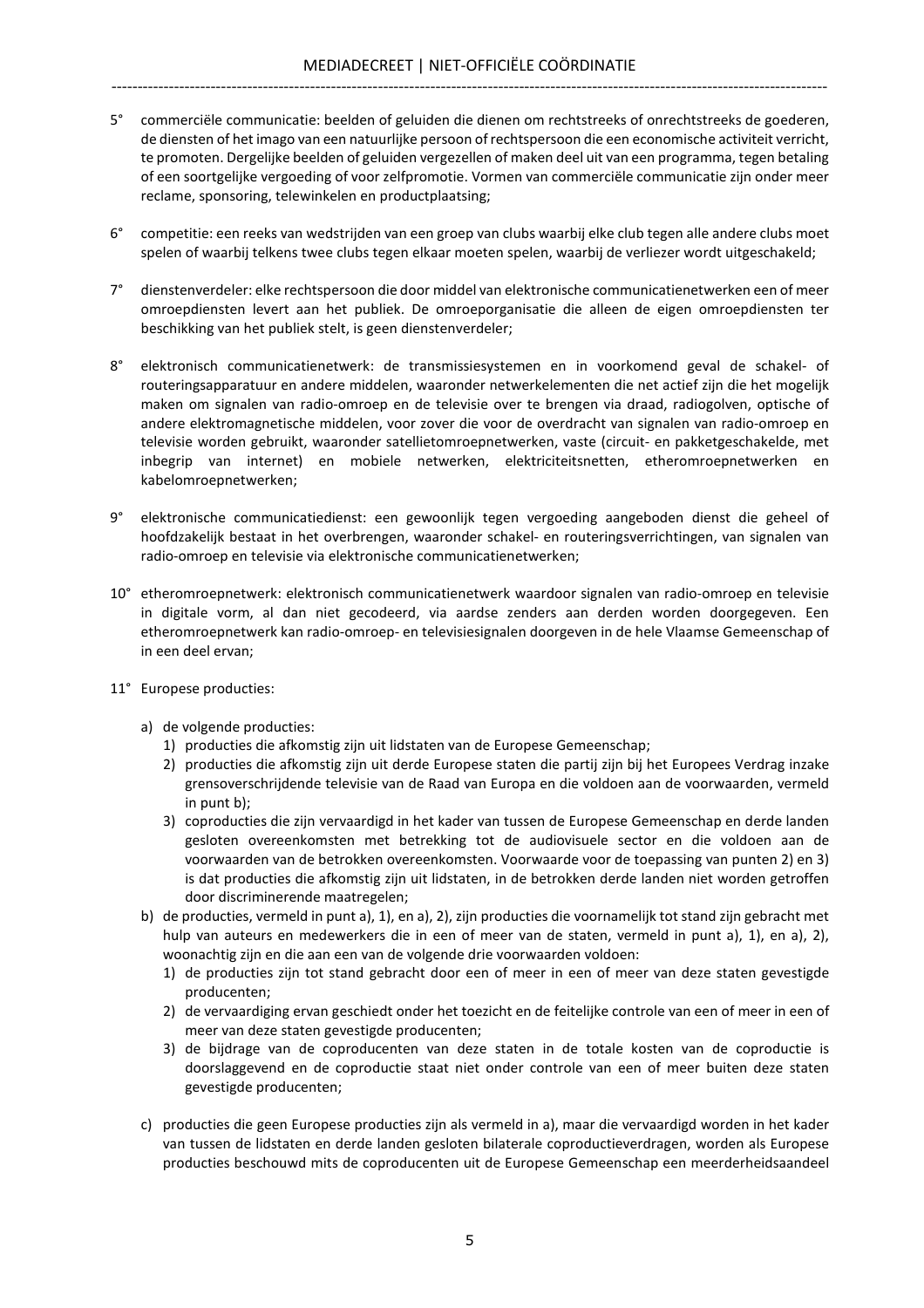hebben in de totale productiekosten en de productie niet onder controle staat van een of meer buiten de lidstaten gevestigde producenten;

- 12° evenement: een voor het publiek toegankelijke gebeurtenis. De gebeurtenis vormt een afgerond geheel met een natuurlijk begin en einde. Als een evenement zich uitstrekt over verschillende dagen, wordt elke dag als een afzonderlijk evenement beschouwd;
- 13° exclusiviteitshouder: elke omroeporganisatie die ressorteert onder de Vlaamse Gemeenschap, een andere gemeenschap of een andere lidstaat van de Europese Unie die voor evenementen exclusieve uitzendrechten heeft verworven voor de Vlaamse Gemeenschap;
- 14° geavanceerde digitale eindapparatuur: settop-boxen en geïntegreerde digitale televisietoestellen voor de ontvangst van digitale interactieve omroepprogramma's;
- 15° journaal: een programma bestaande uit nieuwsberichten waarin de algemene actualiteit van de dag wordt behandeld;
- 15°/1 jongere: een persoon vanaf twaalf jaar tot onder de leeftijd van zestien jaar;
- 16° kabelomroepnetwerk: elektronisch communicatienetwerk waardoor signalen van radio-omroep en televisie al dan niet in gecodeerde vorm via elk soort van draad aan derden worden doorgegeven;
- 17° kaderdecreet van 18 juli 2003: het kaderdecreet Bestuurlijk Beleid van 18 juli 2003;
- 18° kind: een persoon onder de leeftijd van twaalf jaar;
- 19° kinderprogramma: een programma dat zich voornamelijk richt tot kinderen, wat onder meer kan blijken uit de inhoud, het tijdstip van uitzenden, de vormgeving, de presentatie en de wijze van aankondiging;
- 20° lineaire radiodienst: een lineaire auditieve omroepdienst, dat is een door een omroeporganisatie aangeboden omroepdienst voor het gelijktijdig beluisteren van auditieve programma's op basis van een programmaschema;
- 21° lineaire televisiedienst: een lineaire audiovisuele omroepdienst, dat is een door een omroeporganisatie aangeboden omroepdienst voor het gelijktijdig bekijken van audiovisuele programma's op basis van een programmaschema;
- 22° netwerkoperator: de aanbieder van een elektronisch communicatienetwerk. Onder aanbieden wordt begrepen het bouwen, exploiteren, leiden en beschikbaar stellen van een elektronisch communicatienetwerk;
- 23° niet-lineaire radiodienst: een niet-lineaire auditieve omroepdienst of auditieve omroepdienst op aanvraag, dat is een door een omroeporganisatie aangeboden omroepdienst die de gebruiker de mogelijkheid biedt om auditieve programma's te beluisteren op zijn individuele verzoek en op het door hem gekozen moment op basis van een door de omroeporganisatie geselecteerde programmacatalogus;
- 24° niet-lineaire televisiedienst: een niet-lineaire audiovisuele omroepdienst of audiovisuele omroepdienst op aanvraag, dat is een door een omroeporganisatie aangeboden omroepdienst die de gebruiker de mogelijkheid biedt om audiovisuele programma's te bekijken op zijn individuele verzoek en op het door hem gekozen moment op basis van een door de omroeporganisatie geselecteerde programmacatalogus;
- 25° omroepactiviteit: elke activiteit die bestaat in het ter beschikking stellen van bewegende beelden, al dan niet met geluid, of van een reeks van klanken of geluiden bestemd voor het algemene publiek of een deel ervan via elektronische communicatienetwerken. Omroepactiviteit wordt ook wel radio-omroep en televisie genoemd;
- 26° omroepdienst: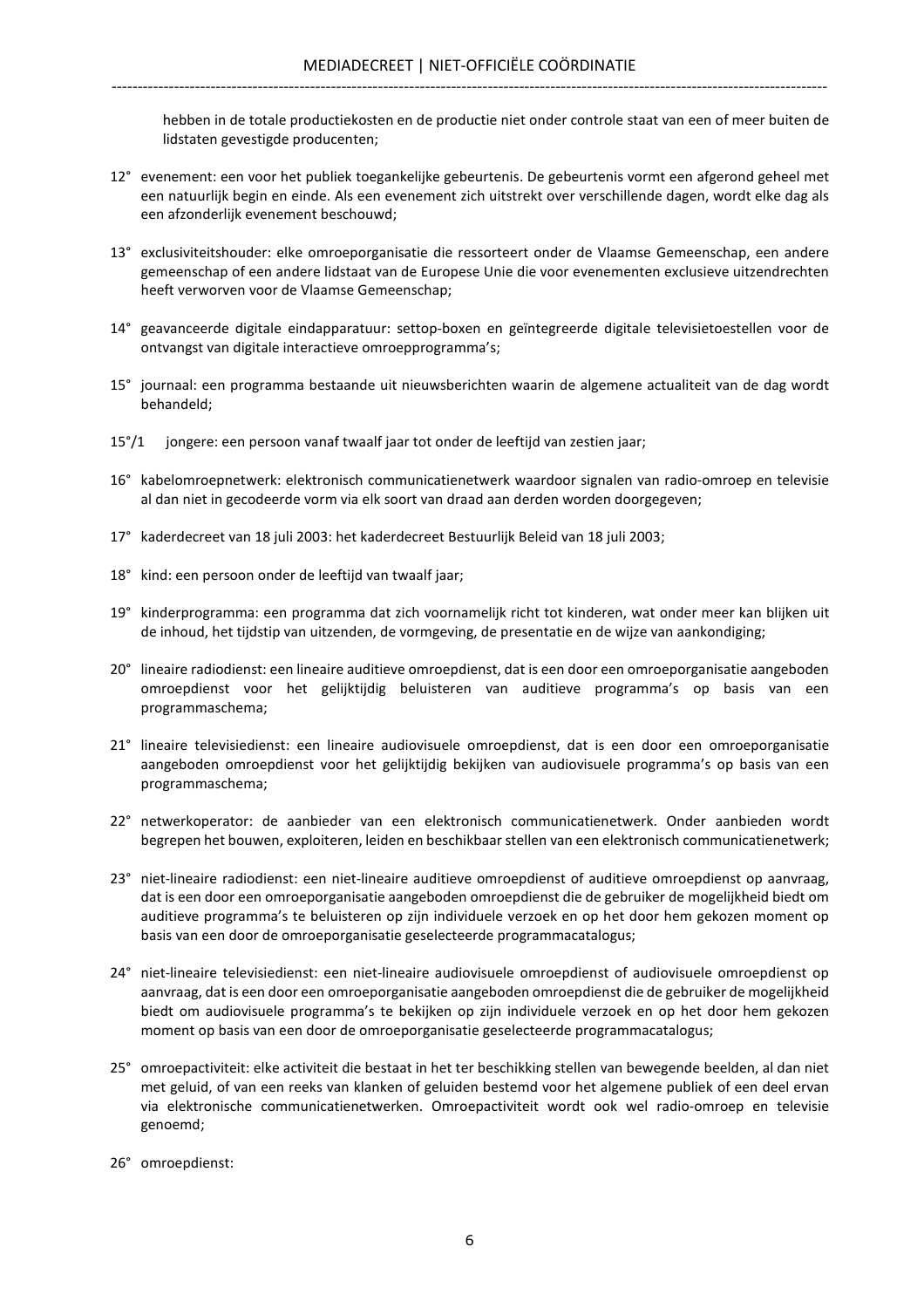- a) een dienst als vermeld in artikelen 49 en 50 van het verdrag tot oprichting van de Europese Gemeenschap, die valt onder de redactionele verantwoordelijkheid van de aanbieder van de dienst, met als hoofddoel de levering aan het algemene publiek van audiovisuele of auditieve programma's ter informatie, vermaak, educatie of met culturele inslag, via elektronische communicatienetwerken; en/of
- b) de commerciële communicatie;
- 27° omroeporganisatie: de natuurlijke persoon of de rechtspersoon die de redactionele verantwoordelijkheid draagt voor de keuze van de inhoud van de omroepdienst en die bepaalt hoe die wordt georganiseerd;
- 28° omroepprogramma: het geheel van programma's en alle additioneel meegestuurde informatie dat door een omroeporganisatie op basis van een programmaschema wordt aangeboden onder een merk of titel;
- 29° organisator:
	- a) de persoon of vereniging die een evenement organiseert;
	- b) de houder van de exploitatierechten op het evenement;
- 30° productplaatsing: elke vorm van audiovisuele commerciële communicatie die bestaat in het opnemen van of het verwijzen naar een product of dienst of een desbetreffend handelsmerk binnen het kader van een televisieprogramma;
- 31° programma: een reeks bewegende beelden, al dan niet met geluid, of een reeks van klanken of geluiden, die een afzonderlijk element van een door een omroeporganisatie opgesteld schema of een catalogus vormt; voorbeelden van programma's zijn bioscoopfilms, sportevenementen, komische series, documentaires, kinderprogramma's en origineel drama;
- 32° programma-aanbod: het geheel van aangeboden programma's;
- 33° radiodienst: een auditieve omroepdienst;
- 34° radio-omroeporganisatie: een aanbieder van radiodiensten;
- 35° reclame: de audiovisuele of auditieve boodschap van een publieke of particuliere onderneming of natuurlijke persoon – in welke vorm dan ook – over de uitoefening van een commerciële, industriële, ambachtelijke activiteit of van een beroep, ter bevordering van de levering tegen betaling van goederen of diensten, met inbegrip van onroerende goederen, rechten en verplichtingen, die tegen betaling of soortgelijke vergoeding dan wel voor zelfpromotie in een lineaire omroepdienst wordt uitgezonden;
- 36° redactiestatuut: een schriftelijk referentiekader waarin de onderlinge verhoudingen worden vastgelegd tussen redactie, hoofdredactie en directie. Het garandeert de onafhankelijke werking van de redactie ten opzichte van de omroeporganisatie;
- 37° redactionele verantwoordelijkheid:;
- 38° richtlijn audiovisuele mediadiensten: richtlijn 89/552/EEG van 3 oktober 1989 van het Europees Parlement en de Raad betreffende de coördinatie van bepaalde wettelijke en bestuursrechtelijke bepalingen in de lidstaten inzake het aanbieden van audiovisuele mediadiensten, en de latere wijzigingen ervan;
- 39° satellietomroepnetwerk: elektronisch communicatienetwerk waardoor radio-omroep- en televisiesignalen in digitale vorm, al dan niet gecodeerd, via satelliet aan derden worden doorgegeven;
- 40° secundaire lineaire omroeporganisatie: de omroep van de Vlaamse Gemeenschap of elke lineaire omroeporganisatie die geen exclusieve uitzendrechten voor de Vlaamse Gemeenschap heeft verworven, als er exclusieve uitzendrechten op het evenement zijn verleend;
- 41° sponsoring: elke bijdrage van een publieke of particuliere onderneming, een overheid of een natuurlijke persoon die zich niet bezighoudt met het aanbieden van omroepdiensten of met de vervaardiging van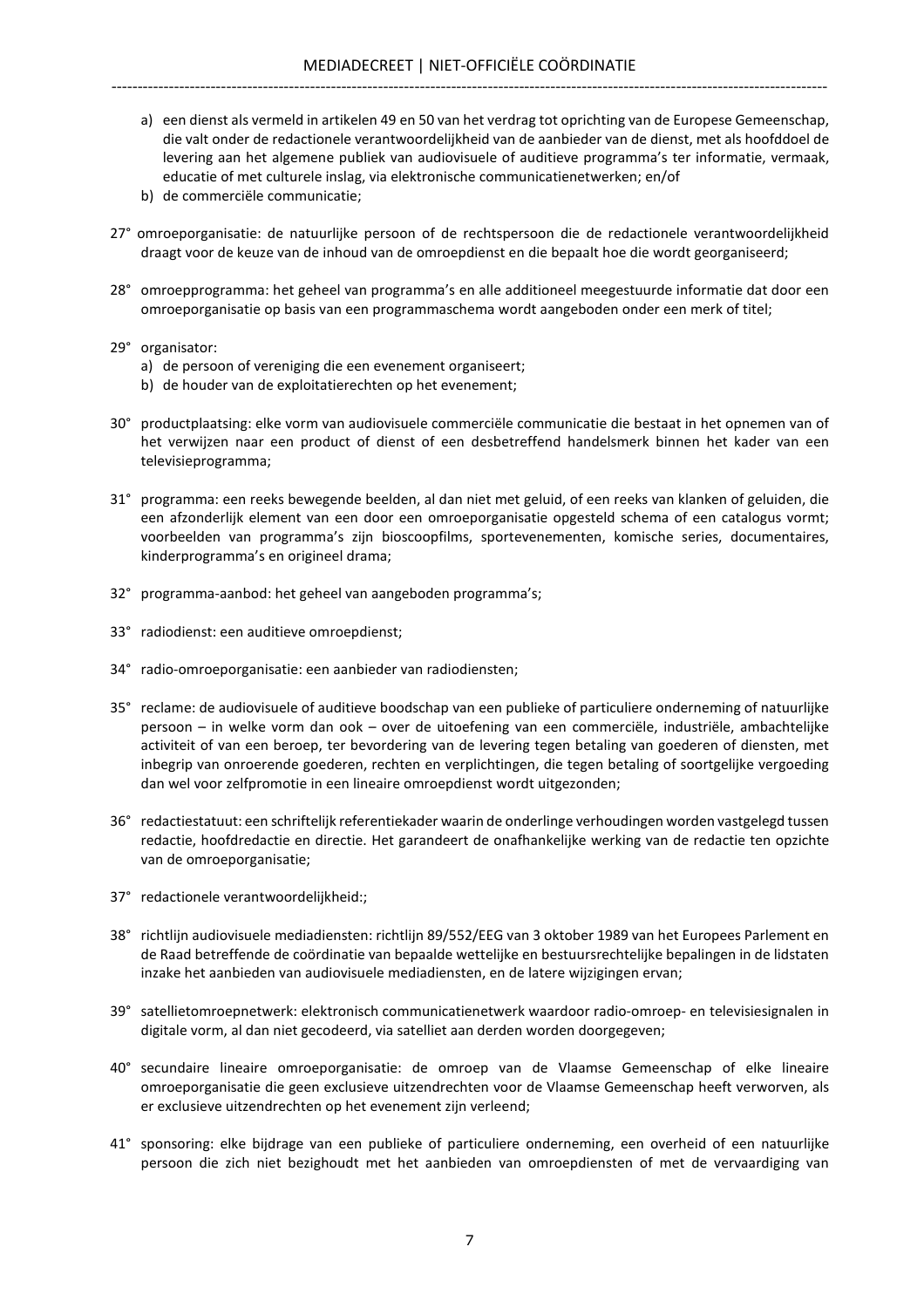audiovisuele of auditieve producties, aan de financiering van omroepdiensten of programma's met het doel zijn of haar naam, handelsmerk, imago, activiteiten of producten meer bekendheid te geven;

- 42° systeem voor voorwaardelijke toegang: elke technische maatregel of regeling waarbij toegang tot een beschermd radio- of televisieomroepprogramma in begrijpelijke vorm afhankelijk wordt gemaakt van een abonnement of een andere vorm van voorafgaande individuele machtiging;
- 43° televisiedienst: een audiovisuele omroepdienst;
- 44° televisieomroeporganisatie: een aanbieder van televisiediensten;
- 45° telewinkelen: rechtstreekse aanbiedingen aan het publiek die worden uitgezonden met het oog op de levering tegen betaling van goederen of diensten, met inbegrip van onroerende goederen, rechten en verplichtingen;
- 46° zelfpromotie: de aanprijzing door een omroepdienst van eigen producten, diensten, programma's of netten;
- 47° zendapparatuur: ieder apparaat dat geheel of gedeeltelijk bestemd is om naar het publiek signalen van radioomroep en televisie draadloos uit te zenden;
- 48° zendvergunning: vergunning voor de exploitatie van ieder apparaat dat is bestemd om draadloos signalen van radio-omroep of televisie uit te zenden;
- 49° onafhankelijke producent: de producent:
	- a) waarvan de rechtspersoonlijkheid onderscheiden is van die van een omroeporganisatie;
	- b) die rechtstreeks noch onrechtstreeks over meer dan 15 percent van het kapitaal van een Vlaamse omroeporganisatie beschikt;
	- c) waarvan het kapitaal voor niet meer dan 15 percent in handen is van een vennootschap die rechtstreeks of onrechtstreeks meer dan 15 percent van het kapitaal van een Vlaamse omroeporganisatie bezit;
- 50° teletekst: analoge op tekst gebaseerde dienst die in beeld wordt gebracht en met het lineaire omroepsignaal wordt meegestuurd onder de redactionele verantwoordelijkheid van een aanbieder van omroepdiensten, en de digitale versie van deze dienst;
- 51° auditieve ondertiteling: een auditieve weergave van de ondertiteling bij niet-Nederlandstalige films en dialogen;
- 52° audiobeschrijving: een techniek om audiovisuele producties zoals film en televisieprogramma's toegankelijk te maken voor blinden en slechtzienden. Een voice-over beschrijft de visuele elementen;
- 53° ondertiteling: een tekstuele versie van de dialoog die op het scherm wordt afgebeeld of oproepbaar is;
- 54° gebarentaal: een visueel-manuele taal, waarin begrippen en concepten door middel van gebaren in een driedimensionele gebarenruimte worden weergegeven.

# DEEL II: DE OPENBARE OMROEPORGANISATIE VAN DE VLAAMSE GEMEENSCHAP

## TITEL I: STATUUT VAN DE VRT

Art. 3. De Vlaamse Radio- en Televisieomroeporganisatie, afgekort VRT, is een omroeporganisatie in de vorm van een naamloze vennootschap van publiek recht. Voor alles wat niet uitdrukkelijk anders is geregeld in dit decreet, is hij onderworpen aan de bepalingen van het Wetboek van Vennootschappen die van toepassing zijn op de naamloze vennootschap.

Art. 4. De duur van de VRT is onbepaald.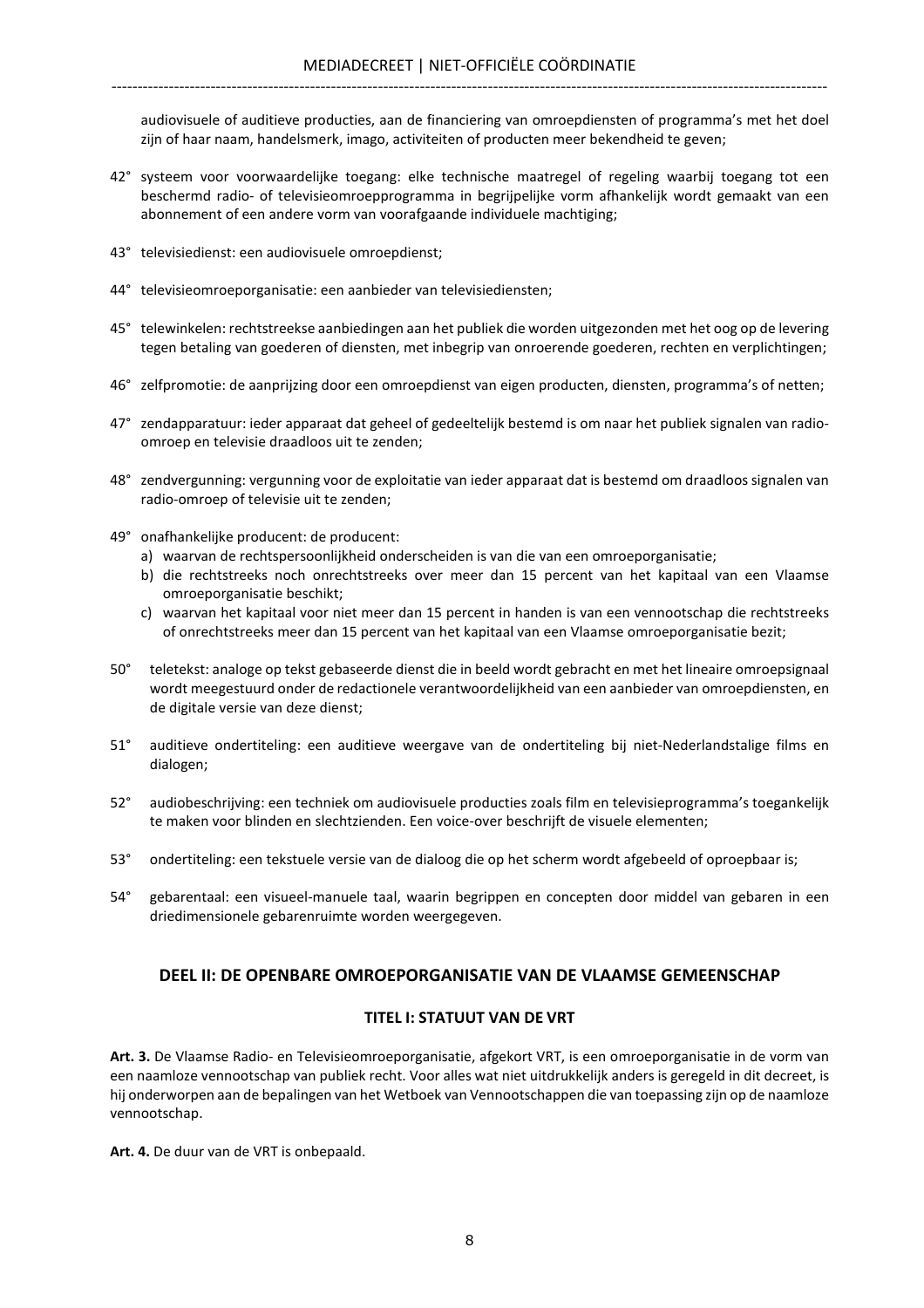Art. 5. De Vlaamse Gemeenschap kan haar aandelen in de VRT niet overdragen. Artikel 646, §1, tweede lid, van het Wetboek van Vennootschappen is niet van toepassing op de VRT.

Aan alle aandelen zijn dezelfde rechten en verplichtingen verbonden. Alle aandelen zijn en blijven op naam.

## TITEL II: MAATSCHAPPELIJK DOEL, BEVOEGDHEID EN DE OPENBARE-OMROEPOPDRACHT

Art. 6. §1. De VRT heeft als maatschappelijk doel om radioprogramma's, televisieprogramma's en andere soorten programma's te verzorgen binnen de opdracht van de openbare omroeporganisatie die hierna wordt omschreven, en activiteiten uit te voeren die daartoe rechtstreeks of onrechtstreeks bijdragen, waaronder het produceren, laten produceren of verwerven van programma's, het samenstellen van het programma-aanbod, het omroepen, het laten omroepen en het bekendmaken ervan, in de ruimste omvang van de betekenis die aan elk van die begrippen is gegeven in artikel 2.

§2. Als openbare omroeporganisatie heeft de VRT de opdracht een zo groot mogelijk aantal mediagebruikers te bereiken met een diversiteit aan hoogkwalitatieve programma's die de belangstelling van de mediagebruikers wekken en eraan voldoen.

De VRT zorgt voor een kwalitatief hoogstaand aanbod in de sectoren informatie, cultuur, educatie en ontspanning. Prioritair moet de VRT op de kijker en luisteraar gerichte informatie- en cultuurprogramma's brengen. Daarnaast worden ook sport, eigentijdse educatie, eigen drama en ontspanning verzorgd. Het hele aanbod van de VRT wordt gekenmerkt door een hoge kwaliteit van de programma's, zowel naar inhoud, naar vorm als naar taalgebruik. In al zijn programma's streeft de VRT naar een zo groot mogelijke kwaliteit, professionaliteit, creativiteit en originaliteit, waarbij ook nieuwe talenten en vernieuwende expressievormen aangeboord moeten worden. Het programmaaanbod wordt op een aangepaste manier gericht op bepaalde bevolkings- en leeftijdsgroepen, meer in het bijzonder op de kinderen en de jeugd.

De programma's dragen bij tot de verdere ontwikkeling van de identiteit en de diversiteit van de Vlaamse cultuur en van een democratische en verdraagzame samenleving. De VRT draagt via de programma's bij tot een onafhankelijke, objectieve en pluralistische opinievorming in Vlaanderen. Daarom streeft hij naar een leidinggevende rol op het gebied van informatie en cultuur.

Om de betrokkenheid van een zo groot mogelijk aantal Vlamingen bij de omroeporganisatie te realiseren en om de geloofwaardigheid van de openbare omroeporganisatie veilig te stellen, is een voldoende aantal programma's erop gericht een breed en algemeen publiek te boeien. Naast die algemene programma's komen andere programma's aan specifieke belangstellingssferen van kijkers en luisteraars tegemoet. De beoogde doelgroepen zijn voldoende ruim en ze worden door de programma's in kwestie ook bereikt.

De VRT volgt de technologische ontwikkelingen op de voet zodat hij zijn programma's, als dat nodig en wenselijk is, ook via nieuwe mediatoepassingen aan zijn kijkers en luisteraars kan aanbieden.

Tot de openbare opdracht van de VRT behoren ook alle activiteiten die rechtstreeks of onrechtstreeks bijdragen tot de uitvoering ervan.

§3. Met de machtiging van de Vlaamse Regering kan de VRT ter uitvoering van zijn taken van openbare dienst betreffende de openbare-omroepopdracht, vermeld in §2, onroerende goederen onteigenen tot algemeen nut.

§4. De VRT kan in het kader van zijn maatschappelijk doel deelnemen aan vennootschappen, verenigingen en samenwerkingsverbanden, voor zover die deelname bijdraagt tot de verwezenlijking van de omroepactiviteiten.

De VRT kan een naamloze vennootschap alleen oprichten, kan inschrijven op alle aandelen van die vennootschap, en kan, in afwijking van artikel 646 van het Wetboek van Vennootschappen, alle aandelen bezitten in een naamloze vennootschap, zonder beperking van duur en zonder geacht te worden hoofdelijk borg te staan voor de verbintenissen van die vennootschap.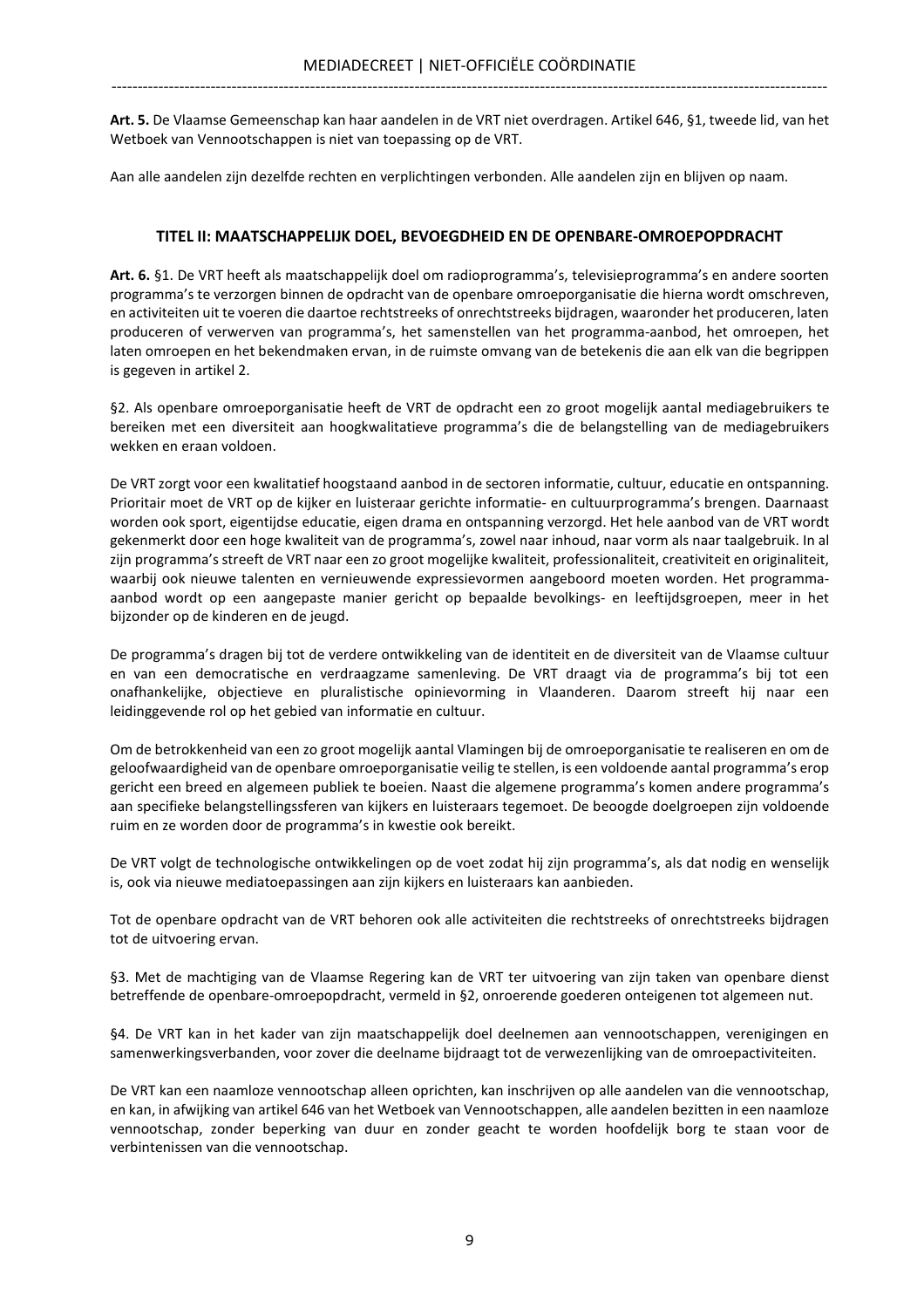§5. De VRT mag leningen aangaan of schuldeffecten uitgeven binnen het kader van het financieel plan dat werd vastgelegd in de beheersovereenkomst. De Vlaamse Regering kan er de Vlaamse Gemeenschapswaarborg aan verlenen.

De Vlaamse Regering kan voor de VRT openbare leningen op de Belgische kapitaalmarkt uitgeven, voor zover die leningen bijdragen tot de verwezenlijking van de omroepactiviteiten.

§6. De VRT mag schenkingen en legaten ontvangen.

Art. 7. De VRT stelt autonoom zijn programma-aanbod en uitzendschema vast.

Art. 8. Buiten zijn openbare-omroepopdracht kan de VRT, als ze samenhangen of verband houden met de openbare-omroepopdracht, en als ze opgenomen zijn in een kader dat vooraf werd goedgekeurd door de raad van bestuur, merchandising- en nevenactiviteiten verrichten, rekening houdend met de volgende voorwaarden:

- 1° de activiteiten hebben als doel de programma's uit het aanbod van de VRT en diensten binnen de publieke opdracht te ondersteunen, de verspreiding ervan te faciliteren of de kosten van het aanbieden ervan te verlichten;
- 2° de activiteiten zijn zelfbedruipend en de transparantie van de ermee gepaard gaande uitgaven en inkomsten is via een gescheiden boekhouding verzekerd;
- 3° de activiteiten worden tegen marktconforme voorwaarden uitgevoerd en brengen geen ernstige concurrentieverstoring met zich mee.

Met merchandisingactiviteiten als vermeld in het eerste lid, worden alle activiteiten bedoeld die gericht zijn op het behalen van voordeel uit de bekendheid van programma's uit het aanbod van de VRT. Met nevenactiviteiten als vermeld in het eerste lid, worden alle andere activiteiten bedoeld.

## TITEL III: ORGANISATIE

## HOOFDSTUK I: ALGEMENE BEPALINGEN

Art. 9. De organen van de VRT zijn:

- 1° de algemene vergadering van de aandeelhouders;
- 2° de raad van bestuur;
- 3° de gedelegeerd bestuurder.

Voor zover die niet geregeld zijn in dit decreet, worden de bevoegdheid en de werking van die organen overeenkomstig het Wetboek van Vennootschappen bepaald in de statuten.

Art. 10. De raad van bestuur en de gedelegeerd bestuurder leggen in onderling overleg, en in overeenstemming met de bepalingen van dit decreet en de statuten, in een VRT-charter Deugdelijk Bestuur de wijze vast waarop ze hun bevoegdheden als vermeld in artikelen 13 en 14, uitoefenen. Het VRT-charter Deugdelijk Bestuur wordt ter kennisgeving bezorgd aan de Vlaamse Regering.

## HOOFDSTUK II: ALGEMENE VERGADERING

Art. 11. De algemene vergadering verleent aan de bestuurders, de commissaris(sen) en de gedelegeerd bestuurder kwijting overeenkomstig de bepalingen van artikel 554 van het Wetboek van Vennootschappen.

Met behoud van de toepassing van het eerste lid heeft de algemene vergadering geen andere bevoegdheden dan die welke haar in het Wetboek van Vennootschappen zijn voorbehouden.

## HOOFDSTUK III: RAAD VAN BESTUUR

Art. 12. §1. De raad van bestuur bestaat uit minimaal twaalf en maximaal vijftien leden.

Twaalf leden van de raad van bestuur worden aangewezen door de Vlaamse Regering, met inachtneming van de evenredige vertegenwoordiging van de politieke fracties in het Vlaams Parlement.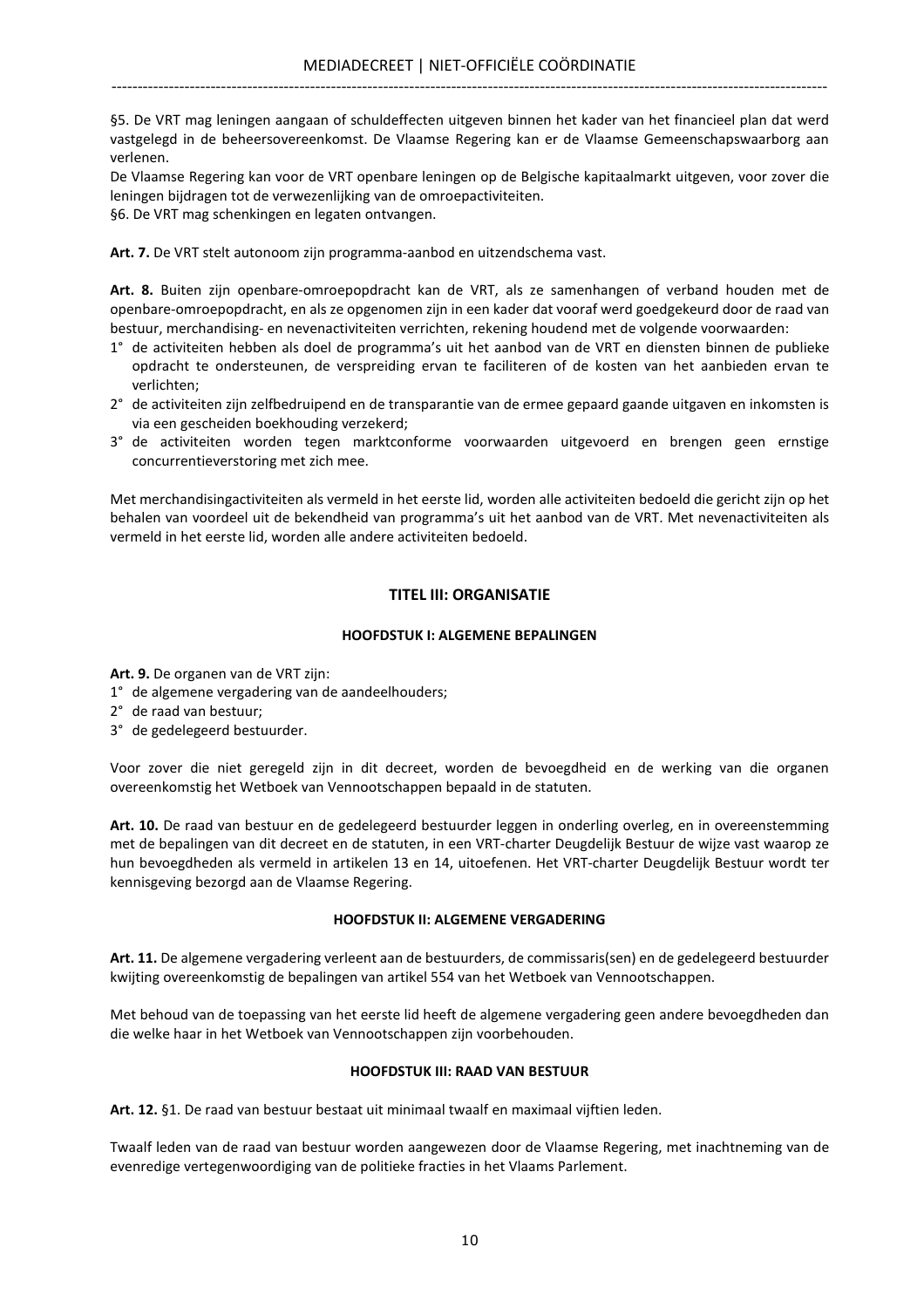De door de Vlaamse Regering aangewezen leden van de raad van bestuur kunnen maximaal drie bestuurders coöpteren, op basis van aantoonbare expertise op het vlak van het mediabeleid of het bedrijfsbeleid.

De raad van bestuur kiest onder zijn leden een voorzitter en een ondervoorzitter.

- §2. Het mandaat van bestuurder is onverenigbaar met:
- 1° het lidmaatschap van een wetgevende of decreetgevende of ordonnantiegevende vergadering en van het Europees Parlement;
- 2° het ambt van minister en staatssecretaris;
- 3° het ambt van provinciegouverneur;
- 4° het lidmaatschap van de bestendige deputatie;
- 5° het ambt van provinciegriffier;
- 6° het ambt van ambtenaar-generaal van een ministerie;
- 7° het ambt van lid van een ministerieel kabinet;
- 8° het ambt van burgemeester, schepen of voorzitter van het OCMW.

Het mandaat van bestuurder is ook onverenigbaar met:

- 1° een functie of mandaat van vast of contractueel personeel van de VRT;
- 2° een functie of mandaat, uitgeoefend in:
	- a) een persbedrijf, de elektronische media inbegrepen;
	- b) in een advertentie- of reclamebedrijf;
- 3° een leidende functie of mandaat in een productiefirma die toelevert aan de elektronische media, en in een andere onderneming die aan de VRT diensten levert, leveringen doet of er werkzaamheden voor uitvoert.

Een uitzondering op de onverenigbaarheid, vermeld in §2, tweede lid, betreft een functie of mandaat in de vennootschappen, verenigingen of samenwerkingsverbanden, vermeld in artikel 6, §4.

§3. De werking van de raad van bestuur wordt geregeld in de statuten. De raad kan alleen geldig beraadslagen als de meerderheid van de bestuurders aanwezig of vertegenwoordigd is. De raad kan in overeenstemming met de bepalingen van deze titel en met de statuten in een reglement de wijze bepalen waarop hij zijn bevoegdheden, vermeld in artikel 13, uitoefent.

§4. De duur van het mandaat van de leden van de raad van bestuur bedraagt vijf jaar.

Art. 13. §1. De raad van bestuur heeft de volgende bevoegdheden:

- 1° het vastleggen van de algemene strategie van de VRT;
- 2° het nemen van beslissingen over aangelegenheden met strategisch karakter. Een aangelegenheid heeft een strategisch karakter als ze een belangrijke impact heeft op het handelen van de VRT in de Vlaamse samenleving of op het medialandschap. De raad van bestuur beslist over het strategische karakter van een aangelegenheid;
- 3° het goedkeuren, namens de VRT, van de beheersovereenkomst en van elke wijziging ervan;
- 4° het goedkeuren van het jaarlijkse ondernemingsplan en van strategische meerjarenplannen die de doelstellingen en de strategie op de halflange termijn vastleggen. Het jaarlijkse ondernemingsplan bevat onder meer het algemene programmabeleid, de strategie inzake communicatie en public relations, de raming van de inkomsten en uitgaven en van het personeelscontingent;
- 5° het opmaken van de inventaris en de jaarrekening met de balans, de resultatenrekening en de toelichting, en het opstellen van het jaarverslag;
- 6° het goedkeuren van de regels voor de aanwerving en de rechtspositie van het personeel;
- 7° het aanstellen en ontslaan van de leden van het directiecollege, op voordracht van de gedelegeerd bestuurder;
- 8° het uitoefenen van toezicht op de gedelegeerd bestuurder bij de uitvoering van de beheersovereenkomst, het ondernemingsplan en de beslissingen van de raad van bestuur;
- 9° het bemiddelen bij personele conflicten binnen het directiecollege;
- 10° het beslissen over deelneming van de VRT aan vennootschappen, verenigingen en samenwerkingsverbanden;
- 11° het beslissen over de oprichting van vennootschappen door de VRT;
- 12° het toezicht op de werking en de resultaten van de vennootschappen, verenigingen en samenwerkingsverbanden, vermeld in punten 10° en 11°;
- 13° de aanwijzing van de vertegenwoordigers van de VRT in de bestuursorganen van de vennootschappen, verenigingen en samenwerkingsverbanden, vermeld in punten 10° en 11°;
- 14° het bijeenroepen van de algemene vergadering en het vaststellen van de agenda;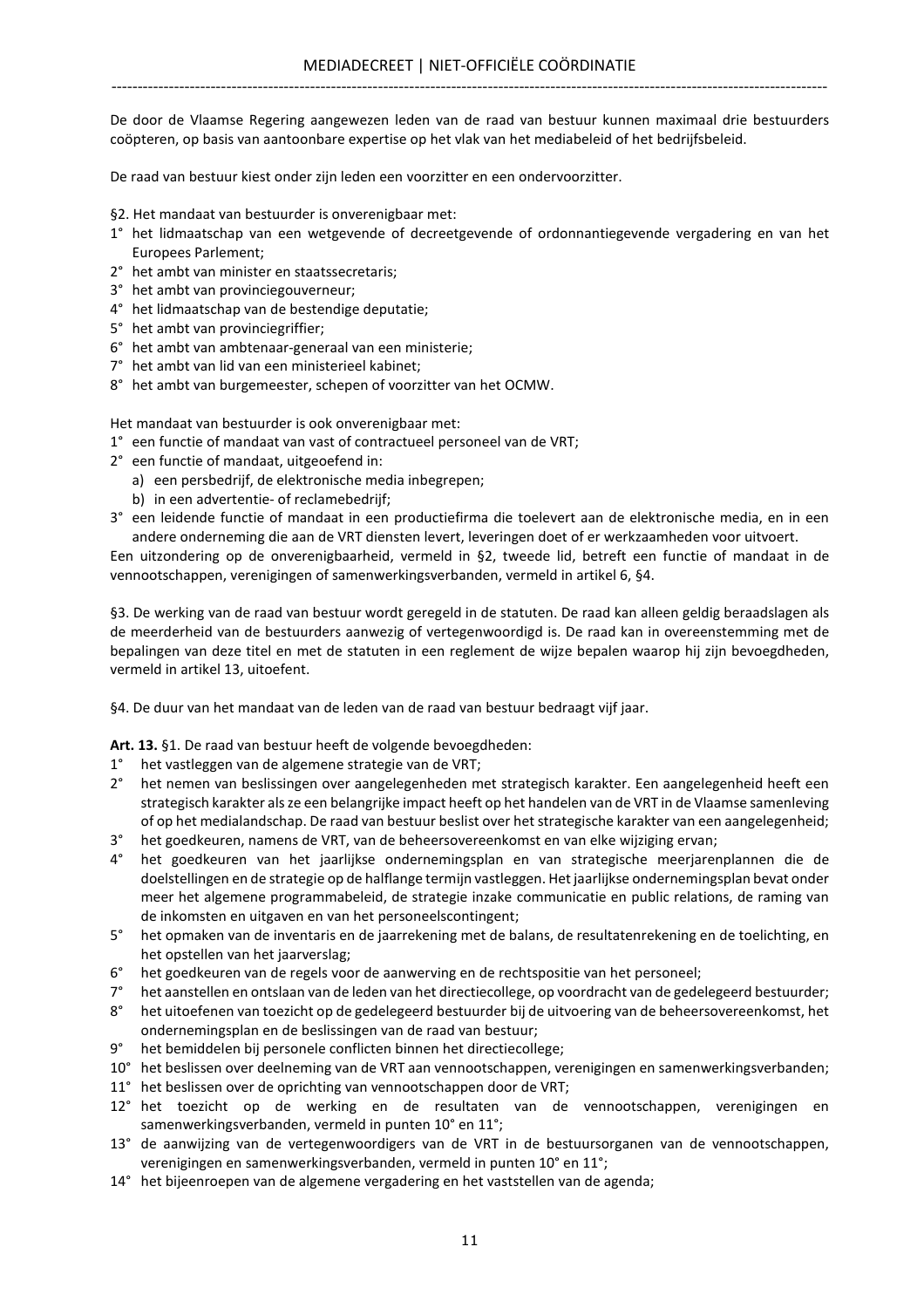15° het opstellen van het kader waarbinnen de VRT merchandising- en nevenactiviteiten uitoefent.

§2. De bevoegdheden, vermeld in §1, kunnen niet worden gedelegeerd aan de gedelegeerd bestuurder of aan andere personeelsleden van de VRT.

De beslissingen van de raad van bestuur worden genomen op initiatief en op voorstel van de gedelegeerd bestuurder, de voorzitter van de raad van bestuur of ten minste een derde van de leden van de raad van bestuur.

De gedelegeerd bestuurder verstrekt aan de raad van bestuur alle nuttige inlichtingen en brengt alle aangelegenheden die voor een behoorlijke uitoefening van de bevoegdheden van de raad van bestuur nuttig of nodig zijn, op de agenda van de raad van bestuur.

§3. Ter uitvoering van de bevoegdheden, vermeld in §1, kunnen de leden van de raad van bestuur, via de voorzitter, op elk moment alle documenten en geschriften van de VRT inzien. De voorzitter kan via de gedelegeerd bestuurder van de leden van het directiecollege en van alle andere personeelsleden alle verduidelijkingen en alle verificaties vorderen die de raad of een lid nodig achten voor de uitvoering van de bevoegdheden van de raad van bestuur.

#### HOOFDSTUK IV: DE GEDELEGEERD BESTUURDER

Art. 14. §1. De gedelegeerd bestuurder wordt benoemd en ontslagen door de algemene vergadering.

§2. De gedelegeerd bestuurder is belast met en exclusief bevoegd voor de volgende taken van het operationele bestuur van de VRT:

- 1° op het vlak van het management van de dienstverlening: de voorbereiding en de uitvoering van de jaarlijkse ondernemingsplannen en strategische meerjarenplannen, die voortvloeien uit de beheersovereenkomst en goedgekeurd worden door de raad van bestuur;
- 2° inzake de productontwikkeling: het ontwikkelen van nieuwe en het verbeteren van bestaande diensten, producten en processen die passen in het beleid van de VRT;
- 3° inzake het personeelsbeleid: het voeren van een coherent personeelsbeleid, dat afgestemd is op de strategische ontwikkeling van de VRT en de omgevingsfactoren waarbinnen de dienstverlening plaatsvindt, overeenkomstig de rechtspositieregeling van het personeel en de richtlijnen van de raad van bestuur binnen het jaarlijkse ondernemingsplan daarover;
- 4° inzake het financiële beleid: de uitvoering van alle budgettaire en boekhoudkundige verrichtingen binnen het jaarlijkse ondernemingsplan, met inbegrip van het registreren van de verbintenissen, de goedkeuring en de boeking van de verplichtingen, de boeking van de vorderingen en het doen van alle ontvangsten en uitgaven binnen de machtigende begroting;
- 5° inzake het beheer van de infrastructuur: het voeren van een coherent beleid voor gebouwen, verbruiks- en patrimoniumgoederen, een efficiënt voorraadbeheer en het optimale beheer van de infrastructuur van de VRT binnen de limieten van het door de raad van bestuur goedgekeurde investeringsprogramma;
- 6° inzake communicatie en public relations: het voeren van een eigentijds intern en extern communicatiebeleid, in overeenstemming met de door de raad van bestuur vastgelegde richtlijnen daarover;
- 7° het vaststellen van het programma-aanbod en het uitzendschema;
- 8° het nemen van andere operationele beslissingen die nuttig of nodig zijn voor de goede werking van de VRT en die niet tot de bevoegdheden behoren van de raad van bestuur.

De gedelegeerd bestuurder neemt met raadgevende stem deel aan de vergaderingen van de raad van bestuur. De gedelegeerd bestuurder is belast met de voorbereiding van de beslissingen van de raad van bestuur. Hij verstrekt aan de raad van bestuur alle nodige inlichtingen en brengt alle voorstellen die voor de werking van de VRT nuttig of nodig zijn, op de agenda van de raad van bestuur.

De gedelegeerd bestuurder vertegenwoordigt de VRT in de gerechtelijke en buitengerechtelijke handelingen, met inbegrip van het optreden voor administratieve rechtscolleges, en treedt rechtsgeldig op in naam en voor rekening van de VRT, zonder dat hij dat aan de hand van een beslissing van de raad van bestuur moet staven.

Met behoud van de toepassing van de rechtspositieregeling van het personeel mag de gedelegeerd bestuurder onder zijn verantwoordelijkheid een of meer specifieke bevoegdheden, met inbegrip van die welke vermeld worden in dit artikel, delegeren aan een of meer personeelsleden van de VRT.

De gedelegeerd bestuurder voert de beslissingen van de raad van bestuur uit.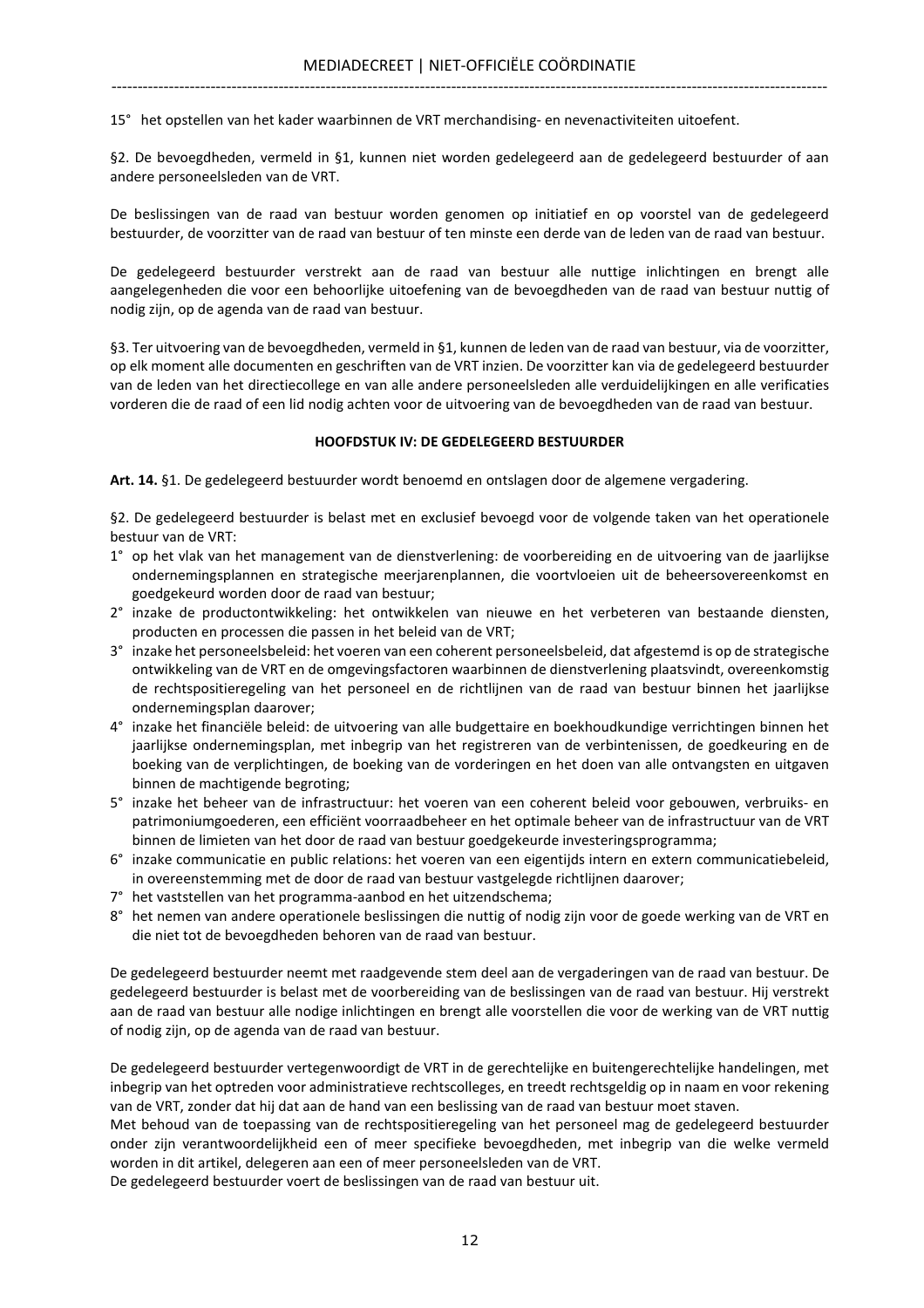§3. De gedelegeerd bestuurder wordt bijgestaan door het directiecollege, bestaande uit minimaal twee leden plus de gedelegeerd bestuurder. De gedelegeerd bestuurder zit het directiecollege voor.

De gedelegeerd bestuurder kan onder zijn uitsluitende verantwoordelijkheid een deel van zijn bevoegdheden delegeren aan een of meer leden van het directiecollege en aan de personeelsleden van de VRT. De gedelegeerd bestuurder bepaalt in een reglement de grenzen waarbinnen en de vormen waarin die delegaties en verdere subdelegaties worden uitgeoefend.

§4. De gedelegeerd bestuurder en de andere leden van het directiecollege worden tewerkgesteld met een overeenkomst die gesloten wordt met de VRT.

## HOOFDSTUK V: DE COMMISSARISSEN

Art. 15. De commissaris(sen) wordt (worden) benoemd door de algemene vergadering op voordracht van de gedelegeerd bestuurder, en oefenen de bevoegdheden uit die in het Wetboek van Vennootschappen zijn toegekend.

## TITEL IV: BEHEERSOVEREENKOMST

Art. 16. De bijzondere regels en voorwaarden voor de toekenning van de financiële middelen ter uitvoering van de openbare-omroepopdracht, vermeld in artikel 6, worden vastgelegd in een beheersovereenkomst tussen de Vlaamse Gemeenschap en de VRT.

De beheersovereenkomst treedt in werking op de datum die door de Vlaamse Regering bepaald is.

Art. 17. §1. De beheersovereenkomst regelt in het bijzonder de volgende aangelegenheden:

- 1° de meetbare doelstellingen met betrekking tot het omroepaanbod, uitgaande van de openbareomroepopdracht van de VRT en de vooropgestelde strategie, die invulling geeft aan de openbareomroepopdracht, vermeld in artikel 6, §2. De meetbare doelstellingen hebben onder meer betrekking op de kwaliteitscontrole en op hetzij bereikcijfers, hetzij waarderingscijfers;
- 2° de doelstellingen betreffende de onderzoeks- en innovatieopdracht van de VRT, uitgaande van de openbareomroepopdracht van de VRT en de vooropgestelde strategie die invulling geeft aan de openbareomroepopdracht, vermeld in artikel 6, §2, vijfde lid, en in artikel 8;
- 3° de doelstellingen betreffende het personeelsbeleid, het financiële beleid, technologie en transmissie;
- 4° de berekening van de enveloppe aan financiële middelen die noodzakelijk is voor het verzorgen van het openbare radio- en televisieaanbod, vermeld in punt 1°, en de uitbetalingsvoorwaarden ervan. De bepalingen van de Europese richtlijn 2006/111/EG van 16 november 2006 betreffende de doorzichtigheid in de financiële betrekkingen tussen lidstaten en openbare bedrijven en de financiële doorzichtigheid binnen bepaalde ondernemingen zijn van toepassing;
- 5° de berekening van de financiering voor de toegevoegde opdracht voor onderzoek en innovatie;
- 6° het uitbrengen van een jaarlijks rapport voor 1 juni van het volgende jaar betreffende de uitvoering van de beheersovereenkomst gedurende het afgelopen kalenderjaar, en het uitbrengen van andere documenten die jaarlijks, al dan niet ter goedkeuring door de Vlaamse Regering, moeten worden voorgelegd;
- 7° de maatregelen bij niet-naleving door een partij van haar verbintenissen die voortvloeien uit de beheersovereenkomst.

Onder bereikcijfer als vermeld in het eerste lid, 1°, wordt begrepen het percentage van de bevolking dat binnen een bepaalde periode, namelijk een maand, week of dag, gedurende een bepaalde tijd afstemt op een bepaalde omroeporganisatie of op televisie of radio in het algemeen.

Onder waarderingscijfer als vermeld in het eerste lid, 1°, wordt begrepen het gemiddelde van de door de kijker of luisteraar gegeven score.

§2. De Vlaamse Regering kan in de beheersovereenkomst verdere regels bepalen voor de commerciële communicatie die de VRT krachtens artikel 48 kan brengen.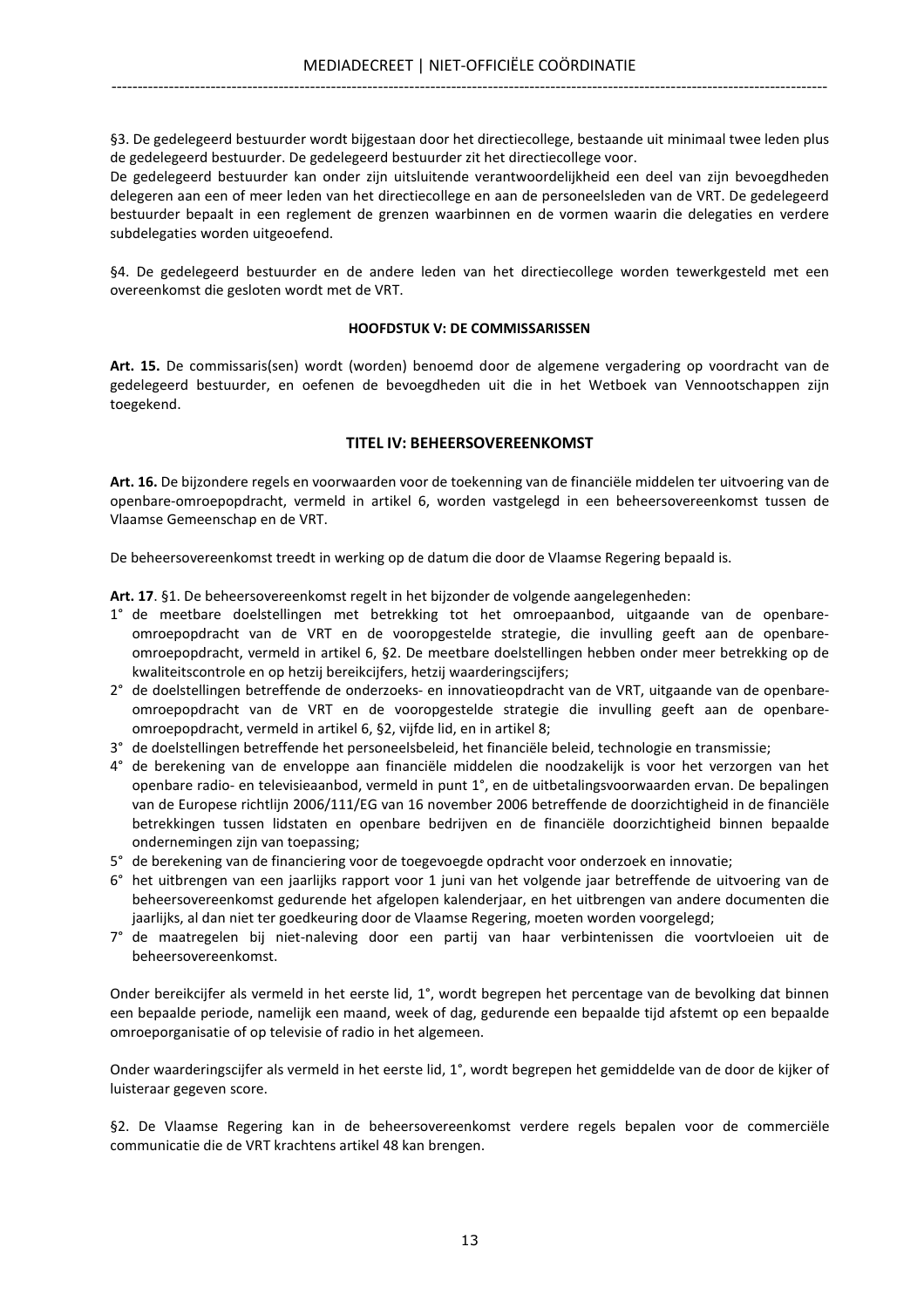Art. 18<sup>1</sup>. §1. De VRT kan nieuwe diensten of activiteiten die niet door de beheersovereenkomst zijn gedekt, pas uitoefenen na uitdrukkelijke toestemming van de Vlaamse Regering.

§2. De Vlaamse Regering vraagt daarover het advies van de Vlaamse Regulator voor de Media. In zijn advies houdt de Vlaamse Regulator voor de Media rekening met de observaties van derden. Het advies van de Vlaamse Regulator voor de Media wordt gepubliceerd op zijn website.

Het advies van de Vlaamse Regulator voor de Media houdt rekening met de belangrijke evoluties in de mediamarkt en in de technologie, met het evoluerende medialandschap en met de rol van de VRT daarin.

§3. De Vlaamse Regulator voor de Media evalueert de mediamarkt op basis van de wijzigingen in de bedrijfseconomische situatie in het Vlaamse medialandschap, het algemeen media-aanbod in de Vlaamse markt, de technologische evoluties, de internationale tendensen, de bescherming en promotie van de Vlaamse cultuur en identiteit, en de verwachtingen en behoeften van de mediagebruiker.

Art. 19. §1. De beheersovereenkomst wordt gesloten voor een periode van vijf jaar.

§2. De VRT legt uiterlijk zes maanden voor het verstrijken van de beheersovereenkomst aan de Vlaamse Regering een ontwerp van nieuwe beheersovereenkomst voor.

Als bij het verstrijken van de beheersovereenkomst geen nieuwe beheersovereenkomst in werking is getreden, wordt de beheersovereenkomst van rechtswege verlengd tot het ogenblik dat een nieuwe beheersovereenkomst in werking is getreden.

§3. Elke beheersovereenkomst en elke wijziging en verlenging van de beheersovereenkomst worden onmiddellijk meegedeeld aan het Vlaams Parlement.

Art. 20. §1. Ter voorbereiding van elke nieuwe beheersovereenkomst met de VRT organiseert de sectorraad Media van de Raad voor Cultuur, Jeugd, Sport en Media een publieke bevraging over de omvang van de openbareomroepopdracht en de invulling ervan tijdens de nieuwe beheersovereenkomst, rekening houdend met belangrijke evoluties in de mediamarkt en in de technologie, met het evoluerende medialandschap en met de rol van de VRT daarin.

De sectorraad Media evalueert de mediamarkt op basis van de wijzigingen in de bedrijfseconomische situatie in het Vlaamse medialandschap, het algemeen media-aanbod in de Vlaamse markt, de technologische evoluties, de internationale tendensen, de bescherming en promotie van de Vlaamse cultuur en identiteit en de verwachtingen en behoeften van de mediagebruiker.

§2. Voor de begeleiding van die publieke bevraging doet de sectorraad Media van de Raad voor Cultuur, Jeugd, Sport en Media een beroep op wetenschappelijke experts.

§3. Op basis van de resultaten van deze publieke bevraging formuleert de sectorraad Media van de Raad voor Cultuur, Jeugd, Sport en Media een advies voor de Vlaamse Regering over de nieuwe beheersovereenkomst met de VRT. Dat advies wordt gepubliceerd op de website van de sectorraad Media.

Art. 21. Het jaarlijkse rapport, vermeld in artikel 17, §1, 6°, wordt door de Vlaamse Regering voorgelegd aan het Vlaams Parlement voor 30 september.

## TITEL V: INKOMSTEN EN BOEKHOUDING

Art. 22. De VRT heeft als inkomsten de enveloppe aan financiële middelen die overeengekomen is in de beheersovereenkomst, en de inkomsten uit de activiteiten die de VRT zijn toegestaan overeenkomstig dit decreet, met inbegrip van de inkomsten uit om het even welke distributievorm van het programma-aanbod of delen ervan aan het publiek.

<sup>1</sup> Gewijzigd bij decreet van 13 juli 2012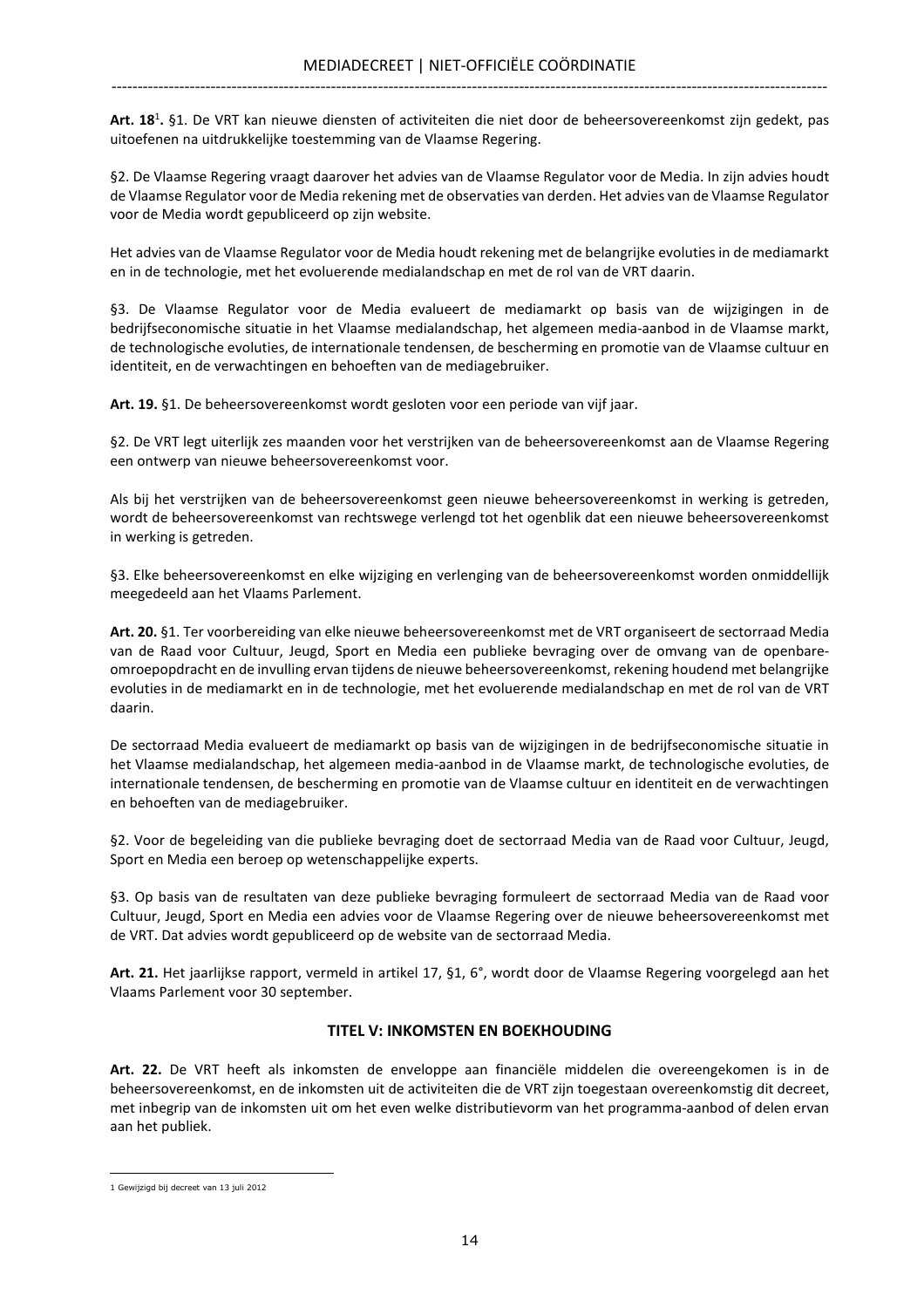Art. 23. De boekhouding van de VRT wordt gevoerd volgens de wetgeving op de boekhouding en jaarrekeningen van de ondernemingen.

Art. 24<sup>1</sup>. Het decreet van 8 juli 2011 houdende regeling van de begroting, de boekhouding, de toekenning van subsidies en de controle op de aanwending ervan, en de controle door het Rekenhof is van toepassing op de VRT.

Art. 25. De VRT wordt gemachtigd om een reservefonds aan te leggen. In de begroting bevindt het reservefonds zich op het niveau van de totaliteit van de VRT.

De VRT mag de middelen in het reservefonds aanwenden voor de uitoefening van de openbare-omroepopdracht, met inbegrip van het verwerven en beheren van patrimonium.

Art. 26. §1. De mogelijkheid voor de VRT om bij het afsluiten van elk boekjaar over te gaan tot reservering van een eventueel gecumuleerd nettosurplus uit de exploitatie van de openbare-omroepopdracht in het boekjaar in kwestie, is beperkt tot 10 percent van de in het boekjaar in kwestie ontvangen overheidsmiddelen.

Met de term netto-surplus als vermeld in het eerste lid wordt het verschil tussen de overheidsdotatie en de nettokosten van de publieke opdracht bedoeld.

Bij overschrijding van de grens van 10 percent, vermeld in het eerste lid, wordt het excedent terugbetaald aan de Vlaamse Gemeenschap.

§2. Een eventueel nettosurplus als vermeld in paragraaf 1, over de gehele duur van een beheersovereenkomst wordt, naar aanleiding van de afsluiting van de rekeningen over die periode, verrekend op de overheidsfinanciering voor de onmiddellijk daaropvolgende beheersovereenkomst.

§3. De controle op die mechanismen van terugbetaling en compensatie gebeurt a priori door de Inspectie van Financiën op basis van de goedgekeurde jaarrekening van de VRT.

§4. Paragrafen 1 tot 3 zijn niet van toepassing op het reservefonds van 55 miljoen euro, vermeld in artikel 39, §2, van de beheersovereenkomst 2007-2011, dat zoals in dat artikel bepaald is, zal worden aangewend tijdens de duur van de beheersovereenkomst voor de financiering van de in de beheersovereenkomst voorziene deficits in de financiering van de openbare-omroepopdracht van de VRT.

§5. Paragrafen 1 tot 3 zijn evenmin van toepassing op de opbrengsten die voortvloeien uit de verzelfstandiging van het zenderpark waarvan de opbrengsten bestemd zijn voor initiatieven als vermeld in artikel 35, §3, tweede lid, van de beheersovereenkomst 2007-2011.

## TITEL VI: PERSONEEL

Art. 27. §1. Met behoud van de toepassing van artikel 14, §4, met betrekking tot de gedelegeerd bestuurder en de andere leden van het directiecollege worden de personeelsleden van het middenkader overeenkomstig de hiernavolgende bepalingen met een arbeidsovereenkomst tewerkgesteld.

§2. De gedelegeerd bestuurder stelt de organisatiestructuur vast. Hij heft het ambt op van de personeelsleden die op 12 februari 1996 een ambt bekleedden van rang 13, behalve als die rang verkregen is door bevordering in de vlakke loopbaan, tot en met 15, en van de personeelsleden die een functie uitoefenden die overeenstemt met rang 13 tot en met 15.

§3. In afwijking van artikel 13, §1, 6°, stelt de gedelegeerd bestuurder, om redenen van reorganisatie van de dienst, de verordenende maatregelen vast betreffende de administratieve en financiële situatie van de personeelsleden van wie het ambt overeenkomstig §2 werd opgeheven.

Hij verklaart de nieuwe, door hem vast te stellen betrekkingen van het middenkader vacant, selecteert en werft de kandidaten voor die betrekkingen. De aangeworven kandidaten worden met een arbeidsovereenkomst tewerkgesteld.

<sup>1</sup> Gewijzigd bij decreet van 8 juli 2011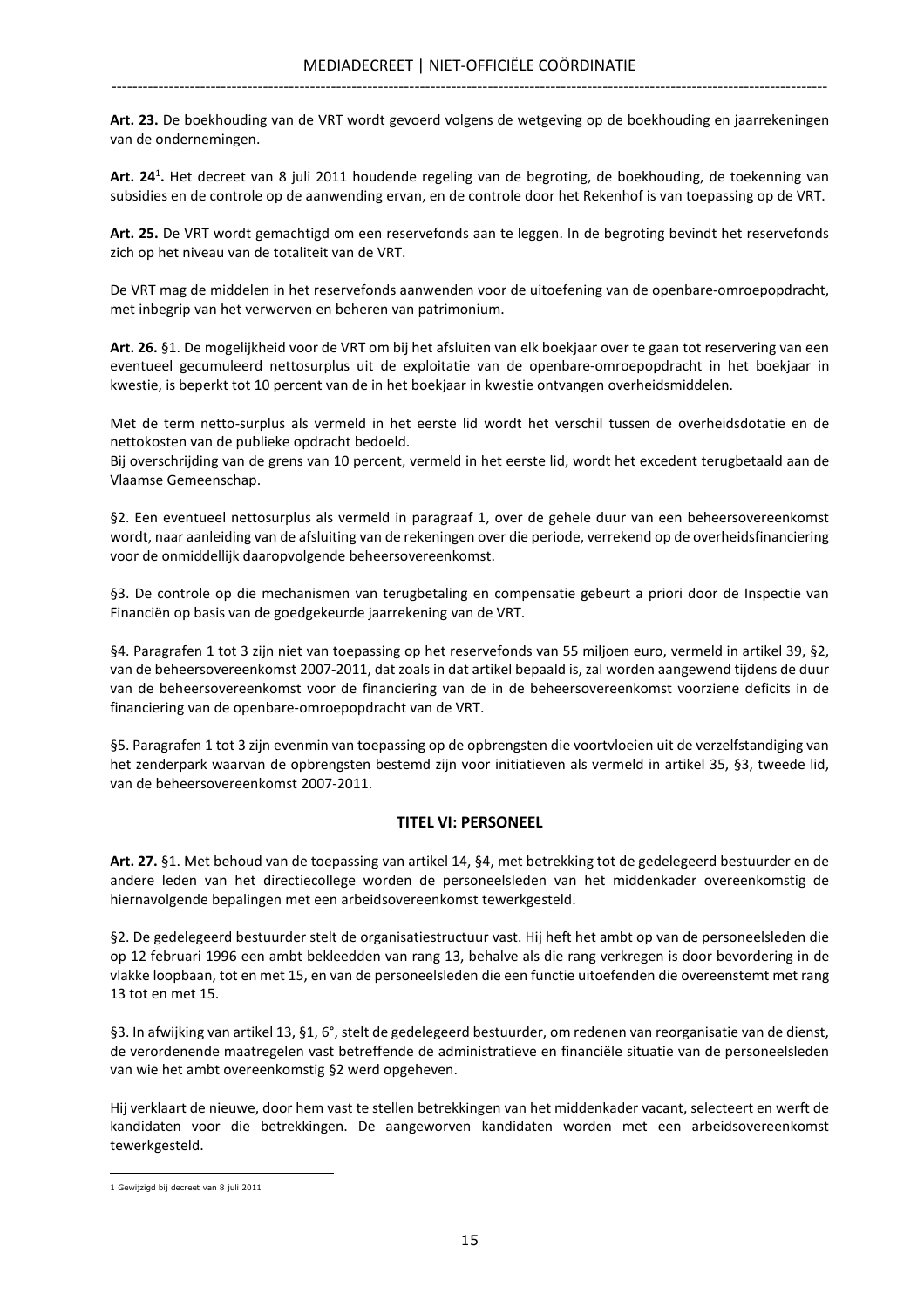De statutaire personeelsleden die ter uitvoering van het tweede lid contractueel worden tewerkgesteld, behouden voor de volledige duur van hun contractuele tewerkstelling de statutaire en financiële toestand die zij hadden bij de aanvang van hun contractuele tewerkstelling, tenzij zij daar bij de ondertekening van de overeenkomst van afzien.

Art. 28. De personeelsleden van de VRT, behalve de personeelsleden vermeld in artikel 27, worden met een arbeidsovereenkomst in dienst genomen. Deze bepaling doet geen afbreuk aan de statutaire rechtspositie van de personeelsleden die al in dienst zijn.

## TITEL VII: BIJZONDERE BEPALINGEN OVER DE PROGRAMMA'S

Art. 29<sup>1</sup>. §1. De programma's van de nieuwsdienst beantwoorden aan de normen inzake journalistieke deontologie, zoals vastgelegd in een deontologische code, en waarborgen de gangbare redactionele onafhankelijkheid, zoals vastgelegd in een redactiestatuut.

De deontologische code en het redactiestatuut worden vastgesteld door de gedelegeerd bestuurder in overleg met de representatieve vakverenigingen.

§2. In het kader van zijn informatieopdracht, vermeld in artikel 6, verzorgt de VRT, de maanden juli en augustus uitgezonderd, tweewekelijks een televisieprogramma van dertig minuten of wekelijks een televisieprogramma van vijftien minuten en wekelijks een radioprogramma van minimaal vier minuten ter duiding van sociaaleconomische onderwerpen. Die programma's worden gemaakt door de nieuwsdienst van de VRT in samenwerking met de organisaties die vertegenwoordigd zijn in de Sociaal-Economische Raad van Vlaanderen.

## TITEL VIII: TOEZICHT

Art. 30. §1. De Vlaamse Regering wijst een gemeenschapsafgevaardigde aan die erop toeziet dat de VRT zijn activiteiten uitoefent conform de wetten, decreten, besluiten en de beheersovereenkomst. De Vlaamse Gemeenschap draagt de kosten die verbonden zijn aan de uitoefening van zijn ambt.

De gemeenschapsafgevaardigde woont met raadgevende stem de vergaderingen bij van de algemene vergadering en van de raad van bestuur. Hij ontvangt de volledige dagorde van de vergaderingen van de algemene vergadering, de raad van bestuur en het directiecollege, en alle documenten ter zake, ten minste vijf werkdagen voor de datum van de vergaderingen. Hij ontvangt de notulen van die vergaderingen.

De gemeenschapsafgevaardigde kan op elk moment ter plaatse inzage nemen van alle documenten en geschriften van de VRT. Hij kan van de bestuurders, de gedelegeerd bestuurder

en de leden van het directiecollege van de VRT alle inlichtingen en ophelderingen vorderen en hij kan alle verificaties verrichten die hij nodig acht voor de uitvoering van zijn mandaat.

§2. Binnen een termijn van vier werkdagen, te rekenen vanaf de kennisname of de ontvangst van de beslissing in kwestie, kan de gemeenschapsafgevaardigde bij de Vlaamse Regering een gemotiveerd beroep instellen tegen elke beslissing van de raad van bestuur, de gedelegeerd bestuurder, het directiecollege en van de organen of de personen van de VRT aan wie zij hun bevoegdheid hebben gedelegeerd, die betrekking heeft op de openbareomroepopdracht, vermeld in artikel 6, en waarvan hij meent dat ze niet strookt met de wetten, decreten, besluiten of de beheersovereenkomst. Het Vlaams Parlement wordt onmiddellijk door de Vlaamse Regering in kennis gesteld van het beroep.

Het beroep schort de beslissing op. Als de Vlaamse Regering binnen een termijn van twintig werkdagen, die ingaat op dezelfde dag als de termijn waarover de gemeenschapsafgevaardigde beschikt, de nietigverklaring niet heeft uitgesproken, wordt de beslissing definitief. In voorkomend geval wordt de nietigverklaring binnen de gestelde termijn aan het Vlaams Parlement en aan de gedelegeerd bestuurder meegedeeld.

§3. Beslissingen van de raad van bestuur, de gedelegeerd bestuurder, het directiecollege en van de organen of de personen van de VRT aan wie zij hun bevoegdheid gedelegeerd hebben, die betrekking hebben op de uitvoering

<sup>1</sup> Gewijzigd bij decreet van 13 juli 2012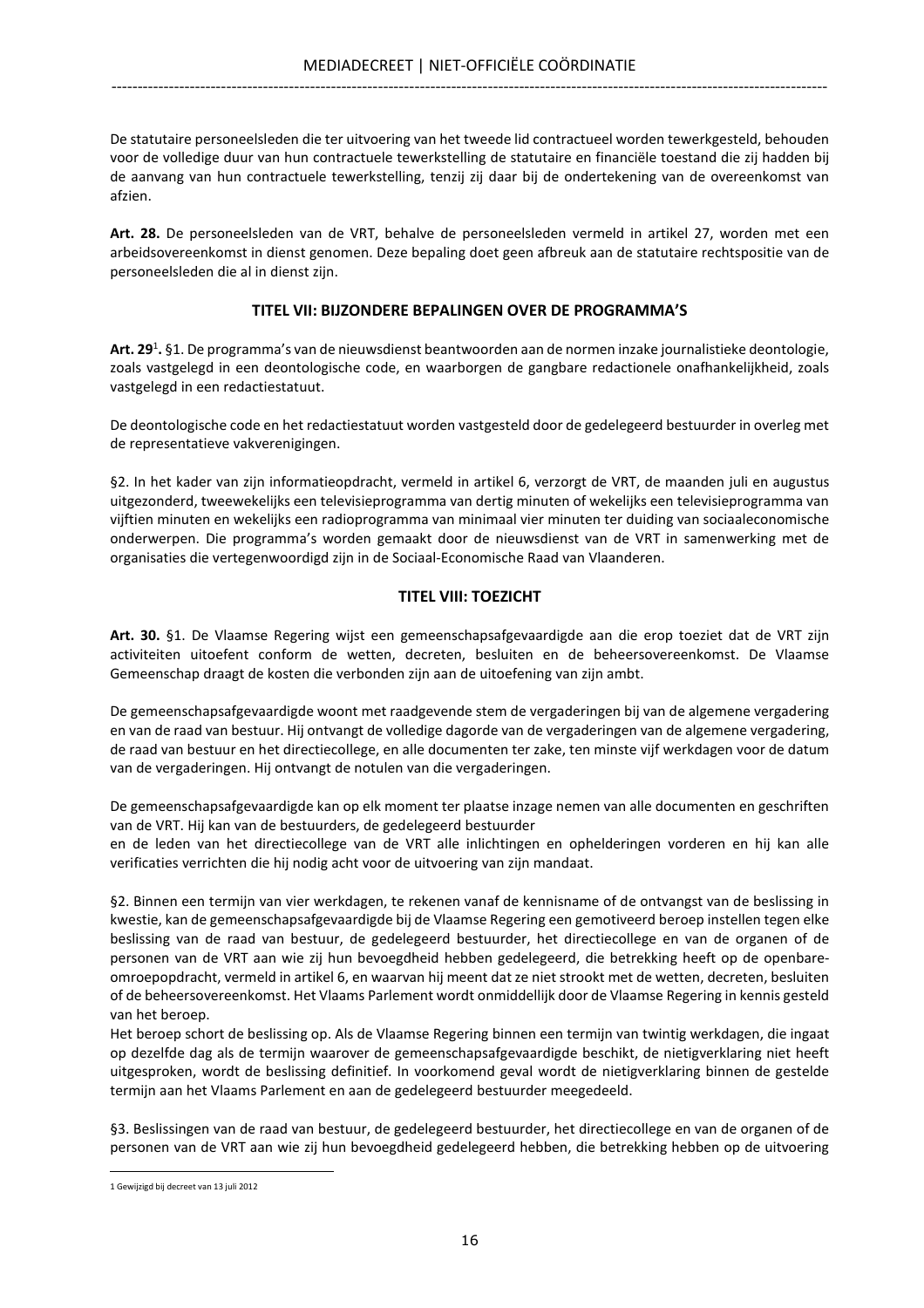van het decreet van 13 april 1999 tot regeling van de rechtspositie van het statutair en contractueel personeel van het VRT-filharmonisch orkest en het VRT-koor of die een wijziging van de loonkosten, vermeld in artikel 4, §1, van het voormelde decreet, tot gevolg hebben, moeten onmiddellijk aan de gemeenschapsafgevaardigde meegedeeld worden.

Binnen een termijn van vier werkdagen, te rekenen vanaf de kennisneming of de ontvangst van de beslissing in kwestie, kan de gemeenschapsafgevaardigde bij de Vlaamse Regering tegen die beslissing een gemotiveerd beroep instellen als hij meent dat de beslissing in kwestie redelijkerwijs onverantwoord is en de belangen van de Vlaamse Gemeenschap schaadt.

Dat beroep schort de beslissing op.

Als de Vlaamse Regering binnen een termijn van twintig werkdagen, te rekenen vanaf dezelfde dag als de termijn waarover de gemeenschapsafgevaardigde beschikt om beroep in te stellen, de beslissing in kwestie niet nietig heeft verklaard, wordt de beslissing definitief.

Als de Vlaamse Regering de beslissing in kwestie vernietigt, wordt de nietigverklaring binnen de termijn, vermeld in het vierde lid, aan de gedelegeerd bestuurder meegedeeld.

Art. 31. Een interne-auditentiteit binnen de VRT evalueert de doeltreffendheid van het risico- en controlebeheer en de beleidsprocessen, gaat na of ze adequaat zijn en formuleert aanbevelingen tot verbetering ervan. Ze voert daartoe audits uit voor een door de raad van bestuur ingesteld auditcomité, dat wordt voorgezeten door een door de raad van bestuur aangewezen lid van de raad van bestuur, uitgezonderd de voorzitter en de gedelegeerd bestuurder. Ze voert ook audits uit voor een auditcel bij het VRT-directiecollege met het oog op een zo optimaal mogelijk operationeel beheer.

De interne-auditentiteit opereert onafhankelijk van de gedelegeerd bestuurder en ressorteert rechtstreeks onder de voorzitter van het auditcomité.

Art. 32. Het Rekenhof is belast met de controle van de rekeningen van de VRT die voor 31 mei aan het Rekenhof worden voorgelegd. Het brengt daarover jaarlijks verslag uit aan het Vlaams Parlement. Het Rekenhof kan ter plaatse inzage krijgen van alle documenten en geschriften die het nodig heeft voor de uitvoering van zijn opdracht. Het kan daartoe ook alle ophelderingen en inlichtingen vragen en alle verificaties verrichten.

Art. 33.<sup>1</sup> §1. Audit Vlaanderen, vermeld in artikel 34 van het kaderdecreet van 18 juli 2003, evalueert de interne controlesystemen van de VRT, gaat na of ze adequaat zijn en formuleert aanbevelingen tot verbetering ervan. Ze voert daartoe financiële audits, overeenstemmingsaudits en operationele audits uit en is gemachtigd alle bedrijfsprocessen en activiteiten te onderzoeken.

Audit Vlaanderen is ook bevoegd voor de uitvoering van forensische audits bij de VRT. De vertrouwelijkheid van commerciële en industriële informatie, gewaarborgd volgens artikel 14, 3°, van het decreet van 26 maart 2004 inzake openbaarheid van bestuur, geldt onverkort.

§2. Om zijn bevoegdheid te kunnen uitoefenen, heeft Audit Vlaanderen toegang tot alle informatie en documenten van de VRT, ongeacht de drager ervan, en tot alle gebouwen, ruimtes en installaties waar taken van de VRT worden uitgevoerd. Audit Vlaanderen kan aan ieder personeelslid van de VRT de inlichtingen vragen die voor de uitvoering van zijn opdrachten nodig worden geacht. Ieder personeelslid van de VRT is ertoe gehouden zo snel mogelijk en zonder voorafgaande machtiging op een volledige wijze te antwoorden en alle relevante informatie en documenten te verstrekken.

## TITEL IX: MEDEDELINGEN VAN DE VLAAMSE OVERHEID

Art. 34. §1. De VRT is verplicht maximaal vijftien minuten per maand kosteloos mededelingen uit te zenden van de Vlaamse Regering, het Vlaams Parlement, de ministers en de staatssecretarissen van het Brusselse Hoofdstedelijke Gewest, volgens de regels en de voorwaarden die de Vlaamse Regering bepaalt.  $\overline{a}$ 

 $1$  Gewijzigd bij decreet van 5 juli 2013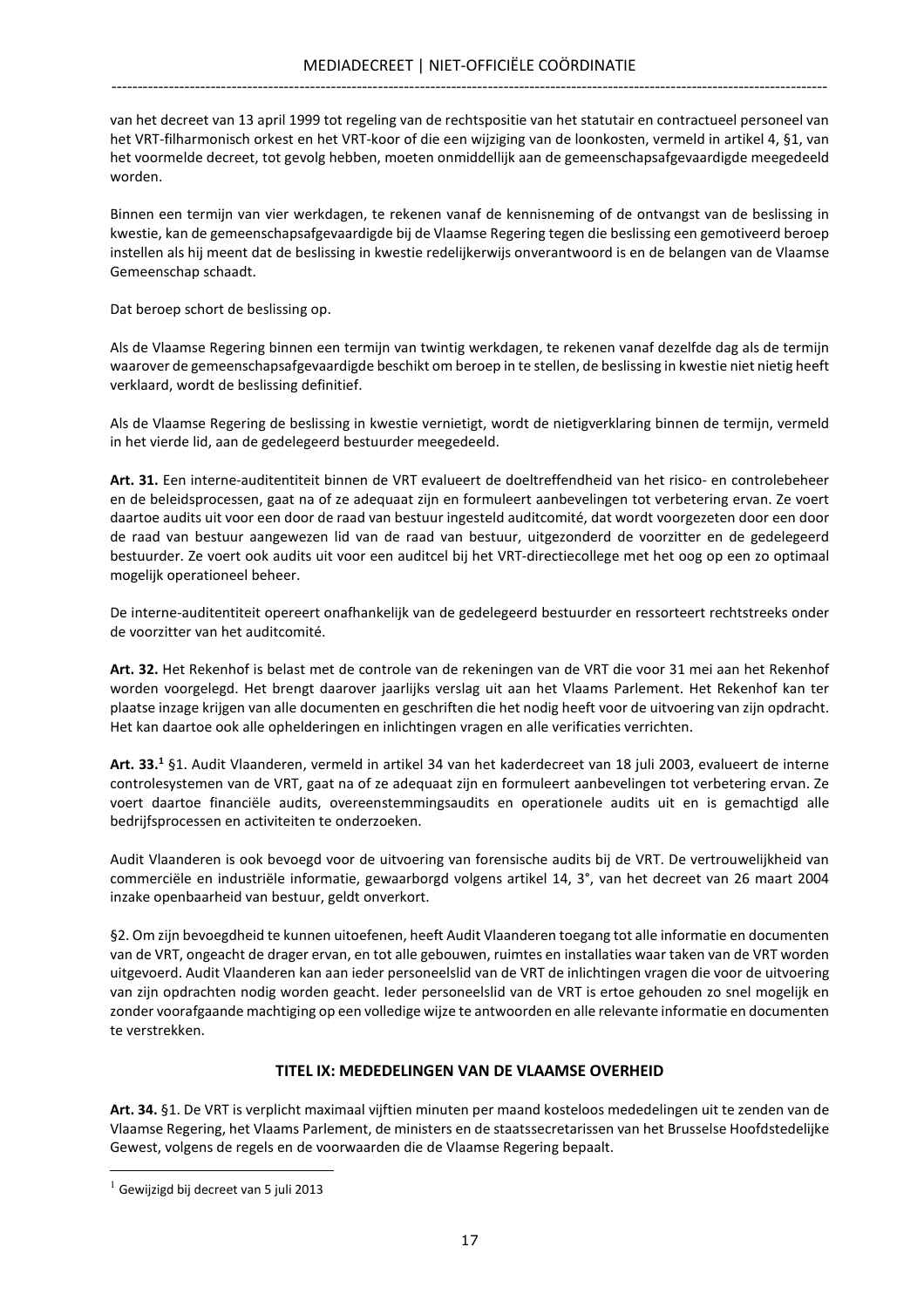§2. De mededelingen worden uitgezonden in aansluiting op een hoofdjournaal. Dezelfde mededeling wordt slechts eenmaal per net uitgezonden. De mededelingen strekken tot voorlichting van de Vlaamse bevolking over aangelegenheden van algemeen belang. De VRT draagt geen verantwoordelijkheid voor die mededelingen.

§3. De mededelingen voldoen aan de voorwaarden en de regels die de Vlaamse Regering vaststelt. Ze moeten duidelijk herkenbaar zijn en mogen geen aanleiding geven tot verwarring met de eigen programma's van de VRT. Voor en na de mededelingen wordt gesteld dat ze vanwege de Vlaamse overheid of de overheid van het Brusselse Hoofdstedelijke Gewest zijn verstrekt.

§4. De aanmaakkosten van de mededelingen worden gedragen door de aanvragende overheid.

§5. Behoudens voor dringende gevallen, erkend door de gedelegeerd bestuurder, worden de mededelingen opgeschort tijdens de twee maanden die aan de gemeenteraads-, provincieraads-, federale, Vlaamse en Europese verkiezingen voorafgaan. In zulke gevallen mogen de mededelingen noch de naam, noch de beeltenis van een minister, een staatssecretaris of een parlementslid bevatten en moeten ze louter zakelijk zijn.

## TITEL X: TELEVISIE- EN RADIOPROGRAMMA'S DOOR LEVENSBESCHOUWELIJKE VERENIGINGEN EN EEN ORGANISATIE DIE DE BELANGEN VAN DE GEZINNEN BEHARTIGT<sup>1</sup>

Art. 35. §1. Aan levensbeschouwelijke verenigingen die daartoe erkend worden door de Vlaamse Regering, wordt de mogelijkheid gegeven om televisieprogramma's te verzorgen. Die levensbeschouwelijke verenigingen zijn nietcommerciële verenigingen die tot doel hebben programma's te verzorgen die rechtstreeks zijn afgestemd op het verschaffen van opiniëring vanuit representatieve levensbeschouwelijke stromingen.

§2. De Vlaamse Regering erkent de levensbeschouwelijke verenigingen die overeenstemmen met de meest representatieve levensbeschouwelijke stromingen in Vlaanderen.

§3. De Vlaamse Regering bepaalt de voorwaarden, de duur en de procedure van erkenning.

De erkenning van een levensbeschouwelijke vereniging die veroordeeld is voor de inhoud van een door haar verzorgd programma op grond van de wet van 30 juli 1981 tot bestraffing van bepaalde door racisme of xenofobie ingegeven daden, vervalt van rechtswege.

§4. De Vlaamse Regering bepaalt jaarlijks de zendtijd van elke erkende levensbeschouwelijke vereniging. De gezamenlijke zendtijd van de erkende levensbeschouwelijke verenigingen bedraagt maximaal vijftig uur per jaar. De Vlaamse Regering kan deze zendtijd proportioneel laten stijgen bij de erkenning van nieuwe verenigingen.

§5. De erkende levensbeschouwelijke verenigingen hebben recht op een subsidie waarvan het bedrag rechtstreeks ten laste komt van de begroting van de Vlaamse Gemeenschap. Die subsidie dekt de kosten van de vereniging, met inbegrip van de technische kosten. Ze wordt rechtstreeks aan de vereniging in kwestie betaald, op de wijze die bepaald wordt door de Vlaamse Regering. De Vlaamse Regering bepaalt jaarlijks het bedrag dat aan elke erkende levensbeschouwelijke vereniging wordt toegekend.

§6. De VRT stelt, volgens de bepalingen die met de erkende levensbeschouwelijke verenigingen overeengekomen zijn, het technisch personeel en de technische uitrusting ter beschikking tegen een vergoeding onder marktvoorwaarden.

§7. De gedelegeerd bestuurder bepaalt, op basis van de vereisten van het uitzendschema van de televisieprogramma's van de VRT, het uitzendschema van de programma's van de erkende levensbeschouwelijke verenigingen, rekening houdend met §4.

Art. 36<sup>2</sup>. §1. De Vlaamse Regering wijst, nadat de gedelegeerd bestuurder daarover een gemotiveerde uitspraak heeft gedaan, de levensbeschouwelijke en een organisatie die de belangen van de gezinnen behartigt aan die erkend worden om radioprogramma's te verzorgen.

<sup>1</sup> Gewijzigd bij decreet van 18 december 2009 en van 13 juli 2012

<sup>2</sup> Gewijzigd bij decreet van 18 december 2009 en van 13 juli 2012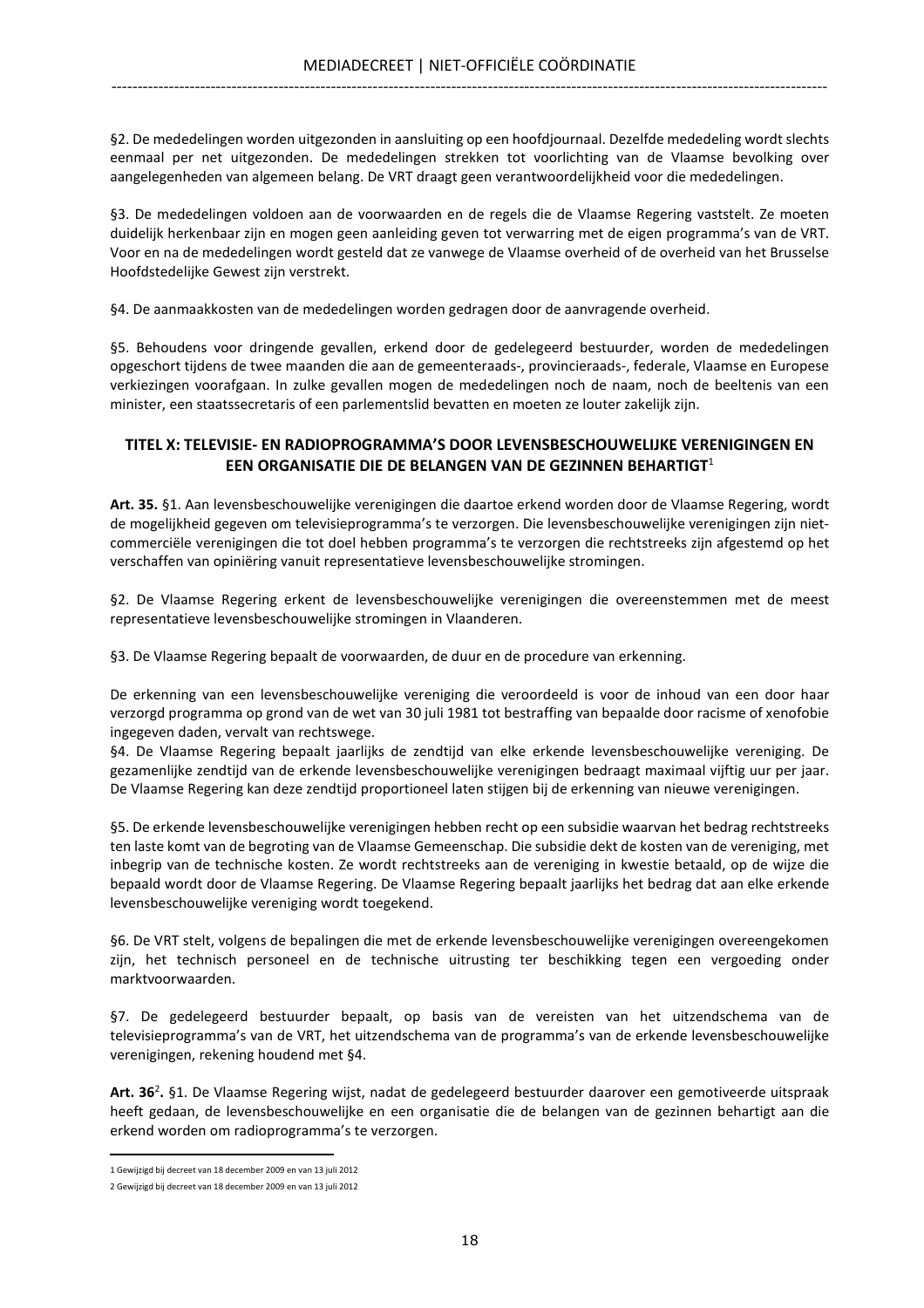De levensbeschouwelijke verenigingen bedoeld in lid 1 zijn niet-commerciële verenigingen die tot doel hebben programma's te verzorgen die rechtstreeks zijn afgestemd op het verschaffen van opiniëring vanuit representatieve levensbeschouwelijke stromingen.

§2. De Vlaamse Regering bepaalt de voorwaarden, de duur en de procedure van erkenning.

De erkenning van een levensbeschouwelijke of organisatie die de belangen van de gezinnen behartigt die veroordeeld is voor de inhoud van een door haar verzorgd radioprogramma op grond van de wet van 30 juli 1981 tot bestraffing van bepaalde door racisme of xenofobie ingegeven daden, vervalt van rechtswege.

§3. De Vlaamse Regering bepaalt jaarlijks de zendtijd van de verenigingen, vermeld in paragraaf 1. De gezamenlijke zendtijd bedraagt maximaal 72,30 uur per jaar. De Vlaamse Regering kan deze zendtijd proportioneel laten stijgen bij de erkenning van nieuwe verenigingen.

§4. De gedelegeerd bestuurder bepaalt, volgens de vereisten van het uitzendschema van de radioprogramma's van de VRT, het uitzendschema van de programma's van de erkende verenigingen.

De erkende verenigingen hebben recht op een subsidie waarvan het bedrag rechtstreeks ten laste komt van de begroting van de Vlaamse Gemeenschap. Ze wordt rechtstreeks aan de vereniging in kwestie betaald, op de wijze die bepaald is door de Vlaamse Regering. De Vlaamse Regering bepaalt het bedrag dat aan elke erkende vereniging wordt toegekend. De VRT stelt volgens bepalingen die met de verenigingen, erkend om radioprogramma's te verzorgen, overeengekomen zijn, het technisch personeel en de technische uitrusting ter beschikking tegen vergoeding onder marktvoorwaarden.

§5. In de periode van twee maanden die voorafgaat aan de gemeenteraads-, provincieraads-, wetgevende en Europese verkiezingen, worden de programma's van de gezinsorganisatie die de belangen van de gezinnen verdedigt, opgeschort.

## DEEL III: RADIO-OMROEP EN TELEVISIE

## TITEL I: BEPALINGEN OVER OMROEPACTIVITEITEN

Art. 37. De vrijheid van meningsuiting is gewaarborgd voor omroepactiviteiten.

De omroepactiviteiten zijn vrij en kunnen, onder voorbehoud van wat hierna is bepaald voor omroepdiensten, aan geen enkele vormvereiste of voorafgaande controle worden onderworpen.

Art. 38. Omroepactiviteiten mogen niet aansporen tot haat en geweld.

## TITEL II: BEPALINGEN OVER OMROEPDIENSTEN

#### HOOFDSTUK I: ALGEMENE BEPALINGEN

Art. 39. In de programma's wordt elke vorm van discriminatie geweerd. Het programma-aanbod verloopt zo dat het geen aanleiding geeft tot discriminatie tussen de verschillende ideologische of filosofische strekkingen.

De informatieprogramma's, de mededelingen en de programma's met een algemeen informatieve inslag, en alle informatieve programmaonderdelen worden in een geest van politieke en ideologische onpartijdigheid verzorgd.

Dit artikel is eveneens van toepassing op teletekst.

Art. 40. Aanbieders van omroepdiensten stellen de volgende informatie gemakkelijk, rechtstreeks en permanent ter beschikking van de kijkers en luisteraars:

1° de naam van de aanbieder van de omroepdienst;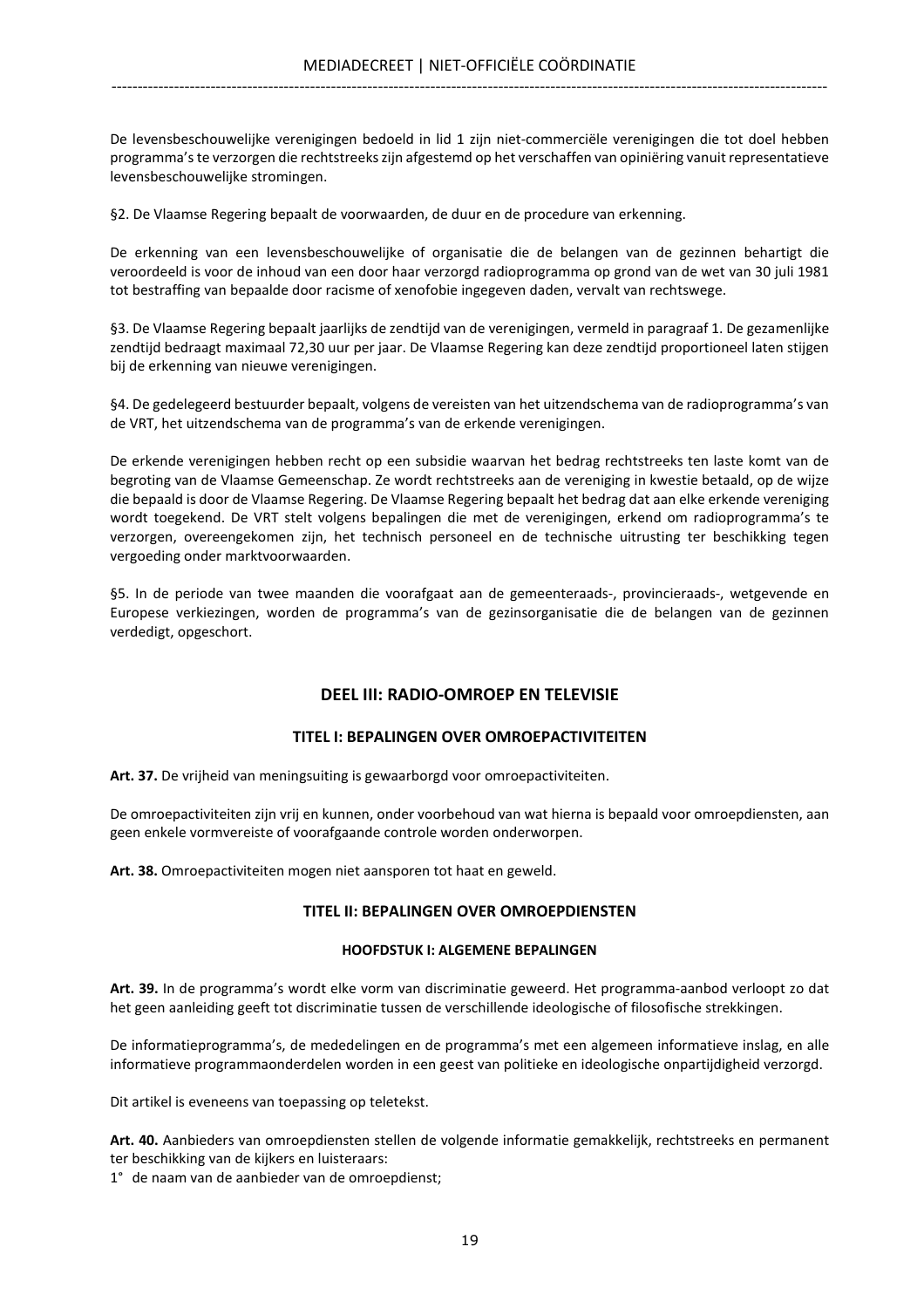- 2° het geografische adres waar de aanbieder van de omroepdienst gevestigd is;
- 3° nadere gegevens van de aanbieder van de omroepdienst, waaronder zijn e-mail- of webadres, zodat hij snel, rechtstreeks en doeltreffend kan worden bereikt;
- 4° voor zover dat van toepassing is, de bevoegde regulerende of toezichthoudende organen.

## HOOFDSTUK II: SPECIFIEKE BEPALINGEN OVER DE BESCHERMING VAN MINDERJARIGEN BIJ HET BEKIJKEN VAN LINEAIRE EN NIET-LINEAIRE TELEVISIEDIENSTEN

Art. 41. De bepalingen van dit hoofdstuk zijn eveneens van toepassing op teletekst.

Art. 42. Lineaire televisieomroeporganisaties mogen geen programma's uitzenden die de lichamelijke, geestelijke of zedelijke ontwikkeling van minderjarigen ernstig zouden kunnen aantasten, met name programma's waarin pornografische scènes of beelden van nodeloos geweld voorkomen.

Deze bepaling geldt ook voor andere programma's die schade kunnen toebrengen aan de lichamelijke, geestelijke of zedelijke ontwikkeling van minderjarigen, tenzij door de keuze van het tijdstip van uitzending of door technische maatregelen wordt gewaarborgd dat minderjarigen in het verzorgingsgebied of zendgebied de uitzendingen normaliter niet zullen zien of beluisteren.

Als dergelijke programma's ongecodeerd worden uitgezonden, moeten ze voorafgegaan worden door een akoestische waarschuwing of moeten ze gedurende de hele uitzending herkenbaar zijn aan een visueel symbool. De bepalingen van het eerste en het tweede lid gelden ook voor aankondigingen van programma's die uitgezonden worden door lineaire televisieomroeporganisaties.

Art. 43. De Vlaamse Regering kan de lineaire televisieomroeporganisaties en niet-lineaire televisiediensten regels opleggen voor het vermelden van bepaalde beelden en signalen bij de vertoning van programma's die een invloed kunnen hebben op kinderen en jongeren, waarbij aangegeven wordt voor welke leeftijdsgroep ze geschikt zijn.

Art. 44. De Vlaamse Regulator voor de Media kan de dienstenverdeler of de netwerkoperator verplichten het doorgeven van een programma van een lineaire televisieomroeporganisatie voorlopig te schorsen als dat een duidelijke, belangrijke en ernstige inbreuk vormt op de bepalingen van artikel 38 en artikel 42, eerste en tweede lid, en als de lineaire televisieomroeporganisatie in kwestie in de voorgaande twaalf maanden al ten minste tweemaal een inbreuk gepleegd heeft op dezelfde bepalingen, waarover de Vlaamse Regulator voor de Media zich heeft uitgesproken.

De Vlaamse Regulator voor de Media brengt daartoe vooraf de lineaire televisieomroeporganisatie in kwestie schriftelijk op de hoogte van de ten laste gelegde inbreuken en van het voornemen om beperkingen aan de doorgifte op te leggen als nogmaals een dergelijke inbreuk gepleegd wordt.

Als het gaat om een lineaire televisieomroeporganisatie uit een andere lidstaat van de Europese Unie, brengt de Vlaamse Regulator voor de Media de Europese Commissie schriftelijk op de hoogte van de ten laste gelegde inbreuken en van het voornemen om beperkingen aan de doorgifte op te leggen als nogmaals een dergelijke inbreuk gepleegd wordt.

Als binnen een termijn van vijftien kalenderdagen, te rekenen vanaf die kennisgeving, overleg met de Europese Commissie en de lidstaat van de Europese Unie van waaruit uitgezonden wordt, niet tot een minnelijke schikking heeft geleid en de ten laste gelegde inbreuk blijft doorgaan, wordt de voorlopige schorsing effectief.

Art. 45. Niet-lineaire televisieomroeporganisaties stellen de door hen verstrekte diensten op aanvraag die de lichamelijke, geestelijke of zedelijke ontwikkeling van minderjarigen ernstig zouden kunnen schaden zodanig beschikbaar dat minderjarigen dergelijke televisiediensten op aanvraag normaliter niet te horen of te zien krijgen.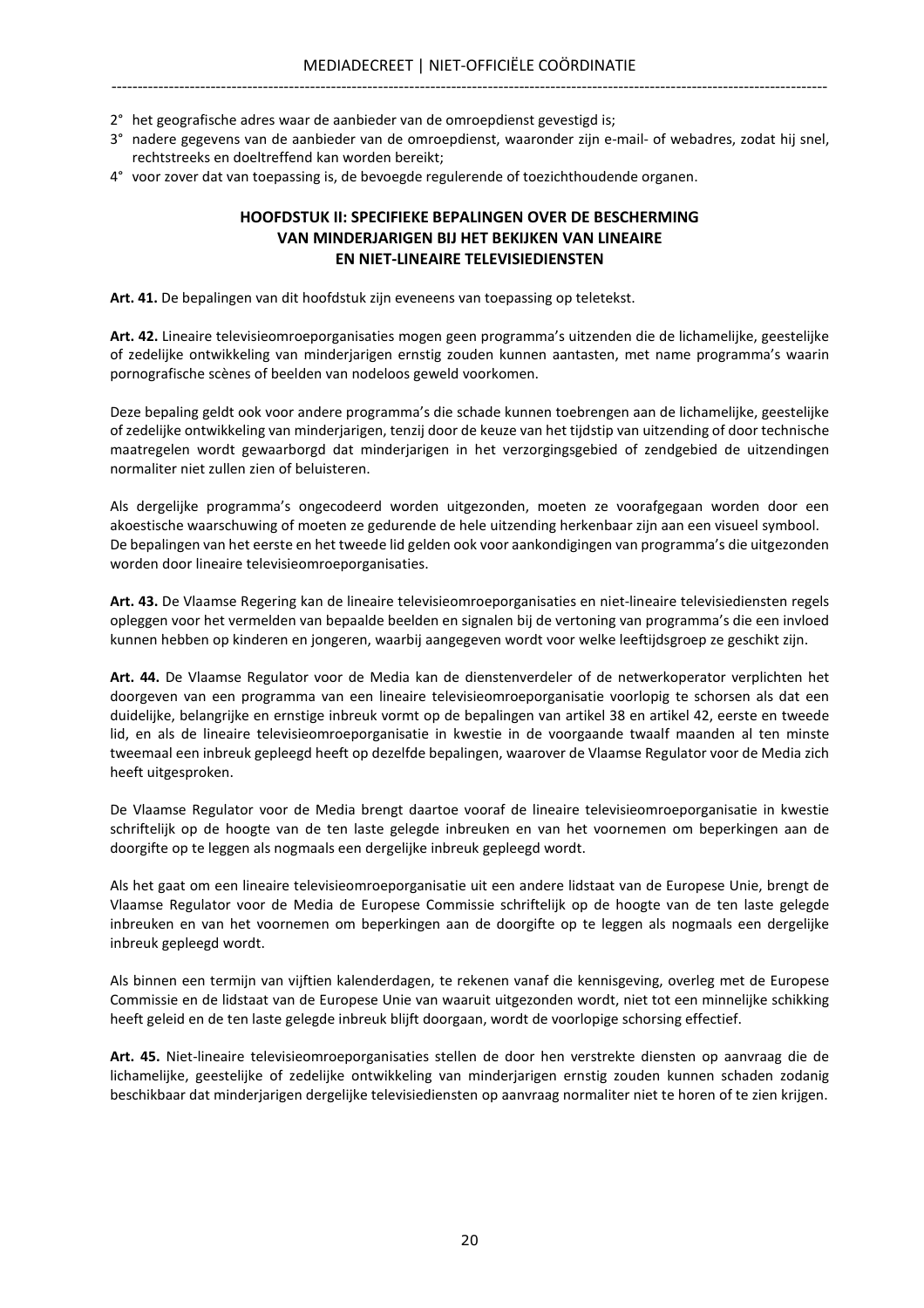## HOOFDSTUK III.  $(...)$ <sup>1</sup>

Art. 46.  $(...)^2$ 

## HOOFDSTUK IV: COMMERCIËLE COMMUNICATIE

#### AFDELING I: GEBRUIK VAN COMMERCIËLE COMMUNICATIE

Art. 47. De bepalingen van deze afdeling zijn eveneens van toepassing op teletekst.

Art. 48. Met toepassing van artikel 37 zijn omroeporganisaties vrij in het op enige wijze uitzenden, opnemen, exploiteren en voeren van commerciële communicatie, met uitzondering van de beperkingen en verplichtingen, vermeld in dit decreet.

Art. 49. Het is toegestaan om tegen betaling aan politieke mandatarissen of kandidaat-mandatarissen en aan politieke partijen commerciële communicatie ter beschikking te stellen tijdens de sperperiode voor de verkiezingen mits naleving van de wetgeving betreffende de verkiezingsuitgaven.

Art. 50. Het is de omroeporganisatie van de Vlaamse Gemeenschap verboden reclame te brengen, met uitzondering van radioreclame en van reclame die gericht is op zelfpromotie.

Het is de televisieomroeporganisatie van de Vlaamse Gemeenschap verboden om telewinkelen te brengen. Het is de televisieomroeporganisatie van de Vlaamse Gemeenschap verboden om zijn kinderprogramma's te laten sponsoren en om in kinderprogramma's productplaatsing te gebruiken.

Het is de omroeporganisatie van de Vlaamse Gemeenschap verboden commerciële communicatie te brengen via teletekst.

#### AFDELING I/1. BOODSCHAP VAN ALGEMEEN NUT<sup>3</sup>

Art. 50/1<sup>4</sup>. Omroeporganisaties zijn gemachtigd boodschappen van algemeen nut uit te zenden, met behoud van de toepassing van de bepalingen van dit decreet.

De boodschappen van algemeen nut zijn duidelijk herkenbaar en onderscheiden van de programma's. In een televisieomroepprogramma worden ze voorafgegaan en gevolgd door een passende aankondiging dat het om een boodschap van algemeen nut gaat en van wie de boodschap uitgaat. In een radioprogramma worden ze door middel van een auditief signaal onderscheiden van de gewone programmering.

Boodschappen van algemeen nut die afkomstig zijn van sociale en humanitaire verenigingen of van verenigingen die behoren tot het domein van het algemeen welzijn, mogen rechtstreeks noch onrechtstreeks gericht zijn op de commerciële promotie van individuele producten of diensten, noch op de commerciële promotie van het lidmaatschap van dergelijke verenigingen.

## AFDELING II: BASISREGELS BIJ HET GEBRUIK VAN COMMERCIËLE COMMUNICATIE EN BOODSCHAPPEN VAN  $AI$  GFMFFN NUT<sup>5</sup>

Art. 51<sup>6</sup>. De bepalingen van deze afdeling zijn ook van toepassing op teletekst.

Art. 52<sup>7</sup>. De aanbieders van omroepdiensten mogen geen commerciële communicatie en boodschappen van algemeen nut uitzenden die in strijd zijn met wettelijke bepalingen.

<sup>1</sup> Opgeheven bij decreet van 13 juli 2012

<sup>2</sup> Opgeheven bij decreet van 13 juli 2012

<sup>3</sup> Gewijzigd bij decreet van 13 juli 2012

<sup>4</sup> Gewijzigd bij decreet van 13 juli 2012

<sup>5</sup> Gewijzigd bij decreet van 13 juli 2012

<sup>6</sup> Gewijzigd bij decreet van 13 juli 2012

<sup>7</sup> Gewijzigd bij decreet van 13 juli 2012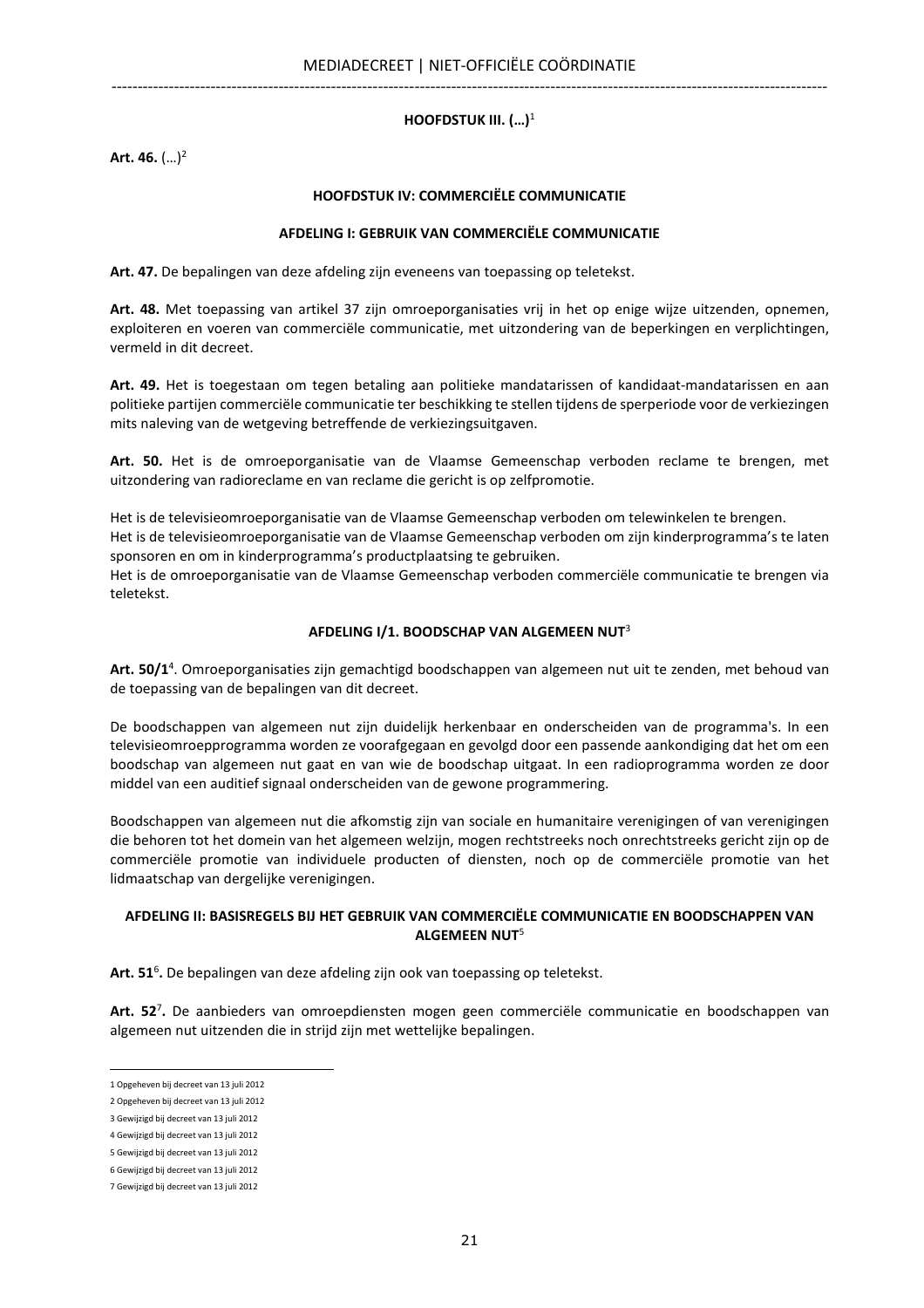De aanbieders van omroepdiensten mogen bovendien geen commerciële communicatie en boodschappen van algemeen nut uitzenden die niet in overeenstemming zijn met de beginselen van de bescherming van het privéleven, de eerlijke behandeling van de consument en de eerlijke mededinging.

Art. 53<sup>1</sup>. Commerciële communicatie en boodschappen van algemeen nut moeten gemakkelijk als zodanig herkenbaar zijn.

Art. 54<sup>2</sup>. Sluikreclame is verboden.

Onder sluikreclame als vermeld in het eerste lid, wordt verstaan commerciële communicatie die bestaat uit het vermelden of vertonen van goederen, diensten, naam, handelsmerk of activiteiten van een producent van goederen of een aanbieder van diensten in programma's, als de omroeporganisatie daarmee beoogt reclame te maken en het publiek kan worden misleid omtrent de aard van de vermelding of de vertoning. Die bedoeling wordt met name geacht aanwezig te zijn als de vermelding of de vertoning tegen betaling of een andere vergoeding gebeurt.

Art. 55<sup>3</sup>. Commerciële communicatie en boodschappen van algemeen nut mogen niet zo opgezet zijn dat ze:

- 1° de menselijke waardigheid aantasten;
- 2° aanzetten tot gewelddadige of discriminerende gedragingen.

Commerciële communicatie mag niet zo opgezet zijn dat het enige vorm van discriminatie op grond van geslacht, ras of etnische afstamming, nationaliteit, godsdienst of levensbeschouwing, handicap, leeftijd of seksuele geaardheid bevat of bevordert.

Art. 56<sup>4</sup>. Commerciële communicatie en boodschappen van algemeen nut mogen geen elementen bevatten met kwetsende of misprijzende uitlatingen over religieuze, filosofische of politieke overtuigingen.

Art. 57. Commerciële communicatie mag degenen die een bepaald product of een bepaalde dienst niet verbruiken of gebruiken, niet in diskrediet brengen.

Art. 58<sup>5</sup>. Commerciële communicatie en boodschappen van algemeen nut mogen personen niet uitbeelden in hun persoonlijke of maatschappelijke hoedanigheid of naar hen verwijzen zonder hun voorafgaande toestemming.

Commerciële communicatie en boodschappen van algemeen nut mogen niet zonder vooraf gegeven toestemming persoonlijke eigendommen afbeelden of ernaar verwijzen op een wijze die laat veronderstellen dat de betrokkene daarin heeft toegestemd. Bij beelden van of verwijzingen naar persoonlijke eigendommen is geen toestemming vereist voor wat integrerend tot het straatbeeld behoort. Voor gerichte en uitdrukkelijke verwijzingen is de toestemming wel vereist.

Art. 59. Commerciële communicatie mag geen elementen bevatten die inspelen op gevoelens van angst.

Art. 60<sup>6</sup>. §1. Commerciële communicatie mag geen elementen bevatten die erop gericht zijn de consument te misleiden op het gebied van:

- 1° de kenmerken van de goederen of diensten, zoals beschikbaarheid, aard, uitvoering, samenstelling, procedé en datum van fabricage of levering, geschiktheid voor het gebruik, gebruiksmogelijkheden, hoeveelheid, specificatie, geografische of commerciële oorsprong of van het gebruik te verwachten resultaten, of uitslagen en essentiële uitkomsten van onderzoek van de goederen of diensten;
- 2° de prijs of de wijze van prijsberekening, alsook de voorwaarden waaronder de goederen worden geleverd of de diensten worden verricht;

<sup>1</sup> Gewijzigd bij decreet van 13 juli 2012

<sup>2</sup> Gewijzigd bij decreet van 13 juli 2012

<sup>3</sup> Gewijzigd bij decreet van 13 juli 2012

<sup>4</sup> Gewijzigd bij decreet van 13 juli 2012 5 Gewijzigd bij decreet van 13 juli 2012

<sup>6</sup> Gewijzigd bij decreet van 13 juli 2012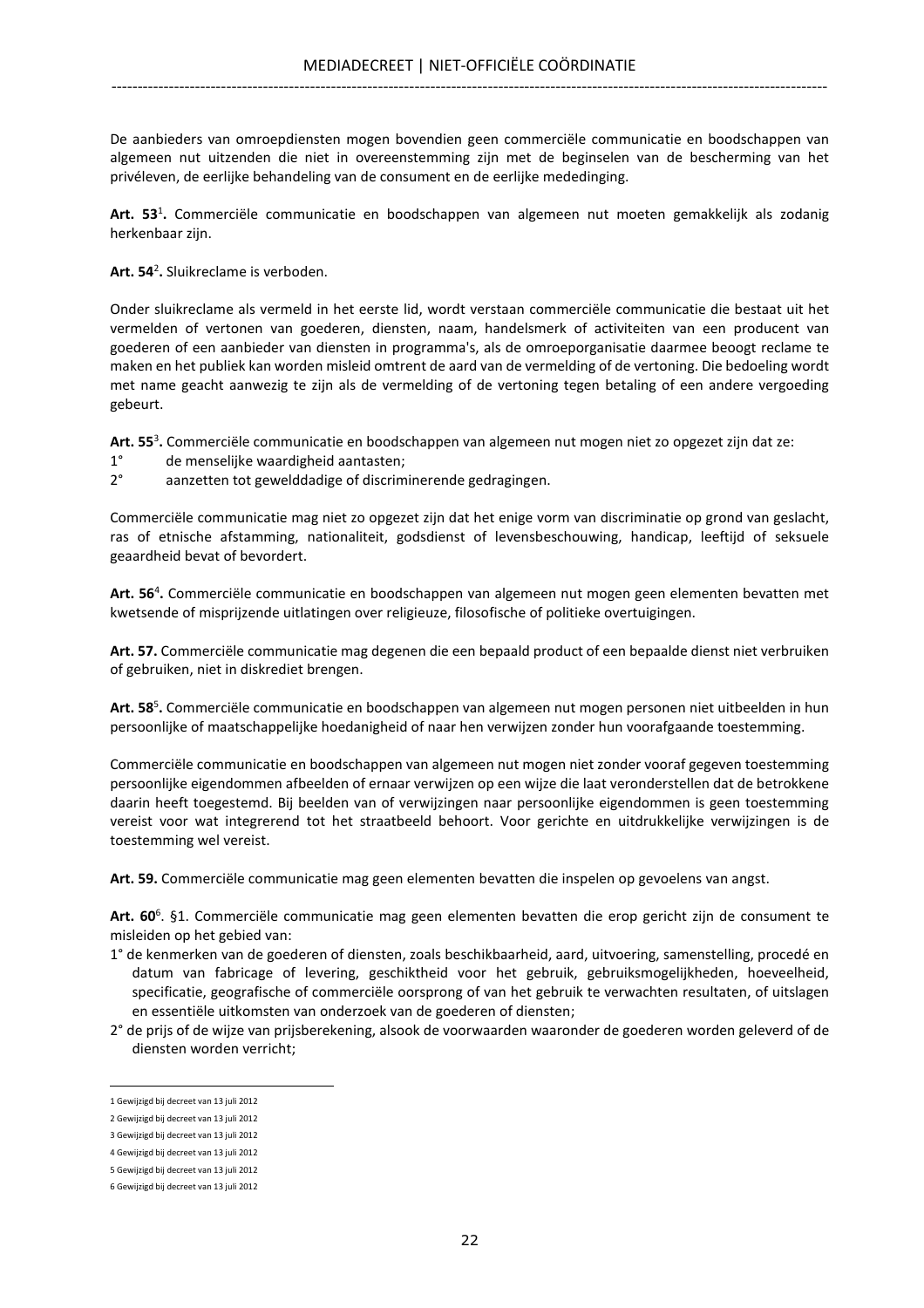3° de hoedanigheid, kwalificaties en rechten van de adverteerder, zoals zijn identiteit en zijn vermogen, zijn bekwaamheden en zijn industriële, commerciële of intellectuele eigendomsrechten of zijn bekroningen en onderscheidingen.

§2. Onder misleidende commerciële communicatie wordt elke vorm van reclame verstaan die op enigerlei wijze, waaronder begrepen wordt haar opmaak, de personen tot wie ze zich richt of die ze bereikt, misleidt of kan misleiden en die door haar misleidende karakter hun economische gedrag kan beïnvloeden, of die om die redenen een concurrent schade toebrengt of kan toebrengen.

Art. 61<sup>1</sup>. Commerciële communicatie en boodschappen van algemeen nut mogen niet op een verkeerde of misleidende manier gebruikmaken van wetenschappelijke en technische publicaties. Wetenschappelijke en technische termen mogen niet worden misbruikt om bepaalde beweringen een pseudowetenschappelijke basis te verstrekken.

Art. 62<sup>2</sup>. Commerciële communicatie en boodschappen van algemeen nut mogen niet aansporen tot gedrag dat schadelijk is voor de gezondheid of de veiligheid, of dat in hoge mate schadelijk is voor het milieu.

Commerciële communicatie en boodschappen van algemeen nut mogen geen elementen bevatten die ertoe kunnen leiden de kijker of luisteraar te misleiden over de milieueffecten.

Commerciële communicatie en boodschappen van algemeen nut mogen geen aanduidingen of suggesties bevatten waardoor het risico voor de gezondheid en de veiligheid voor de consumenten en voor derden wordt geminimaliseerd.

Art. 63<sup>3</sup>. De getuigenissen, attesten en aanbevelingen waarop in commerciële communicatie en in boodschappen van algemeen nut een beroep wordt gedaan, moeten authentiek zijn, mogen niet uit hun context gerukt zijn en mogen niet achterhaald zijn. Het gebruik van getuigenissen, attesten en aanbevelingen is alleen toegestaan als de auteur zijn toestemming geeft.

## AFDELING III: COMMERCIËLE COMMUNICATIE OVER SPECIFIEKE PRODUCTEN

Art. 64. De bepalingen van deze afdeling zijn eveneens van toepassing op teletekst.

Art. 65. Commerciële communicatie over sigaretten en andere tabaksproducten is verboden.

Art. 66. Commerciële communicatie over geneesmiddelen voor menselijk gebruik en medische behandelingen voor menselijk gebruik die alleen op doktersvoorschrift verkrijgbaar zijn, is verboden.

Art. 67. Commerciële communicatie over wapens is verboden.

Art. 68. Commerciële communicatie over alcoholhoudende dranken moet aan de volgende criteria voldoen:

- 1° ze richt zich niet specifiek tot minderjarigen en toont in het bijzonder geen minderjarigen die dit soort dranken gebruiken;
- 2° ze legt geen verband tussen alcoholgebruik en een verbetering van fysieke prestaties of gemotoriseerd rijden;
- 3° ze wekt niet de indruk dat alcoholgebruik bijdraagt tot sociale of seksuele successen;
- 4° er wordt niet in gesuggereerd dat alcoholhoudende dranken therapeutische kwaliteiten bezitten of een stimulerend, kalmerend of spanningsreducerend effect hebben;
- 5° ze moedigt geen onmatig alcoholgebruik aan, of stelt onthouding of matig alcoholgebruik niet in een negatief daglicht;
- 6° ze legt geen nadruk op het hoge alcoholgehalte van dranken als positieve eigenschap.

Art. 69. Commerciële communicatie over suikerhoudend snoepgoed moet op een duidelijke en contrasterende wijze een gestileerde afbeelding van een tandenborstel tonen gedurende de hele uitzending van de commerciële

<sup>1</sup> Gewijzigd bij decreet van 13 juli 2012

<sup>2</sup> Gewijzigd bij decreet van 13 juli 2012

<sup>3</sup> Gewijzigd bij decreet van 13 juli 2012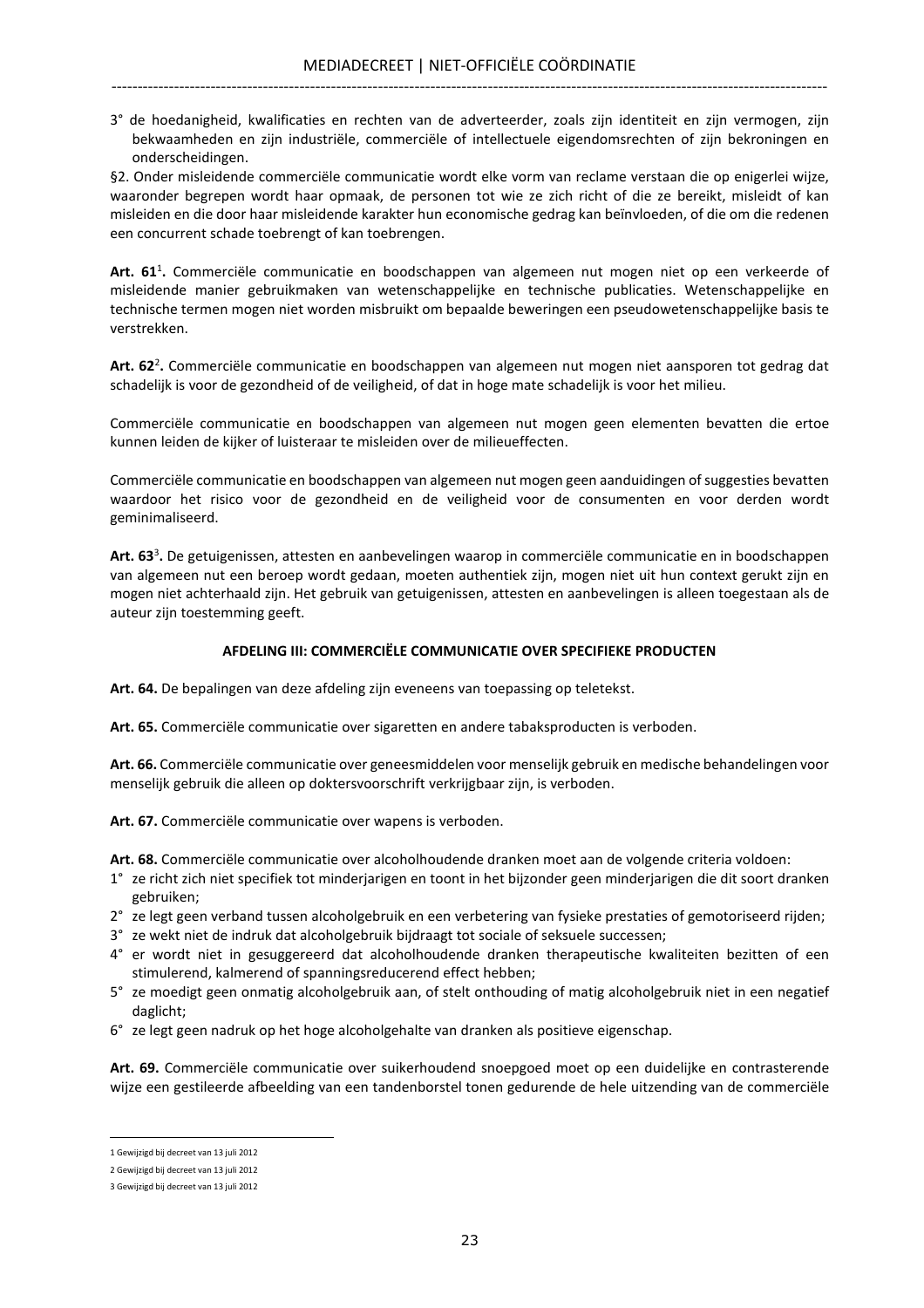communicatie, naar rato van een tiende van de hoogte van het filmbeeld, verhoudingsgewijs weergegeven zoals hierna afgebeeld.



## AFDELING IV: COMMERCIËLE COMMUNICATIE DIE GERICHT IS OP MINDERJARIGEN, JONGEREN EN KINDEREN

Art. 70. De bepalingen van deze afdeling zijn eveneens van toepassing op teletekst.

Art. 71. Commerciële communicatie die gericht is op kinderen en jongeren, moet voor hen duidelijk als zodanig herkenbaar zijn.

Art. 72<sup>1</sup>. Commerciële communicatie mag minderjarigen geen zedelijke of lichamelijke schade toebrengen. Derhalve mag ze de volgende zaken niet doen:

- 1° minderjarigen er rechtstreeks toe aanzetten een product of dienst te kopen of te huren door te profiteren van hun onervarenheid of goedgelovigheid;
- 2° minderjarigen er rechtstreeks toe aanzetten hun ouders of anderen te overreden de aangeprezen goederen of diensten aan te kopen;
- 3° minderjarigen zonder gegronde redenen in gevaarlijke situaties tonen;
- 4° profiteren van het bijzondere vertrouwen dat minderjarigen in ouders, leerkrachten of andere personen stellen;

5° pornografische inhoud of boodschappen van nodeloos geweld bevatten.

Art. 73. §1. Commerciële communicatie voor kinderen en jongeren moet worden opgemaakt met de nodige sociale verantwoordelijkheidszin, zodat ze positieve sociale gedragingen, levensstijlen en houdingen niet ondermijnt.

§2. Commerciële communicatie voor kinderen mag geen geweld weergeven, banaliseren, tolereren, idealiseren of aanmoedigen, noch onwettig, antisociaal of laakbaar gedrag tonen of aanmoedigen.

Commerciële communicatie voor jongeren mag geen geweld banaliseren, tolereren, idealiseren of aanmoedigen, noch onwettig, antisociaal of laakbaar gedrag aanmoedigen.

§3. Commerciële communicatie voor kinderen en jongeren mag niet het gezag, de verantwoordelijkheid of het oordeel van ouders en opvoeders ondermijnen, rekening houdend met de heersende sociale en culturele waarden.

§4. Commerciële communicatie over speelgoed dat op vuurwapens lijkt, is verboden.

Art. 74. §1. Commerciële communicatie voor kinderen en jongeren moet respect opbrengen voor de waardigheid van kinderen en jongeren en mag kinderen en jongeren niet zo in beeld brengen dat hun fysieke of morele integriteit wordt aangetast of in gevaar wordt gebracht.

§2. Commerciële communicatie mag bij kinderen en jongeren geen gevoelens van angst of ongemak oproepen.

§3. Commerciële communicatie voor kinderen en jongeren mag geen teksten of visuele voorstellingen bevatten die kinderen en jongeren geestelijk, moreel of fysiek schade kunnen

berokkenen, of die hen ertoe aanzetten gevaarlijk te handelen of zich in onveilige toestanden te begeven, die hun gezondheid of hun veiligheid ernstig in gevaar kunnen brengen, of dat soort gedrag goedpraten.

<sup>1</sup> Gewijzigd bij decreet van 13 juli 2012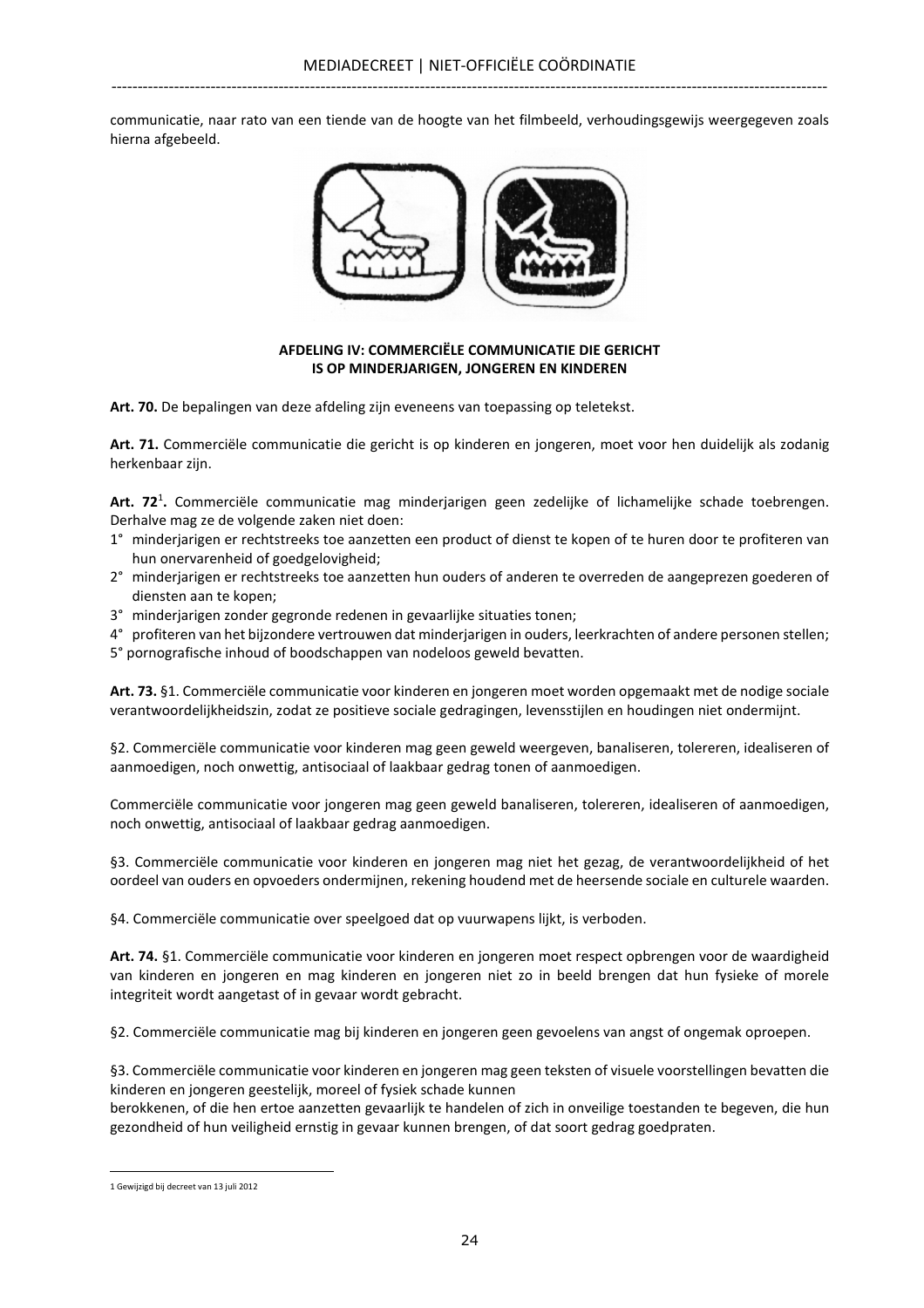§4. Commerciële communicatie mag kinderen en jongeren niet ontraden om de gevestigde veiligheidsregels te volgen. Bijzondere aandacht moet in dat verband gaan naar onder meer:

- 1° verkeersveiligheid met kinderen en jongeren als voetganger, fietser of passagier;
- 2° huishoudelijke situaties;
- 3° medicijnen en chemische producten;
- 4° gevaarlijke gereedschappen, vuur, lucifers;
- 5° spel in of bij het water.

Art. 75. §1. Commerciële communicatie voor kinderen moet de mogelijkheden en eigenschappen van het product dat in de commerciële communicatie wordt weergegeven, correct weergeven, zodat kinderen zeker niet worden misleid over een van die kenmerken.

§2. Commerciële communicatie mag kinderen niet misleiden over:

- 1° de eigenschappen, de afmetingen, de waarde, de aard, de levensduur of de prestaties van het product;
- 2° de met het product haalbare resultaten;
- 3° de effecten op de gezondheid;
- 4° de graad van handigheid of de leeftijd die vereist is voor het gebruik van het product.

Het gebruik van fantasie, inclusief animatie, is geoorloofd in commerciële communicatie voor kinderen, maar er moet over gewaakt worden dat de fantasie en de animatie hen niet misleiden over de reële eigenschappen van het product in kwestie.

Art. 76. Commerciële communicatie voor kinderen mag niet beweren dat het hebben of gebruiken van een bepaald product hen voordeel biedt ten opzichte van andere kinderen, noch dat het niet-hebben van een bepaald product tot het tegenovergestelde effect leidt. De commerciële communicatie mag niet beweren dat kinderen die het product niet bezitten, minderwaardig of onpopulair zijn.

Commerciële communicatie voor kinderen mag de prijs van het aangeboden product niet minimaliseren, noch suggereren dat het aangeboden product tot de mogelijkheden van elk gezinsbudget behoort.

Art. 77. Commerciële communicatie voor kinderen en jongeren mag geen buitensporig verbruik aanmoedigen of vergoelijken van voedingsmiddelen en dranken die stoffen bevatten waarvan een overmatig gebruik niet aanbevolen is, zoals vetten, transvetzuren, zout of natrium en suikers.

## AFDELING V: SPECIFIEKE VORMEN VAN COMMERCIËLE COMMUNICATIE

## ONDERAFDELING I: TELEVISIERECLAME EN TELEWINKELEN

Art. 78. De bepalingen van deze onderafdeling zijn van toepassing op de lineaire televisiediensten.

Art. 79. §1. Televisiereclame, zelfpromotie uitgezonderd, en telewinkelen moeten duidelijk herkenbaar zijn en moeten kunnen worden onderscheiden van redactionele inhoud. Zonder afbreuk te doen aan het gebruik van nieuwe reclametechnieken, moeten reclame en telewinkelen met visuele en/of akoestische en/of ruimtelijke middelen van andere onderdelen van het programma worden gescheiden.

De bepalingen van deze paragraaf zijn eveneens van toepassing op teletekst.

§2. Afzonderlijke reclame- en telewinkelspots blijven een uitzondering. Een afzonderlijke reclame- of telewinkelspot is toegestaan per televisieomroepprogramma per dag.

Daarnaast zijn afzonderlijke reclame- en telewinkelspots toegestaan:

- 1° in uitzendingen van sportevenementen;
- 2° als er een langdurige spot wordt uitgezonden van minimaal twee minuten;
- 3° als een omroeporganisatie er niet in geslaagd is voor een specifiek reclameblok meer dan een reclame- of telewinkelspot te verkopen, bij gebrek aan interesse van de klanten.

§3. In afwijking van paragraaf 2 is voor televisieomroeporganisaties die in lus uitzenden, een afzonderlijke reclameen telewinkelspot toegestaan per lus in plaats van per dag.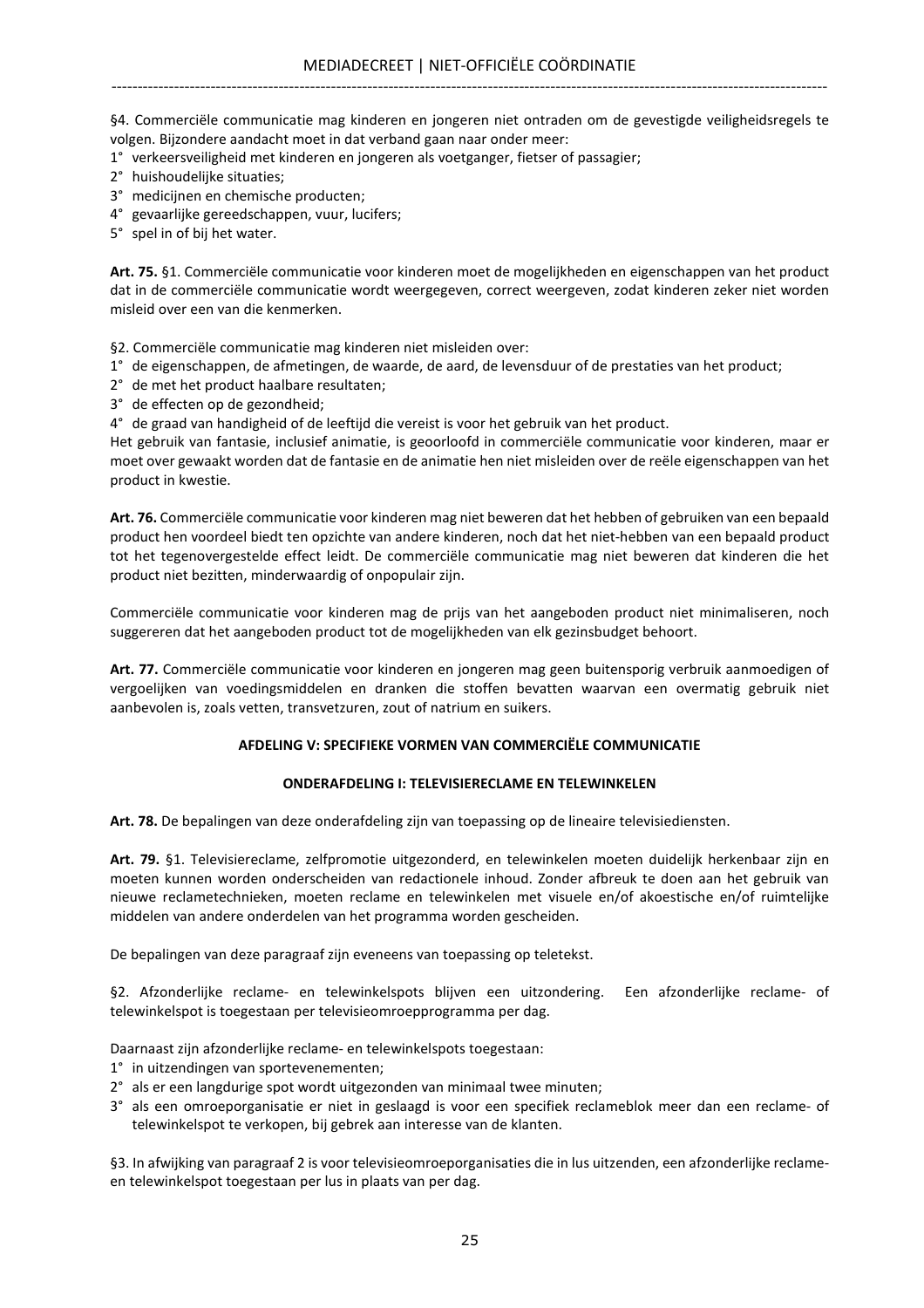Art. 80. Televisieprogramma's mogen worden onderbroken voor reclame of telewinkelen, met dien verstande dat daarbij de integriteit en de waarde van de programma's niet mogen worden geschaad, rekening houdend met de natuurlijke pauzes in en de duur en de aard van het programma, en dat er geen afbreuk wordt gedaan aan de rechten van de rechtenhouders.

Uitzendingen van kinderprogramma's, religieuze erediensten, godsdienstige en levensbeschouwelijke programma's en journaals mogen niet worden onderbroken voor reclame en telewinkelen.

Teletekstpagina's die gericht zijn op kinderen, of die betrekking hebben op godsdienstige en levensbeschouwelijke thema's of op nieuws mogen geen reclame of telewinkelen bevatten.

Art. 81. §1. Uitzendingen van televisiefilms, cinematografische producties en nieuwsprogramma's mogen een keer per geprogrammeerd tijdvak van ten minste dertig minuten worden onderbroken voor reclame en/of telewinkelen.

§2. Het aandeel van televisiereclame- en telewinkelspots mag per klokuur niet meer dan 20 percent bedragen.

§3. Voor de berekening van het percentage, vermeld in paragraaf 2, bestaat een klokuur uit een periode van zestig opeenvolgende minuten en begint het klokuur in principe bij minuut 0 en eindigt het bij minuut 59.

Als een lineaire televisieomroeporganisatie het begin van het klokuur op een ander tijdstip dan minuut 0 wil laten aanvangen, deelt hij voor het begin van het programma aan de Vlaamse Regulator voor de Media mee op welk tijdstip de klokuren zullen starten voor de berekening van de grenzen, vermeld in het eerste lid.

De bepalingen van paragraaf 2 zijn niet van toepassing op boodschappen van de lineaire televisieomroeporganisaties over hun eigen programma's en rechtstreeks daarvan afgeleide ondersteunende producten, op sponsorboodschappen en op productplaatsing.

§4. De openbare omroeporganisatie van de Vlaamse Gemeenschap en de aanbieders van lineaire omroepdiensten delen de Vlaamse Regulator voor de Media mee welke boodschappen van algemeen nut ze gratis uitzenden.

§5. De regionale en private lineaire televisieomroeporganisaties mogen publi-reportages uitzenden die niet worden in aanmerking genomen bij de berekening van de percentages vermeld in §2 van dit artikel, mits deze publireportages in overeenstemming zijn met alle bepalingen van dit hoofdstuk.

Onder publi-reportages wordt begrepen commerciële communicatie die meer tijd in beslag neemt dan reclamespots omdat het accent ligt op redactionele en informatieve inhoud.

Art. 82<sup>1</sup>. §1. De lineaire televisieomroeporganisaties kunnen telewinkelprogramma's uitzenden onder de volgende voorwaarden:

- 1° telewinkelprogramma's worden met visuele en akoestische middelen duidelijk als zodanig gekenmerkt;
- 2° telewinkelprogramma's kunnen worden onderscheiden van redactionele inhoud;
- 3° telewinkelprogramma's nemen zonder onderbreking minimaal vijftien minuten in beslag;
- 4° in de onmiddellijke omgeving van kinderprogramma's worden geen telewinkelprogramma's uitgezonden. Met onmiddellijke omgeving wordt bedoeld binnen een tijdsbestek van vijftien minuten voor en na het kinderprogramma.

§2. Artikelen 81, 154 en 155 zijn niet van toepassing op lineaire televisieomroeporganisaties die uitsluitend gewijd zijn aan reclame en telewinkelen en op lineaire televisieomroeporganisaties die uitsluitend aan zelfpromotie gewijd zijn.

§3. Het uitzenden van belspelprogramma's is verboden.

Een belspelprogramma is een televisieprogramma dat hoofdzakelijk bestaat uit het aanbieden van spelen waarbij gebruikgemaakt wordt van nummerreeksen van het Belgische nummerplan of buitenlandse nummerplannen en

<sup>1</sup> Gewijzigd bij decreet van 13 juli 2012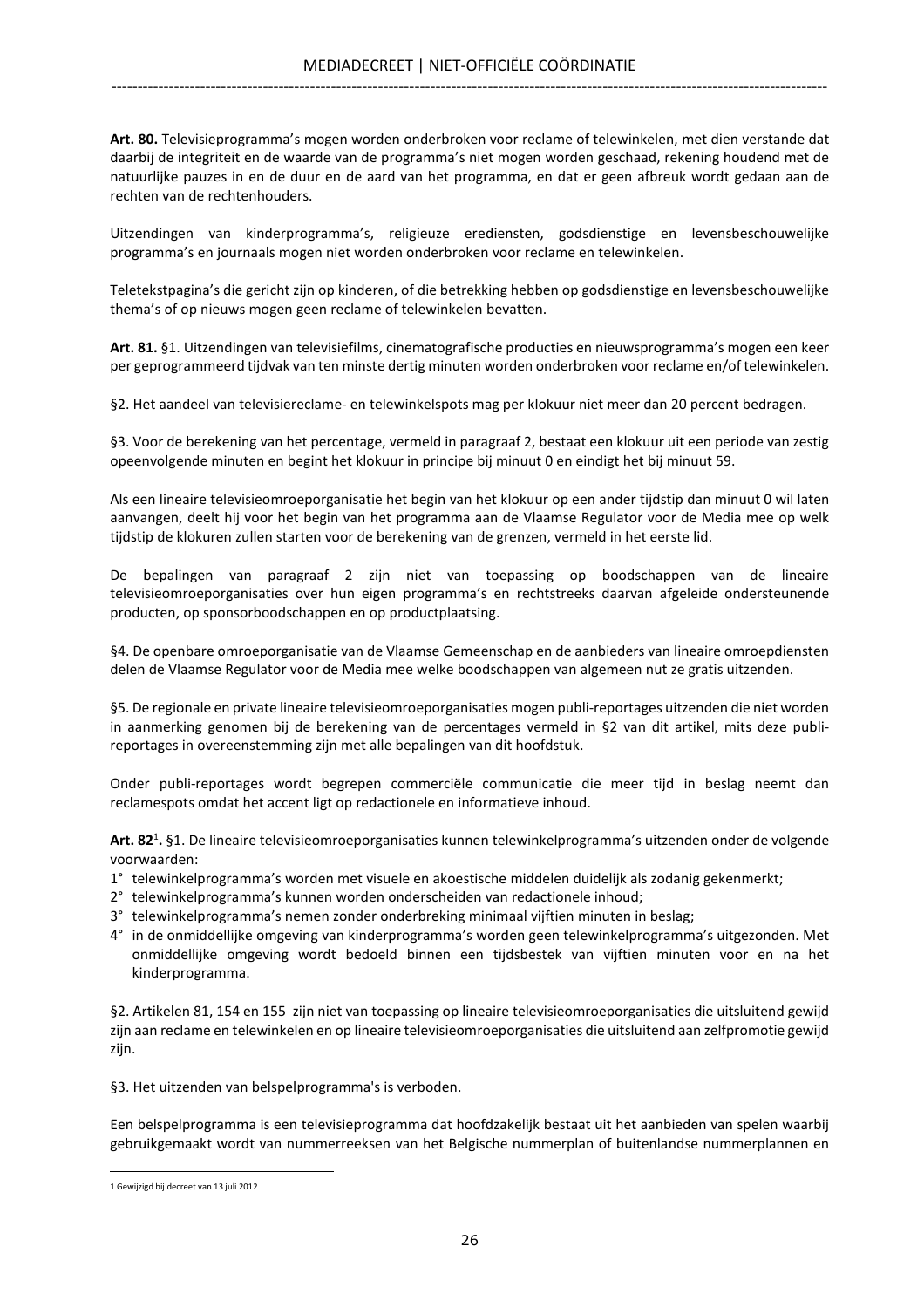waarvoor het is toegestaan om van de oproeper naast de prijs van de communicatie ook een betaling voor de inhoud te vragen.

Art. 83. Reclame voor alcoholhoudende dranken mag niet worden uitgezonden in het reclameblok net voor of net na kinderprogramma's.

Art. 84<sup>1</sup>. Telewinkelen met betrekking tot geneesmiddelen voor menselijk gebruik waarvoor een vergunning nodig is om ze in de handel te brengen, en telewinkelen met betrekking tot medische behandelingen voor menselijk gebruik zijn verboden.

Telewinkelen met betrekking tot diensten die gebruikmaken van paranormale middelen zijn verboden.

Dit artikel is eveneens van toepassing op teletekst.

## ONDERAFDELING II: RADIORECLAME

Art. 85. De bepalingen van deze onderafdeling zijn van toepassing op de lineaire radiodiensten.

Art. 86. §1. Radioreclame, zelfpromotie uitgezonderd, moet duidelijk herkenbaar zijn en moet kunnen worden onderscheiden van redactionele inhoud. Radioreclame moet met akoestische middelen van andere onderdelen van het programma worden gescheiden.

§2. Afzonderlijke radioreclamespots blijven een uitzondering. Een afzonderlijke radioreclamespot is toegestaan per omroepprogramma per dag.

Daarnaast zijn afzonderlijke radioreclamespots toegestaan:

- 1° in uitzendingen van sportevenementen;
- 2° als er een langdurige spot wordt uitgezonden van minimaal twee minuten;
- 3° als een omroeporganisatie er niet in geslaagd is voor een specifiek reclameblok meer dan een reclamespot te verkopen, bij gebrek aan interesse van de klanten.

Art. 87. Radioprogramma's mogen worden onderbroken voor reclame. Daarbij moet rekening worden gehouden met de natuurlijke pauzes in en de duur en de aard van het programma, en mag er geen afbreuk worden gedaan aan de rechten van de rechtenhouders.

Art. 88. Radio-uitzendingen van religieuze erediensten, godsdienstige en levensbeschouwelijke programma's en journaals mogen niet worden onderbroken voor reclame.

Art. 89. Radioreclame voor alcoholhoudende dranken mag niet worden uitgezonden in het reclameblok net voor of net na kinderprogramma's.

## ONDERAFDELING III: SPONSORING

Art. 90. De bepalingen van deze onderafdeling zijn van toepassing op televisiediensten en teletekst, met uitzondering van artikel 96, dat eveneens van toepassing is op radiodiensten.

Art. 91. Gesponsorde omroepdiensten en programma's moeten aan de volgende voorwaarden voldoen:

- 1° de inhoud en, in geval van lineaire uitzendingen, de programmering, worden nooit dusdanig beïnvloed door de sponsor dat daardoor de verantwoordelijkheid en de redactionele onafhankelijkheid van de omroeporganisatie worden aangetast;
- 2° ze sporen niet rechtstreeks aan tot aankoop of huur van goederen of diensten, in het bijzonder door die goederen of diensten specifiek aan te prijzen;
- 3° de kijkers en de luisteraars worden duidelijk gewezen op het bestaan van een sponsoringovereenkomst. Gesponsorde programma's of teletekstpagina's worden duidelijk als zodanig gekenmerkt door in het begin, tijdens, en/of op het einde van het programma of het programmaonderdeel of teletekstpagina's op passende

<sup>1</sup> Gewijzigd bij decreet van 13 juli 2012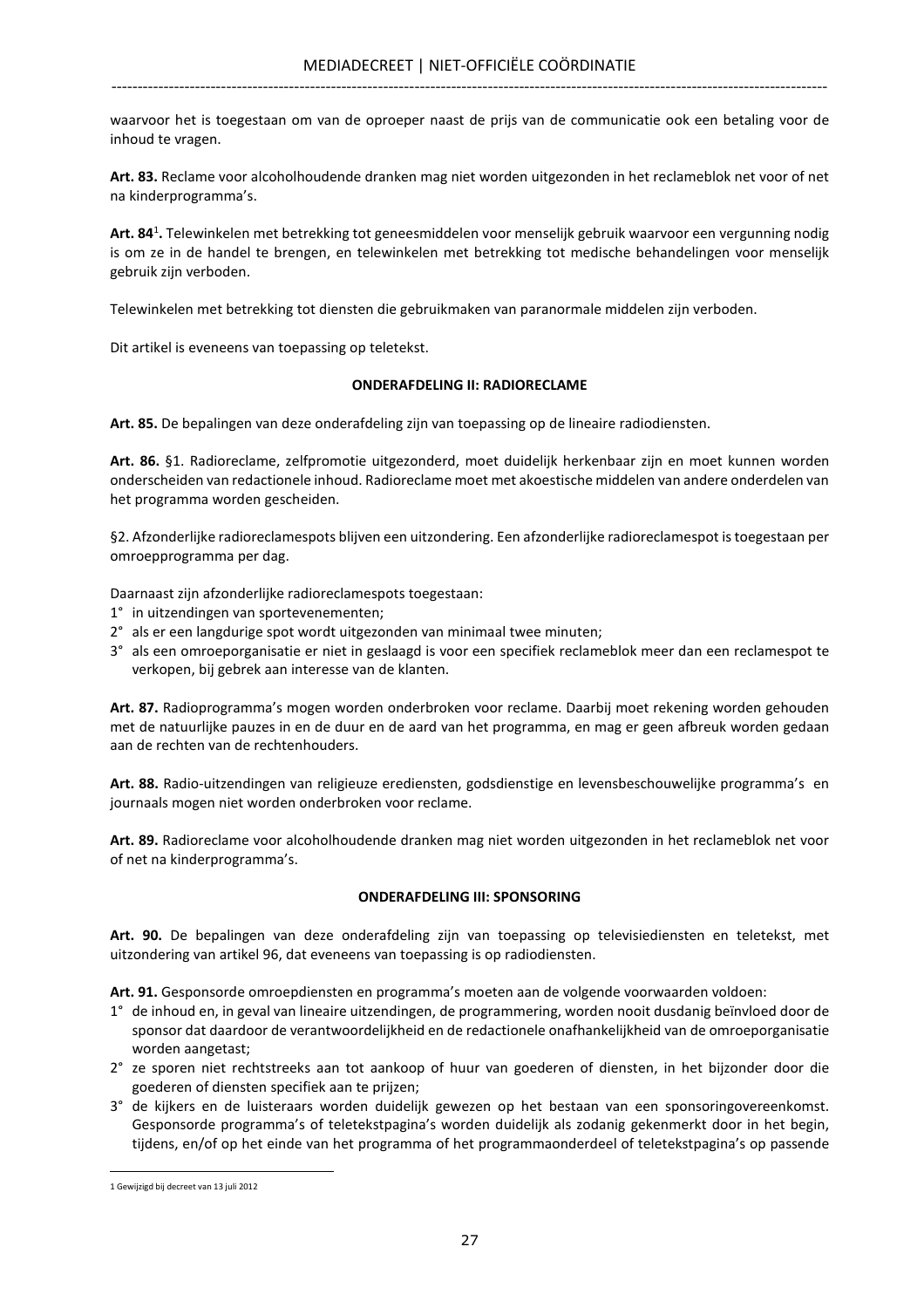wijze de naam en/of het logo en/of een ander symbool van de sponsor, zoals een verwijzing naar zijn product(en) of dienst(en) of een onderscheidingsteken daarvan, te vermelden.

Als in de aankondigingsspots de sponsors vermeld worden, zal dat gebeuren overeenkomstig de bepalingen van het eerste lid, 2° en 3°.

Art. 92. De sponsorvermeldingen op de VRT mogen uitsluitend de naam van de sponsor, de handelsnaam, het logo, het product, de naam van het product, de dienst of de naam van de dienst bevatten. Klank- en beeldherkenningstekens van de sponsor of die verbonden zijn aan de sponsor zijn toegestaan, evenals imagoondersteunende slogans van de sponsor of zijn producten of diensten.

De sponsorvermeldingen mogen uitsluitend ingevoegd worden in het begin en op het einde van het programma of van het programmaonderdeel. De vermelding mag geanimeerd zijn en mag niet langer dan vijf seconden per sponsor en tien seconden in totaal bedragen. Binnen een tijdsbestek van vijf minuten voor en na kinderprogramma's op de televisieomroeporganisatie van de Vlaamse Gemeenschap mag geen sponsorvermelding plaatsvinden.

Tijdens sportwedstrijden zijn sponsorvermeldingen op de VRT toegestaan bij het tonen van tijdsaanduidingen en de weergave van de stand.

Art. 93. Omroepdiensten en programma's mogen niet worden gesponsord door ondernemingen waarvan de voornaamste activiteit bestaat in de vervaardiging of verkoop van sigaretten en andere tabaksproducten.

Art. 94. Kinderprogramma's mogen niet worden gesponsord door ondernemingen waarvan de voornaamste activiteit bestaat in de vervaardiging of verkoop van alcoholhoudende dranken.

Art. 95. Bij sponsoring van omroepdiensten of programma's door ondernemingen waarvan de activiteiten de vervaardiging of verkoop van geneesmiddelen en medische behandelingen omvatten, mag de naam of het imago van de onderneming worden aangeprezen, maar mogen geen specifieke geneesmiddelen of medische behandelingen worden aangeprezen die in België alleen op doktersvoorschrift verkrijgbaar zijn.

Art. 96. Journaals en politieke informatieprogramma's mogen niet worden gesponsord.

Hetzelfde geldt voor teletekstpagina's met nieuws en politieke informatie.

Verkeersmeldingen, weerberichten of -voorspellingen en beursberichten worden niet beschouwd als vormen van programma's als vermeld in het eerste lid, mits ze duidelijk gescheiden zijn van het nieuwsprogramma.

Art. 97. Het vermelden of vertonen van het logo van een sponsor is verboden tijdens kinderprogramma's of op teletekstpagina's die gericht zijn op kinderen.

## ONDERAFDELING IV: PRODUCTPLAATSING

Art. 98. De bepalingen van deze onderafdeling zijn alleen van toepassing op televisiediensten.

Art. 99. Productplaatsing is toegestaan ten aanzien van:

- 1° het opnemen of het verwijzen naar een product of dienst of een desbetreffend handelsmerk tegen betaling. In voorkomend geval is product plaatsing enkel toegestaan in (televisie)films, series, sportprogramma's en lichte amusementsprogramma's, met uitzondering van kinderprogramma's;
- 2° goederen of diensten die gratis worden geleverd, zoals productiehulp en prijzen, met het oog op de opneming ervan in een programma. In voorkomend geval is productplaatsing toegestaan in alle soorten programma's, behoudens in alle kinderprogramma's van de openbare omroeporganisatie van de Vlaamse Gemeenschap. De Vlaamse Regering kan dit verbod uitbreiden tot de kinderprogramma's van de andere omroeporganisaties.

Art. 100. §1. De programma's die productplaatsing bevatten, voldoen aan al de volgende voorwaarden: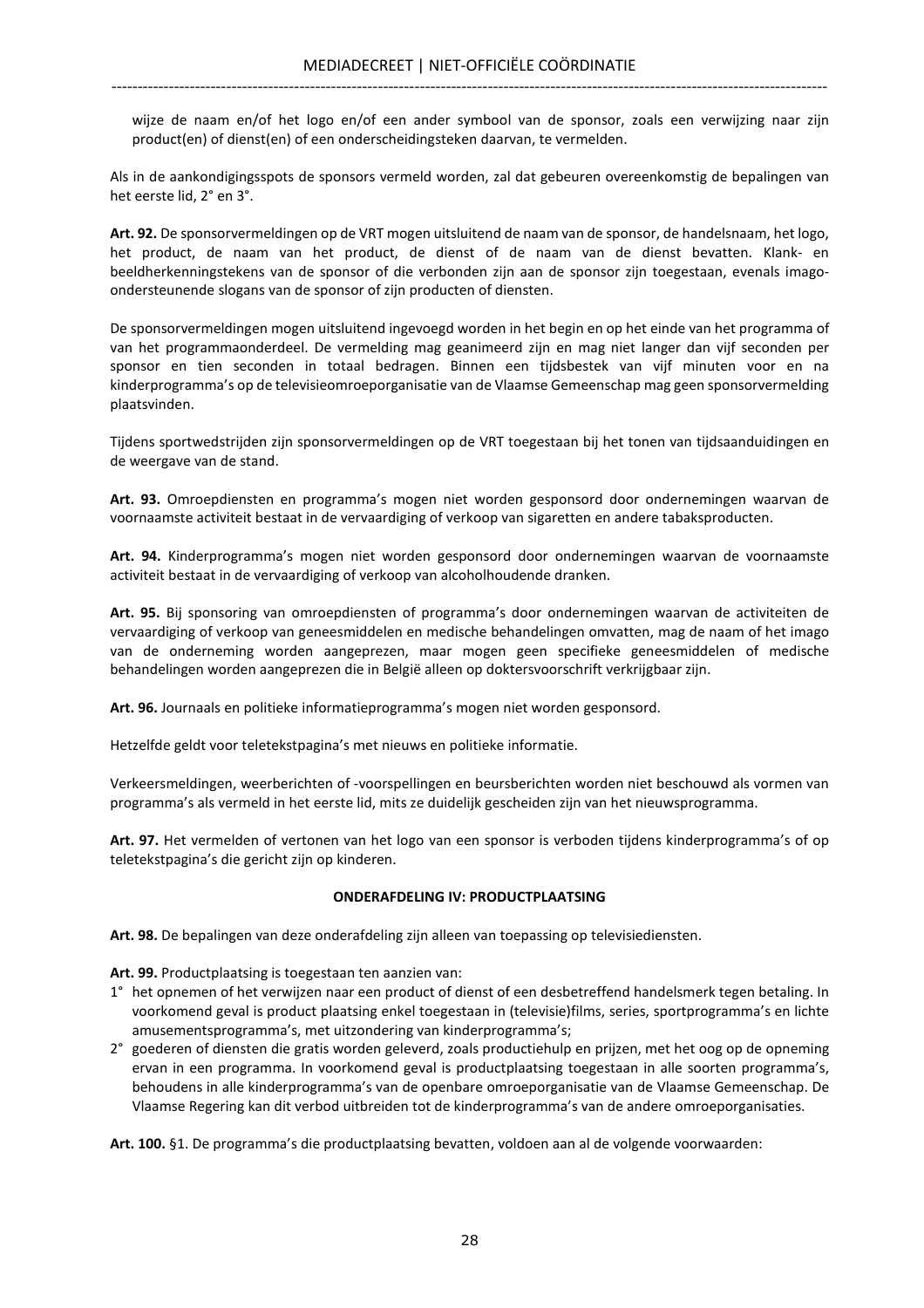- 1° de inhoud en, in geval van lineaire uitzendingen, de programmering ervan, worden nooit dusdanig beïnvloed dat de verantwoordelijkheid en de redactionele onafhankelijkheid van de omroeporganisatie worden aangetast;
- 2° ze sporen niet rechtstreeks aan tot aankoop of huur van goederen of diensten, in het bijzonder door die producten of diensten specifiek aan te prijzen;
- 3° het product of de dienst in kwestie krijgt geen overmatige aandacht;
- 4° als het programma in kwestie is geproduceerd of besteld door de omroeporganisatie zelf of door een aan hem verbonden onderneming, worden de kijkers duidelijk gewezen op de aanwezigheid van productplaatsing. Het programma in kwestie wordt in het begin en op het einde ervan, en als het na een reclamepauze wordt hervat, op passende wijze als zodanig aangeduid om verwarring bij de kijkers te voorkomen. De Vlaamse Regering kan daarover nadere regels bepalen.

§2. De voorwaarden van paragraaf 1 zijn van toepassing op programma's die na de inwerkingtreding van dit decreet zijn geproduceerd.

Art. 101. Programma's mogen in geen geval productplaatsing bevatten voor:

- 1° tabaksproducten of sigaretten of ondernemingen waarvan de voornaamste activiteit in de productie of verkoop van sigaretten en andere tabaksproducten bestaat;
- 2° specifieke geneesmiddelen of medische behandelingen die in België alleen op voorschrift beschikbaar zijn.

## HOOFDSTUK V: RECHT VAN ANTWOORD EN RECHT VAN MEDEDELING

Art. 102. De bepalingen van dit hoofdstuk zijn van toepassing op lineaire en niet-lineaire omroepdiensten en op teletekst.

## AFDELING I: RECHT VAN ANTWOORD

Art. 103. Eenieder heeft recht op informatie via radio en televisie.

Art. 104. §1. Eenieder heeft ten aanzien van radio- en televisiediensten een recht van antwoord dat wordt uitgeoefend als vermeld in dit decreet.

§2. Met behoud van de toepassing van de andere rechtsmiddelen heeft elke natuurlijke persoon of rechtspersoon van wie de rechtmatige belangen, namelijk aanzien en reputatie, zijn aangetast door een onjuiste bewering tijdens de uitzending van een programma van een lineaire of niet-lineaire omroepdienst, het recht om een verzoek tot kosteloze opname van een antwoord in te dienen.

De verzoeker, vermeld in het eerste lid, kan het recht van antwoord met betrekking tot verschillende afleveringen van een programma die deel uitmaken van een reeks, in een keer uitoefenen.

Er behoeft evenwel geen antwoord te worden opgenomen als een van de personen, vermeld in artikel 106, §1, vrijwillig een bevredigende rechtzetting heeft aangebracht dan wel als tijdens de uitzending aan de verzoeker al een recht van weerwoord werd verleend. Als de verzoeker, vermeld in het eerste lid, die rechtzetting niet bevredigend acht en aan de voorwaarden, gesteld aan het recht van antwoord, voldoet, kan hij gebruikmaken van zijn recht van antwoord.

§3. Als de persoon, vermeld in §2, eerste lid, overleden is, komt het recht om een verzoek tot kosteloze opname van een antwoord in te dienen, toe aan alle bloedverwanten in de rechte lijn en aan de echtgenoot of de feitelijk of wettelijk samenwonende partner, of, bij ontstentenis, aan de naaste bloedverwanten. Dat recht wordt steeds eenmaal en door de meest gerede onder hen uitgeoefend. Als de termijn, vermeld in artikel 105, al aan het lopen is op de dag van het overlijden van de persoon, vermeld in §2, eerste lid, beschikken de rechthebbenden slechts over het resterende gedeelte van die termijn.

Art. 105. Het verzoek, vermeld in artikel 104, wordt schriftelijk ingediend en binnen een termijn van een maand verzonden.

Indien het recht van antwoord betrekking heeft op een programma van een lineaire omroepdienst, begint deze termijn te lopen op de dag van de eerste uitzending.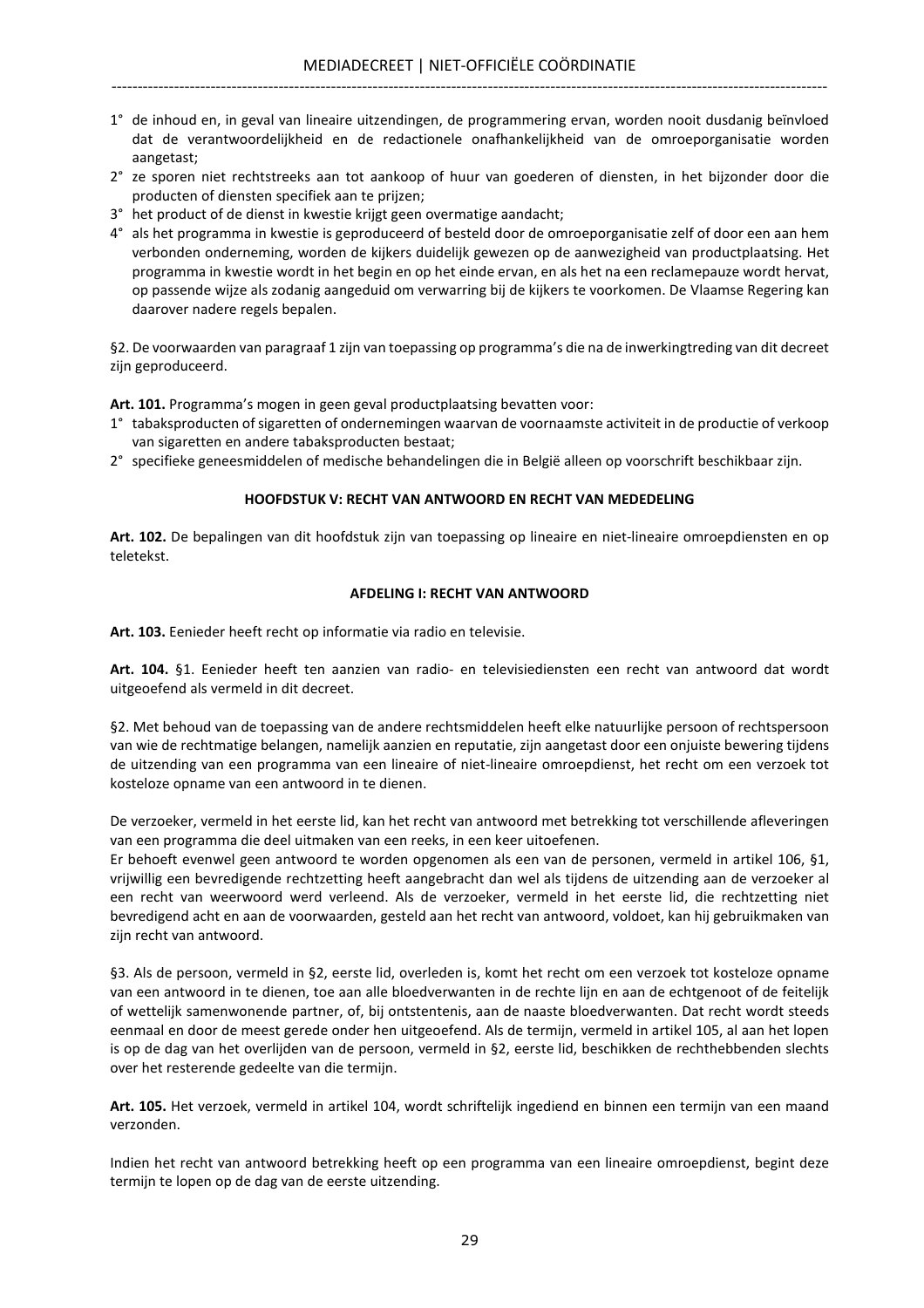Indien het recht van antwoord betrekking heeft op een programma van een niet-lineaire omroepdienst, begint deze termijn te lopen op de eerste dag dat het programma door de gebruiker kan opgevraagd worden.

In afwijking van het derde lid, en voor programma's van niet-lineaire omroepdiensten die reeds eerder lineair werden verdeeld, begint de termijn te lopen op het ogenblik van de eerste lineaire uitzending.

Art. 106. §1. Het verzoek, vermeld in artikel 104, wordt toegezonden aan de hoofdredacteur of de eindredacteur van het programma of aan elke persoon die het antwoord kan laten opnemen.

Op verzoek van de verzoeker verstrekt de omroeporganisatie onmiddellijk de nodige gegevens om de personen, vermeld in het eerste lid, te identificeren.

§2. Het verzoek bevat op straffe van onontvankelijkheid:

- 1° alle nauwkeurige inlichtingen op grond waarvan de identiteit van de omroeporganisatie, het programma in kwestie en de informatie waarop het antwoord betrekking heeft, kan worden vastgesteld;
- 2° het bewijs dat aan alle voorwaarden als vermeld in artikel 104, is voldaan;
- 3° voor natuurlijke personen, de identiteit, de woonplaats of verblijfplaats van de verzoeker; voor rechtspersonen, de naam en de zetel van de verzoeker, en de hoedanigheid van de persoon die het verzoek ondertekent; voor feitelijke verenigingen, de naam en de vestiging van de verzoeker, en de hoedanigheid van de persoon die het verzoek ondertekent;
- 4° de handtekening van de verzoeker; of voor rechtspersonen of feitelijke verenigingen, de handtekening van de persoon die in hun naam handelt;
- 5° het antwoord.

Art. 107. De tekst van het antwoord wordt in dezelfde taal gesteld als de informatie die de aanleiding is geweest tot het verzoek.

Het antwoord moet rechtstreeks verband houden met de informatie die de aanleiding is geweest tot het verzoek.

Het antwoord mag niet beledigend of strijdig met de wetten of de goede zeden zijn en mag, tenzij dat strikt noodzakelijk is, geen derde in de zaak betrekken.

Art. 108. De duur van het antwoord wordt beperkt tot wat strikt noodzakelijk is om te reageren op de informatie die de aanleiding is geweest tot het verzoek. Het antwoord moet in ten hoogste drie minuten kunnen worden gelezen of mag uit ten hoogste 4500 typografische tekens bestaan.

Art. 109. §1. Indien het recht van antwoord betrekking heeft op een programma van een lineaire omroepdienst, wordt het antwoord uiterlijk opgenomen in de eerstvolgende uitzending van hetzelfde programma na afloop van een termijn van twee werkdagen, zondagen en feestdagen niet inbegrepen, die ingaat op de dag waarop een van de personen, vermeld in artikel 106, §1, het antwoord ontvangt.

Als er binnen veertien kalenderdagen na de ontvangst van het verzoek geen uitzending van het programma gepland is, moet het antwoord binnen die termijn worden uitgezonden op een voor het publiek toegankelijk uitzenduur.

Indien het recht van antwoord betrekking heeft op een programma van een niet-lineaire omroepdienst, wordt het antwoord aan het betrokken programma vastgehecht, en dit na afloop van een termijn van twee werkdagen, zondagen en feestdagen niet inbegrepen, die ingaat op de dag waarop een van de personen, vermeld in artikel 106, §1, het antwoord ontvangt.

De verzoeker heeft in geen geval toegang tot de technische installaties die door de omroeporganisatie worden aangewend.

§2. Het antwoord moet in zijn geheel worden opgenomen, zonder tussenvoeging, op dezelfde wijze en in omstandigheden die zo veel mogelijk overeenstemmen met die waarin de informatie die de aanleiding is geweest tot het verzoek, is verspreid.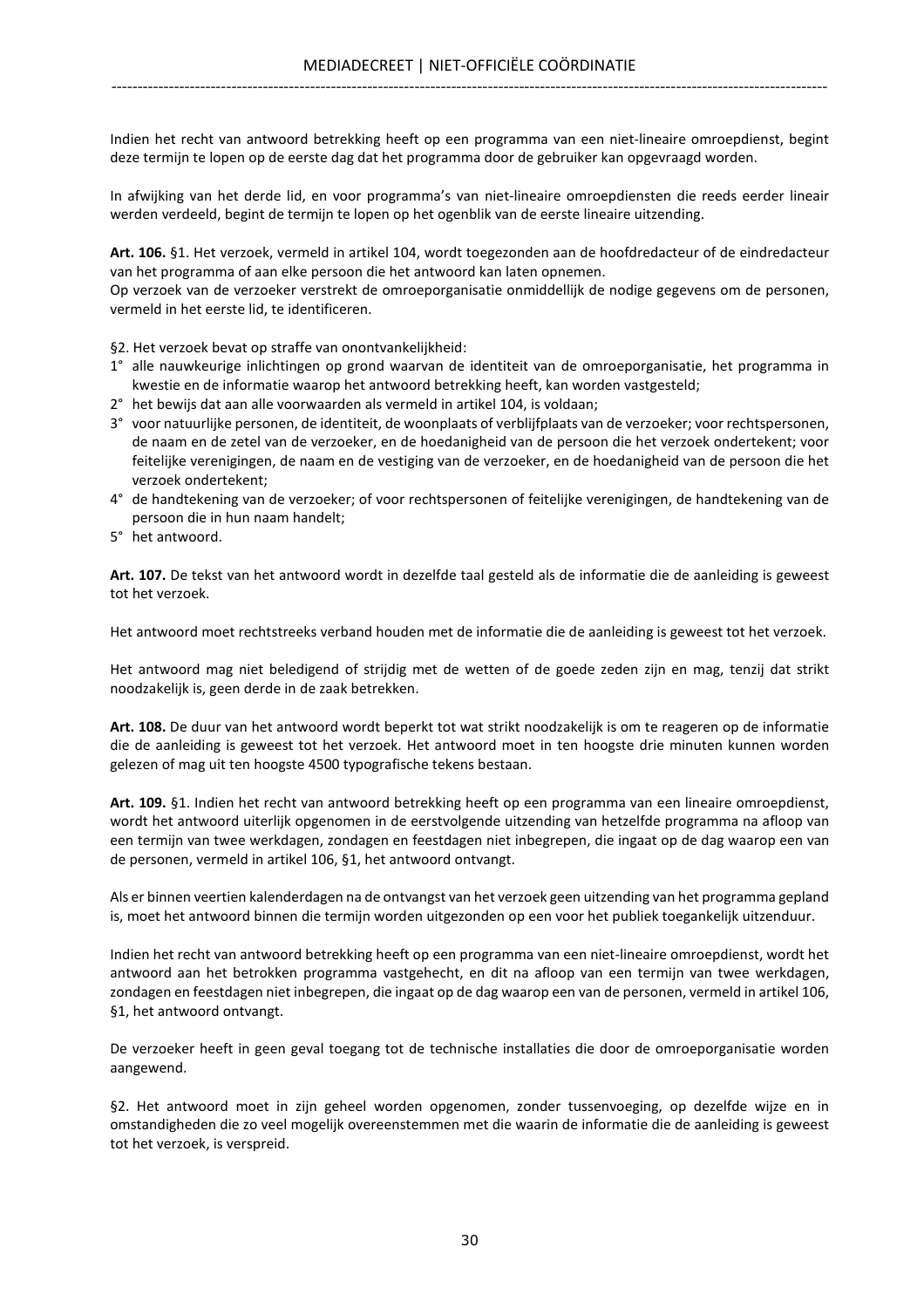§3. Als een repliek of een commentaar op het opgenomen antwoord wordt gegeven, kan de persoon die om een recht van antwoord heeft verzocht, overeenkomstig de voorwaarden van dit decreet een nieuw recht van antwoord vorderen.

Art. 110. §1. De afwijzing van een verzoek tot kosteloze opname van een antwoord wordt met een aangetekende brief aan de verzoeker meegedeeld binnen vier werkdagen, te rekenen vanaf de dag waarop een van de personen, vermeld in artikel 106, §1, het antwoord ontvangt, en uiterlijk op de dag waarop de opname overeenkomstig artikel 109 zou moeten plaatsvinden.

De aangetekende brief, vermeld in het eerste lid, vermeldt de nauwkeurige redenen voor de weigering en de bepalingen van dit decreet waaraan niet is voldaan.

§2. Een van de personen, vermeld in artikel 106, §1, kan binnen de termijn, vermeld in §1, op dezelfde wijze een tegenvoorstel formuleren.

Als de verzoeker niet binnen vijftien kalenderdagen op het tegenvoorstel reageert, wordt dat laatste geacht aanvaard te zijn.

Een tegenvoorstel dat wordt opgestuurd met een aangetekende brief schorst de verplichting tot opname van een antwoord totdat de verzoeker het tegenvoorstel afwijst of aanneemt.

§3. Het te laat opnemen van een antwoord zonder dat daarbij overeenkomstig §1 en §2 een afwijzing of een tegenvoorstel is geweest, geeft recht op vergoeding van de door de rechter vast te stellen geleden schade.

Art. 111. Met behoud van de mogelijkheid waarover de partijen beschikken om het geschil aan een bevoegd orgaan van de sector voor te leggen, behoren alle betwistingen die voortvloeien uit deze titel, tot de uitsluitende bevoegdheid van de voorzitter van de Rechtbank van Eerste Aanleg, die zitting houdt zoals in kort geding.

De verzoeker moet de zaak bij de voorzitter van de Rechtbank van Eerste Aanleg aanhangig maken binnen één maand, te rekenen vanaf de datum waarop het antwoord moest worden opgenomen, vanaf de datum waarop de afwijzing van de opname ter kennis is gebracht van de persoon die het verzoekschrift heeft ondertekend, vanaf de datum waarop het tegenvoorstel is afgewezen, of vanaf de datum waarop een opname heeft plaatsgevonden die niet overeenstemt met de bepalingen van dit decreet.

Als de voorzitter van de Rechtbank van Eerste Aanleg beveelt dat een antwoord moet worden opgenomen, beslist hij ten gronde en in laatste aanleg.

Als het antwoord op de datum van de uitspraak niet is opgenomen, beveelt de rechter de opname ervan binnen de termijn en op de wijze die hij bepaalt, in voorkomend geval, onder verbeurte van een dwangsom.

De voorzitter van de Rechtbank van Eerste Aanleg kan de voorstellen van de partijen inwilligen die tot doel hebben de inhoud van het antwoord aan te passen.

Art. 112. De personen, vermeld in artikel 106, §1, bewaren de dragers die de verspreide informatie bevatten, zolang een verzoek tot opname van een recht van antwoord wettelijk kan worden ingediend en, in voorkomend geval, totdat het geschil definitief is beslecht.

De personen, vermeld in artikel 106, §1, bewaren de drager die het recht van antwoord bevat gedurende dertig kalenderdagen, te rekenen vanaf de datum waarop het antwoord opgenomen werd en, in voorkomend geval, totdat het geschil definitief is beslecht.

## AFDELING II: RECHT VAN MEDEDELING

Art. 113. §1. Eenieder heeft ten aanzien van radio- en televisiediensten een recht van mededeling dat wordt uitgeoefend als vermeld in dit decreet.

§2. Met behoud van de toepassing van de andere rechtsmiddelen heeft elke natuurlijke persoon of rechtspersoon die in een programma van omroeporganisatie als verdachte, beklaagde of beschuldigde bij naam is genoemd,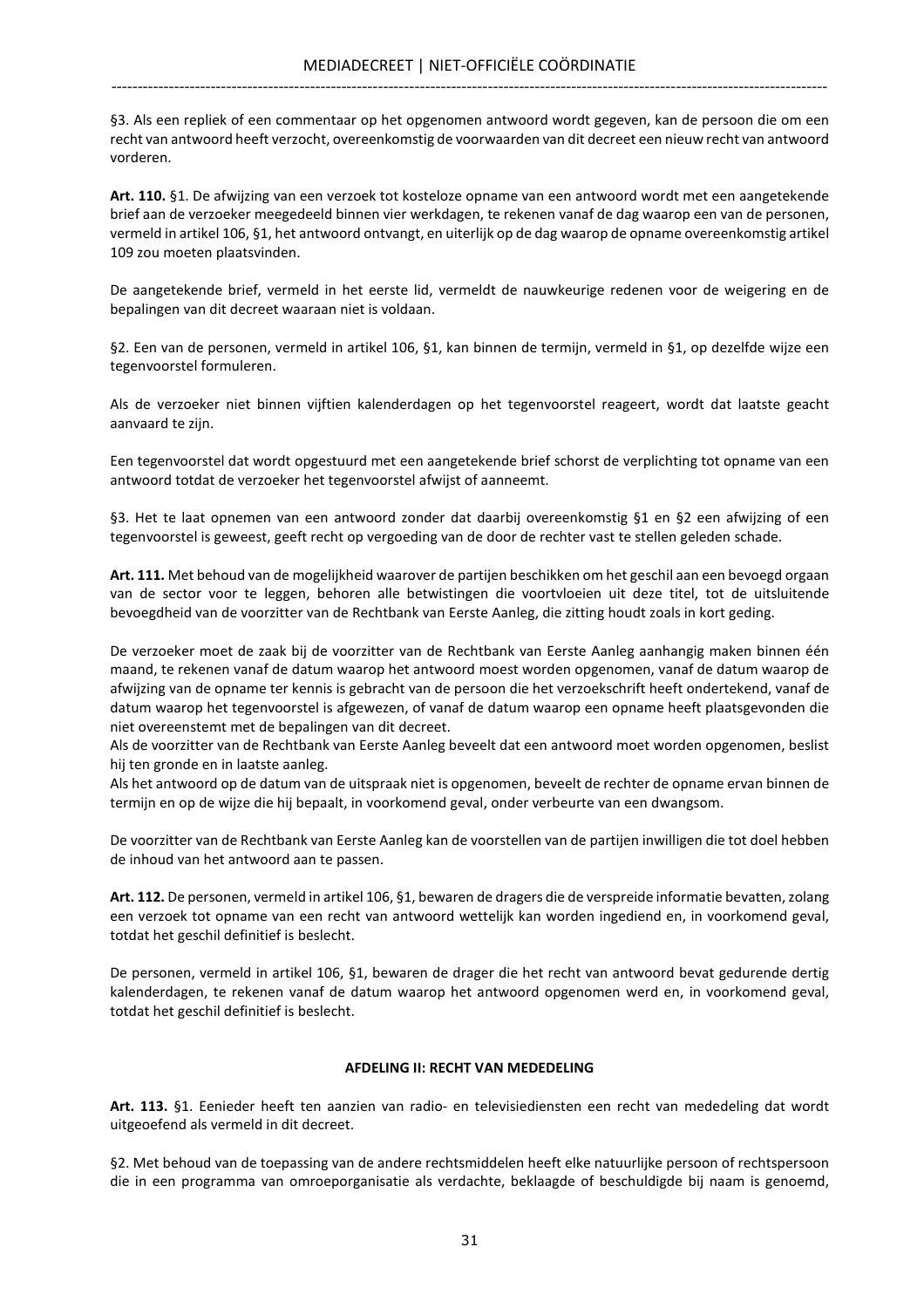herkenbaar in beeld is gebracht of impliciet is aangewezen, het recht om de kosteloze opname van een recht van mededeling te vragen.

In afwijking van het eerste lid hoeft er geen mededeling te worden opgenomen als een van de personen, vermeld in artikel 116, §1, vrijwillig een bevredigende mededeling heeft gedaan. Als de verzoeker die mededeling niet bevredigend acht, kan hij gebruikmaken van zijn recht van mededeling.

§3. Als de persoon, vermeld in §2, overleden is, komt het recht om een verzoek tot kosteloze opname van een mededeling in te dienen toe aan alle bloedverwanten in de rechte lijn en aan de echtgenoot of de feitelijk of wettelijk samenwonende partner of, bij ontstentenis, aan de naaste bloedverwanten. Dat recht wordt slechts eenmaal en door de meest gerede onder hen uitgeoefend. Als de termijn, vermeld in artikel 115, loopt op de dag van het overlijden van de persoon, vermeld in paragraaf 2, beschikken de rechthebbenden slechts over het resterende gedeelte van die termijn.

Art. 114. De tekst van de mededeling wordt in dezelfde taal gesteld als de informatie die de aanleiding is geweest tot het verzoek en bevat uitsluitend de volgende vermeldingen:

- 1° de identiteit van de persoon, vermeld in artikel 113, §2;
- 2° de verwijzing naar de mededeling, vermeld in artikel 113, §2, op grond waarvan het recht van mededeling opvorderbaar is;
- 3° de beslissing tot buitenvervolgingstelling of tot vrijspraak van de verzoeker, de datum van de beslissing en de rechtbank die de beslissing heeft gewezen;
- 4° het gegeven dat tegen de voormelde beslissing geen verzet, hoger beroep of voorziening in cassatie mogelijk is.

Als de buitenvervolgingstelling verkregen is ten gevolge van het verval van de strafvordering, is er geen recht van mededeling.

Art. 115. Het verzoek, vermeld in artikel 113, wordt schriftelijk gedaan en binnen een termijn van drie maanden verzonden, te rekenen vanaf de dag waarop de beslissing tot buitenvervolgingstelling of tot vrijspraak niet meer vatbaar is voor verzet, hoger beroep of voorziening in cassatie.

Art. 116. §1. Het verzoek, vermeld in artikel 113, wordt toegezonden aan de hoofdredacteur of de eindredacteur van het programma of aan elke persoon die het antwoord kan laten opnemen.

Op verzoek van de verzoeker verstrekt de omroeporganisatie onmiddellijk de juiste coördinaten van de persoon, vermeld in het eerste lid.

§2. Het verzoek bevat op straffe van onontvankelijkheid:

- 1° alle nauwkeurige inlichtingen op grond waarvan de identiteit van de lineaire omroeporganisatie, het programma in kwestie en de informatie waarop het verzoek tot de opname van het recht van mededeling betrekking heeft, kan worden vastgesteld;
- 2° voor natuurlijke personen, de identiteit, de woonplaats of de verblijfplaats van de verzoeker; voor rechtspersonen, de naam en de zetel van de verzoeker en de hoedanigheid van de persoon die het verzoek ondertekent;
- 3° de handtekening van de verzoeker; of voor rechtspersonen, van de persoon die in hun naam handelt;

4° de informatie, vermeld in artikel 114.

Het bewijs van de beslissing tot buitenvervolgingstelling of tot vrijspraak, en een verklaring van de rechterlijke overheid waaruit blijkt dat tegen de beslissing geen beroep is ingesteld en dat ze niet meer vatbaar is voor verzet, hoger beroep of voorziening in cassatie, moeten worden bijgevoegd.

§3. Indien het recht van mededeling betrekking heeft op een programma van een lineaire omroepdienst, wordt de mededeling uiterlijk opgenomen in de eerstvolgende uitzending van het programma na afloop van een termijn van twee vrije werkdagen, zondagen en feestdagen niet inbegrepen, die ingaat op de dag waarop een van de personen, vermeld in paragraaf 1, het antwoord ontvangt.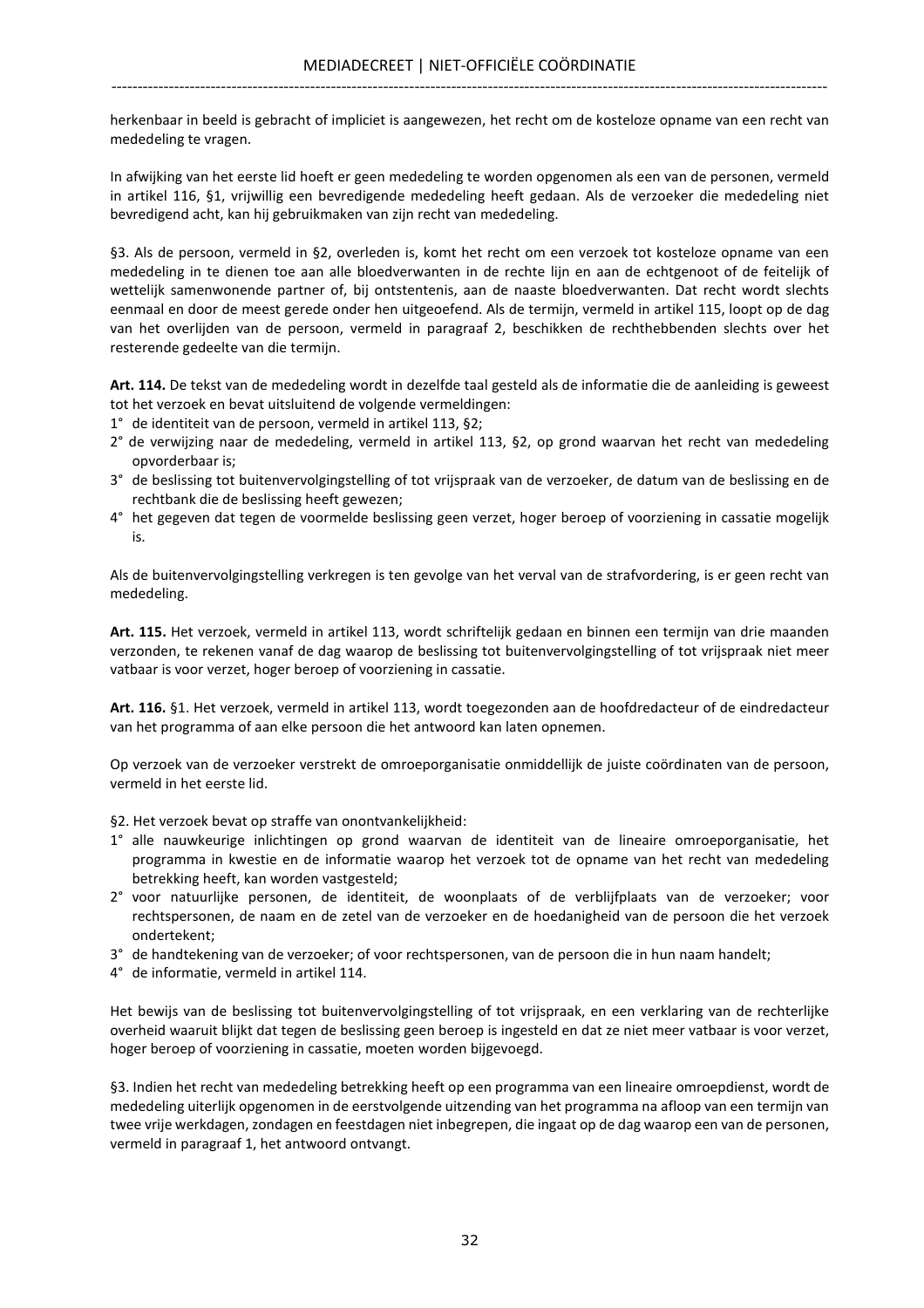Als er binnen veertien kalenderdagen na de ontvangst van het verzoek geen uitzending van het programma gepland is, moet de mededeling binnen die termijn worden uitgezonden op een voor het publiek toegankelijk uitzenduur.

Indien het recht van mededeling betrekking heeft op een programma van een niet-lineaire omroepdienst, wordt het antwoord aan het betrokken programma vastgehecht, en dit na afloop van een termijn van twee vrije werkdagen, zondagen en feestdagen niet inbegrepen, die ingaat op de dag waarop een van de personen, vermeld in §1, het antwoord ontvangt.

Art. 117. De termijnen, vermeld in dit decreet, met uitzondering van die welke vermeld worden in artikelen 109 en 115, worden berekend overeenkomstig artikel 52, eerste lid, en artikelen 53 en 54 van het Gerechtelijk Wetboek.

## HOOFDSTUK VI: RECHT OP VRIJE INFORMATIEGARING EN KORTE NIEUWSVERSLAGEN

Art. 118. Elke lineaire omroeporganisatie van of die erkend is door de Vlaamse Gemeenschap of aangemeld is bij de Vlaamse Regulator voor de Media, heeft het recht op vrije informatiegaring. Dat recht houdt in:

- 1° de vrije toegang tot evenementen waarop exclusieve uitzendrechten zijn verleend, voor zover het evenement plaatsvindt in het Nederlandse taalgebied of in het tweetalige gebied Brussel-Hoofdstad, voor zover de instelling die het evenement organiseert in Brussel-Hoofdstad wegens haar activiteiten beschouwd kan worden als uitsluitend behorend tot de Vlaamse Gemeenschap;
- 2° het recht om opnamen te maken, voor zover de evenementen waarop exclusieve uitzendrechten zijn verleend, plaatsvinden in het Nederlandse taalgebied of in het tweetalige gebied Brussel-Hoofdstad, voor zover de instelling die het evenement organiseert in Brussel-Hoofdstad wegens haar activiteiten beschouwd kan worden als uitsluitend behorend tot de Vlaamse Gemeenschap;
- 3° het recht op korte nieuwsverslagen.

Met behoud van de toepassing van de bepalingen van dit decreet is het recht op vrije informatiegaring van toepassing op de aanbieders van lineaire omroepdiensten die ressorteren onder de bevoegdheid van de andere gemeenschappen en van de andere lidstaten van de Europese Unie.

Art. 119. Het recht van vrije toegang en opname kan door de organisator alleen in een uitzonderlijk geval, en uitsluitend om redenen van veiligheid beperkt worden. In dat geval moet de organisator voorrang geven aan de aanbieders van lineaire omroepdiensten die exclusieve uitzendrechten hebben verworven. Als er geen aanbieders van lineaire omroepdiensten zijn die exclusieve uitzendrechten hebben verworven, moet voorrang worden verleend aan de omroeporganisatie van de Vlaamse Gemeenschap of aan de aanbieders van lineaire omroepdiensten, vermeld in artikel 158, 2°.

Art. 120. De korte nieuwsverslagen zijn uitsluitend toegestaan in journaals en regelmatig geprogrammeerde actualiteitenprogramma's.

De secundaire lineaire omroeporganisatie bepaalt autonoom de inhoud van de korte nieuwsverslagen.

Art. 121. De duur van de korte nieuwsverslagen is beperkt tot de tijd die nodig is om de noodzakelijke informatie over het evenement uit te zenden en mag in totaal niet meer dan drie minuten klank- en/of beeldmateriaal van het evenement bevatten.

Specifiek voor competities mag het korte nieuwsverslag van een competitiespeeldag per sporttak binnen een journaal nooit langer zijn dan zes minuten. Voor een actualiteitenprogramma mag de duur niet langer zijn dan vijftien minuten. Specifieke voorwaarden kunnen door de Vlaamse Regering uitgewerkt worden.

Art. 122. §1. De secundaire lineaire omroeporganisatie heeft in beginsel het recht om eigen opnamen te maken met respect voor de materiële voorrang van de omroeporganisaties die exclusieve uitzendrechten hebben verworven.

Voor sportevenementen is dat recht beperkt tot het maken van beelden in de marge van het evenement. Die beperking is echter niet van toepassing als de exclusiviteitshouders een inbreuk plegen op het recht, vermeld in §2, eerste lid. Als de exclusiviteitshouders hun exclusieve uitzendrecht op een evenement niet uitoefenen, kunnen de secundaire lineaire omroeporganisaties gratis beelden van het evenement maken.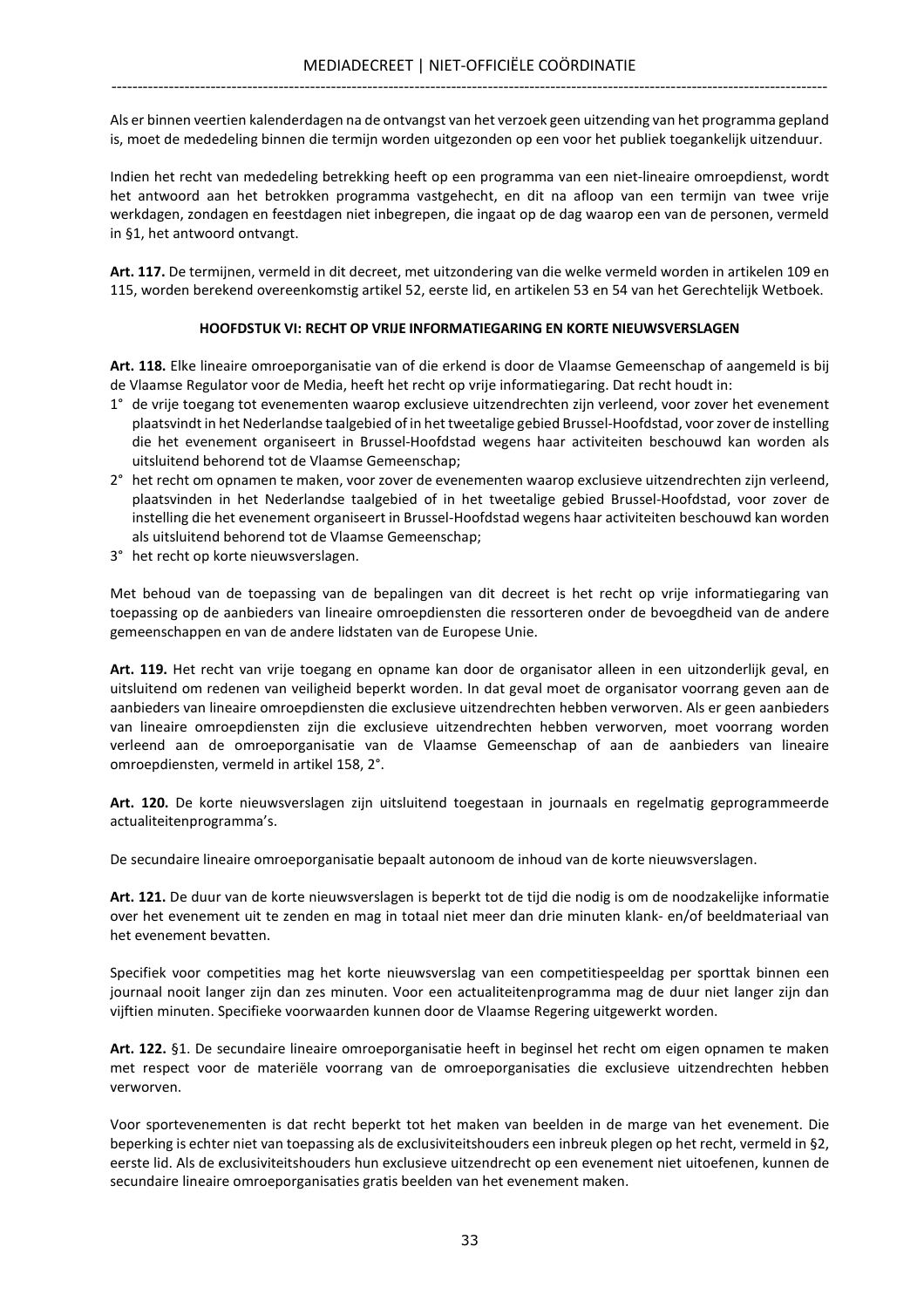§2. De secundaire lineaire omroeporganisatie heeft het recht om tegen een billijke vergoeding te beschikken over de opnamen en/of signalen van de exclusiviteitshouders met het oog op korte nieuwsverslagen.

Voor korte nieuwsverslagen in journaals wordt de vergoeding bepaald op basis van de gemaakte technische kosten. Voor korte nieuwsverslagen in actualiteitenprogramma's kan ook rekening worden gehouden met de uitzendrechten.

§3. Bij overname van het signaal en/of de opnamen kiest de secundaire lineaire omroeporganisatie vrij de klanken of de beeldfragmenten waarmee hij zijn korte nieuwsverslagen stoffeert. Voor de klank bij de beeldfragmenten wordt alleen omgevingsgeluid doorgegeven.

Art. 123. Bij overname van het signaal en/of de opnamen moet de secundaire lineaire omroeporganisatie het logo van de exclusiviteitshouders als bronvermelding zichtbaar presenteren tijdens de korte nieuwsverslagen.

Art. 124. §1. In geval van overname van het signaal en/of van de opnamen van de exclusiviteitshouders mag de secundaire lineaire omroeporganisatie de korte nieuwsverslagen brengen zodra de exclusiviteitshouders het evenement geheel of gedeeltelijk, en al dan niet rechtstreeks, een eerste keer hebben uitgezonden.

Als de secundaire lineaire omroeporganisatie zelf de opnamen heeft gemaakt, mag het tijdstip van uitzending vrij gekozen worden.

§2. De korte nieuwsverslagen mogen niet heruitgezonden worden los van de actuele gebeurtenis, tenzij er een directe band bestaat tussen de inhoud ervan en een andere actuele gebeurtenis.

De korte nieuwsverslagen mogen heruitgezonden worden in overzichtsprogramma's.

§3. De korte nieuwsverslagen mogen in het archief bewaard worden, maar mogen alleen heruitgezonden worden onder de voorwaarden, vermeld in paragraaf 2.

§4. Het is toegestaan dat dezelfde programma's waarin korte nieuwsverslagen volgens de voorwaarden, vermeld in dit hoofdstuk, zijn verwerkt, en die de omroeporganisatie lineair heeft uitgezonden, eveneens door dezelfde omroeporganisatie op aanvraag worden aangeboden.

Art. 125. De betrokken partijen kunnen in onderling overleg afwijken van de bepalingen, vermeld in artikelen 121 tot 124.

Art. 126. De bepalingen van dit hoofdstuk zijn niet van toepassing op de exclusiviteitscontracten die gesloten zijn voor 1 januari 1998.

## TITEL III: RADIODIENSTEN

## HOOFDSTUK I: PARTICULIERE LINEAIRE RADIO-OMROEPORGANISATIES

## AFDELING I: GEMEENSCHAPPELIJKE BEPALINGEN

Art. 127. Lineaire radio-omroeporganisaties behoren tot een van de volgende categorieën:

- 1° landelijke radio-omroeporganisaties;
- 2° regionale radio-omroeporganisaties;
- 3° lokale radio-omroeporganisaties;
- 4° andere radio-omroeporganisaties.

Art. 128. Onder de voorwaarden van dit hoofdstuk kunnen lineaire radio-omroeporganisaties erkend worden door de Vlaamse Regering of moeten ze aangemeld worden bij de Vlaamse Regulator voor de Media.

De volgende radio-omroeporganisaties komen in aanmerking voor de erkenning, vermeld in het eerste lid: 1° landelijke radio-omroeporganisaties;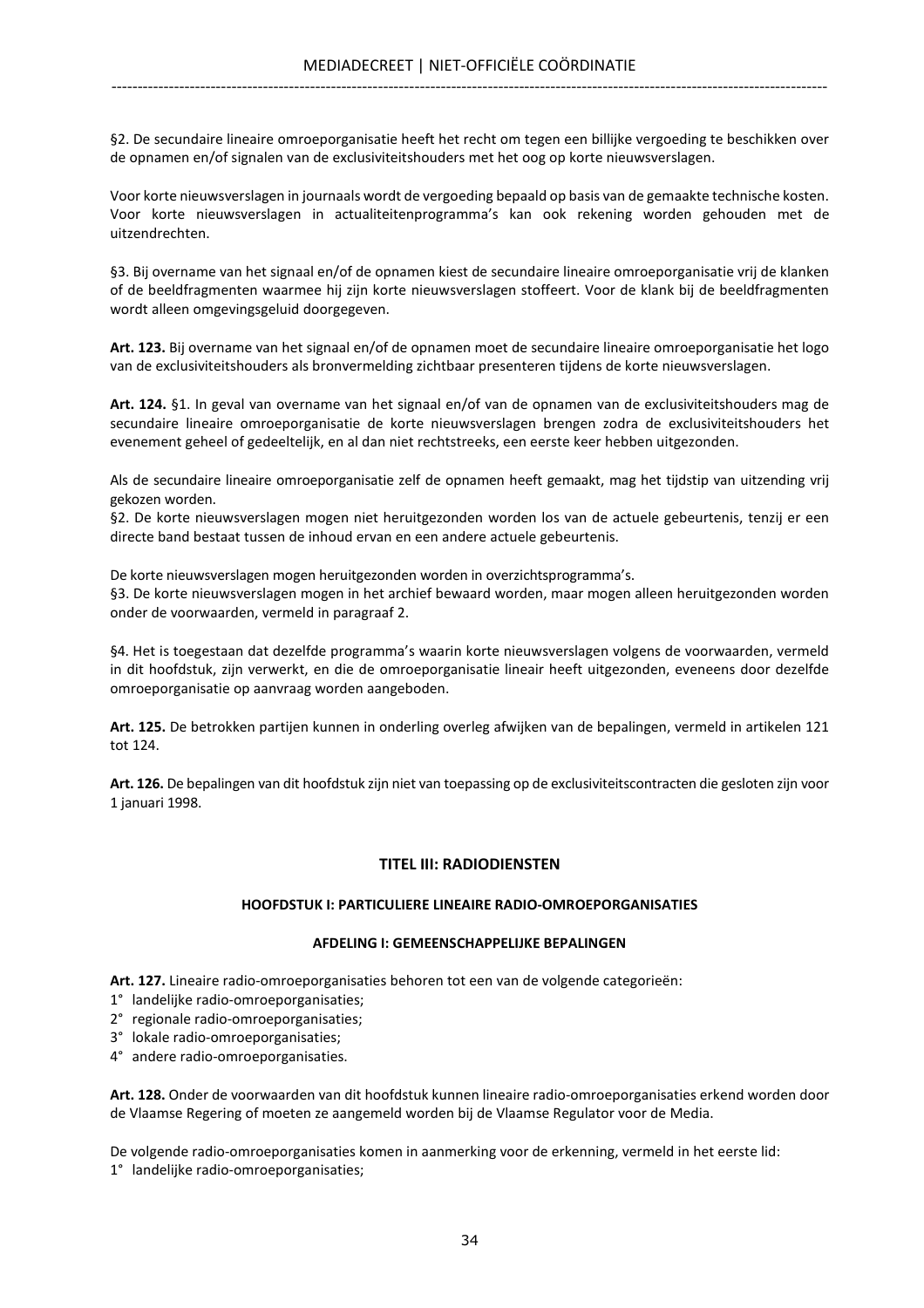- 2° regionale radio-omroeporganisaties;
- 3° lokale radio-omroeporganisaties.

Art. 129. De lineaire radio-omroeporganisaties moeten in het Nederlands uitzenden. Uitzonderingen daarop kunnen worden toegestaan door de Vlaamse Regering.

De programma's van de lineaire radio-omroeporganisaties worden gerealiseerd op hun eigen verantwoordelijkheid.

Art. 130. De lineaire radio-omroeporganisaties moeten onafhankelijk zijn van een politieke partij.

Art. 131. Journaals van lineaire radiodiensten worden onder leiding en verantwoordelijkheid van een hoofdredacteur verzorgd. De redactionele onafhankelijkheid wordt gewaarborgd en in een redactiestatuut vastgelegd.

#### AFDELING II: UITZENDINGEN VIA FREQUENTIEMODULATIE EN AMPLITUDEMODULATIE

#### ONDERAFDELING I: ALGEMENE BEPALINGEN

Art. 132. De landelijke, regionale en lokale radio-omroeporganisaties worden erkend door de Vlaamse Regering.

De landelijke, regionale en lokale radio-omroeporganisaties beschikken over een of meer FM- of AM- frequenties.

Art. 133. Landelijke, regionale en lokale radio-omroeporganisaties zenden binnen het aan hen toegewezen zendgebied in FM of in AM uit. Hun omroepprogramma's kunnen worden doorgegeven via de kabelomroepnetwerken, digitaal via etheromroepnetwerken, via satellietomroepnetwerken of via het internet.

De Vlaamse Regering stelt het FM- en AM-frequentieplan op, keurt het goed en bepaalt hoeveel landelijke, regionale en lokale radio-omroeporganisaties kunnen worden erkend. Op basis van die frequentieplannen verleent de Vlaamse Regering de erkenningen.

De Vlaamse Regulator voor de Media verleent de zendvergunningen aan de erkende landelijke, regionale of lokale radio-omroeporganisaties.

De Vlaamse Regulator voor de Media kan de erkende landelijke, regionale en lokale radio-omroeporganisaties, met het oog op een optimalisering van het verzorgingsgebied, verplichten om hun zendinstallatie te verplaatsen of om een gemeenschappelijke zendinstallatie te gebruiken.

Art. 134<sup>1</sup>. De erkenningen voor landelijke, regionale en lokale radio-omroeporganisaties worden verleend voor negen jaar, met ingang van de datum van de ondertekening van het besluit dat de erkenning inhoudt.

Als de landelijke, regionale of lokale radio-omroeporganisatie negen maanden na de beslissing tot erkenning nog niet uitzendt, kan de erkenning door de Vlaamse Regulator voor de Media ambtshalve worden ingetrokken.

Met behoud van de toepassing van de andere bepalingen van dit decreet worden erkenningen als landelijke, regionale of lokale radio-omroep die verkregen zijn voor een frequentie die tijdens een lopende erkenningsperiode vrijgekomen is, alleen toegekend voor de resterende duur van de lopende erkenningsperiode.

Art. 135. De zendinstallaties van de landelijke, regionale en lokale radio-omroeporganisaties liggen in het Nederlandse taalgebied of in het tweetalige gebied Brussel-Hoofdstad en in het verzorgingsgebied van de landelijke, regionale en lokale radio-omroeporganisatie. De verplaatsing van de zendinstallaties is toegestaan, voor zover die inpasbaar is in het frequentieplan en nadat de aanpassing van de zendvergunning is goedgekeurd door de Vlaamse Regulator voor de Media.

<sup>1</sup> Gewijzigd bij decreet van 4 december 2015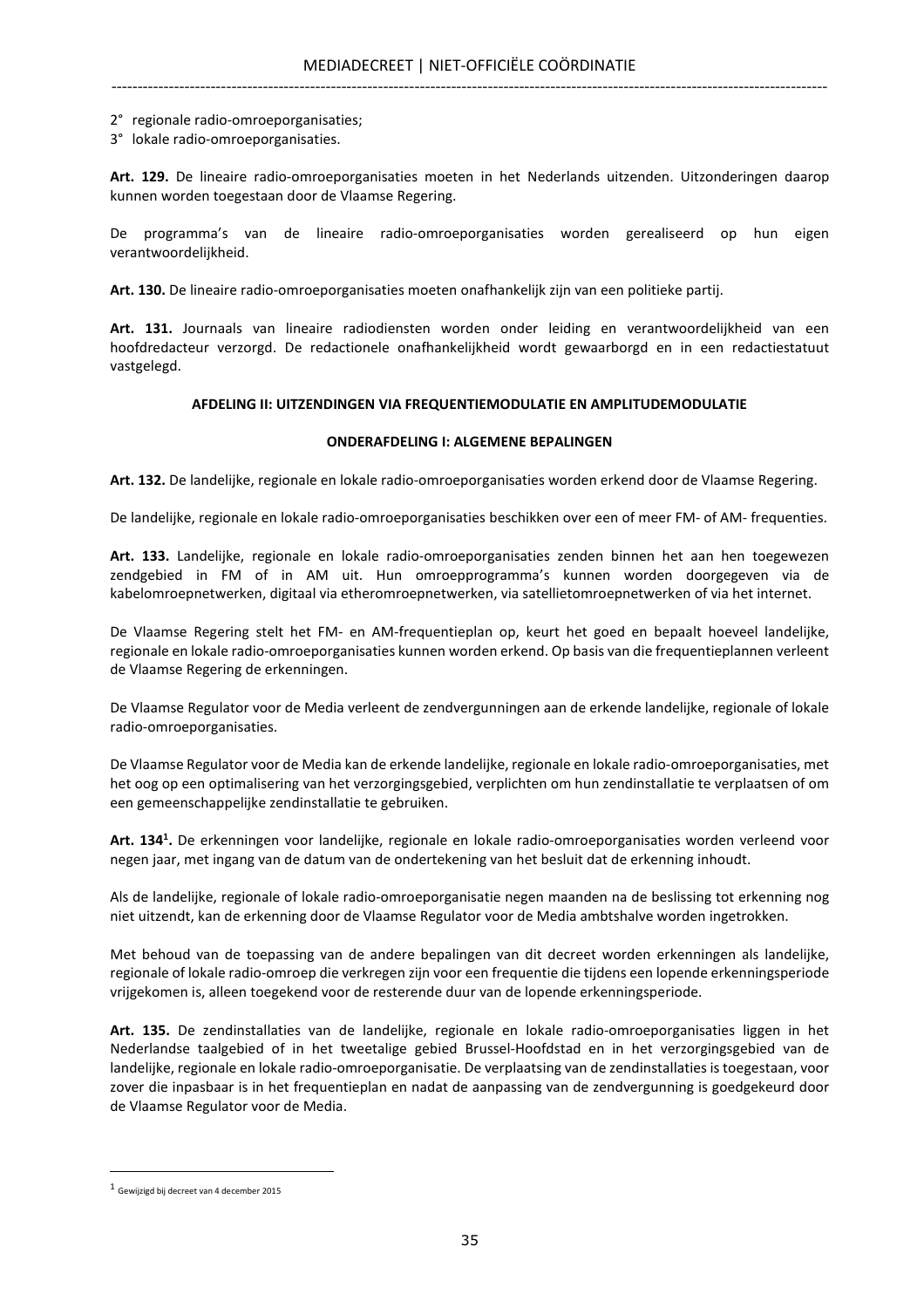De landelijke, regionale en lokale radio-omroeporganisaties gebruiken een technische uitrusting die conform de wettelijke en decretale voorschriften is, en ze houden zich aan de bepalingen van de zendvergunning. Ze aanvaarden het onderzoek naar de werking ter plaatse door de aangestelde ambtenaren.

Art. 136. De Vlaamse Regering bepaalt de procedure voor het indienen van de erkenningsaanvragen, en de termijnen voor het onderzoeken en afhandelen van het dossier. De Vlaamse Regering kan een door de kandidaten te betalen inschrijvingsgeld, en een vergoeding voor het behoud van de erkenning en de zendvergunning, met inbegrip van de te verstrekken financiële waarborg, bepalen.

Bij de procedure voor het indienen van een erkenningsaanvraag voor een landelijke, regionale of lokale radioomroeporganisatie wordt gebruikgemaakt van een standaardformulier, opgemaakt door de Vlaamse Regering. Een vergunde lokale radio-omroeporganisatie betaalt geen inschrijvingsgeld bij een oproep tot kandidaatstelling voor lokale radio-omroeporganisaties.

## ONDERAFDELING II: LANDELIJKE RADIO-OMROEPORGANISATIES

Art. 137. De landelijke radio-omroeporganisaties hebben tot taak een verscheidenheid van programma's te brengen, inzonderheid inzake informatie en ontspanning, en zenden uit voor de hele Vlaamse Gemeenschap.

Samenwerking met de radio-omroep van de Vlaamse Gemeenschap, met andere regionale en lokale radioomroeporganisaties, of met andere landelijke radio-omroeporganisaties mag niet leiden tot gestructureerde eenvormigheid in het programmabeleid.

Het gelijk en gelijktijdig uitzenden van radioprogramma's, ongeacht de duur, door landelijke radioomroeporganisaties of door die omroepen samen met de radio-omroep van de Vlaamse Gemeenschap of met andere regionale en lokale radio-omroeporganisaties is verboden. Samenwerking met het oog op het opzetten van eenmalige grote acties, zoals caritatieve acties, of bij uitzonderlijke gebeurtenissen, zoals verslaggeving over grote evenementen of belangrijke gebeurtenissen, houdt geen gestructureerde eenvormigheid in en is dus wel toegestaan.

Art. 138. §1. Om erkend te worden en te blijven, moeten de landelijke radio-omroeporganisaties voldoen aan het volgende:

- 1° de voorwaarden, vermeld in artikelen 129, 130, 131 en 135;
- 2° de volgende voorwaarden:
	- a) de landelijke radio-omroeporganisaties worden opgericht in de vorm van een rechtspersoon. Het maatschappelijke doel van de rechtspersoon is het verzorgen van radioprogramma's. De landelijke radioomroeporganisaties kunnen alle activiteiten verrichten die rechtstreeks of onrechtstreeks bijdragen tot de verwezenlijking van hun maatschappelijke doel, voor zover die activiteiten samenvallen of verband houden met de omroepactiviteiten. De leden van de raad van bestuur bekleden geen politiek mandaat en zijn geen beheerder of bestuurder van de openbare omroeporganisatie of van een andere rechtspersoon die een landelijke radio-omroeporganisatie beheert;
	- b) de rechtspersoon, vermeld in punt a), exploiteert niet meer dan twee landelijke radio-omroeporganisaties. Rechtstreekse of onrechtstreekse bindingen tussen landelijke radio-omroeporganisaties leiden er niet toe dat een onderneming of rechtspersoon zeggenschap uitoefent over meer dan twee landelijke radioomroeporganisaties;
	- c) de landelijke radio-omroeporganisaties zenden minstens vier journaals per dag uit die een verscheidenheid aan onderwerpen bevatten. Journaals en informatieve programma's worden verzorgd door een eigen redactie die hoofdzakelijk bestaat uit erkende beroepsjournalisten. Voor de journaals is een hoofdredacteur verantwoordelijk;
	- d) in de programmaopbouw moet een Nederlandstalig muziekaanbod gegarandeerd worden. De Vlaamse Regering kan daartoe aanvullende bepalingen vastleggen in een besluit.
- §2. De Vlaamse Regering legt aanvullende kwalificatiecriteria op en kent aan elk van die criteria een weging toe.

De aanvullende kwalificatiecriteria, vermeld in het eerste lid, hebben betrekking op:

- 1° de concrete invulling van het programma-aanbod en het zendschema, in het bijzonder de verscheidenheid in de programmering;
- 2° de media-ervaring;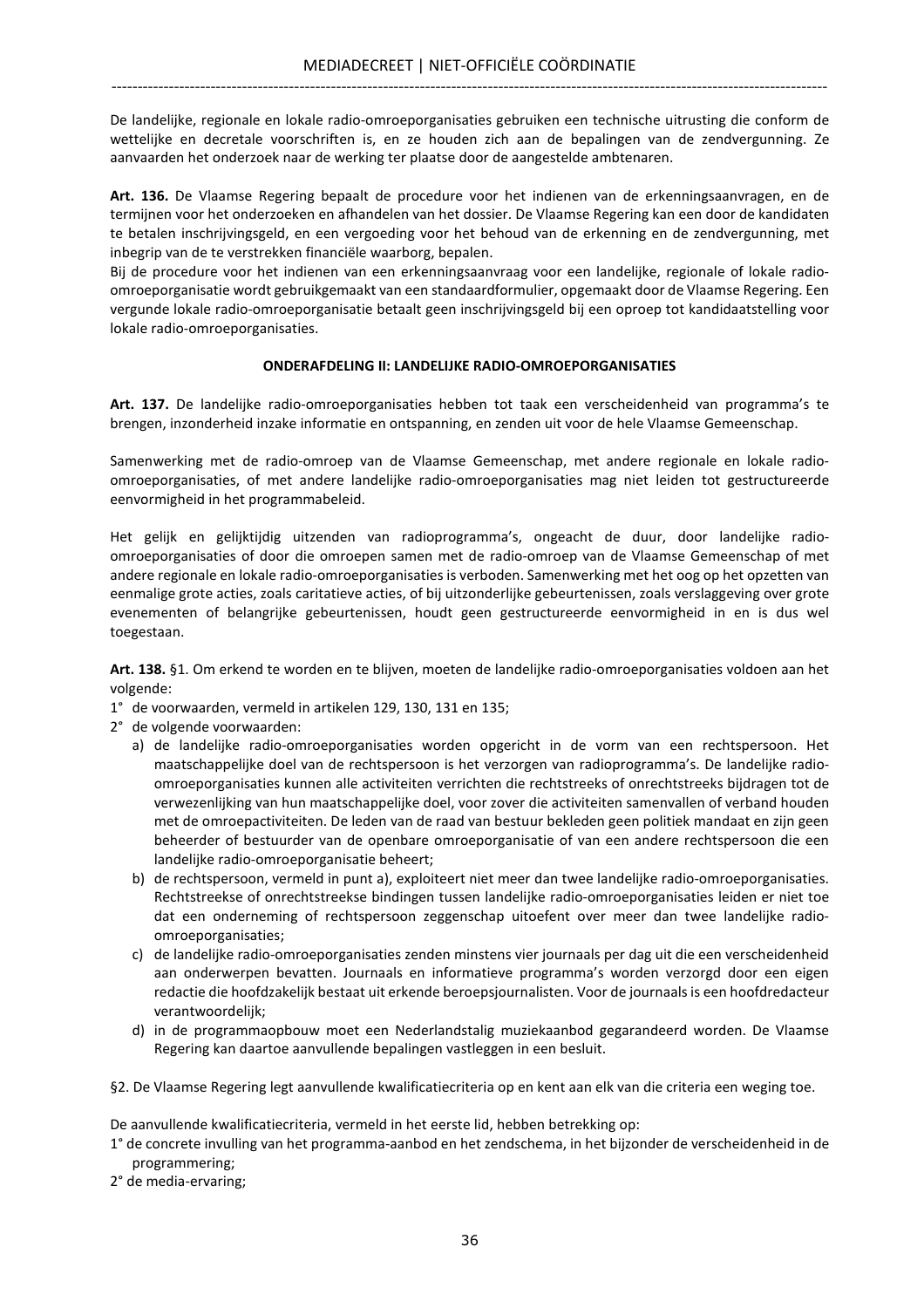3° het financiële plan;

4° het businessplan;

5° de technische (zend)infrastructuur.

Art. 139. §1. De landelijke radio-omroeporganisaties houden zich, nadat ze een erkenning hebben gekregen en voor de volledige duur van de erkenning, aan de door hen ingediende offerte, aan de basisvoorwaarden en aan de aanvullende kwalificatiecriteria, vermeld in artikel 138, in overeenstemming waarmee de Vlaamse Regering de erkenning heeft uitgereikt.

§2. De landelijke radio-omroeporganisaties die, nadat ze de erkenning hebben verkregen, wijzigingen willen aanbrengen in de gegevens, vermeld in de door hen ingediende offerte, waardoor wordt afgeweken van de basisvoorwaarden en van de aanvullende kwalificatiecriteria, vermeld in artikel 138, in het bijzonder wat de algemene programmering betreft, brengen de Vlaamse Regulator voor de Media daarvan op de hoogte. Die kennisgeving wordt conform artikel 219 gedaan.

Wijzigingen die betrekking hebben op de informatieve programma's, de statuten of de aandeelhoudersstructuur, worden aan de Vlaamse Regering ter goedkeuring voorgelegd. Bij de beoordeling van de wijzigingen houdt de Vlaamse Regering inzonderheid rekening met het in stand houden van het pluralisme en van de diversiteit in het radiolandschap.

#### ONDERAFDELING III: REGIONALE RADIO-OMROEPORGANISATIES

Art. 140. De regionale radio-omroeporganisaties hebben tot taak een verscheidenheid van programma's te brengen, inzonderheid inzake informatie uit de regio, culturele, sportieve en andere evenementen uit de regio en ontspanning, met de bedoeling binnen hun verzorgingsgebied de communicatie onder de bevolking te bevorderen en bij te dragen tot de algemene sociale en culturele ontwikkeling van de regio. Ze zenden uit voor maximaal één provincie.

De regionale radio-omroeporganisaties kunnen met de regionale lineaire televisieomroeporganisaties alleen samenwerken op het vlak van het maken van programma's, informatiegaring en reclamewerving.

Art. 141. §1. Om erkend te worden en te blijven, moeten de regionale radio-omroeporganisaties aan het volgende voldoen:

- 1° de voorwaarden, vermeld in artikelen 129, 130, 131en 135;
- 2° de volgende voorwaarden:
	- a) de regionale radio-omroeporganisaties worden opgericht in de vorm van een rechtspersoon. Het maatschappelijke doel van de rechtspersoon bestaat in het verzorgen van radioprogramma's. De regionale radio-omroeporganisaties kunnen alle activiteiten verrichten die rechtstreeks of onrechtstreeks bijdragen tot de verwezenlijking van hun maatschappelijke doel. De leden van de raad van bestuur bekleden geen politiek mandaat en zijn geen beheerder of bestuurder van de openbare omroeporganisatie of van een andere rechtspersoon die een landelijke of regionale radio-omroeporganisatie beheert;
	- b) de rechtspersoon, vermeld in punt a), exploiteert niet meer dan twee particuliere regionale radioomroeporganisaties. Rechtstreekse of onrechtstreekse bindingen tussen regionale of landelijke radioomroeporganisaties leiden er niet toe dat een onderneming of rechtspersoon zeggenschap uitoefent of kan uitoefenen over meer dan twee regionale of landelijke radio-omroeporganisaties;
	- c) de regionale radio-omroeporganisaties zenden minstens vier journaals per dag uit die een verscheidenheid aan onderwerpen uit de regio bevatten. Journaals en informatieve programma's worden verzorgd door een eigen redactie. Voor de journaals is een hoofdredacteur verantwoordelijk. De regionale radioomroeporganisaties kunnen voor het nationale en internationale nieuws een beroep doen op een redactie die door haar redactiestatuut voldoende waarborgen biedt inzake journalistieke deontologie, onpartijdigheid en redactionele onafhankelijkheid.

§2. De Vlaamse Regering legt aanvullende kwalificatiecriteria op en kent aan elk van die criteria een weging toe.

De aanvullende kwalificatiecriteria, vermeld in het eerste lid, hebben betrekking op:

- 1° de concrete invulling van het programma-aanbod en het zendschema, in het bijzonder de verscheidenheid in de programmering;
- 2° de media-ervaring, in het bijzonder de radio-ervaring die aanwezig is bij de participanten in de rechtspersoon;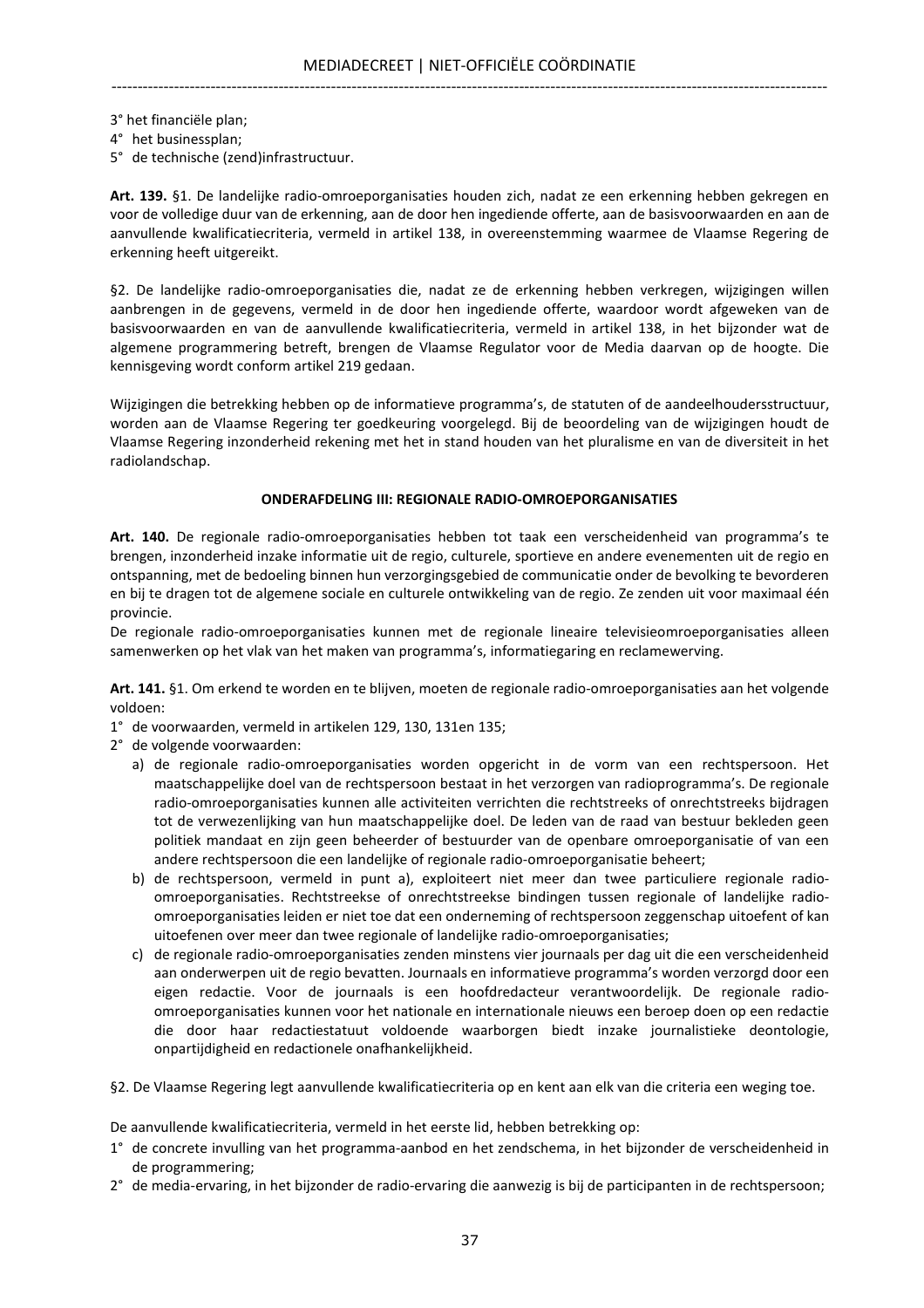3° het financiële plan;

- 4° het businessplan;
- 5° de technische (zend)infrastructuur.

Art. 142. §1. De regionale radio-omroeporganisaties houden zich, nadat ze een erkenning hebben gekregen en voor de volledige duur van de erkenning, aan de door hen ingediende offerte, aan de basisvoorwaarden en aan de aanvullende kwalificatiecriteria, vermeld in artikel 141, in overeenstemming waarmee de Vlaamse Regering de erkenning heeft uitgereikt.

§2. De regionale radio-omroeporganisaties die, nadat ze de erkenning hebben verkregen, wijzigingen willen aanbrengen in de gegevens, vermeld in de door hen ingediende offerte, waardoor wordt afgeweken van de basisvoorwaarden en van de aanvullende kwalificatiecriteria, vermeld in artikel 141, in het bijzonder wat de algemene programmering betreft, brengen de Vlaamse Regulator voor de Media daarvan op de hoogte. Die kennisgeving wordt conform artikel 219 gedaan.

Wijzigingen die betrekking hebben op de informatieve programma's, de statuten of de aandeelhoudersstructuur, worden aan de Vlaamse Regering ter goedkeuring voorgelegd. Bij de beoordeling van die wijzigingen houdt de Vlaamse Regering inzonderheid rekening met het in stand houden van het pluralisme en van de diversiteit in het radiolandschap.

Art. 143<sup>1</sup>. De regionale radio-omroeporganisaties kunnen onafhankelijk of binnen een samenwerkingsverband met andere regionale radio-omroeporganisaties opereren.

Een samenwerkingsverband dat bestaat uit alle regionale radio-omroeporganisaties en opgericht is in de vorm van een rechtspersoon die voldoet aan de voorwaarden, vermeld in artikel 138, §1, is van rechtswege een landelijke radio-omroeporganisatie.

Vanaf de datum van erkenning door de Vlaamse Regering als landelijke radio-omroeporganisatie zijn de bepalingen van onderafdeling II op het samenwerkingsverband van toepassing.

In afwijking van artikel 134, eerste lid, vervalt de erkenning van de regionale radio-omroeporganisaties die deelnemen aan dat samenwerkingsverband, vanaf de datum van erkenning door de Vlaamse Regering van het samenwerkingsverband als landelijke radio-omroeporganisatie.

In afwachting van een nieuwe zendvergunning, uitgereikt door de Vlaamse Regulator voor de Media, en in afwijking van artikel 193, §1, tweede lid, dragen de regionale radio-omroeporganisaties in kwestie hun zendvergunning over aan het samenwerkingsverband dat erkend is als landelijke radio-omroeporganisatie.

#### ONDERAFDELING IV: LOKALE RADIO-OMROEPORGANISATIES

Art. 144<sup>2</sup>. §1. De lokale radio-omroeporganisaties hebben tot taak een verscheidenheid van programma's te brengen, inzonderheid inzake informatie uit het verzorgingsgebied en ontspanning, met de bedoeling binnen het verzorgingsgebied de communicatie onder de bevolking of de doelgroep te bevorderen. Ze zenden uit voor een stad, een deel van een stad, een gemeente, een beperkt aantal aaneensluitende gemeenten, of een welbepaalde doelgroep.

De lokale radio-omroeporganisaties kunnen onafhankelijk opereren of samenwerken met andere lokale radioomroeporganisaties binnen de Vlaamse Gemeenschap. Samenwerking met de radio-omroeporganisatie van de Vlaamse Gemeenschap, de landelijke radio-omroeporganisaties en de regionale radio-omroeporganisaties mag niet leiden tot gestructureerde eenvormigheid in het programmabeleid.

Samenwerking met andere lokale radio-omroeporganisaties mag er niet toe leiden dat meer dan zestig lokale radioomroeporganisaties in een samenwerkingsverband verenigd worden.

1 Gewijzigd bij decreet van 13 juli 2012

<sup>2</sup> Gewijzigd bij decreet van 13 juli 2012 en 25 april 2014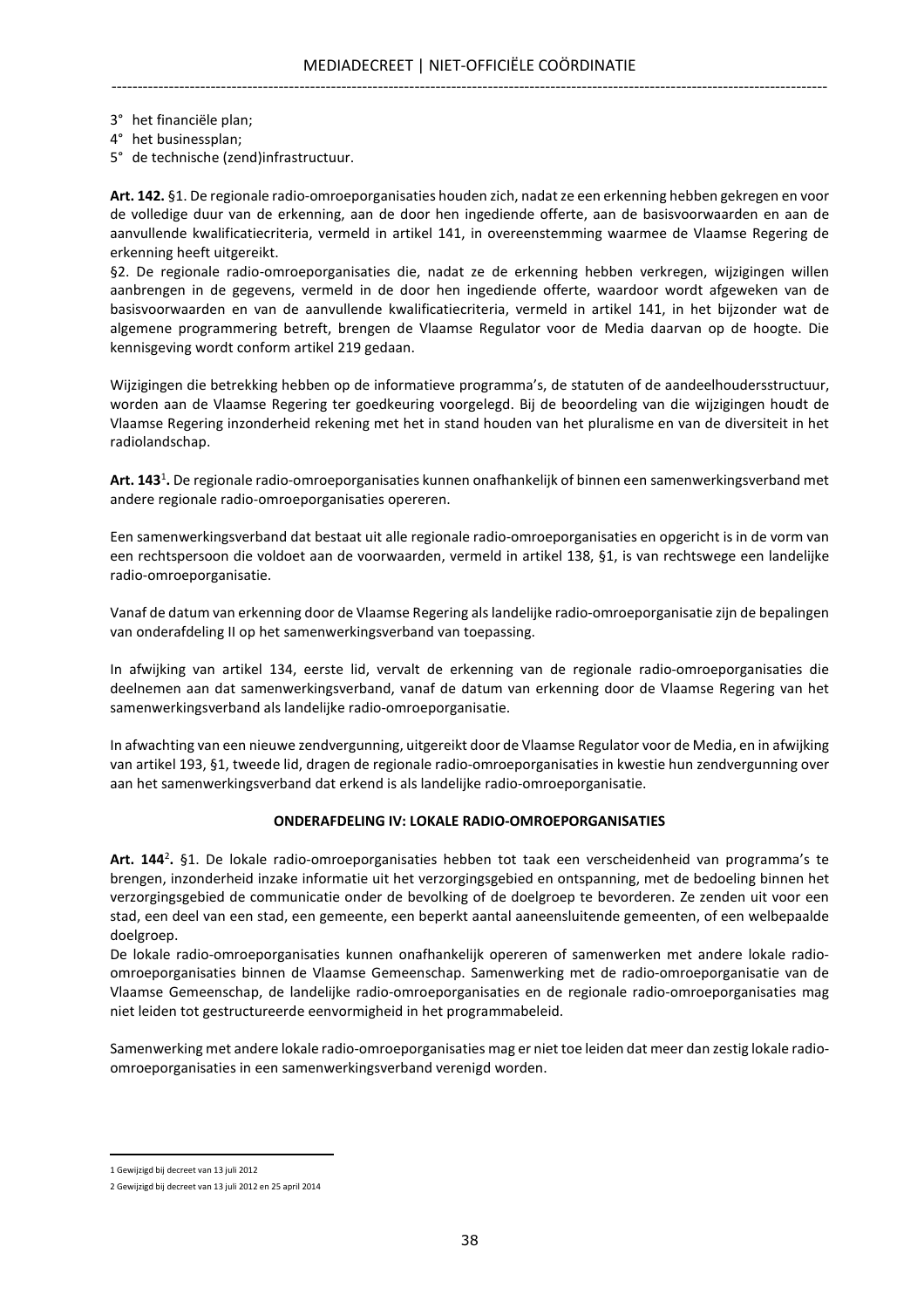Samenwerking met het oog op het opzetten van eenmalige grote acties, zoals caritatieve acties, of bij uitzonderlijke evenementen of belangrijke gebeurtenissen, houdt geen gestructureerde eenvormigheid in en is dus wel toegestaan.

Met behoud van de toepassing van artikel 145 is samenwerking met andere lokale radio-omroeporganisaties op alle terreinen mogelijk.

Mits de bepalingen van dit hoofdstuk en de overige erkenningsvoorwaarden strikt nageleefd worden, en met toepassing van de procedure, vermeld in artikel 150, zijn lokale radio-omroeporganisaties vrij om samenwerkingsverbanden op te richten, te beëindigen, en erin of eruit te stappen.

Samenwerkingsverbanden zoals bedoeld in dit artikel worden minimaal veertien kalenderdagen voor de start ervan aangemeld bij de Vlaamse Regulator voor de Media. Die aanmelding gebeurt conform artikel 219.

Onverminderd de vorige leden van dit artikel kunnen een lokale radio-omroeporganisatie voor lokaliteit Brussel en de regionale televisieomroeporganisatie met als verzorgingsgebied het tweetalige gebied Brussel-Hoofdstad op alle vlakken samenwerken.

§2. De lokale radio-omroeporganisaties met het statuut van lokale gemeenschapsradio besteden minstens 50 procent van de zendtijd aan programma's die betrekking hebben op informatie, cultuur, educatie en burgerparticipatie.

De lokale radio-omroeporganisaties met het statuut van lokale gemeenschapsradio opereren financieel onafhankelijk van elkaar. Samenwerking met overige radio-omroeporganisaties met het oog op het opzetten van eenmalige grote acties, zoals caritatieve en/of educatieve acties, bij uitzonderlijke evenementen of belangrijke gebeurtenissen, is toegestaan. Elke andere vorm van samenwerking is verboden.

Art. 145<sup>1</sup>. §1. Om erkend te worden en te blijven, moeten de lokale radio-omroeporganisaties voldoen aan:

- 1° de voorwaarden, vermeld in artikelen 129, 130, 131 en 135;
- 2° de volgende basisvoorwaarden:
	- a) de lokale radio-omroeporganisaties worden opgericht in de vorm van een rechtspersoon. Het maatschappelijke doel van de rechtspersoon bestaat hoofdzakelijk in het verzorgen van radioprogramma's in het toegekende verzorgingsgebied. De lokale radio-omroeporganisaties kunnen alle activiteiten verrichten die rechtstreeks of onrechtstreeks aansluiten bij de verwezenlijking van hun maatschappelijke doel. Een rechtspersoon die een lokale radio-omroeporganisatie voor lokaliteit Brussel exploiteert, kan ook de regionale televisieomroeporganisatie exploiteren die als verzorgingsgebied het tweetalige gebied Brussel-Hoofdstad heeft;
	- b) de rechtspersoon, vermeld in punt a), exploiteert niet meer dan een particuliere radio-omroeporganisatie;
	- c) de lokale radio-omroeporganisaties brengen dagelijks een aanbod van lokale informatie met aandacht voor de aankondiging en verslaggeving van sociaal-culturele, sportieve, economische en politieke gebeurtenissen in het verzorgingsgebied. De dagprogrammering van de lokale radio-omroeporganisatie bevat minstens drie journaals, die gericht zijn op het verzorgingsgebied. Voor de journaals is een hoofdredacteur verantwoordelijk. Elk journaal bevat ook lokale onderwerpen. Als een lokale radio-omroeporganisatie met andere radio-omroeporganisaties samenwerkt, mag die samenwerking in geen geval als gevolg hebben dat de onafhankelijkheid van de berichtgeving in het gedrang komt. De lokale radio-omroeporganisaties kunnen voor het nationale en internationale nieuws een beroep doen op een redactie die door haar redactiestatuut voldoende waarborgen biedt inzake journalistieke deontologie, onpartijdigheid en redactionele onafhankelijkheid.

 Lokale radio-omroeporganisaties mogen voor wat betreft de lokale journaals samenwerken met andere lokale radio-omroeporganisaties voor zover samenwerkende radio-omroeporganisaties zich bevinden binnen verzorgingsgebieden die gelijk zijn aan de verzorgingsgebieden van de regionale televisieomroeporganisaties;

d) de lokale radio-omroeporganisaties delen de volgende informatie mee: de plaats van uitzending, de plaats van vestiging, de aanwezige infrastructuur, de statuten, de financiële structuur en het financiële plan, het programma-aanbod, het redactiestatuut, het uitzendschema, de naam van de eindredacteur, de

<sup>1</sup> Gewijzigd bij decreet van 13 juli 2012 en 25 april 2014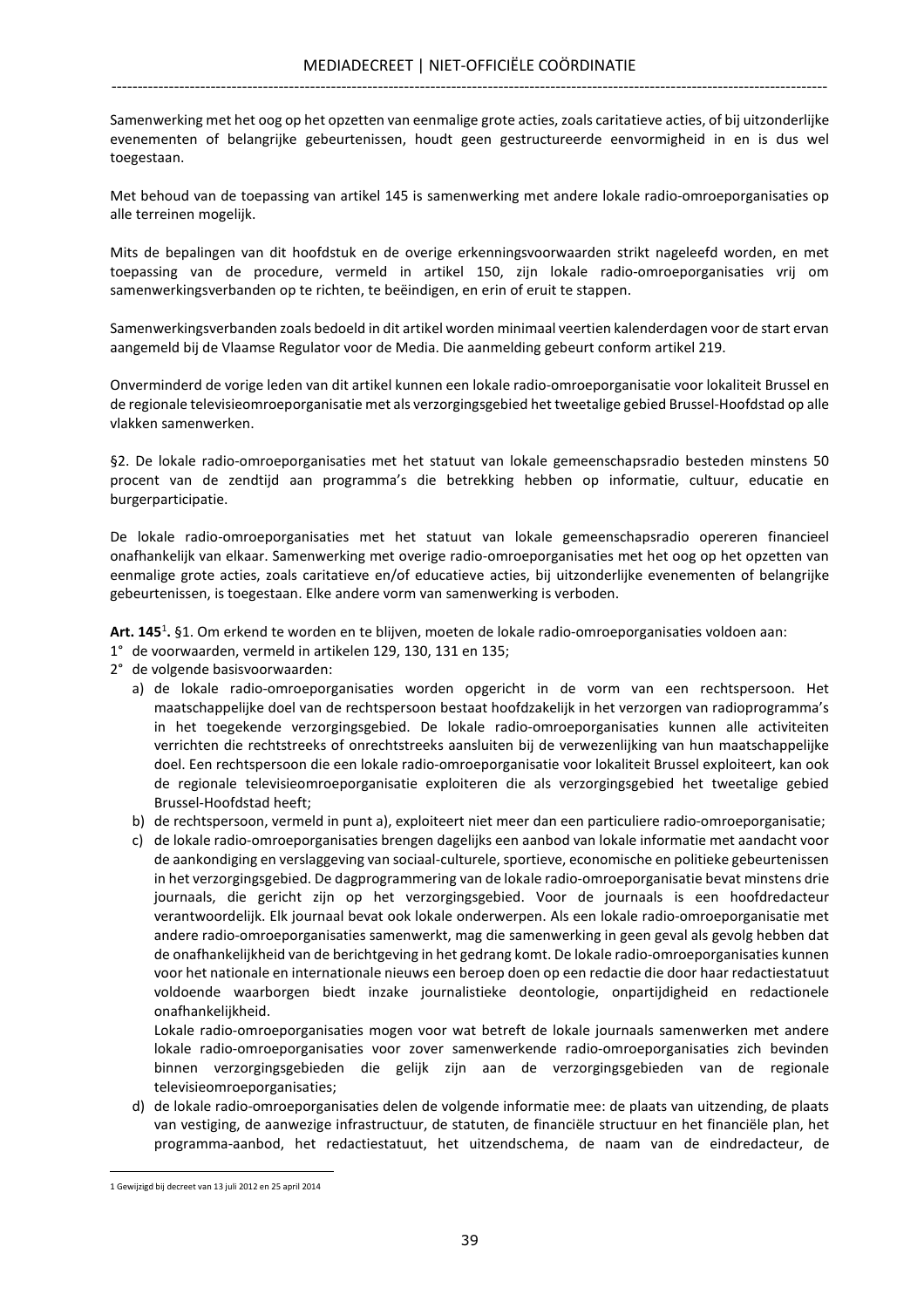medewerkers van de radio-omroeporganisatie, met inbegrip van hun radio-ervaring en hun statuut. Elke latere wijziging wordt zonder verwijl aan de Vlaamse Regulator voor de Media meegedeeld.

§2. Om het statuut van lokale gemeenschapsradio te krijgen en te behouden, moeten lokale radioomroeporganisaties voldoen aan de volgende basisvoorwaarden:

- 1° de voorwaarden, vermeld in paragraaf 1;
- 2° voornamelijk werken met vrijwilligers, ook in hun bestuur en algemene vergadering;
- 3° het zijn radio-omroeporganisaties die wegens hun non-profitkarakter primair tot doel hebben activiteiten van openbaar of particulier belang te ontplooien zonder commercieel of geldelijk winstoogmerk;
- 4° minstens 50 procent van de zendtijd besteden aan programma's die betrekking hebben op informatie, cultuur, educatie en burgerparticipatie.

Art. 146.<sup>1</sup> §1. De Vlaamse Regering verleent de erkenning op basis van de volgende criteria: de concrete invulling van de informatie over het eigen verzorgingsgebied in het programma-aanbod en de aantoonbare en beschreven band die is opgebouwd met de lokale gemeenschap.

De Vlaamse Regering kan met betrekking tot die twee criteria aanvullende voorwaarden voor erkenning opleggen.

Met behoud van de toepassing van het vierde, vijfde en zesde lid vragen de lokale radio-omroeporganisaties die, nadat ze de erkenning hebben verkregen, wijzigingen willen aanbrengen in de gegevens, vermeld in de door hen ingediende offerte, die betrekking hebben op de informatieve programma's, de statuten of hun aandeelhoudersstructuur, de goedkeuring aan de Vlaamse Regering om die wijzigingen door te voeren.

Lokale radio-omroeporganisaties die, nadat ze de erkenning hebben gekregen, willen toetreden tot, overstappen naar of uittreden uit een samenwerkingsverband met andere lokale radio-omroeporganisaties, vragen daarvoor de goedkeuring aan de Vlaamse Regering. De Vlaamse Regering houdt bij het al dan niet toekennen van die goedkeuring rekening met de mate waarin door de toetreding, overstap of uittreding afgeweken wordt van de door de radio-omroeporganisatie ingediende offerte of van de met toepassing van dit artikel bij de Vlaamse Regulator voor de Media voor de datum van inwerkingtreding van dit lid aangemelde wijzigingen. Doorslaggevende criteria in dat verband zijn:

1° de concrete invulling van de informatie over het eigen verzorgingsgebied in het programma-aanbod;

2° de aantoonbare en beschreven band die is opgebouwd met de lokale gemeenschap.

De Vlaamse Regering bepaalt de nadere modaliteiten.

De lokale radio-omroeporganisaties die, nadat ze de erkenning hebben verkregen, wijzigingen willen aanbrengen in de gegevens, vermeld in de door hen ingediende offerte, waardoor wordt afgeweken van de algemene programmering, maken daarvan melding bij de Vlaamse Regulator voor de Media. Die melding wordt conform artikel 219 gedaan.

Mits alle relevante bepalingen uit deze titel worden nageleefd, kunnen de lokale radio-omroeporganisaties de aangemelde wijziging doorvoeren tien werkdagen na de verzending van de melding.

§2. Onverminderd de bepalingen in paragraaf 1 dienen lokale omroeporganisaties een aanvraag voor het verkrijgen van het statuut van gemeenschapsradio in bij de Vlaamse Regering. De Vlaamse Regering verleent het statuut op basis van de criteria, bepaald in de artikelen 144, § 2, en 145, § 2.

## AFDELING III: ANDERE RADIO-OMROEPORGANISATIES

Art. 147. Particuliere radio-omroeporganisaties die hun omroepprogramma's uitsluitend via een kabel-, ethernetwerk of via het internet doorgeven, worden andere radio-omroeporganisaties genoemd en brengen de Vlaamse Regulator voor de Media daarvan op de hoogte.

<sup>1</sup> Gewijzigd bij decreet van 25 april 2014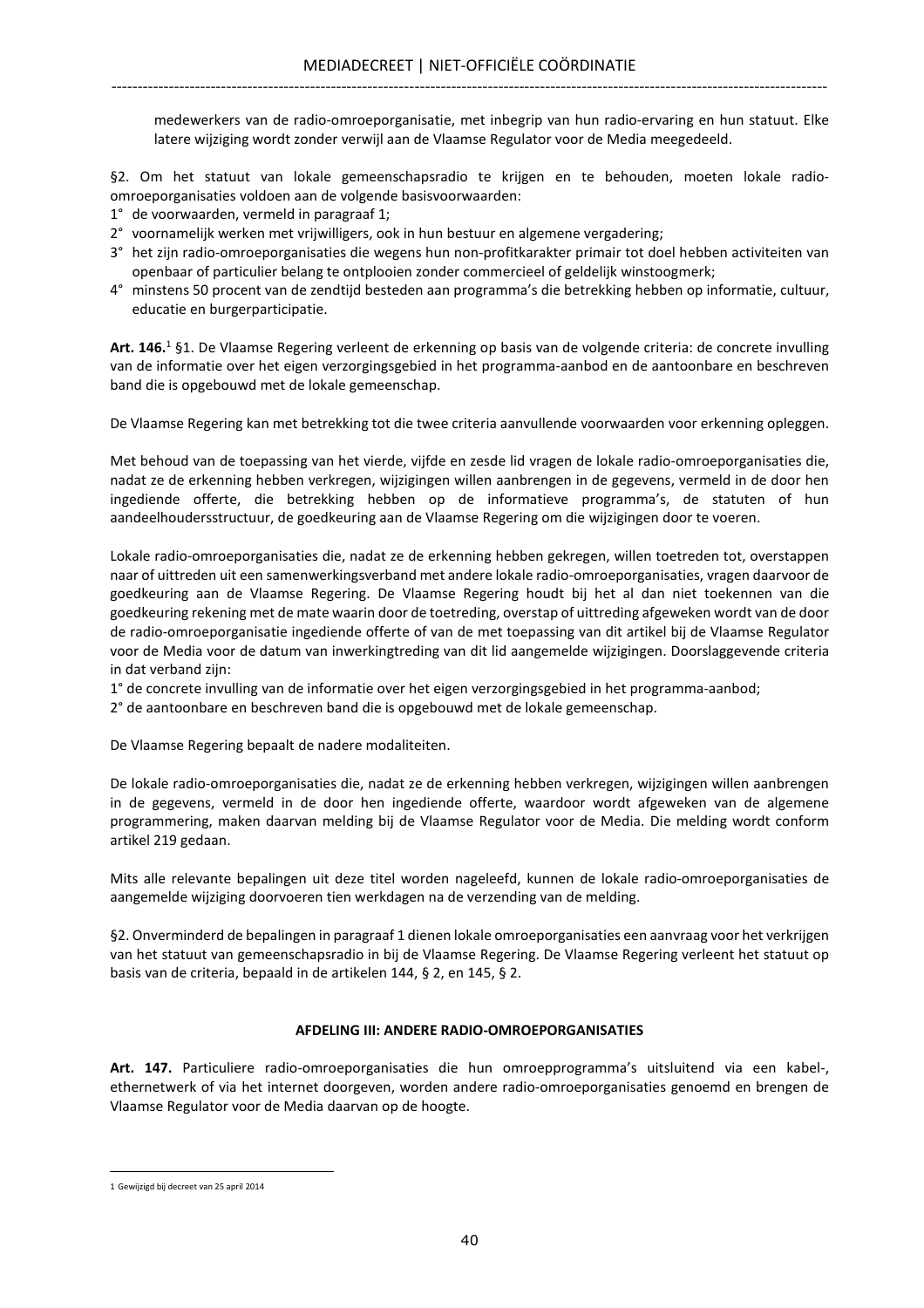**Art. 148.**<sup>1</sup>§1. Het maatschappelijk doel van die omroeporganisaties bestaat in het verzorgen van radioprogramma′s via een kabelomroepnetwerk, een etheromroepnetwerk, een satellietomroepnetwerk of via het internet. Ze kunnen alle activiteiten verrichten die rechtstreeks of onrechtstreeks aansluiten bij de verwezenlijking van hun maatschappelijk doel.

§ 2. Andere radio-omroeporganisaties, zoals bedoeld in deze afdeling, met het statuut van gemeenschapsradio besteden minstens 50 procent van de zendtijd aan programma's die betrekking hebben op informatie, cultuur, educatie en burgerparticipatie.

Andere radio-omroeporganisaties, zoals bedoeld in deze afdeling, met het statuut van gemeenschapsradio opereren financieel onafhankelijk van elkaar. Samenwerking met overige radio-omroeporganisaties met het oog op het opzetten van eenmalige grote acties, zoals caritatieve en/of educatieve acties, bij uitzonderlijke evenementen of belangrijke gebeurtenissen, is toegestaan. Elke andere vorm van samenwerking is verboden.

Art. 149.<sup>2</sup> §1. Eenieder kan, onder de voorwaarden van deze afdeling, radiodiensten aanbieden, voor zover:

- 1° de omroeporganisatie is opgericht als een rechtspersoon en onder de bevoegdheid van de Vlaamse Gemeenschap valt;
- 2° de omroeporganisatie voldoet aan de voorwaarden, vermeld in artikelen 129, 130 en 131.

§2. De Vlaamse Regulator voor de Media moet minimaal veertien kalenderdagen voor het starten van de dienst op de hoogte worden gebracht van het aanbieden van deze diensten. Die kennisgeving wordt conform artikel 219 gedaan.

De kennisgeving moet minstens de volgende informatie bevatten: de plaats van uitzending, de plaats van vestiging, de wijze waarop het programmasignaal wordt verspreid, en de statuten.

Voor elk afzonderlijk omroepprogramma wordt een nieuwe kennisgeving verricht.

Elke latere wijziging van die informatie, inzonderheid elke wijziging in de raad van beheer of de raad van bestuur van de omroeporganisatie, wordt zonder verwijl aan de Vlaamse Regulator voor de Media meegedeeld.

§3. De kennisgeving, vermeld in paragraaf 2, is niet vereist voor erkende landelijke, regionale en lokale radioomroeporganisaties die hun programma's via een kabelomroepnetwerk, etheromroepnetwerk, satellietomroepnetwerk of via internet doorgeven.

§4. Om het statuut van gemeenschapsradio te krijgen en te behouden, moeten andere radio-omroeporganisaties, zoals bedoeld in deze afdeling, voldoen aan de volgende basisvoorwaarden:

- 1° de voorwaarden vermeld in paragraaf 1 en paragraaf 2;
- 2° voornamelijk werken met vrijwilligers, ook in hun bestuur en algemene vergadering
- 3° het zijn publieke media die wegens hun non-profitkarakter primair tot doel hebben activiteiten van openbaar of particulier belang te ontplooien zonder commercieel of geldelijk winstoogmerk;
- 4° minstens 50 procent van de zendtijd besteden aan programma's die betrekking hebben op informatie, cultuur, educatie en burgerparticipatie.

§5. Onverminderd de bepalingen in paragraaf 2 dienen andere radio-omroeporganisaties, zoals bedoeld in deze afdeling, een aanvraag voor het verkrijgen van het statuut van gemeenschapsradio in bij de Vlaamse Regering. De Vlaamse Regering verleent het statuut op basis van de criteria, bepaald in paragraaf 4.

## HOOFDSTUK II: PARTICULIERE NIET-LINEAIRE RADIO-OMROEPORGANISATIES

Art. 150. §1. Eenieder kan, onder de voorwaarden van dit hoofdstuk, niet-lineaire radiodiensten aanbieden, voor zover hij is opgericht als een rechtspersoon en valt onder de bevoegdheid van de Vlaamse Gemeenschap.

l.

<sup>1</sup> Gewijzigd bij decreet van 25 april 2014

<sup>2</sup> Gewijzigd bij decreet van 25 april 2014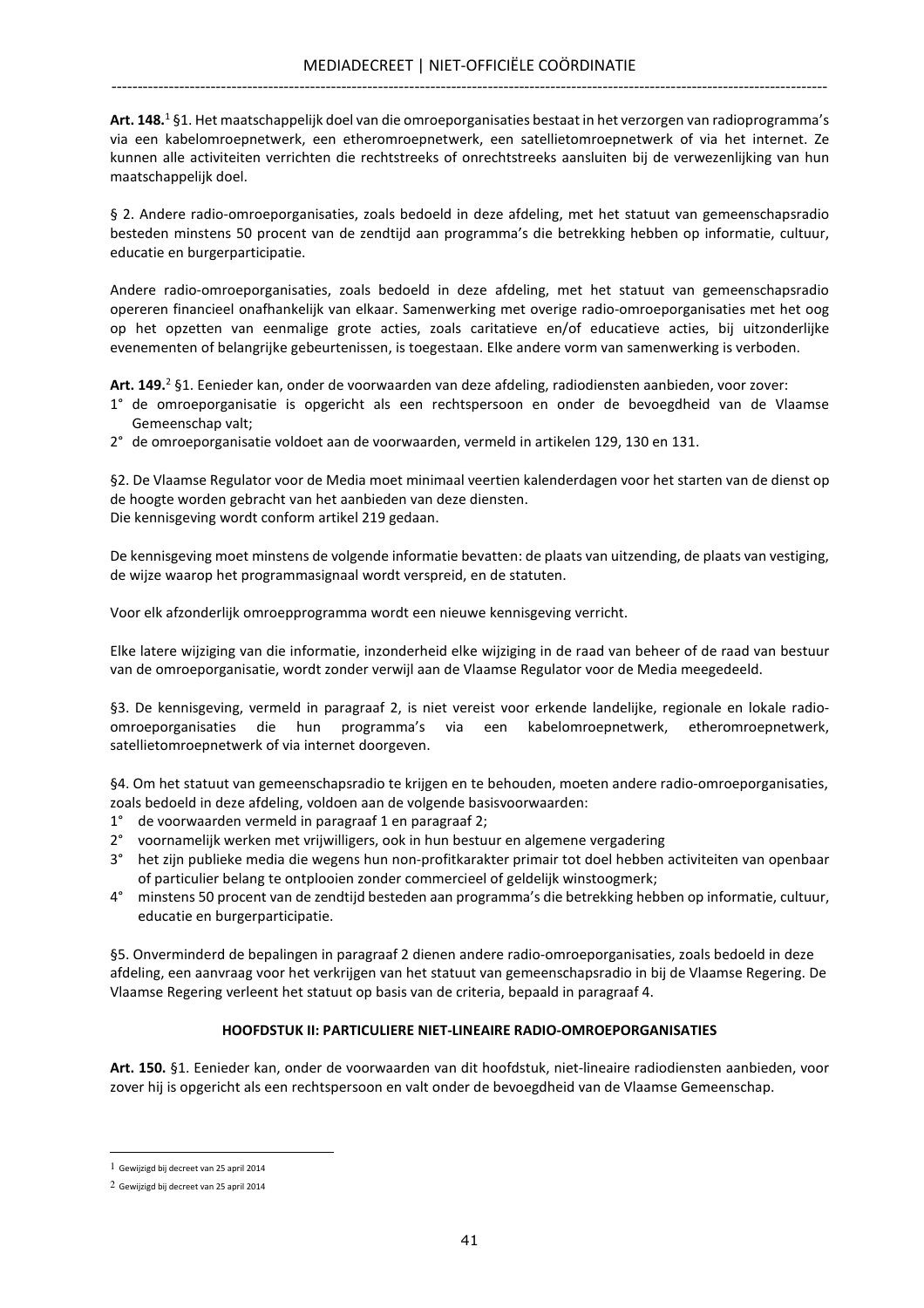Het maatschappelijk doel van niet-lineaire radio-omroeporganisaties bestaat in het aanbieden van niet-lineaire radiodiensten op aanvraag. De aanbieders kunnen alle activiteiten verrichten die rechtstreeks of onrechtstreeks aansluiten bij de verwezenlijking van hun maatschappelijk doel.

§2. De Vlaamse Regulator voor de Media moet minimaal veertien kalenderdagen voor het starten van de dienst op de hoogte worden gebracht van het aanbieden van een niet-lineaire radiodienst. Die kennisgeving wordt conform artikel 219 gedaan. De kennisgeving moet minstens de volgende informatie bevatten: de plaats van uitzending, de plaats van vestiging, de wijze waarop het programmasignaal wordt verspreid, en de statuten.

§3. De Vlaamse Regering bepaalt de nader te verstrekken gegevens die de kennisgeving moet bevatten en welke latere wijzigingen in die gegevens aan de Vlaamse Regulator voor de Media moeten worden meegedeeld.

## TITEL IV: TELEVISIEDIENSTEN

### HOOFDSTUK I: BEPALINGEN DIE GELDEN VOOR ALLE TELEVISIEDIENSTEN

#### AFDELING I: TELEVISIEMOMROEPORGANISATIES DIE VALLEN ONDER DE BEVOEGDHEID VAN DE VLAAMSE GEMEENSCHAP<sup>1</sup>

Art. 150/1.<sup>2</sup> §1. Een televisieomroeporganisatie valt onder de bevoegdheid van de Vlaamse Gemeenschap als ze aan een van de onderstaande voorwaarden voldoet :

- 1° ze is gevestigd in het Nederlandse taalgebied;
- 2° ze is gevestigd in het tweetalige gebied Brussel-Hoofdstad en de activiteiten behoren uitsluitend tot de Vlaamse Gemeenschap.

§2. Een televisieomroeporganisatie is gevestigd in het Nederlandse taalgebied of in het tweetalige gebied Brussel-Hoofdstad als ze aan een van de onderstaande voorwaarden voldoet :

- 1° het hoofdkantoor is gevestigd in het Nederlandse taalgebied of in het tweetalige gebied Brussel-Hoofdstad, waar de redactionele beslissingen worden genomen;
- 2° een aanzienlijk deel van het personeel van de televisieomroeporganisatie werkt in het Nederlandse taalgebied of in het tweetalige gebied Brussel-Hoofdstad, waar het hoofdkantoor is gevestigd, terwijl de redactionele beslissingen worden genomen in een andere lidstaat van de Europese Unie;
- 3° een aanzienlijk deel van het personeel van de televisieomroeporganisatie werkt in het Nederlandse taalgebied of in het tweetalige gebied Brussel-Hoofdstad, waar de redactionele beslissingen worden genomen, terwijl het hoofdkantoor gevestigd is in een andere lidstaat van de Europese Unie;
- 4° het hoofdkantoor is gevestigd in het Nederlandse taalgebied of in het tweetalige gebied Brussel-Hoofdstad, waar een aanzienlijk deel van het personeel van de televisieomroeporganisatie werkt, terwijl de redactionele beslissingen worden genomen in een andere lidstaat van de Europese Unie, waar ook een aanzienlijk deel van het personeel van de televisieomroeporganisatie werkt;
- 5° er is geen aanzienlijk deel van het personeel van de televisieomroeporganisatie dat werkt in het Nederlandse taalgebied, in het tweetalige gebied Brussel-Hoofdstad of in een andere lidstaat van de Europese Unie, maar de televisieomroeporganisatie is het eerst begonnen met het aanbieden van televisiediensten in het Nederlandse taalgebied of in het tweetalige gebied Brussel-Hoofdstad overeenkomstig het recht van de Vlaamse Gemeenschap en de televisieomroeporganisatie heeft een duurzame en reële band met de economie van de Vlaamse Gemeenschap;
- 6° een aanzienlijk deel van het personeel van de televisieomroeporganisatie werkt in het Nederlandse taalgebied of in het tweetalige gebied Brussel-Hoofdstad, waar het hoofdkantoor is gevestigd, terwijl de redactionele beslissingen worden genomen in een land dat geen lidstaat is van de Europese Unie;
- 7° een aanzienlijk deel van het personeel van de televisieomroeporganisatie werkt in het Nederlandse taalgebied of in het tweetalige gebied Brussel-Hoofdstad, waar de redactionele beslissingen worden genomen, terwijl het hoofdkantoor gevestigd is in een land dat geen lidstaat is van de Europese Unie.

§3. Een televisieomroeporganisatie die niet voldoet aan een van de voorwaarden, vermeld in paragraaf 2, valt onder de bevoegdheid van de Vlaamse Gemeenschap als ze aan een van de onderstaande voorwaarden voldoet:

<sup>1</sup> Gewijzigd bij decreet van 17 januari 2014

<sup>2</sup> Gewijzigd bij decreet van 17 januari 2014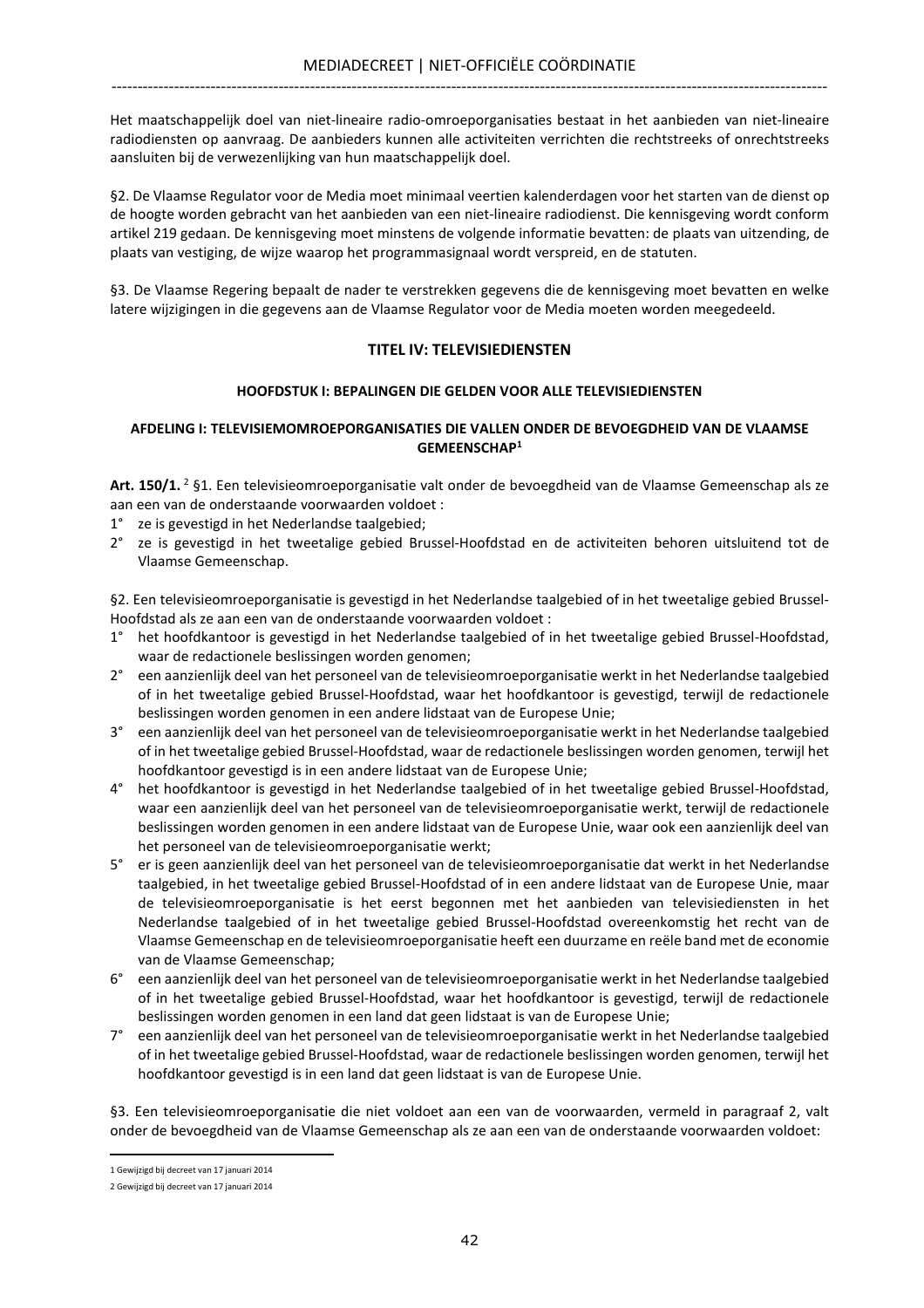- 1° ze maakt gebruik van een aarde-satellietverbinding vanuit het Nederlandse taalgebied of van een aardesatellietverbinding vanuit het tweetalige gebied Brussel-Hoofdstad die uitsluitend behoort tot de Vlaamse Gemeenschap;
- 2° ze maakt gebruik van satellietcapaciteit die behoort tot de bevoegdheid van de Vlaamse Gemeenschap hoewel ze geen gebruikmaakt van een aarde-satellietverbinding als vermeld in punt 1°.

§4. Een televisieomroeporganisatie die niet voldoet aan een van de voorwaarden, vermeld in paragraaf 2 of paragraaf 3, valt onder de bevoegdheid van de Vlaamse Gemeenschap als ze gevestigd is in het Nederlandse taalgebied of in het tweetalige gebied Brussel-Hoofdstad volgens artikel 49 tot en met 55 van het Verdrag betreffende de werking van de Europese Unie.

§5. Dit decreet is niet van toepassing op televisiediensten die uitsluitend bestemd zijn voor ontvangst in een land dat geen lidstaat is van de Europese Unie, en die niet rechtstreeks of onrechtstreeks met standaardapparatuur voor de consument door het publiek in het Nederlandse taalgebied en het tweetalige gebied Brussel-Hoofdstad of elders in de Europese Unie worden ontvangen.

### AFDELING I/1: TOEGANG TOT TELEVISIEDIENSTEN VOOR PERSONEN MET EEN VISUELE OF AUDITIEVE HANDICAP<sup>1</sup>

Art. 151<sup>2</sup>. §1. De openbare omroeporganisatie van de Vlaamse Gemeenschap en de particuliere televisieomroeporganisaties maken een aanzienlijk deel van hun omroepprogramma toegankelijk voor personen met een visuele of auditieve handicap. Hiervoor wordt gebruikgemaakt van ondertiteling, audiobeschrijving, gebarentaal en auditieve ondertiteling.

§2. De regionale televisieomroeporganisaties maken hun journaals op weekdagen vanaf 20 uur toegankelijk voor personen met een auditieve handicap. Daarvoor wordt gebruikgemaakt van ondertiteling.

§3. Private televisieomroeporganisaties met een gemiddeld marktaandeel van 2 % die een hoofdjournaal uitzenden en gedurende zes maanden voorafgaand aan de eerste uitzending ervan een gemiddeld marktaandeel van 2 % hebben, moeten dat hoofdjournaal ondertitelen. Het hoofdjournaal is het journaal met gemiddeld het hoogste kijkcijfer.

Private televisieomroeporganisaties die starten met het uitzenden van een hoofdjournaal maar op de dag van de eerste uitzending ervan geen marktaandeel van 2 % hebben, moeten dat hoofdjournaal ondertitelen binnen een termijn van 12 maanden die begint te lopen vanaf de dag dat de private televisieomroeporganisaties ononderbroken gedurende 6 maanden een gemiddeld marktaandeel van 2 % hebben gehad.

Private televisieomroeporganisaties die op 1 januari 2010 een marktaandeel van 2 % hadden en nog steeds hebben bij de inwerkingtreding van dit decreet, en die andere journaals dan het hoofdjournaal en actualiteitenprogramma's uitzenden of die starten met het uitzenden van andere journaals dan het hoofdjournaal en actualiteitenprogramma's, moeten deze andere journaals dan het hoofdjournaal en 90 % van de actualiteitenprogramma's ondertitelen ten laatste op 1 januari 2013. Private televisieomroeporganisaties die na 1 januari 2013 starten met het uitzenden van andere journaals dan het hoofdjournaal en actualiteitenprogramma's en die gedurende 6 maanden voorafgaand aan deze startdatum een ononderbroken marktaandeel van 2 % hebben, dienen deze andere journaals dan het hoofdjournaal en 90 % van de actualiteitenprogramma's te ondertitelen van bij de start van de uitzendingen. Deze verplichting geldt niet voor actualiteitenprogramma's die uitsluitend aan sportverslaggeving zijn gewijd.

Private televisieomroeporganisaties die starten met het uitzenden van andere journaals dan het hoofdjournaal en actualiteitenprogramma's maar op 1 januari 2010 geen gemiddeld marktaandeel van 2 % hebben, moeten deze andere journaals dan het hoofdjournaal en 90 % van de actualiteitenprogramma's ondertitelen binnen een termijn van 36 maanden die begint te lopen vanaf de dag dat de private televisieomroeporganisaties ononderbroken gedurende 6 maanden een gemiddeld marktaandeel van 2 % hebben gehad. Deze verplichting geldt niet voor actualiteitenprogramma's die uitsluitend aan sportverslaggeving zijn gewijd.

<sup>1</sup> Gewijzigd bij decreet van 17 januari 2014

<sup>2</sup> Gewijzigd bij decreet 13 juli 2012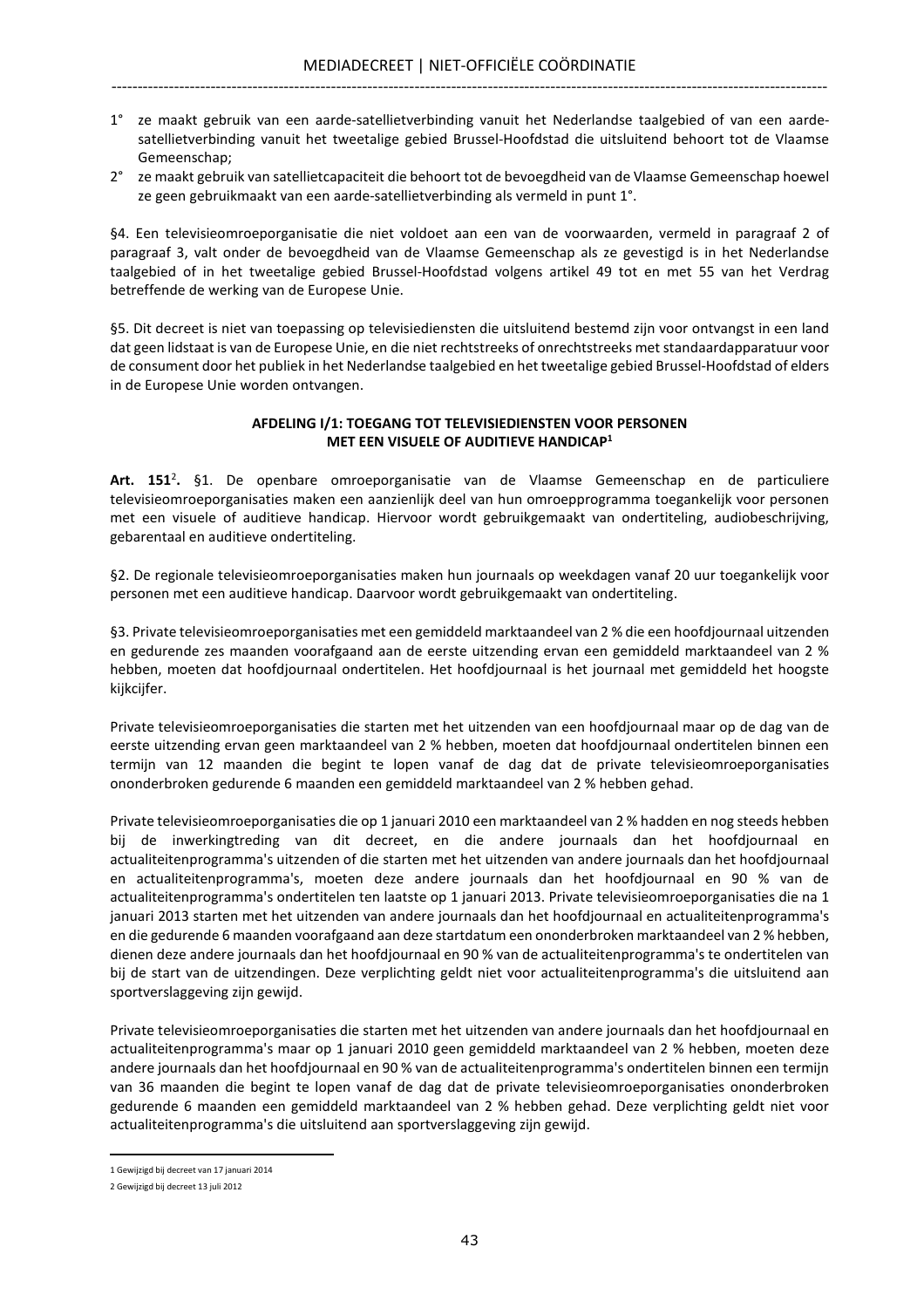Het marktaandeel van een private omroeporganisatie is het aandeel dat een private omroeporganisatie heeft in het totale kijkcijferbereik op de televisieomroepmarkt binnen een bepaalde periode.

§4. De Vlaamse Regering legt een tijdspad en quota op voor:

1° andere ondertiteling dan vermeld in paragraaf 2 en 3;

2° audiobeschrijving;

3° gebarentaal;

4° auditieve ondertiteling.

§5. De Vlaamse Regering verstrekt subsidies voor elke techniek om televisiediensten toegankelijk te maken.

De Vlaamse Regering legt daarvoor criteria vast.

#### AFDELING II: HET UITZENDEN VAN CINEMATOGRAFISCHE WERKEN

Art. 152. Aanbieders van televisiediensten mogen geen cinematografische werken uitzenden buiten de met de houders van rechten overeengekomen tijdvakken.

#### AFDELING III: EVENEMENTENREGELING

Art. 153<sup>1</sup>. §1. De Vlaamse Regering stelt een lijst op van evenementen die worden geacht van aanzienlijk belang voor de samenleving te zijn en die, om die reden, niet op een exclusieve basis zodanig mogen worden uitgezonden dat een belangrijk deel van het publiek in de Vlaamse Gemeenschap dergelijke evenementen niet via rechtstreekse of uitgestelde verslaggeving op televisie kan volgen.

Een belangrijk deel van het publiek in de Vlaamse Gemeenschap wordt geacht een evenement van aanzienlijk belang voor de samenleving op televisie te kunnen volgen als:

- 1° het evenement wordt uitgezonden door een televisieomroeporganisatie die in het Nederlands uitzendt;
- 2° het een televisieomroeporganisatie betreft die door ten minste 90 % van het publiek kan worden ontvangen zonder extra betaling boven op de prijs van het abonnement op het basispakket van een dienstenverdeler.

Televisieomroeporganisaties die niet voldoen aan de bepalingen van het tweede lid, 1° of 2°, en die exclusieve uitzendrechten verwerven om evenementen die worden geacht van aanzienlijk belang voor de samenleving te zijn, uit te zenden in het Nederlandse taalgebied en het tweetalige gebied Brussel-Hoofdstad, kunnen die rechten alleen uitoefenen als ze via gesloten overeenkomsten kunnen waarborgen dat een belangrijk deel van het publiek in de Vlaamse Gemeenschap niet verhinderd wordt die evenementen te volgen op televisie, zoals bepaald in het tweede lid.

Televisieomroeporganisaties die exclusieve uitzendrechten hebben, kunnen sublicenties verlenen tegen redelijke marktprijzen en binnen termijnen die tussen de televisieomroeporganisaties in onderling overleg afgesproken moeten worden aan televisieomroeporganisaties die voldoen aan de voorwaarden van het tweede lid, 1° en 2°. Als geen enkele televisieomroeporganisatie bereid wordt gevonden om onder die voorwaarden sublicenties te nemen, mag de betrokken televisieomroeporganisatie in afwijking van de bepalingen van het tweede lid, alsnog gebruikmaken van de verworven uitzendrechten.

§1/1. Een evenement kan als een evenement van aanzienlijk belang voor de samenleving worden beschouwd als aan minstens twee van volgende voorwaarden is voldaan:

1° het evenement heeft een belangrijke algemene nieuwswaarde en ontlokt een brede interesse bij het publiek;

- 2° het evenement vindt plaats in het kader van een belangrijke internationale competitie of is een wedstrijd waaraan de nationale ploeg, een Belgisch clubteam of een of meer Belgische sportmannen of sportvrouwen deelnemen;
- 3° het evenement behoort tot een belangrijke sportdiscipline of heeft een belangrijke culturele waarde in de Vlaamse Gemeenschap;
- 4° het evenement haalt hoge kijkcijfers in zijn categorie.

<sup>1</sup> Gewijzigd bij decreet 13 juli 2012 en van 17 januari 2014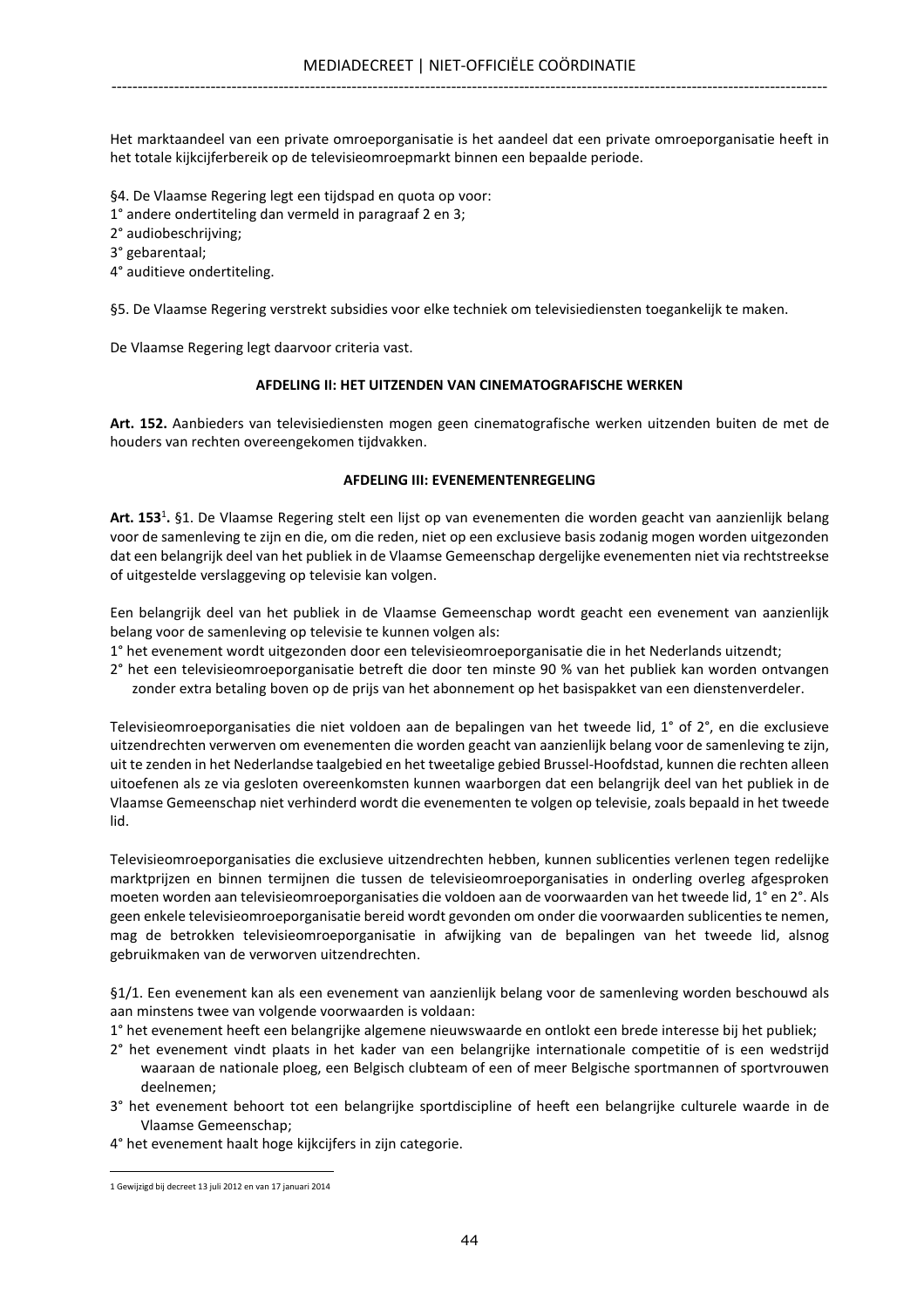De Vlaamse Regering bepaalt of die evenementen via volledige of gedeeltelijke rechtstreekse verslaggeving of via volledige of gedeeltelijke uitgestelde verslaggeving beschikbaar moeten zijn.

§2. De televisieomroeporganisatie mogen de door hen verworven exclusieve rechten niet op zodanige wijze uitoefenen dat een belangrijk deel van het publiek in een andere lidstaat van de Europese Gemeenschap de door die andere lidstaat aangewezen evenementen niet op televisie in het basispakket van een dienstenverdeler kan volgen via volledige of gedeeltelijke rechtstreekse verslaggeving of, waar nodig of passend om objectieve redenen van openbaar belang, via volledige of gedeeltelijke uitgestelde verslaggeving, zoals door die andere lidstaat is bepaald.

§3. In paragraaf 1 en 2 wordt onder basispakket van een dienstenverdeler verstaan: het algemene of eerste pakket van omroepdiensten dat aangeboden wordt door een dienstenverdeler. Dat sluit extra kosten voor de aanschaf van bijkomende maar noodzakelijke apparatuur, zoals een decoder, niet uit. Een bijkomend pakket van omroepdiensten met premium content, bijvoorbeeld sport of film, dat door een dienstenverdeler wordt aangeboden naast het basispakket en waarvoor de consument extra moet betalen bovenop de prijs van het basispakket, behoort niet tot het basispakket van een dienstenverdeler.

### AFDELING IV: DE BEVORDERING VAN EUROPESE PRODUCTIES

Art. 154. De televisieomroeporganisatie van de Vlaamse Gemeenschap en de particuliere lineaire televisieomroeporganisaties streven ernaar om het grootste gedeelte van hun niet aan informatie, sport, spel, reclame, teletekst en telewinkelen gewijde zendtijd te reserveren voor Europese producties.

Een aanzienlijk deel ervan moet worden besteed aan Nederlandstalige Europese producties.

De Vlaamse Regering kan ter uitvoering van lid 1 en lid 2 quota opleggen.

Art. 155. De televisieomroeporganisatie van de Vlaamse Gemeenschap en de particuliere lineaire televisieomroeporganisaties streven ernaar om ten minste tien procent van hun niet aan informatie, sport, spel, reclame, teletekst en telewinkelen gewijde zendtijd te besteden aan Europese producties die vervaardigd zijn door van de televisieomroeporganisaties onafhankelijke producenten.

Een aanzienlijk deel ervan moet worden besteed aan recente producties. Dat zijn producties die binnen een periode van vijf jaar nadat ze gemaakt zijn, worden uitgezonden.

Er moet voldoende ruimte worden gemaakt voor recente Nederlandstalige Europese producties.

De Vlaamse Regering kan ter uitvoering van leden 1, 2 en 3 quota opleggen.

Art. 156. De televisieomroeporganisatie van de Vlaamse Gemeenschap en de particuliere lineaire televisieomroeporganisaties bezorgen elk jaar voor 31 maart aan de Vlaamse Regulator voor de Media een verslag over de wijze waarop aan de bepalingen van artikelen 154 en 155 is voldaan. De Vlaamse Regulator voor de Media maakt die gegevens openbaar.

Art. 157. De niet-lineaire televisieomroeporganisaties promoten, voor zover dat haalbaar is en met passende middelen gebeurt, de vervaardiging van en de toegang tot Europese producties. Een dergelijke promotie kan onder meer betrekking hebben op een financiële bijdrage van de niet-lineaire televisieomroeporganisaties aan de vervaardiging van en de verwerving van rechten op Europese producties, of op het aandeel en/of de prominente aanwezigheid van Europese producties in de door de niet-lineaire televisiedienst aangeboden programmacatalogus.

Een aanzienlijk deel van de promotiemiddelen, vermeld in het eerste lid, moet worden besteed aan Nederlandstalige Europese producties.

De Vlaamse Regering kan de mogelijke middelen en maatregelen, vermeld in het eerste lid, vastleggen.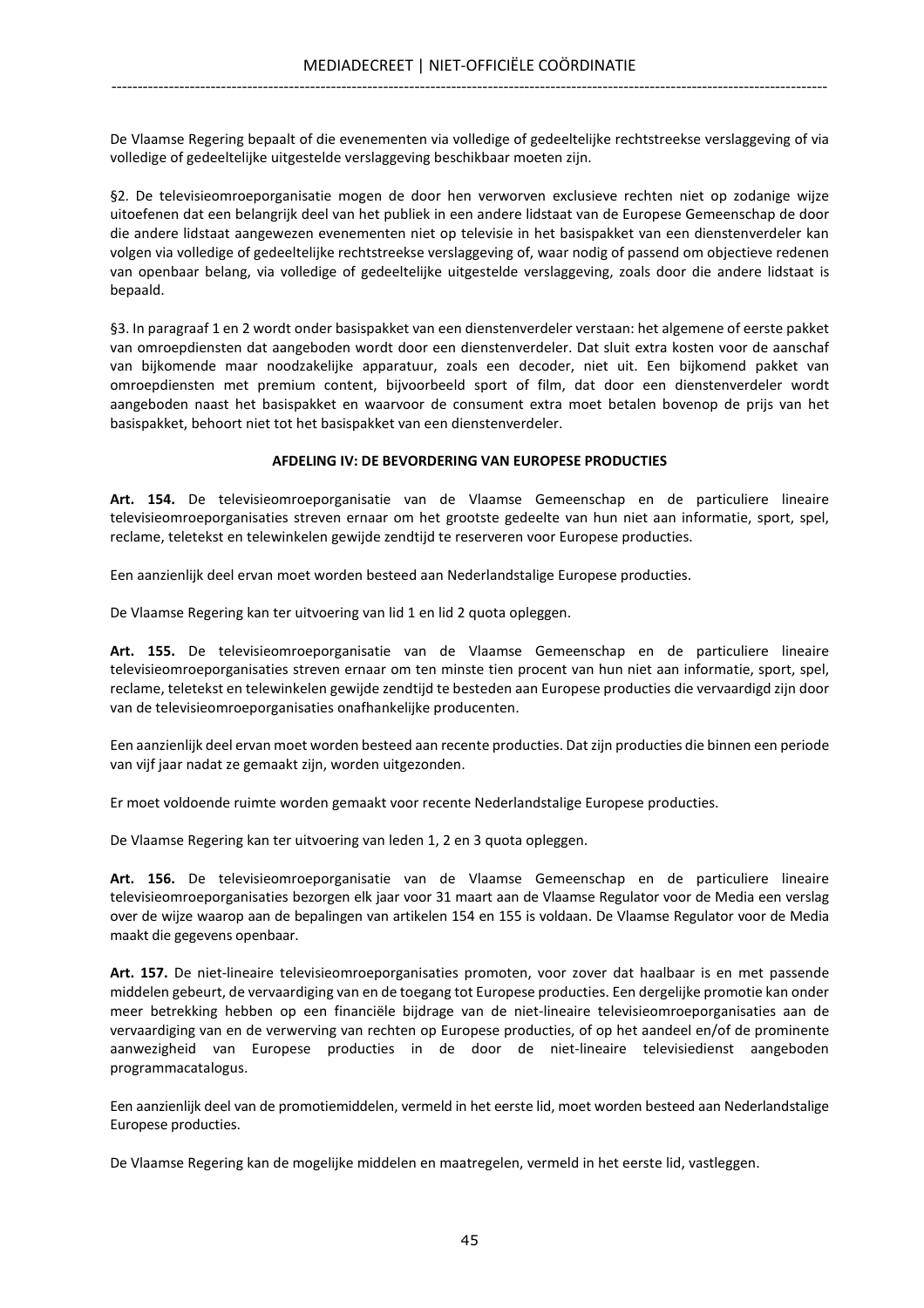#### HOOFDSTUK II: PARTICULIERE LINEAIRE TELEVISIEDIENSTEN

#### AFDELING I: ALGEMENE BEPALINGEN

Art. 158. Tot de particuliere lineaire televisieomroeporganisaties behoren:

- 1° regionale televisieomroeporganisaties;
- 2° private televisieomroeporganisaties.

Art. 159. Onder de voorwaarden, vermeld in deze afdeling, worden particuliere lineaire televisieomroeporganisaties erkend door de Vlaamse Regering of aangemeld bij de Vlaamse Regulator voor de Media. Om erkend te worden, moeten ze worden opgericht als een privaatrechtelijke rechtspersoon en moeten ze onder de bevoegdheid van de Vlaamse Gemeenschap vallen.

De Vlaamse Regering bepaalt de voorwaarden en de procedure voor het verkrijgen van de erkenning en voor de wijze van kennisgeving.

Art. 160. De particuliere lineaire televisieomroeporganisaties hebben als maatschappelijk doel het verzorgen van programma's. Ze mogen alle handelingen verrichten die rechtstreeks of onrechtstreeks bijdragen tot de verwezenlijking van hun doel.

#### AFDELING II: DE PRIVATE TELEVISIEOMROEPORGANISATIES

Art. 161. Private televisieomroeporganisaties moeten aangemeld worden bij de Vlaamse Regulator voor de Media. De kennisgeving wordt minimaal veertien kalenderdagen voor de start van het aanbieden van de lineaire televisiediensten gedaan.

De kennisgeving wordt conform artikel 219 gedaan en moet minstens de volgende informatie bevatten: alle gegevens die kunnen dienen om te bepalen of de Vlaamse Gemeenschap bevoegd is voor de televisiedienst in kwestie, de statuten, de financiële structuur, en een duidelijke omschrijving van de te leveren dienst.

Na de kennisgeving moet elke wijziging van de informatie, vermeld in het tweede lid, door de private omroeporganisatie in kwestie zo spoedig mogelijk aan de Vlaamse Regulator voor de Media worden meegedeeld.

De Vlaamse Regering bepaalt de nadere regels voor de kennisgevingen die de private televisieomroeporganisaties moeten naleven.

Art. 162. Voor elk omroepprogramma is een kennisgeving vereist.

Private televisieomroeporganisaties die een omroepprogramma aanbieden dat uitsluitend bestaat uit telewinkelprogramma's, en private televisieomroeporganisaties die een omroepprogramma aanbieden dat uitsluitend bestaat uit zelfpromotie, maken daarvan uitdrukkelijk melding in de kennisgeving.

Art. 163. Eenieder kan, onder de voorwaarden van dit hoofdstuk, private lineaire televisiediensten aanbieden, voor zover:

- 1° de aanbieder van lineaire televisiediensten is opgericht als een privaatrechtelijke rechtspersoon en onder de bevoegdheid van de Vlaamse Gemeenschap valt;
- 2° het maatschappelijk doel van de privaatrechtelijke rechtspersoon bestaat in het aanbieden van lineaire televisiediensten, met uitsluiting van het aanbieden van lineaire omroepdiensten als vermeld in artikel 165. De private omroeporganisaties kunnen alle activiteiten verrichten die rechtstreeks of onrechtstreeks aansluiten bij de verwezenlijking van hun maatschappelijk doel;
- 3° de private omroeporganisatie onafhankelijk is van een politieke partij;
- 4° de uitzendingen onder de redactionele eindverantwoordelijkheid staan van het personeel;
- 5° de private omroeporganisatie in het Nederlands uitzendt, behoudens afwijkingen, toe te staan door de Vlaamse Regering.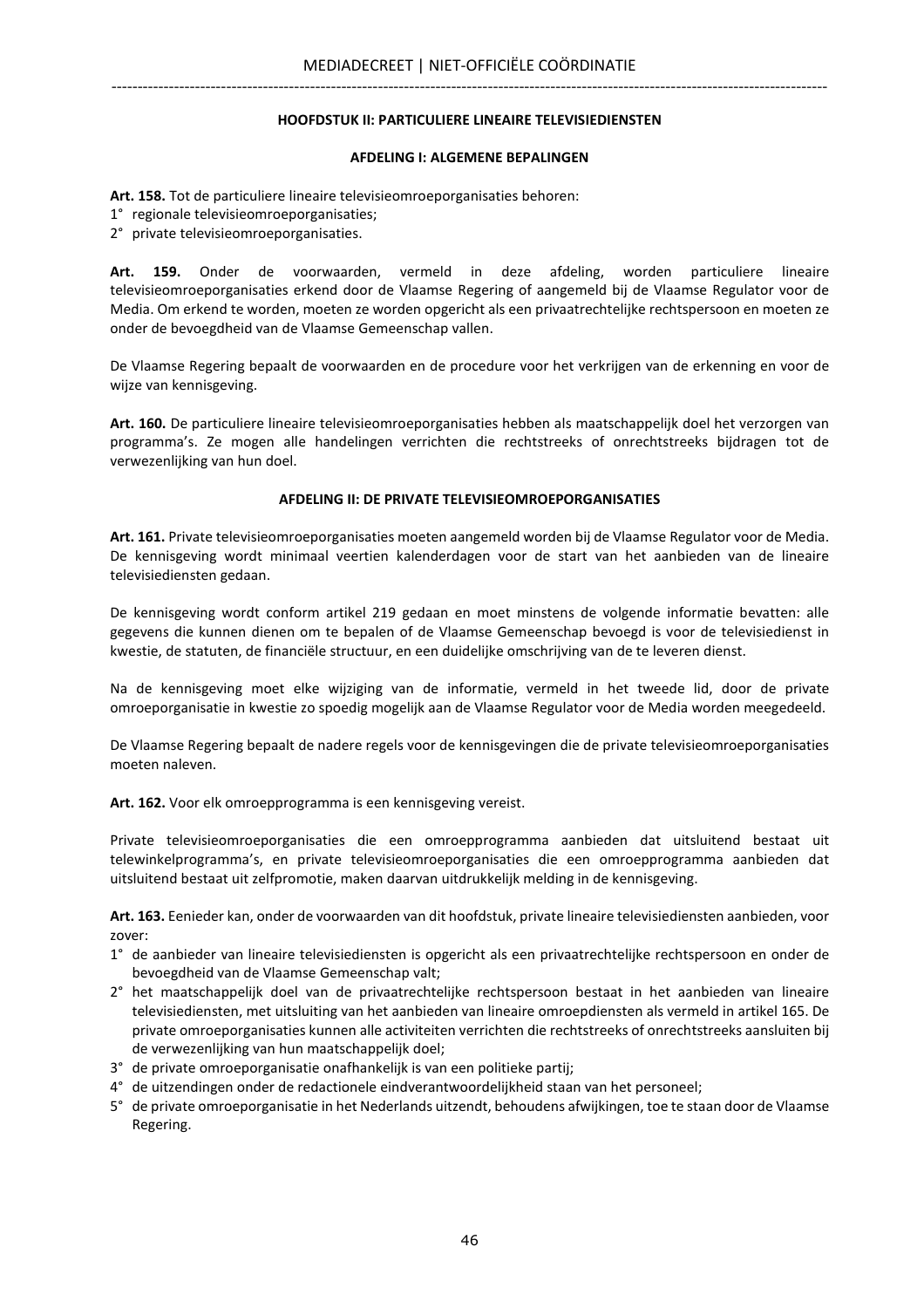Art. 164. Als private televisieomroeporganisaties journaals en duidingsprogramma's brengen, moeten die worden verzorgd door een eigen redactie. De redactionele onafhankelijkheid wordt gewaarborgd en in een redactiestatuut vastgelegd.

#### AFDELING III: DE REGIONALE TELEVISIEOMROEPORGANISATIES

Art. 165.<sup>1</sup> Een regionale televisieomroeporganisatie heeft als taak regionale informatie te brengen met de bedoeling binnen het verzorgingsgebied, dat aan de regionale televisieomroeporganisaties door de Vlaamse Regering krachtens artikel 168 wordt toegewezen, de communicatie onder de bevolking en tussen de overheden en de bevolking te bevorderen en bij te dragen tot de algemene sociale en culturele ontwikkeling van de regio.

Naast de taak, vermeld in het eerste lid, vervult de regionale televisieomroeporganisatie de volgende opdrachten: 1° het bereiken van een zo groot mogelijk aantal kijkers binnen het verzorgingsgebied met programma's met regionale informatie over het verzorgingsgebied;

2° het verzekeren van een hoge mate van betrokkenheid van kijkers bij de programma's door het aanbod van interactieve toepassingen;

3° het voeren van een actief diversiteitsbeleid in de organisatie en in het programma-aanbod.

Onder regionale informatie worden onder meer journaals, achtergrondinformatie, debatten, verkiezingsuitzendingen en serviceprogramma's verstaan.

In het kader van de taakomschrijving van regionale televisieomroeporganisaties, vermeld in het eerste lid, kan de regionale televisieomroeporganisatie zendtijd ter beschikking stellen van regionale actoren, maar ze blijft wel zelf verantwoordelijk voor de uitzendingen.

Art. 166.<sup>2</sup> §1. De regionale televisieomroeporganisaties mogen pas programma's verzorgen nadat ze daartoe door de Vlaamse Regering zijn erkend.

De Vlaamse Regering bepaalt de procedure voor het verkrijgen van de erkenning, alsook mogelijke nadere maatregelen bij de bepaling van het verzorgingsgebied.

§2. De Vlaamse Regering sluit met de erkende regionale televisieomroeporganisaties een samenwerkingsovereenkomst voor de duur van vijf jaar. Deze samenwerkingsovereenkomst heeft betrekking op de ondertitelingsopdracht en de uitvoering van de decretale opdrachten, vermeld in artikel 151 en 165, en bepaalt de criteria en modaliteiten voor het verkrijgen en aanwenden van subsidies.

Art. 166/1.<sup>345</sup> §1. Voor de commerciële exploitatie van haar omroepprogramma kan de regionale televisieomroeporganisatie een overeenkomst sluiten met een exploitatiemaatschappij. Onder commerciële exploitatie wordt verstaan: het geheel van commerciële activiteiten die bijdragen aan de financiering van het omroepprogramma van de regionale televisieomroeporganisatie.

Een exploitatiemaatschappij verzorgt de commerciële exploitatie van het omroepprogramma van één of meer regionale televisieomroeporganisaties. Het aandeelhouderschap van een exploitatiemaatschappij kan voor maximaal de helft in handen zijn van een of meer regionale televisieomroeporganisaties.

De Vlaamse Regering bepaalt de nadere voorwaarden waaraan een exploitatiemaatschappij moet voldoen en bepaalt de minimumvereisten die in de exploitatieovereenkomst tussen de regionale televisieomroeporganisatie en de exploitatiemaatschappij worden opgenomen.

<sup>1</sup> Gewijzigd bij decreet van 21 februari 2014

<sup>&</sup>lt;sup>2</sup> Gewijzigd bij decreet van 21 februari 2014

<sup>3</sup> Ingevoegd bij decreet van 21 februari 2014

<sup>4</sup> Artikel 10 van het decreet van 21 februari 2014 bepaalt: "In afwijking van lid 1, treden de paragrafen 2 en 4 van artikel 166/1 van het decreet van 27 maart 2009 betreffende de radio-omroep en televisie in werking op 1 januari 2015."

Artikel 11 van het decreet van 21 februari 2014 bepaalt: "In het jaar 2014 betalen de dienstenverdelers die geld innen voor derden en die het omroepprogramma van de regionale televisieomroeporganisaties doorgeven, elk kwartaal aan de regionale omroeporganisaties in het Nederlandse taalgebied 0,4225 euro per abonnee, rekening houdend met het totaal aantal abonnees in het verzorgingsgebied van elke regionale omroeporganisatie op de laatste dag van elk kwartaal, zoals dit werd meegedeeld aan de Vlaamse Regulator voor de Media met toepassing van lid 3.De regionale televisieomroeporganisaties in het Nederlandse taalgebied ontvangen de vergoeding, vermeld in het eerste lid, vanaf het eerste kwartaal van 2014. Het totale bedrag van de vergoeding wordt berekend op kwartaalbasis na afloop van elk kwartaal. Het bedrag wordt betaald uiterlijk op de laatste dag van het kwartaal dat daarop volgt.<br>Elke dienstenverdeler die geld int voor derden en die he kwartaal aan de Vlaamse Regulator voor de Media het totaal aantal abonnees, op de laatste dag van het kwartaal, dat het omroepprogramma van de regionale televisieomroeporganisaties kan ontvangen via het digitaal of analoog aanbod van de dienstenverdeler, per verzorgingsgebied van elke regionale televisieomroeporganisatie."

<sup>5</sup> Gewijzigd bij decreet van 4 december 2015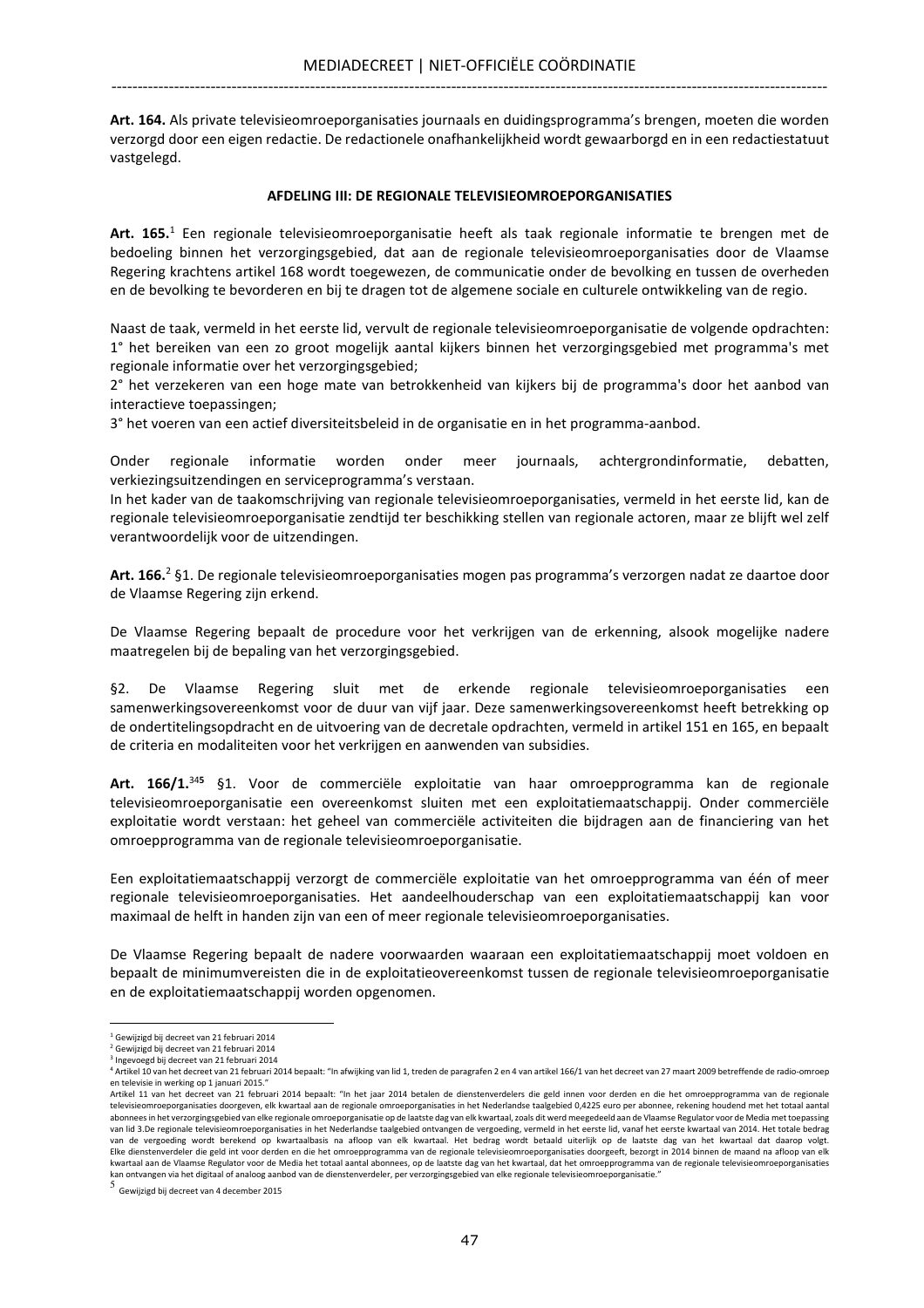§2. De regionale televisieomroeporganisaties worden vanaf 1 januari 2015 door dienstenverdelers die geld innen voor derden en die het omroepprogramma van de regionale televisieomroeporganisaties doorgeven, vergoed op basis van de bereikmeting van hun omroepprogramma.

De bereikmeting, vermeld in het eerste lid, is het resultaat van het gemiddeld procentueel dagbereik van een regionale televisieomroeporganisatie dat de Vlaamse Regulator voor de Media berekend heeft. Het gemiddeld procentueel dagbereik wordt berekend op basis van de bereikcijfers die door de dienstenverdelers die geld innen voor derden en die het omroepprogramma van de regionale televisieomroeporganisaties doorgeven, aan de Vlaamse Regulator voor de Media ter beschikking worden gesteld.

De jaarlijkse totale vergoeding die de dienstenverdelers die geld innen voor derden en die het omroepprogramma van de regionale televisieomroeporganisaties doorgeven ter beschikking moeten stellen voor de bereikvergoeding van de regionale omroeporganisaties, wordt vastgesteld op 2,3 euro x het totaal aantal abonnees van deze dienstenverdelers berekend op grond van de door de Vlaamse Regulator voor de Media aanvaarde gegevens die werden meegedeeld in uitvoering van artikel 182.

De Vlaamse Regering bepaalt het tijdstip waarop het totaal aantal abonnees wordt vastgesteld voor de toepassing van het derde lid.

De vergoedingen waarvan sprake in het eerste lid, berekend door de Vlaamse Regulator voor de Media op basis van de bereikmeting bedoeld in het tweede lid, worden door de dienstenverdelers die geld innen voor derden en die het omroepprogramma van de regionale televisieomroeporganisaties doorgeven, betaald aan de regionale televisieomroep- organisaties.

De Vlaamse Regering bepaalt de nadere voorwaarden en modaliteiten voor de terbeschikkingstelling door de dienstenverdelers die geld innen voor derden en die het omroepprogramma van de regionale televisieomroeporganisaties doorgeven, van de bereikcijfers aan de Vlaamse Regulator voor de Media, voor de berekening van het gemiddeld procentueel dagbereik van de regionale omroeporganisaties door de Vlaamse Regulator voor de Media, voor de berekening van de afzonderlijke bereikvergoedingen door de Vlaamse Regulator voor de Media en voor de betaling van de bereikvergoedingen aan de afzonderlijke regionale televisieomroeporganisaties door deze dienstenverdelers.

De vergoeding, vermeld in het derde lid, wordt vanaf 1 januari 2016 jaarlijks geïndexeerd op basis van het prijsindexcijfer zoals bepaald in artikel 2 van het koninklijk besluit van 24 december 1993 ter uitvoering van de wet van 6 januari 1989 tot vrijwaring van 's lands concurrentievermogen. Dit gebeurt door de vergoeding, vermeld in het derde lid, te vermenigvuldigen met het hierboven vermeld prijsindexcijfer vastgesteld voor de maand januari van het lopende jaar en te delen door het hierboven vermeld prijsindexcijfer vastgesteld voor de maand januari van het jaar 2015.

Het totale bedrag van de vergoeding vermeld in het eerste lid wordt berekend op kwartaalbasis na afloop van elk kwartaal. Het bedrag wordt betaald uiterlijk op de laatste dag van het kwartaal dat daarop volgt en is gelijk aan de som van de vastgestelde bedragen die voortvloeien uit het overeenkomstig lid 2 bepaalde bereik.

De Vlaamse Regulator voor de Media berekent voor elke regionale televisieomroeporganisatie het gemiddeld procentueel dagbereik in het laatste kwartaal van 2014, op basis van de bereikcijfers die door de dienstenverdelers die geld innen voor derden en die het omroepprogramma van de regionale televisieomroeporganisaties doorgeven, aan de Vlaamse Regulator voor de Media ter beschikking worden gesteld.

Met ingang van 1 januari 2016 zullen regionale televisieomroeporganisaties, waarvan het gemiddeld procentueel dagbereik in het laatste kwartaal van elk jaar vanaf 2015 met meer dan 20% gedaald is ten opzichte van het gemiddeld procentueel dagbereik van het laatste kwartaal van 2014, om recht te hebben op de vergoeding conform deze paragraaf, met toepassing van paragraaf 1 een overeenkomst sluiten met een exploitatiemaatschappij. De Vlaamse Regering bepaalt de nadere modaliteiten voor toepassing van dit lid.

§3. In afwijking van artikel 169, eerste lid, 4°, kan de Vlaamse Regering in individuele gevallen toestemming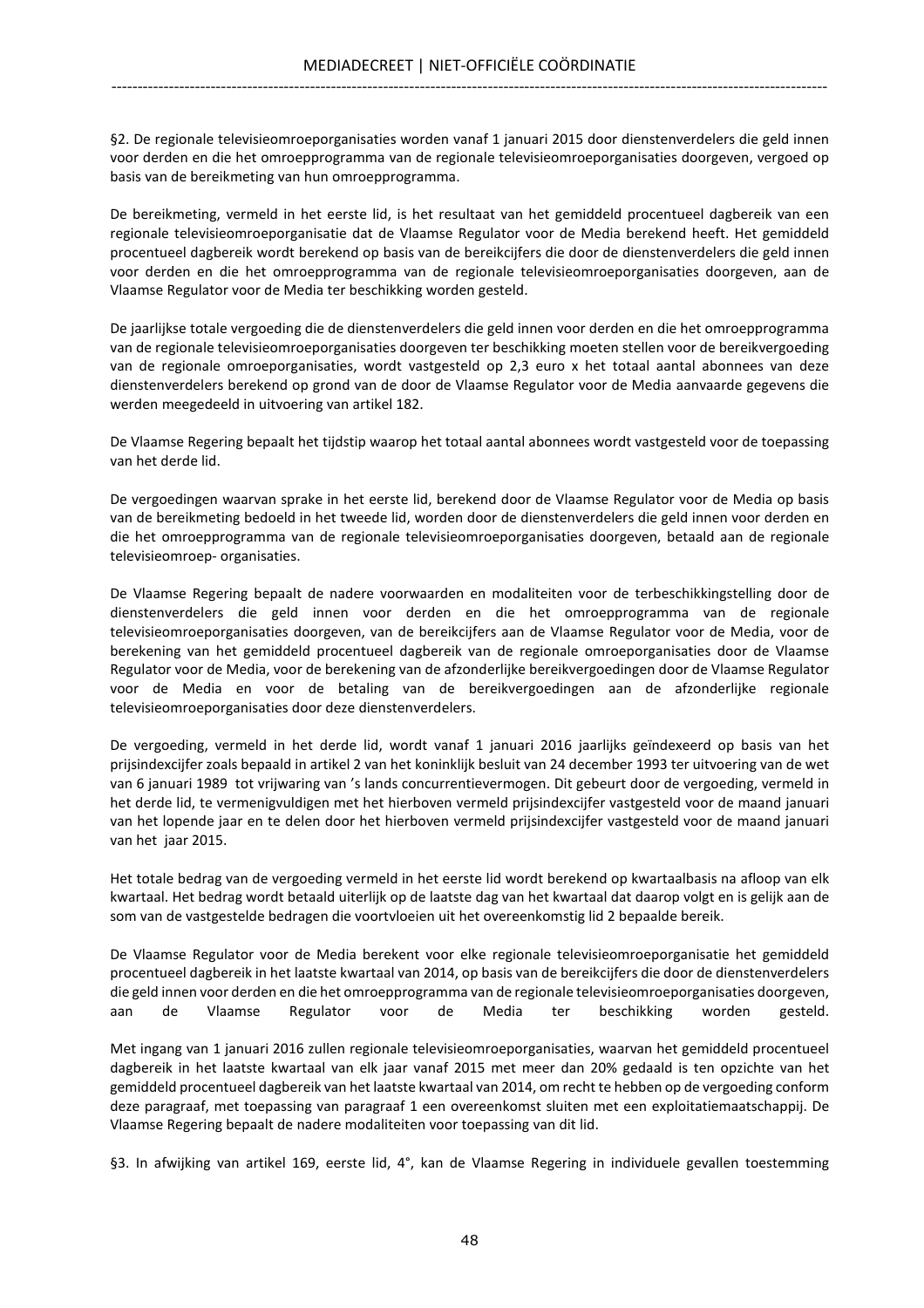verlenen aan een vereniging die een exploitatieovereenkomst heeft gesloten, om meer dan één omroepprogramma te verzorgen.

§4. De organen van regionale televisieomroeporganisaties die een exploitatieovereenkomst hebben gesloten als vermeld in paragraaf 1, voldoen bovendien aan de volgende voorwaarden:

1° de algemene vergadering en de raad van bestuur worden representatief samengesteld uit personen die wonen in het betrokken verzorgingsgebied van de regionale omroeporganisatie;

2° maximaal twee derde van de leden van de algemene vergadering en van de raad van bestuur is van hetzelfde geslacht, en minimaal één van de leden van die organen heeft een etnisch-cultureel diverse achtergrond. De algemene vergadering en de raad van bestuur moeten in hun samenstelling een evenwichtige en evenredige leeftijdsdiversiteit die de demografische realiteit van onze meerderjarige bevolking volgt, weerspiegelen;

3° één werkend lid van de algemene vergadering wordt aangewezen door de exploitatiemaatschappij waarmee de regionale televisieomroeporganisatie een exploitatieovereenkomst heeft gesloten;

4° de mandaten in de raad van bestuur gelden voor vier jaar. Elke vier jaar wordt minstens de helft van de leden van de raad van bestuur vervangen. Een individuele bestuurder kan nooit langer zetelen dan twaalf jaar.

§5. Onverminderd de toepassing van artikel 169 en 170 ontvangen de regionale televisieomroeporganisaties die een exploitatieovereenkomst hebben gesloten als vermeld in paragraaf 1, en die voldoen aan de overige bepalingen van dit artikel, van de Vlaamse Regering een nieuwe erkenning waarin wordt vermeld dat de exploitatieovereenkomst is gesloten.

§6. Dit artikel is niet van toepassing in het tweetalige gebied Brussel-Hoofdstad.

Art. 167. Met het oog op de erkenning bezorgen de regionale televisieomroeporganisaties alle gegevens die kunnen dienen om te bepalen of de Vlaamse Gemeenschap bevoegd is voor de omroeporganisatie in kwestie, de statuten, de financiële structuur, het programma-aanbod en het uitzendschema aan de Vlaamse Regering.

Na de erkenning moet elke fundamentele wijziging van de informatie, vermeld in het eerste lid, door de omroeporganisatie in kwestie zo spoedig mogelijk aan de Vlaamse Regering worden meegedeeld.

Art. 168.<sup>1</sup> De Vlaamse Regering bakent de verzorgingsgebieden van de regionale televisieomroeporganisaties af, waaronder het tweetalige gebied Brussel-Hoofdstad. Binnen een verzorgingsgebied kan door de Vlaamse Regering slechts aan een regionale televisieomroeporganisatie een erkenning worden verleend.

De Vlaamse Regering bepaalt waar het omroepprogramma en de programma's van de regionale televisieomroeporganisaties verspreid kunnen worden, en onder welke voorwaarden. De journaals van de regionale televisieomroeporganisaties kunnen verspreid worden in de ganse Vlaamse Gemeenschap.

Art. 169.<sup>2</sup> Om erkend te worden en te blijven, moeten de regionale televisieomroeporganisaties voldoen aan de volgende voorwaarden:

- 1° de vorm hebben van een vereniging zonder winstoogmerk, waarvan de beheerders geen beheerder mogen zijn van een andere vereniging die een regionale televisieomroeporganisatie in eigendom heeft of beheert;
- 2° de maatschappelijke zetel en de exploitatiezetel liggen in het Nederlandse taalgebied of in het tweetalige gebied Brussel-Hoofdstad, en meer bepaald binnen hun verzorgingsgebied;
- 3° het maatschappelijk doel van de vereniging is beperkt tot het uitsluitend verzorgen van regionale programma's;
- 4° één vereniging verzorgt niet meer dan één regionale omroepprogramma;
- 5° de regionale televisieomroeporganisaties zijn onafhankelijk van een politieke partij, een beroepsvereniging of een organisatie met een commercieel doel;
- 6° de regionale televisieomroeporganisaties zenden uit in het Nederlands, behoudens afwijkingen die door de Vlaamse Regering worden toegestaan;
- 7° de regionale televisieomroeporganisaties zenden eigen programma's uit. In de eigen programma's streven de regionale televisieomroeporganisaties ernaar om de uitdrukkingsmogelijkheden van de plaatselijke bevolking te ontwikkelen en haar deelname eraan aan te moedigen. Met eigen programma's worden programma's of

l.

<sup>&</sup>lt;sup>1</sup> Gewijzigd bij decreet van 21 februari 2014

<sup>2</sup> Gewijzigd bij decreet van 13 juli 2012 en bij decreet van 21 februari 2014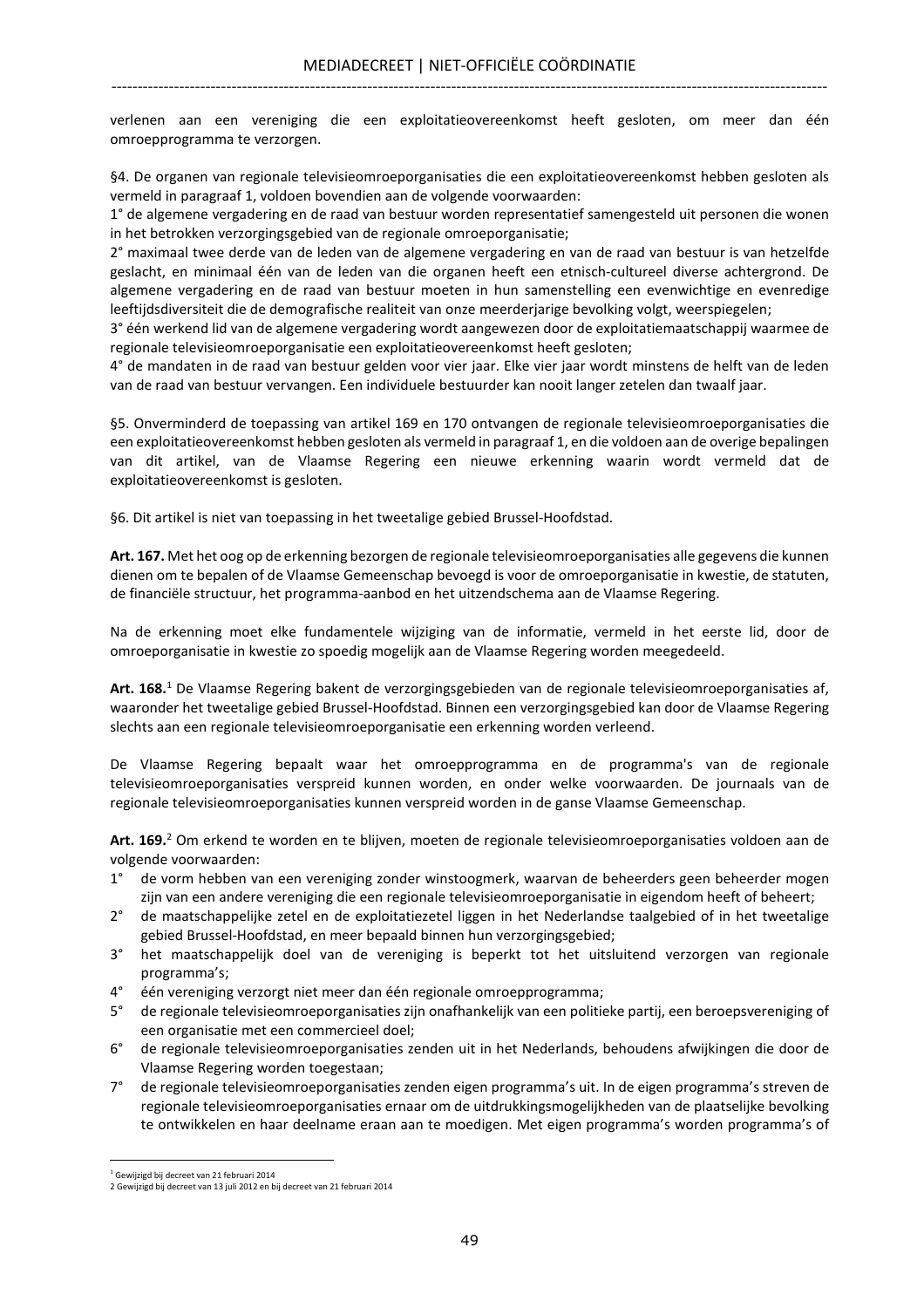programmaonderdelen bedoeld die ofwel door eigen personeel ofwel in opdracht en onder eindverantwoordelijkheid van het personeel van de regionale televisieomroeporganisatie worden uitgewerkt en gerealiseerd;

- 8° het omroepprogramma van de regionale televisieomroeporganisaties heeft voor ten minste tachtig procent betrekking op het eigen regionale verzorgingsgebied;
- 9° voor de journaals is een hoofdredacteur verantwoordelijk. De redactionele onafhankelijkheid wordt gewaarborgd en in een redactiestatuut vastgelegd. Voor zijn nieuwsvoorziening kan de regionale televisieomroeporganisatie een beroep doen op samenwerkingsverbanden. De voorwaarden daarvoor worden door de Vlaamse Regering bepaald;
- 10° de regionale televisieomroeporganisaties bezorgen jaarlijks een werkingsverslag en een financieel verslag. De Vlaamse Regulator voor de Media en meer bepaald de daartoe aangestelde ambtenaren kunnen alle noodzakelijke documenten opvragen en ter plaatse onderzoeken of de erkenningsvoorwaarden worden nageleefd.

De bepaling van lid 1, 3°, geldt niet voor de regionale televisieomroeporganisatie met als verzorgingsgebied het tweetalige gebied Brussel-Hoofdstad. Deze regionale televisieomroeporganisatie kan, naast de vervulling van haar opdracht zoals bepaald in artikel 162, ook een lokale radio-omroeporganisatie met als lokaliteit Brussel exploiteren.

In afwijking van lid 1, 4°, kan de Vlaamse Regering in individuele gevallen toestemming verlenen aan een vereniging die een exploitatieovereenkomst heeft gesloten, om meer dan één omroepprogramma te verzorgen.

Met behoud van de toepassing van lid 1, 5°, kan een regionale televisieomroeporganisatie een exploitatieovereenkomst sluiten als bedoeld in artikel 166/1, §1.

Art. 170. §1. De duur van de erkenning als regionale televisieomroeporganisatie bedraagt negen jaar. De erkenning kan worden verlengd met perioden van negen jaar op verzoek van de aanvrager. Dat verzoek wordt conform artikel 219 uiterlijk zes maanden voor het verstrijken van de lopende erkenningstermijn ingediend.

De Vlaamse Regering moet, als ze de erkenning niet wil verlengen, uiterlijk een jaar voor het verstrijken van de erkenningstermijn de regionale televisieomroeporganisatie daarvan op de hoogte brengen met een aangetekende brief, die gericht is aan de voorzitter van de raad van bestuur op het adres van de maatschappelijke zetel.

§2. De Vlaamse Regulator voor de Media kan op ieder ogenblik de erkenning als regionale televisieomroeporganisatie schorsen of intrekken, als de bepalingen van deze afdeling of de uitvoeringsbepalingen ervan niet worden nageleefd.

§3. De Vlaamse Regering kan, als de regionale televisieomroeporganisatie daarom verzoekt, de behandeling van de opschorting of intrekking van de erkenning maximaal drie maanden schorsen om de omroeporganisatie in kwestie de kans te geven aan alle voorschriften te voldoen. Na verloop van die periode wordt de behandeling van het dossier hervat als de grond daartoe nog voorhanden is.

Art. 171. De algemene vergadering van de regionale televisieomroeporganisatie wordt representatief samengesteld. Daarbij wordt rekening gehouden met politieke, sociale, culturele, levensbeschouwelijke en regionale criteria.

Elke bestuurlijke overheid die gesitueerd is binnen het verzorgingsgebied en financieel bijdraagt in de jaarlijkse werkingskosten, kan deel uitmaken van de algemene vergadering van de regionale televisieomroeporganisatie.

Art. 172.<sup>1</sup> De raad van bestuur van de regionale televisieomroeporganisatie moet representatief worden samengesteld en mag voor niet meer dan een vijfde bestaan uit leden die:

- 1° een politiek mandaat uitoefenen;
- 2° een leidinggevende functie of de functie van bestuurder uitoefenen in een beroepsvereniging van werkgevers of werknemers;
- 3° een leidinggevende functie of de functie van bestuurder uitoefenen in een pers-, advertentie- of reclamebedrijf, bij de openbare omroeporganisatie van de Vlaamse Gemeenschap of bij een private televisieomroeporganisatie;

<sup>1</sup> Gewijzigd bij decreet van 13 juli 2012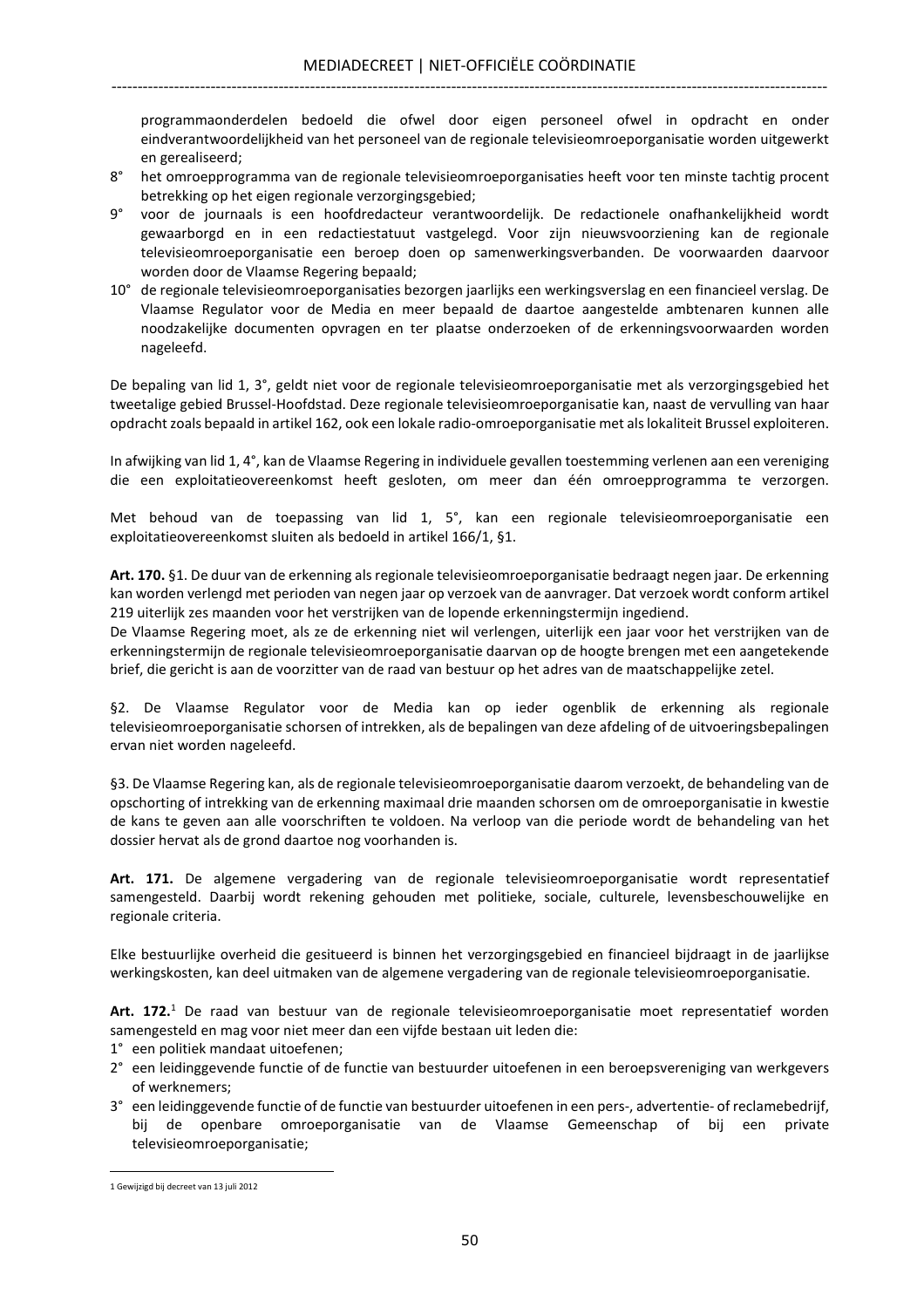4° een leidinggevende functie of de functie van bestuurder uitoefenen bij een aanbieder van een kabelomroepnetwerk.

In geen geval mogen de leden van de raad van bestuur deel uitmaken van een college van burgemeester en schepenen, een bestendige deputatie, de Vlaamse Regering, de regering van het Brusselse Hoofdstedelijke Gewest of de federale regering.

Art. 173. Elke wijziging in de raad van bestuur en de algemene vergadering van de regionale televisieomroeporganisatie moet worden meegedeeld aan de Vlaamse Regulator voor de Media.

#### HOOFDSTUK III: PARTICULIERE NIET-LINEAIRE TELEVISIEDIENSTEN

Art. 174. Eenieder kan, onder de voorwaarden van dit hoofdstuk, niet-lineaire televisiediensten aanbieden, als:

- 1° de entiteit die deze aanbiedt opgericht is als een privaatrechtelijke rechtspersoon en onder de bevoegdheid van de Vlaamse Gemeenschap valt;
- 2° het maatschappelijk doel van de privaatrechtelijke rechtspersoon bestaat in het verzorgen van niet-lineaire televisiediensten, inzonderheid op digitale wijze. De rechtspersoon kan alle activiteiten verrichten die rechtstreeks of onrechtstreeks aansluiten bij de verwezenlijking van zijn maatschappelijk doel.

De niet-lineaire televisieomroeporganisaties kunnen, al dan niet tegen betaling, geheel of gedeeltelijk gecodeerd uitzenden en zijn onafhankelijk van een politieke partij.

De niet-lineaire televisieomroeporganisaties zenden minstens in het Nederlands uit, behoudens uitzonderingen toe te staan door de Vlaamse Regering.

Art. 175. De Vlaamse Regulator voor de Media moet minimaal veertien kalenderdagen voor het starten van de dienst op de hoogte worden gebracht van het aanbieden van een niet-lineaire televisiedienst.

De kennisgeving wordt conform artikel 219 gedaan en moet minstens de volgende informatie bevatten: alle gegevens die kunnen dienen om te bepalen of de Vlaamse Gemeenschap bevoegd is voor de televisiedienst in kwestie, de statuten, en een duidelijke omschrijving van de te leveren dienst.

De Vlaamse Regering bepaalt de nader te verstrekken gegevens die de kennisgeving moet bevatten, alsook de latere wijzigingen in die gegevens die aan de Vlaamse Regulator voor de Media moeten worden meegedeeld. Als de niet-lineaire televisieomroeporganisaties hun aanbod uitbreiden met een nieuw soort dienst, moeten ze een afzonderlijke kennisgeving verrichten.

Na de kennisgeving moet elke wijziging in de informatie, vermeld in het eerste lid, door de niet-lineaire televisieomroeporganisatie in kwestie zo spoedig mogelijk aan de Vlaamse Regulator voor de Media worden meegedeeld.

Art. 176. De Vlaamse Regulator voor de Media kan de dienstenverdeler of de netwerkoperator verplichten het doorgeven van een niet-lineaire televisiedienst te schorsen of te staken als die niet-lineaire televisiedienst een inbreuk maakt op, of een ernstig risico inhoudt voor:

- 1° de openbare orde, in het bijzonder de preventie van, het onderzoek naar, de opsporing en de vervolging van strafbare feiten, waaronder de bescherming van minderjarigen en de bestrijding van het aanzetten tot haat wegens ras, geslacht, godsdienst of nationaliteit en van schendingen van de menselijke waardigheid ten aanzien van individuen;
- 2° de bescherming van de volksgezondheid;
- 3° de openbare veiligheid, met inbegrip van het waarborgen van de nationale veiligheid en defensie.

Als de niet-lineaire televisieomroeporganisatie, vermeld in het eerste lid, onder de bevoegdheid van een andere lidstaat van de Europese Unie valt, moet de Vlaamse Regulator voor de Media vooraleer het doorgeven van de niet-lineaire televisiedienst te laten schorsen of staken:

1° de Europese Commissie en de lidstaat van de Europese Unie, onder wiens bevoegdheid de niet-lineaire televisieomroeporganisatie valt, kennis geven van het voornemen om het doorgeven van de niet-lineaire televisiedienst te laten schorsen of staken;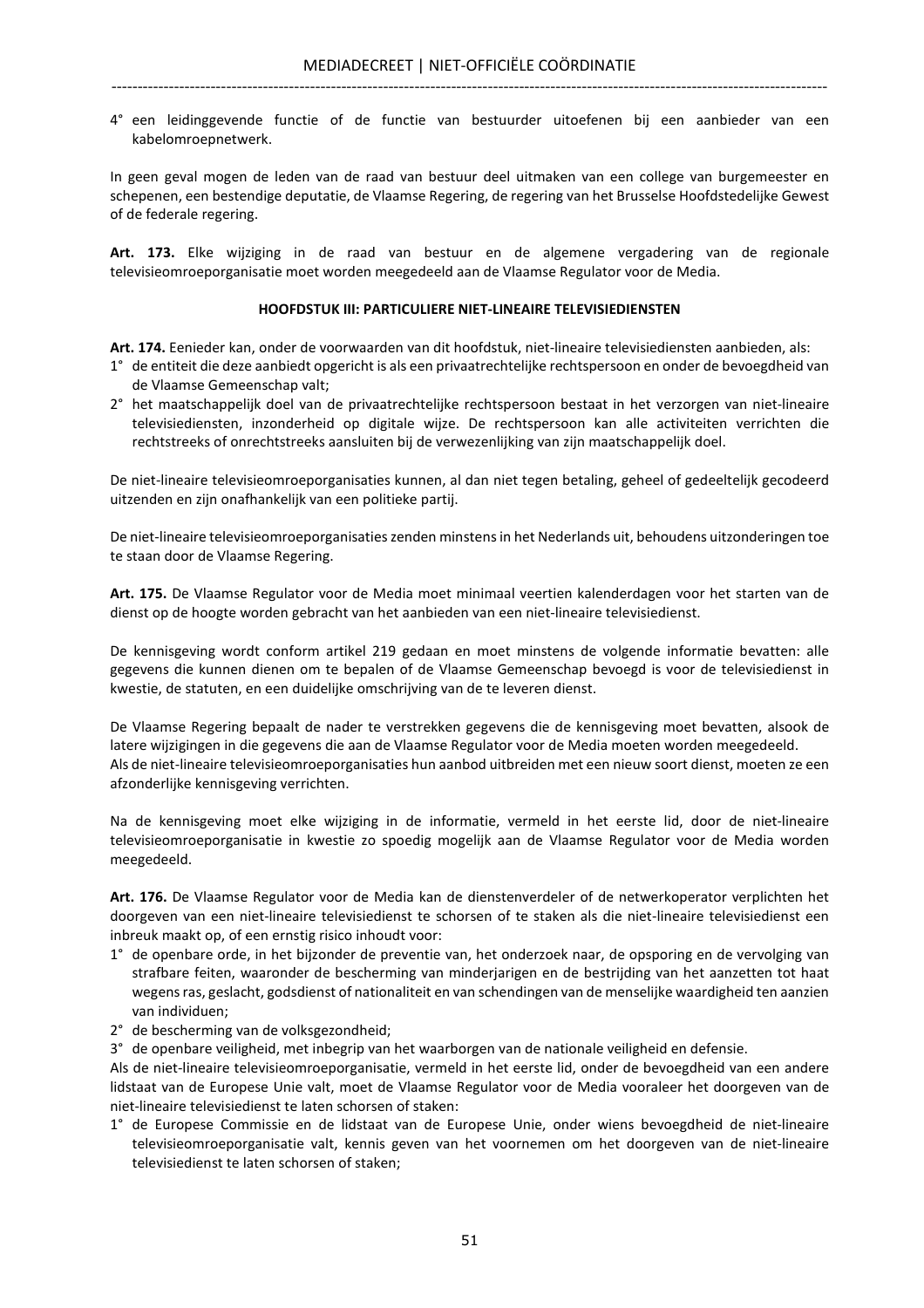2° de lidstaat van de Europese Unie, onder wiens bevoegdheid de niet-lineaire televisieomroeporganisatie valt, verzoeken om maatregelen te nemen. De Vlaamse Regulator voor de Media kan het doorgeven van de nietlineaire televisiedienst pas laten schorsen of staken als de lidstaat van de Europese Unie niet of onvoldoende op het verzoek van de Vlaamse Regulator voor de Media is ingegaan.

In urgente gevallen kan de Vlaamse Regulator voor de Media afwijken van het tweede lid. In dat geval moet het bevel tot schorsing of staking van het doorgeven van niet-lineaire televisiediensten op zo kort mogelijke termijn ter kennis worden gebracht van de Europese Commissie en van de lidstaat van de Europese Unie onder wiens bevoegdheid de niet-lineaire televisieomroeporganisatie valt, met opgave van de redenen van urgentie.

De bepalingen van dit artikel zijn van toepassing onverminderd eventuele rechtszaken, met inbegrip van het vooronderzoek en van handelingen die verricht zijn in het kader van een strafrechtelijk onderzoek.

## DEEL IV: DIENSTENVERDELERS

#### TITEL I: ALGEMENE BEPALINGEN

Art. 177. Iedere dienstenverdeler die in de Vlaamse Gemeenschap een aanbod van omroepdiensten op de markt brengt, brengt minimaal veertien kalenderdagen voor het starten van de dienst de Vlaamse Regulator voor de Media daarvan op de hoogte. De kennisgeving wordt conform artikel 219 gedaan.

De kennisgeving omvat ten minste de identificatie van de rechtspersoon, het dienstenaanbod met de contractuele voorwaarden voor het opnemen van de diensten, en het elektronische communicatienetwerk dat gebruikt wordt om die diensten door te geven.

De Vlaamse Regering bepaalt de nader te verstrekken gegevens die de kennisgeving moet bevatten en de latere wijzigingen in die gegevens die aan de Vlaamse Regulator voor de Media moeten worden meegedeeld.

Art. 178. De bepalingen van dit deel zijn niet van toepassing op de dienstenverdelers die door middel van een collectieve antenne als vermeld in artikel 197, hun diensten aanbieden.

Art. 179. Dienstenverdelers maken ten minste de volgende informatie gemakkelijk, rechtstreeks en permanent toegankelijk voor de afnemers van hun diensten:

1° de naam van de dienstenverdeler;

l.

- 2° het geografische adres waar de dienstenverdeler gevestigd is;
- 3° nadere gegevens die een snel contact en een rechtstreekse en effectieve communicatie met de dienstenverdeler mogelijk maken, met inbegrip van zijn elektronisch postadres;
- 4° als een dienstenverdeler in een handelsregister of een vergelijkbaar openbaar register is ingeschreven: het ondernemingsnummer, inschrijvingsnummer, en in voorkomend geval het btw-nummer;
- 5° de aard en de inhoud van de diensten die hij verdeelt.

Art. 180.<sup>1</sup>§1. Dienstenverdelers geven de lineaire televisieomroepprogramma's die deel uitmaken van hun aanbod van televisiediensten in de Vlaamse Gemeenschap, onverkort, ongewijzigd en in hun geheel, door op het ogenblik dat ze worden uitgezonden. Dat geldt ook voor de bijbehorende diensten, vermeld in artikel 185, §1, tweede lid, laatste zin.

§2. Elke functionaliteit die een dienstenverdeler aan de eindgebruikers aanbiedt en die het mogelijk maakt om de in het eerste lid bedoelde lineaire televisieomroepprogramma's op een uitgestelde, verkorte of gewijzigde wijze

<sup>&</sup>lt;sup>1</sup> Gewijzigd bij decreet van 19 juli 2013. Dit decreet bevat ook nog een artikel 5 en artikel 6 waarvan de tekst luidt: <<Art. 5. Dit decreet doet geen afbreuk aan rechten en verplichtingen die voortvloeien uit overeenkomsten die dienstenverdelers en televisieomroeporganisaties voor de inwerkingtreding van" dit decreet hebben gesloten, noch aan de handelingen die door de dienstenverdelers voor de inwerkingtreding van dit decreet zijn verricht, voor zover zij voor de inwerkingtreding ervan volledig zijn afgelopen. Art. 6. Dit decreet treedt in werking op de dag die volgt op de bekendmaking ervan in het Belgisch Staatsblad. De dienstenverdelers die vandaag al een of meer functionaliteiten, zoals bedoeld in artikel 180, §2, aan de eindgebruikers aanbieden, beschikken over een periode van drie maanden na inwerkingtreding van dit decreet om een akkoord zoals bedoeld in artikel 180, §2, met de betrokken televisieomroeporganisaties te sluiten. Indien binnen de drie maanden geen akkoord kan worden gesloten, kunnen de partijen een beroep doen op de bemiddelingsprocedure zoals bepaald in artikel 180, §4. Indien de bemiddelingsprocedure niet leidt tot een akkoord tussen de partijen, dan vervalt het recht op het aanbieden van de betrokken functionaliteit door die dienstenverdeler. Artikel 2, §4, treedt in werking de tiende dag na de bekendmaking van het besluit van de Vlaamse Regering bedoeld in artikel 2, §4.>>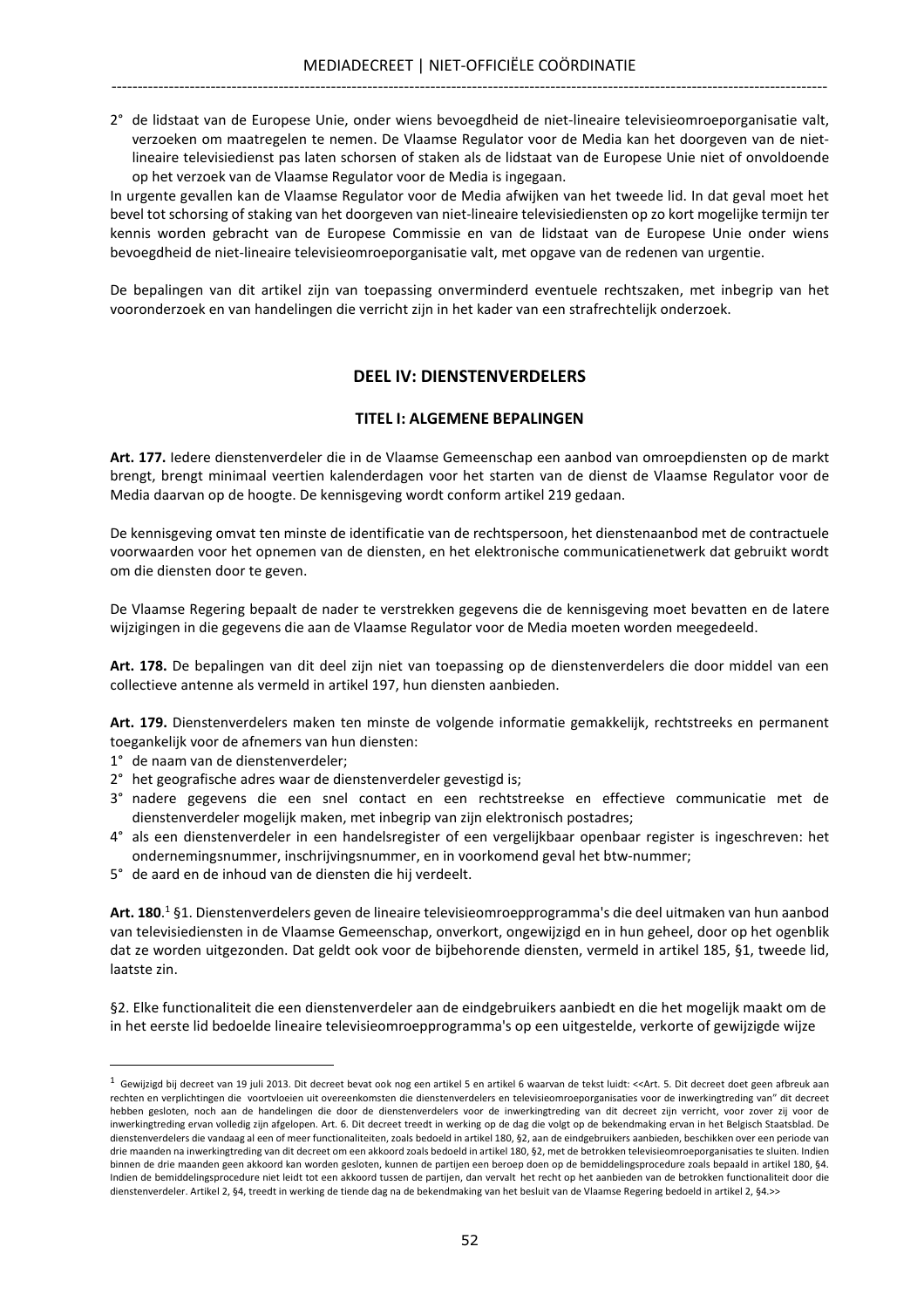te bekijken, is onderworpen aan de voorafgaande toestemming van de betrokken televisieomroeporganisatie. De voorafgaande toestemming is vereist van iedere televisieomroeporganisatie die onder het toepassingsgebied van artikel 154, eerste en tweede lid, valt.

De betrokken televisieomroeporganisatie en dienstenverdeler onderhandelen te goeder trouw en dienen hun toestemmingswijze op een redelijke en proportionele wijze uit te oefenen.

Wanneer een akkoord hierover leidt tot financiële vergoedingen van de dienstenverdelers aan de televisieomroeporganisaties, dan dienen die te worden aangewend voor Nederlandstalige Europese producties, overeenkomstig artikel 154.

De Vlaamse Regering kan nadere regels opleggen met het oog op de controle en/of de handhaving van deze regel.

§3. Functionaliteiten die afbreuk doen aan de redactionele autonomie en verantwoordelijkheid van de betrokken televisieomroeporganisaties kunnen altijd worden geweigerd.

§4. Indien er geen overeenkomst met betrekking tot de toestemming kan worden gesloten binnen een termijn van drie maanden te rekenen vanaf het ogenblik dat de dienstenverdeler per aangetekend schrijven de televisieomroeporganisatie omstandig heeft ingelicht van zijn intentie tot het aanbieden van een functionaliteit waarvoor de toestemming vereist is van de televisieomroeporganisatie zoals vermeld in paragraaf 2, zullen de partijen een beroep doen op bemiddeling. De meest gerede partij zal daartoe per aangetekend schrijven gericht aan de voorzitter van de raad van bestuur van de Vlaamse Regulator voor de Media verzoeken om een bemiddelingsprocedure op te starten binnen een termijn van zeven werkdagen na ontvangst van dat verzoek. Een besluit van de Vlaamse Regering bepaalt de nadere regels van de bemiddelingsprocedure, die maximaal drie maanden mag duren.

Indien de bemiddelingsprocedure niet leidt tot een akkoord tussen de partijen, formuleert de bemiddelaar een advies tot besluit van de bemiddelingsopdracht. De meest gerede partij kan de zaak aanhangig maken bij de bevoegde rechtscolleges.

§5. Dienstenverdelers maken commerciële communicatie die deel uitmaakt van hun dienst duidelijk als zodanig herkenbaar. De bepalingen van afdeling II. Basisregels bij het gebruik van commerciële communicatie, afdeling III. Commerciële communicatie over specifieke producten en afdeling IV Commerciële communicatie die gericht is op minderjarigen, jongeren en kinderen, deel III. Radio-Omroep en Televisie, titel II. Bepalingen over Omroepdiensten, hoofdstuk IV Commerciële communicatie zijn van toepassing op de commerciële communicatie die dienstenverdelers brengen in hun eigen diensten aan de abonnees.

§6. Dienstenverdelers nemen alle redelijke technische maatregelen om ervoor te zorgen dat de toegang van minderjarigen tot omroepdiensten die hun lichamelijke, geestelijke of zedelijke ontwikkeling ernstig zouden kunnen aantasten, beperkt kan worden, of dat hun aanbod dergelijke diensten niet bevat en brengen de afnemers van hun diensten van deze maatregelen op de hoogte. Die verplichting is van toepassing op alle omroepdiensten in hun aanbod, en op de elektronische programmagids of andere audiovisuele of tekstgebaseerde informatie die deel uitmaakt van hun dienstverlening.

Art. 181. Het is een dienstenverdeler toegestaan via het elektronische communicatienetwerk dat hij gebruikt, een elektronische programmagids aan te bieden.

Dienstenverdelers kunnen door de Vlaamse Regulator voor de Media verplicht worden, als dat noodzakelijk is om de toegang van eindgebruikers tot gespecificeerde digitale omroepdiensten te waarborgen, toegang tot de applicatieprogramma-interfaces en elektronische programmagidsen aan te bieden tegen billijke, redelijke en nietdiscriminerende voorwaarden.

De Vlaamse Regering kan voorwaarden opleggen voor de installatie van, de toegang tot en de presentatie van elektronische programmagidsen die gebruikt worden in het kader van de digitale omroepprogramma's, als dat noodzakelijk is om de toegang van de eindgebruiker te verzekeren tot een aantal duidelijk gespecificeerde digitale omroepprogramma's die beschikbaar zijn in de Vlaamse Gemeenschap.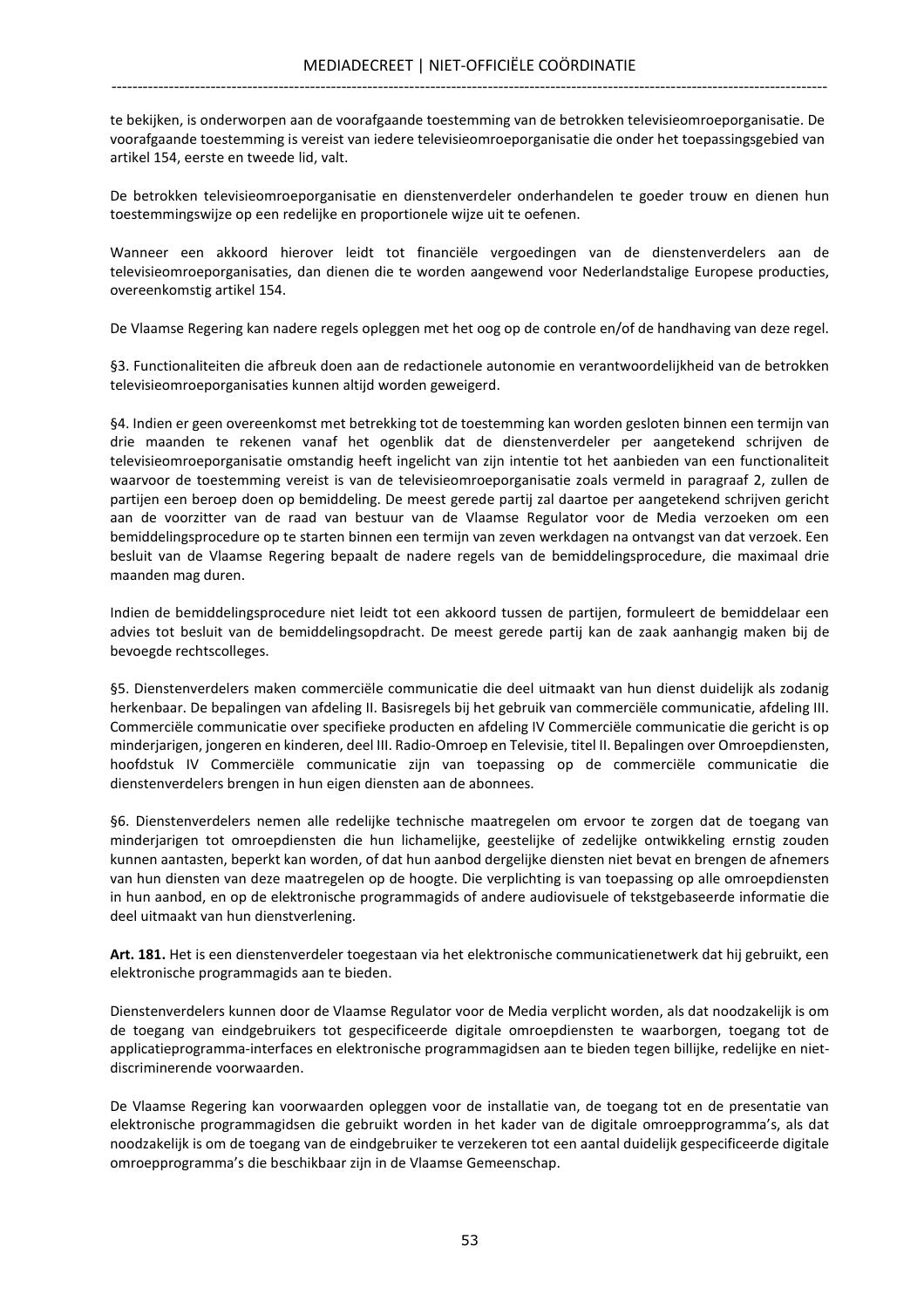Art. 182.<sup>1</sup> De dienstenverdelers die een of meerdere omroepdiensten van een of meerdere televisieomroeporganisaties die vallen onder de bevoegdheid van de Vlaamse Gemeenschap, op lineaire of nietlineaire wijze ter beschikking stellen van het publiek, bezorgen jaarlijks aan de Vlaamse Regulator voor de Media een werkingsverslag, met vermelding van de aandeelhoudersstructuur, het aantal abonnees, het aantal abonnees in het Nederlandse taalgebied en de doorgegeven omroepprogramma's, alsmede de jaarrekening, goedgekeurd door de algemene vergadering van aandeelhouders.

Art. 183. De dienstenverdelers kunnen niet aansprakelijk gesteld worden voor de door de omroeporganisaties doorgegeven informatie of voor het verschaffen van toegang tot die informatie, noch voor de op verzoek van de omroeporganisatie opgeslagen informatie, op voorwaarde dat aan elk van de volgende voorwaarden is voldaan:

- 1° in geval van lineaire en niet-lineaire diensten wijzigt de dienstenverdeler de doorgegeven informatie van de omroeporganisaties niet;
- 2° in geval van niet-lineaire diensten ligt het initiatief om de informatie door te geven niet bij de dienstenverdeler;
- 3° in geval van niet-lineaire diensten wordt de ontvanger van de doorgegeven informatie in verband met die diensten niet door de dienstenverdeler bepaald.

Het eerste lid doet geen afbreuk aan de mogelijkheid van de Vlaamse Regulator voor de Media om in overeenstemming met de bepalingen van dit decreet te eisen dat de dienstenverdeler een inbreuk beëindigt of voorkomt.

Art. 184.<sup>2</sup> De dienstenverdeler die gebruik maakt van een etheromroepnetwerk of een entiteit die daar zeggenschap over uitoefent, kan niet meer dan een derde van de digitale capaciteit van dat netwerk die bestemd is voor gebruik met dezelfde technologie, exclusief verwerven.

De beperking waarvan sprake in het eerste lid is niet van toepassing op de digitale capaciteit van dat netwerk die bestemd is voor het aanbod van vrij te ontvangen radio-omroepprogramma's.

### TITEL I/1: STIMULERING VAN DE AUDIOVISUELE SECTOR DOOR DE DIENSTENVERDELERS<sup>3</sup>

Art. 184/1.<sup>45</sup> §1. ledere dienstenverdeler die een of meerdere omroepdiensten van een of meerdere televisieomroeporganisaties die vallen onder de bevoegdheid van de Vlaamse Gemeenschap, op lineaire of nietlineaire wijze ter beschikking stelt van het publiek, neemt deel aan de productie van audiovisuele werken, ofwel onder de vorm van een financiële bijdrage aan de coproductie van audiovisuele werken, ofwel onder de vorm van een gelijkwaardige financiële bijdrage aan het Vlaams Audiovisueel Fonds vzw, opgericht bij het decreet van 13 april 1999 houdende machtiging van de Vlaamse Regering om toe te treden tot en om mee te werken aan de oprichting van de vereniging zonder winstgevend doel Vlaams Audiovisueel Fonds. Deze bijdrage wordt door het Vlaams Audiovisueel Fonds besteed aan Vlaamse, kwalitatieve onafhankelijke producties in reeksvorm, die tot stand komen in coproductie met de openbare omroeporganisatie van de Vlaamse Gemeenschap en/of de in Vlaanderen erkende en/of aangemelde televisieomroeporganisaties en waarover de Vlaamse Regering met het Vlaams Audiovisueel Fonds een beheersovereenkomst sluit.

De dienstenverdeler brengt het Vlaams Audiovisueel Fonds, de Vlaamse Regulator voor de Media en de Vlaamse Regering ieder jaar vóór 15 februari met een ter post aangetekende brief op de hoogte van de door hem gekozen vorm van deelname, bij gebrek waaraan hij geacht wordt gekozen te hebben voor participatie door middel van een financiële bijdrage aan het Vlaams Audiovisueel Fonds.

§2. De in §1 vermelde financiële bijdrage aan coproductie neemt de vorm aan van coproductieprojecten die voor beoordeling van de ontvankelijkheid en erkenning worden voorgelegd aan de Vlaamse Regulator voor de Media. De Vlaamse Regering bepaalt de nadere modaliteiten met betrekking tot de procedure voor indiening van de

<sup>1</sup> Vervangen bij decreet van 17 januari 2014

<sup>2</sup> Gewijzigd bij decreet van 17 januari 2014

<sup>3</sup> Ingevoegd bij decreet van 17 januari 2014

<sup>&</sup>lt;sup>4</sup> Ingevoegd bij decreet van 17 januari 2014 NVDR: artikel 6 van het decreet van 17 februari 2014 luidt: Dit decreet treedt in werking op datum van zijn publicatie in het Belgisch Staatsblad. Voor 2014 gebeurt de kennisgeving bedoeld in het nieuwe artikel 184/1, §1, tweede lid, van het decreet van 27 maart 2009 betreffende radio-omroep en televisie uiterlijk op 15 april 2014. Het forfaitaire bedrag van de deelname van elke dienstenverdeler aan de productie van audiovisuele werken of van de financiële bijdrage voor 2014 geldt voor het gehele jaar 2014, zonder beperking.

<sup>5</sup> Gewijzigd bij decreet van 4 december 2015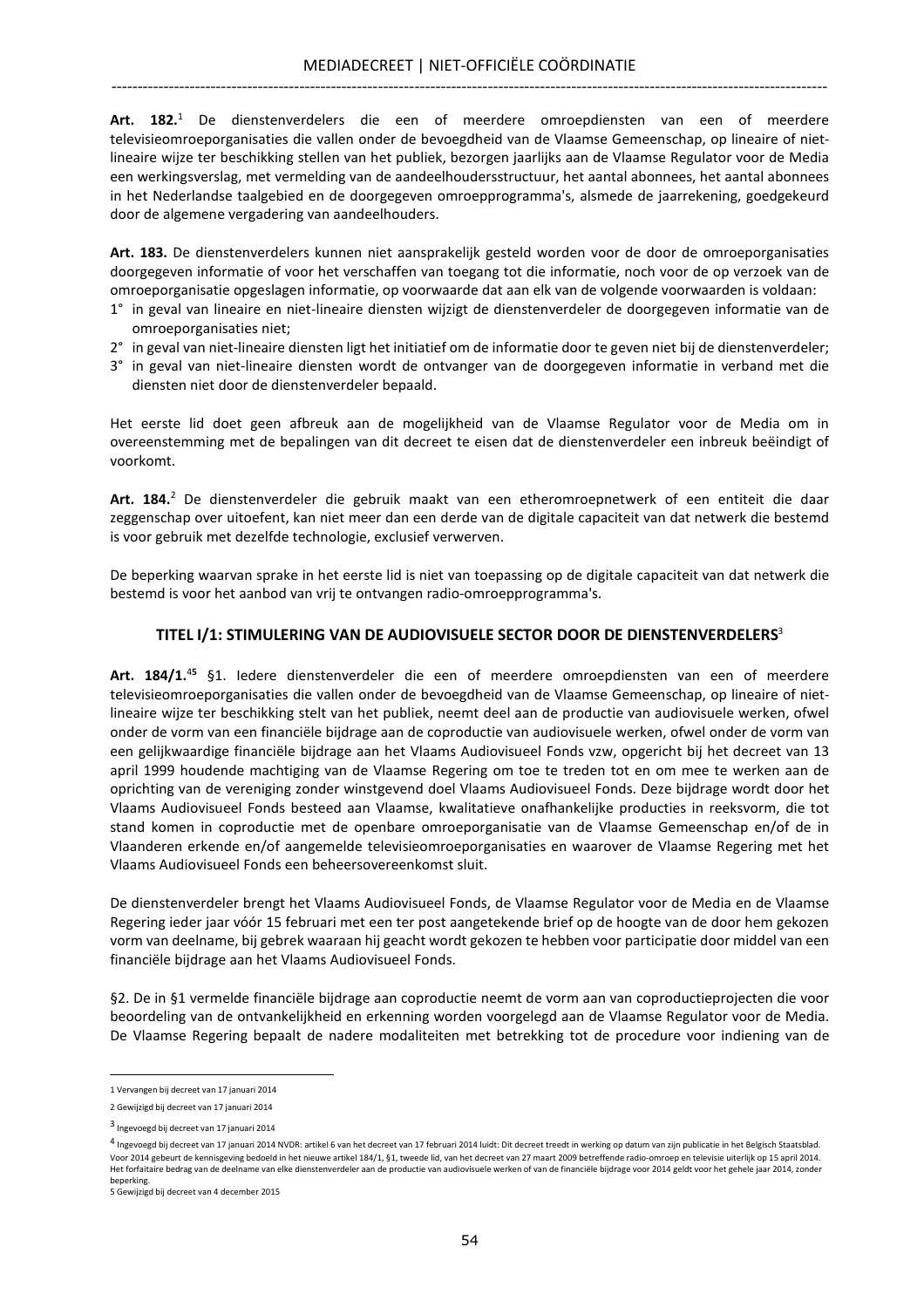coproductieprojecten alsook met betrekking tot de beoordeling van de ontvankelijkheid en de erkenning van deze coproductieprojecten. De Vlaamse Regering bepaalt tevens de nadere modaliteiten met betrekking tot de procedure voor de financiële bijdrage aan het Vlaams Audiovisueel Fonds.

§3. Het forfaitaire bedrag van de deelname van elke dienstenverdeler aan de productie van audiovisuele werken, vermeld in paragraaf 1, bedraagt 3 miljoen euro per jaar. In afwijking daarvan kan de dienstenverdeler opteren voor een deelname voor een bedrag van 1,3 euro per abonnee in het Nederlandse taalgebied, berekend op grond van de meest recente en door de Vlaamse Regulator voor de Media aanvaarde gegevens die werden meegedeeld in uitvoering van artikel 182. Worden die gegevens niet adequaat aangeleverd, dan zal de forfaitaire bijdrage verschuldigd zijn.

De bedragen, vermeld in het eerste lid, worden vanaf 1 januari 2015 jaarlijks geïndexeerd op basis van het prijsindexcijfer zoals bepaald in artikel 2 van het koninklijk besluit van 24 december 1993 ter uitvoering van de wet van 6 januari 1989 tot vrijwaring van 's lands concurrentievermogen. Dit gebeurt door de bedragen zoals vermeld in het eerste lid, te vermenigvuldigen met hierboven vermeld prijsindexcijfer vastgesteld voor de maand januari van het lopende jaar en te delen door het hierboven vermeld prijsindexcijfer vastgesteld voor de maand februari van het jaar 2014.

Een dienstenverdeler waarvan blijkt dat hij met toepassing van §2 voor de betrokken periode onvoldoende investeringen in coproductieprojecten heeft voorgelegd aan de Vlaamse Regulator voor de Media, is gehouden tot de financiële bijdrage, als bedoeld in §1, aan het Vlaams Audiovisueel Fonds voor het volledige bedrag als bedoeld in die paragraaf zonder aftrek van de reeds voorgelegde investeringen.

Heeft de dienstenverdeler zijn keuze voor investering in coproductie van audiovisuele werken kenbaar gemaakt en is het tekort aan investering in coproductieprojecten te wijten aan de beslissing van de Vlaamse Regulator voor de Media dat een of meerdere coproductieprojecten niet ontvankelijk zijn of niet erkend worden overeenkomstig de procedure bedoeld in §2, dan stort de dienstenverdeler het saldo van de totaal verschuldigde financiële bijdrage als bedoeld in §1 aan het Vlaams Audiovisueel Fonds.

§4. Een participatie in een coproductie ter uitvoering van een andere wettelijke of reglementaire verplichting of die een ander wettelijk of reglementair voordeel met zich meebrengt, kan niet in rekening worden gebracht in het kader van de deelnameplicht, vermeld in dit artikel.

## TITEL II: DOORGIFTEMOGELIJKHEDEN EN DOORGIFTEVERPLICHTINGEN

Art. 185<sup>1</sup>. §1. De dienstenverdelers die gebruikmaken van netwerken die voor een significant aantal eindgebruikers het belangrijkste middel zijn om omroepprogramma's te ontvangen, bieden hun diensten aan overeenkomstig de bepalingen van artikel 186.

De lineaire omroepprogramma's en de bijbehorende diensten, vermeld in artikel 186, §1 en §2, moeten, met het oog op het verzekeren van pluralisme en culturele diversiteit in het aanbod van omroepdiensten, onverkort en in hun geheel worden aangeboden. In deze titel worden onder bijbehorende diensten onder meer verstaan: ondertiteling, audiobeschrijving, gebarentaal en auditieve ondertiteling.

§1/1. De bepalingen van paragraaf 1 van dit artikel zijn niet van toepassing op dienstenverdelers die toegang hebben tot elektronische communicatienetwerken als gevolg van maatregelen die de Vlaamse Regulator voor de Media heeft opgelegd met toepassing van artikel 192 van dit decreet. Die dienstenverdelers kunnen hun programma's doorgeven overeenkomstig artikel 187.

§2. Dienstenverdelers die hun diensten aanbieden over netwerken die niet voor een significant aantal eindgebruikers het belangrijkste middel zijn om omroepprogramma's te ontvangen, kunnen de omroepprogramma's doorgeven overeenkomstig de bepalingen van artikel 187.

§3. De netwerken, vermeld in §1, eerste lid, worden ten minste om de drie jaar, op advies van de Vlaamse Regulator voor de Media, vastgelegd door Vlaamse Regering. De Vlaamse Regering legt die netwerken een eerste maal vast  $\overline{a}$ 

<sup>1</sup> Gewijzigd bij decreet van 13 juli 2012 en decreet van 25 april 2014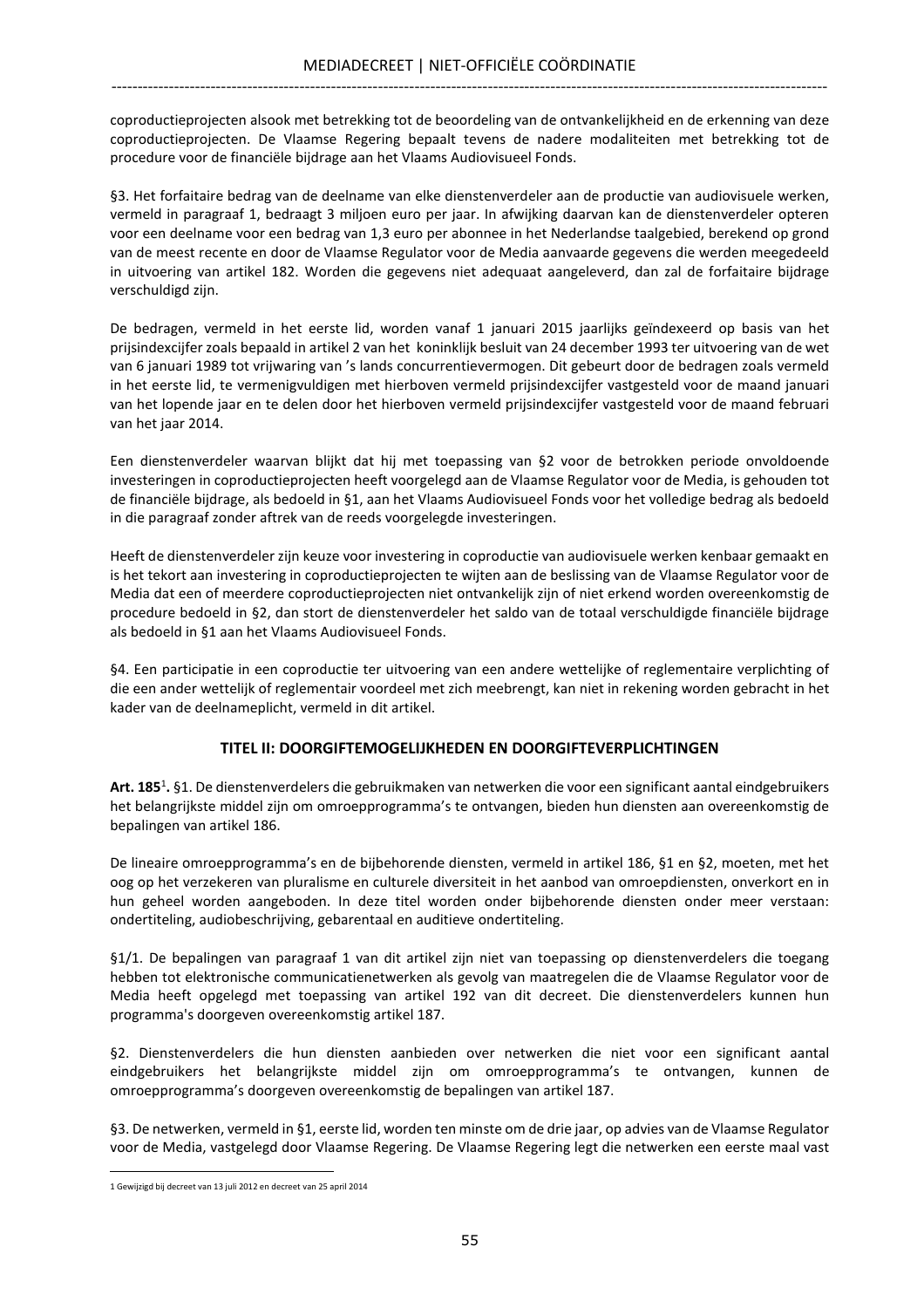in het kalenderjaar dat volgt op de datum van de inwerkingtreding van dit decreet, en kan die bepaling herzien nadat minstens één jaar verstreken is, en vervolgens elk jaar.

Art. 186<sup>1</sup>. §1. De dienstenverdelers, vermeld in artikel 185, §1, eerste lid, moeten, op het ogenblik dat de volgende lineaire omroepprogramma's worden uitgezonden, ze in hun geheel verdelen in hun basisaanbod:

- 1° de omroepprogramma's van de openbare omroeporganisatie van de Vlaamse Gemeenschap;
- 2° het omroepprogramma van de regionale televisieomroeporganisatie. Dat wordt kosteloos, gelijktijdig en onverkort doorgegeven binnen het verzorgingsgebied van die regionale televisieomroeporganisatie. De kosteloosheid slaat zowel op de aanvoer als op het doorgeven van het omroepprogramma;
- 3° twee radio- en twee televisieomroepprogramma's van de openbare omroeporganisatie van de Franse Gemeenschap en het radio-omroepprogramma van de Duitstalige Gemeenschap;
- 4° twee radio-omroepprogramma's en de televisieomroepprogramma's van de Nederlandse openbare omroeporganisatie.
- 5° de bijbehorende diensten van de televisieomroepprogramma's, vermeld in punt 1° tot en met 4° en in §2.

De Vlaamse Gemeenschap is geen vergoeding verschuldigd aan de dienstenverdeler voor de verplichte doorgifte van de bovenvermelde omroepprogramma's en bijbehorende diensten.

§2. De Vlaamse Regering kan, op advies van de Vlaamse Regulator voor de Media, beslissen dat nog andere omroepprogramma's van lineaire omroeporganisaties onder die doorgifteverplichting vallen, mits die omroeporganisaties voldoen aan de volgende voorwaarden:

- 1° ze brengen een volwaardig journaal dat verzorgd wordt door een eigen redactie die hoofdzakelijk bestaat uit erkende beroepsjournalisten;
- 2° ze zorgen voor een gevarieerd, divers en pluralistisch aanbod, dat onder meer informatieve en culturele programma's bevat en ten minste voor een bepaald percentage bestaat uit Nederlandstalige programma's;
- 3° ze ondertitelen een bepaald percentage van de programma's voor doven en slechthorenden.

De Vlaamse Regering bepaalt de percentages, vermeld in het eerste lid, 2° en 3°.

§3. De dienstenverdelers, vermeld in artikel 185, §1, eerste lid, mogen op het ogenblik dat de volgende omroepprogramma's worden uitgezonden, ze in hun geheel verdelen:

- 1° omroepprogramma's van de door de Vlaamse Gemeenschap erkende of bij de Vlaamse Regulator voor de Media aangemelde omroeporganisaties die niet onder paragraaf 1 vallen;
- 2° de niet-lineaire omroepprogramma's van de omroeporganisatie, vermeld in paragraaf 1;
- 3° digitale radio-omroepprogramma's van de openbare omroeporganisatie van de Vlaamse Gemeenschap, en radio-omroepprogramma's van de erkende of aangemelde radio-omroeporganisaties, waarbij voor de erkende radio-omroeporganisaties de bepalingen van de zendvergunningen, in casu het verzorgingsgebied voor landelijke, lokale en regionale radio-omroeporganisaties, worden gerespecteerd;
- 4° onverminderd artikel 168, tweede lid, de omroepprogramma's van de door de Vlaamse Gemeenschap erkende regionale televisieomroeporganisaties;
- 5° omroepprogramma's van de omroeporganisaties van de Franse en Duitstalige Gemeenschap van België die niet onder de toepassing van paragraaf 1 vallen, en die gericht zijn op de gehele Gemeenschap;
- 6° omroepprogramma's van omroeporganisaties die onder de bevoegdheid van een andere lidstaat van de Europese Gemeenschap vallen;
- 7° mits vooraf toestemming wordt verleend door de Vlaamse Regulator voor de Media, die in dat verband voorwaarden kan opleggen, de omroepprogramma's van omroeporganisaties die onder de bevoegdheid vallen van een land dat niet tot de Europese Gemeenschap behoort.

§4. De Vlaamse Regulator voor de Media moet vooraf op de hoogte worden gebracht van de doorgifte van nieuwe omroepprogramma's. De kennisgeving omvat de plaats van uitzending, de plaats van vestiging en de vermelding van het land dat bevoegd is voor de omroeporganisatie.

<sup>1</sup> Gewijzigd bij decreet van 13 juli 2012 en decreet van 21 februari 2014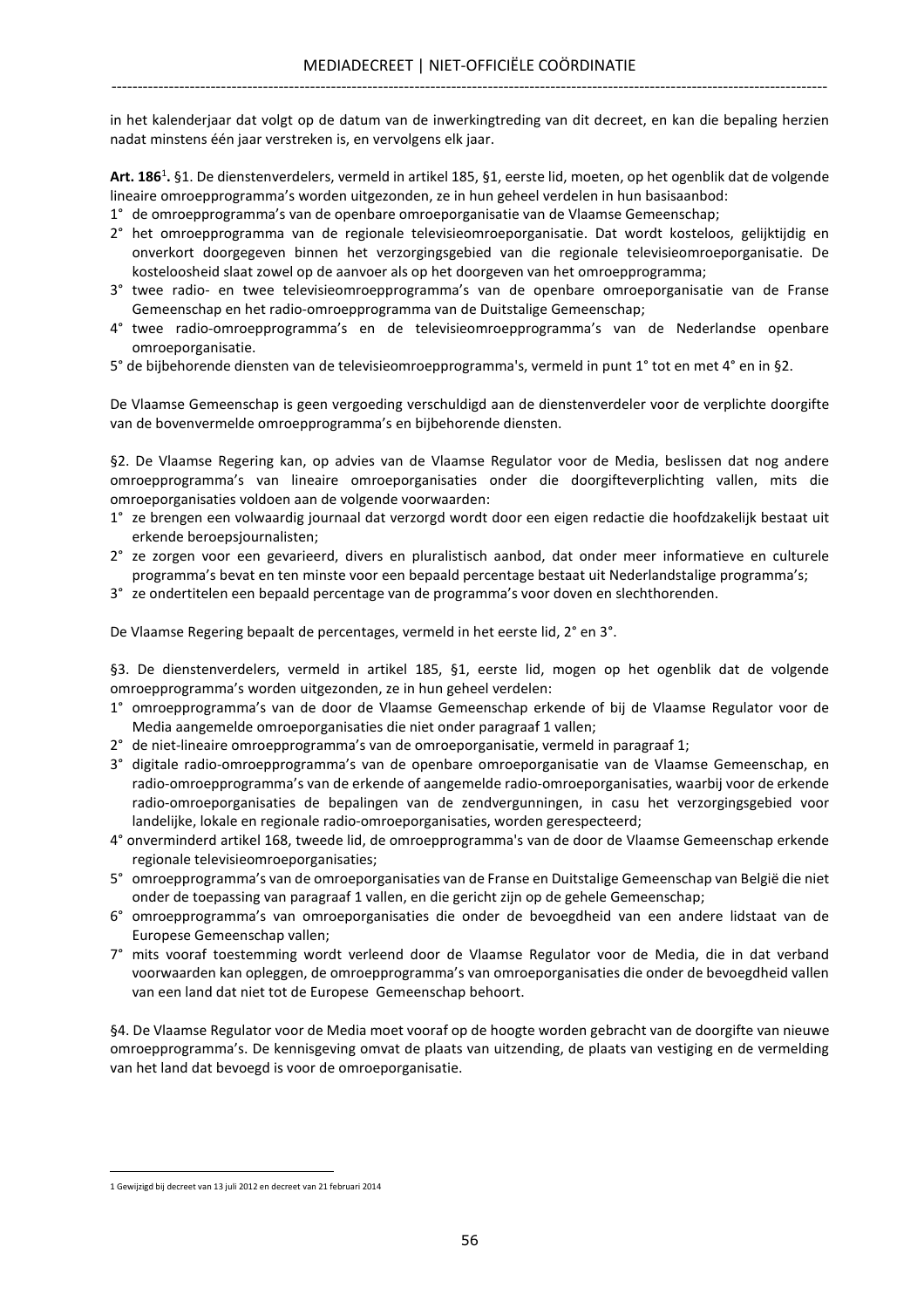Art. 187<sup>1</sup>. De dienstenverdelers die gebruikmaken van het netwerk van aanbieders van elektronische communicatienetwerken, van wie het netwerk niet voor een significant aantal eindgebruikers het belangrijkste middel is om omroepprogramma's te ontvangen, mogen de volgende omroepprogramma's doorgeven:

1° omroepprogramma's van de openbare omroeporganisatie van de Vlaamse Gemeenschap;

2° omroepprogramma's van de bij de Vlaamse Regulator voor de Media aangemelde omroeporganisaties;

- 2°/l het omroepprogramma van de regionale televisieomroeporganisatie binnen het verzorgingsgebied van die regionale televisieomroeporganisatie;
- 2°/2 onverminderd artikel 168, tweede lid, de omroepprogramma's van de door de Vlaamse Gemeenschap erkende regionale televisieomroeporganisaties;
- 3° omroepprogramma's van de openbare omroeporganisaties van de Franse en Duitstalige Gemeenschap van België;
- 4° omroepprogramma's van de omroeporganisaties van de Franse en Duitstalige Gemeenschap van België die zich richten tot de gehele gemeenschap;
- 5° omroepprogramma's van de omroeporganisaties die onder de bevoegdheid vallen van een andere lidstaat van de Europese Gemeenschap;
- 6° mits de Vlaamse Regulator voor de Media, die in dat verband voorwaarden kan opleggen, voorafgaandelijk toestemming verleent, de omroepprogramma's omroeporganisaties die onder de bevoegdheid vallen van een land dat niet tot de Europese Gemeenschap behoort.

De Vlaamse Regulator voor de Media moet vooraf op de hoogte worden gebracht van de doorgifte van nieuwe omroepprogramma's. De kennisgeving omvat de plaats van uitzending, de plaats van vestiging en de vermelding van het land dat bevoegd is voor de omroeporganisatie.

Art. 188. Het is een dienstenverdeler verboden andere omroepprogramma's door te geven dan die waarvan de doorgifte krachtens deze titel is toegestaan, behoudens toestemming van de Vlaamse Regulator voor de Media, die daaraan voorwaarden kan verbinden.

Een dienstenverdeler mag zelf een analoog en twee digitale kanalen gebruiken als hij die hoofdzakelijk gebruikt om informatie te verstrekken over de omroepprogramma's en de diensten die hij doorgeeft of aanbiedt en over de moeilijkheden die de werking van de dienst beïnvloeden.

## DEEL V: NETWERKEN

## TITEL I: ALGEMENE BEPALINGEN

Art. 189. De Vlaamse Regulator voor de Media bepaalt de relevante markten en de geografische omvang ervan voor producten en diensten in de sector van de elektronische communicatienetwerken en -diensten.

Art. 190<sup>2</sup>. §1. Na elke bepaling van de relevante geografische markten voert de Vlaamse Regulator voor de Media een analyse van die markten uit om te bepalen of ze daadwerkelijk concurrerend zijn.

§2. Als de Vlaamse Regulator voor de Media vaststelt dat een relevante markt daadwerkelijk concurrerend is, kan hij geen enkele van de verplichtingen, vermeld in artikel 192, opleggen of handhaven.

§3. Als de Vlaamse Regulator voor de Media vaststelt dat een relevante markt niet daadwerkelijk concurrerend is, gaat hij na welke ondernemingen afzonderlijk of gezamenlijk op die markt een aanmerkelijke marktmacht hebben, en legt hij waar passend aan die ondernemingen een of meer van de verplichtingen, vermeld in artikel 192, op.

Een onderneming wordt geacht een aanmerkelijke marktmacht als vermeld in het eerste lid, te hebben als ze, alleen of samen met andere ondernemingen, een economische kracht bezit die haar in staat stelt zich in belangrijke mate onafhankelijk van haar concurrenten, klanten en consumenten te gedragen. Voor elke relevante markt publiceert de Vlaamse Regulator voor de Media de lijst van ondernemingen met aanmerkelijke marktmacht, met vermelding

<sup>1</sup> Gewijzigd bij decreet van 13 juli 2012 en 21 februari 2014

<sup>2</sup> Gewijzigd bij decreet van 13 juli 2012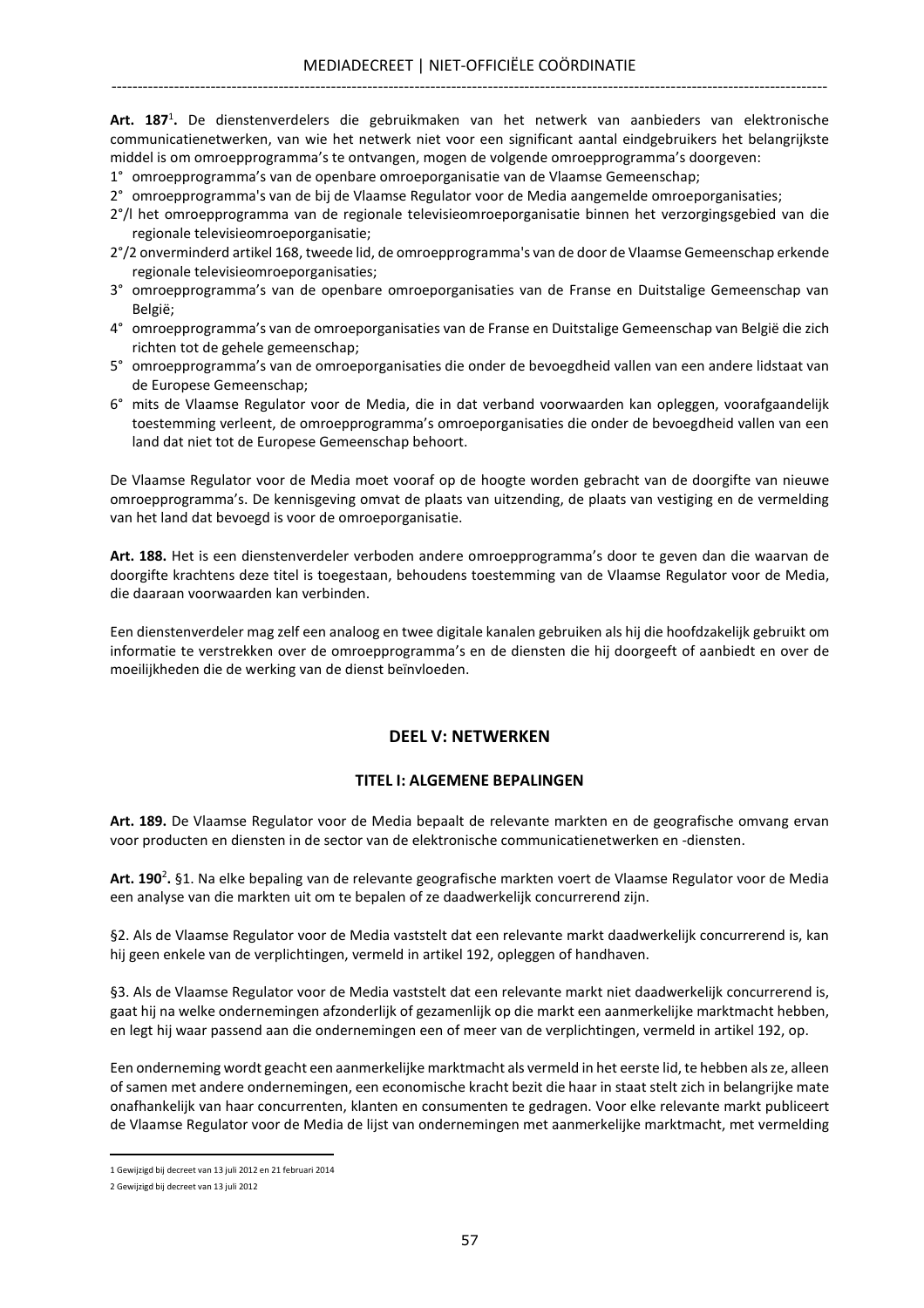van de verplichtingen die met toepassing van het eerste lid aan elk van die ondernemingen zijn opgelegd, samen met het specifieke product of met de specifieke dienst en de geografische markten in kwestie.

De Vlaamse Regulator voor de Media zorgt ervoor dat actuele informatie, met uitzondering van vertrouwelijke gegevens en bedrijfsgeheimen, openbaar wordt gemaakt op een wijze die waarborgt dat alle belanghebbende partijen gemakkelijk toegang tot die informatie hebben.

Art. 191<sup>1</sup>. De verplichtingen, vermeld in artikel 192, worden niet opgelegd aan ondernemingen die niet zijn aangewezen als ondernemingen met een aanmerkelijke marktmacht.

In afwijking van het eerste lid kan de Vlaamse Regulator voor de Media die verplichtingen toch opleggen aan:

- 1° ondernemingen die niet zijn aangewezen als ondernemingen met aanmerkelijke marktmacht als dat noodzakelijk is om aan internationale verbintenissen te voldoen;
- 2° alle ondernemingen die de toegang tot eindgebruikers controleren, als dat noodzakelijk is om eind-toteindverbindingen te waarborgen.

Aanbieders van elektronische communicatienetwerken kunnen door de Vlaamse Regulator voor de Media verplicht worden, als dat noodzakelijk is om de toegang van eindgebruikers tot gespecificeerde digitale omroepdiensten te waarborgen, toegang tot applicatieprogramma-interfaces en elektronische programmagidsen aan te bieden tegen billijke, redelijke en niet-discriminerende voorwaarden.

Ondernemingen die de toegang tot eindgebruikers controleren, kunnen door de Vlaamse Regulator voor de Media, als dat gerechtvaardigd en noodzakelijk is, verplicht worden om hun diensten interoperabel te maken. Die verplichting is objectief, transparant, evenredig en niet-discriminerend.

Teneinde een achteruitgang van de dienstverlening en een belemmering of vertraging van het verkeer over de netwerken te voorkomen, kan de Vlaamse Regulator voor de Media minimumvoorschriften inzake de kwaliteit van de diensten opleggen aan de aanbieders van elektronische communicatienetwerken. De Vlaamse Regulator voor de Media bezorgt de Europese Commissie ruime tijd voor de vaststelling van deze voorschriften een samenvatting van de redenen voor optreden, de geplande voorschriften en de voorgestelde aanpak. Deze informatie wordt ook aan BEREC ter beschikking gesteld. De Vlaamse Regulator voor de Media houdt zo veel mogelijk rekening met de opmerkingen en aanbevelingen van de Europese Commissie.

Art. 192<sup>2</sup>. §1. De Vlaamse Regulator voor de Media kan aan elke onderneming met aanmerkelijke marktmacht een of meer van de volgende verplichtingen opleggen:

- 1° verplichtingen tot transparantie met betrekking tot interconnectie of toegang. De Vlaamse Regulator voor de Media preciseert in dat verband welke informatie beschikbaar moet worden gesteld, hoe gedetailleerd ze moet zijn en op welke wijze ze moet worden gepubliceerd;
- 2° verplichtingen inzake non-discriminatie met betrekking tot interconnectie of toegang;
- 3° verplichtingen tot het voeren van gescheiden boekhoudingen met betrekking tot bepaalde met interconnectie of toegang verband houdende activiteiten;
- 4° de verplichting te goeder trouw te onderhandelen met ondernemingen die vragen om toegang tot het elektronische communicatienetwerk;
- 5° de verplichting om in te gaan op redelijke verzoeken tot toegang tot en gebruik van bepaalde netwerkonderdelen en bijbehorende faciliteiten, met inbegrip van toegang tot en gebruik van netwerkonderdelen die niet actief zijn, of ontbundelde toegang tot het aansluitnetwerk. Onder toegang wordt verstaan het onder uitdrukkelijke voorwaarden beschikbaar stellen van faciliteiten en/of diensten aan een andere onderneming met het oog op het aanbieden van elektronische communicatiediensten. Die toegang kan op exclusieve basis of op niet-exclusieve basis zijn;
- 6° verplichtingen inzake het terugverdienen van kosten en prijscontrole, inclusief onder meer verplichtingen inzake kostenoriëntering van prijzen en kostentoerekeningssystemen inzake efficiënte kosten en inzake mededingingsbeperkende tarieven.

<sup>1</sup> Gewijzigd bij decreet van 13 juli 2012

<sup>2</sup> Gewijzigd bij decreet van 13 juli 2012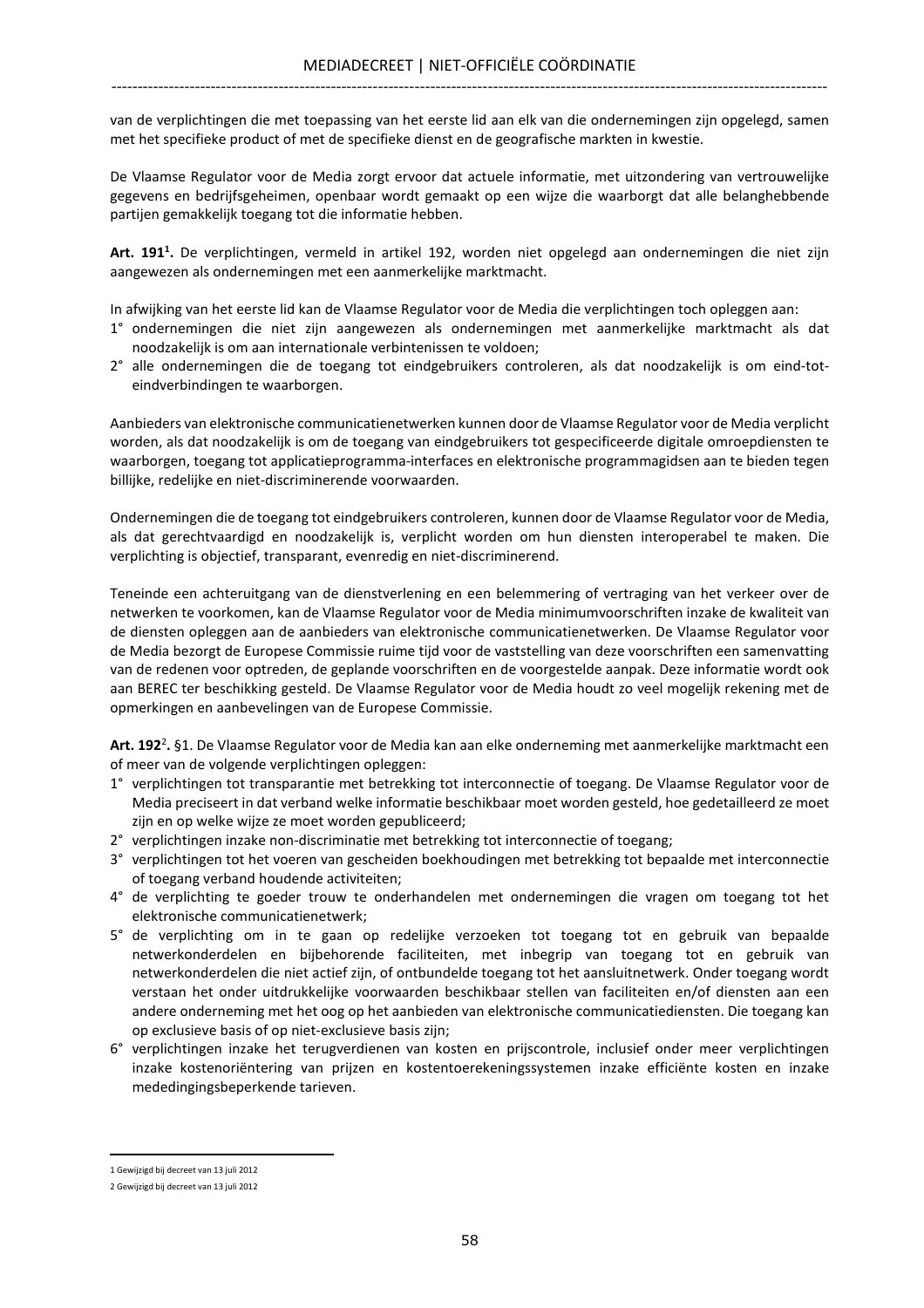In uitzonderlijke omstandigheden en mits de Europese Commissie toestemming verleent, kan de Vlaamse Regulator voor de Media andere verplichtingen opleggen aan ondernemingen met aanmerkelijke marktmacht dan de verplichtingen, vermeld in het eerste lid. De Vlaamse Regulator voor de Media kan aan de verplichtingen, vermeld in het eerste lid, 4°, 5° en 6°, voorwaarden verbinden met betrekking tot billijkheid, redelijkheid en opportuniteit.

§2. De overeenkomstig dit artikel opgelegde verplichtingen worden op de aard van het geconstateerde probleem gebaseerd en proportioneel toegepast.

§3. De overeenkomstig dit artikel opgelegde verplichtingen worden in voorkomend geval opgelegd na openbare raadpleging en in samenwerking met de Europese Commissie, het Orgaan van Europese regelgevende instanties voor elektronische communicatie en met de nationale regelgevende instanties van andere lidstaten. De Vlaamse Regering bepaalt de procedure en de voorwaarden van de openbare raadpleging.

Art. 192/1<sup>1</sup>. §1. Als de Vlaamse Regulator voor de Media van oordeel is dat de verplichtingen, vermeld in artikel 192, §1, er niet in geslaagd zijn daadwerkelijke concurrentie tot stand te brengen en dat er belangrijke en blijvende concurrentieproblemen en/of markt -tekortkomingen zijn vastgesteld met betrekking tot het aanbod op groothandelsniveau op bepaalde markten voor toegangsproducten, kan de Vlaamse Regulator voor de Media een verplichting opleggen aan verticaal geïntegreerde ondernemingen om activiteiten die verband houden met het aanbieden van de desbetreffende toegangsproducten op groothandelsniveau in een onafhankelijke bedrijfseenheid te plaatsen via zogenaamde functionele scheiding.

De onafhankelijke bedrijfseenheid, vermeld in het eerste lid, moet toegangsproducten en diensten leveren aan alle ondernemingen met inbegrip van andere bedrijfseenheden binnen de moedermaatschappij, binnen dezelfde tijdspanne, onder dezelfde voorwaarden, met inbegrip van de prijs en diensten en door middel van dezelfde systemen en processen.

§2. Als de Vlaamse Regulator voor de Media een functionele scheiding wil opleggen, dient hij daarvoor een verzoek in bij de Europese Commissie. Dat verzoek bevat het bewijs en een gemotiveerde evaluatie waaruit blijkt dat binnen een redelijke termijn weinig of geen kans is op daadwerkelijke of duurzame concurrentie. Het bevat ook een analyse van de verwachte impact op de regelgevende instantie, op de onderneming, met name op de werknemers van de gescheiden onderneming en op de elektronische communicatiesector als geheel, en op de stimuli om in de sector als geheel te investeren, met name in het kader van de noodzaak om te zorgen voor sociale en territoriale cohesie, en op andere belanghebbenden, met name de verwachte impact op de mededinging op het gebied van infrastructuur en eventuele gevolgen voor de consument en de redenen waarom die verplichting het efficiëntste middel is.

§3. De ontwerpadviezen omvatten de volgende ontwerpmaatregelen:

a) de exacte aard en het niveau van scheiding, waarbij met name de rechtsstatus van de afzonderlijke bedrijfseenheid wordt vermeld;

b) de identificatie van de activa van de afzonderlijke bedrijfseenheid en de producten of diensten die door deze eenheid moeten worden geleverd;

c) de bestuursregelingen om te zorgen voor de onafhankelijkheid van het personeel dat in dienst is bij de afzonderlijke bedrijfseenheid, en de dienovereenkomstige stimulerende structuur;

d) voorschriften om te zorgen voor naleving van de wetgeving;

e) voorschriften om te zorgen voor transparantie van de operationele procedures, met name naar de belanghebbenden toe;

f) een toezichtprogramma om te zorgen voor naleving met inbegrip van de publicatie van een jaarverslag.

<sup>1</sup> Ingevoegd bij decreet van 13 juli 2012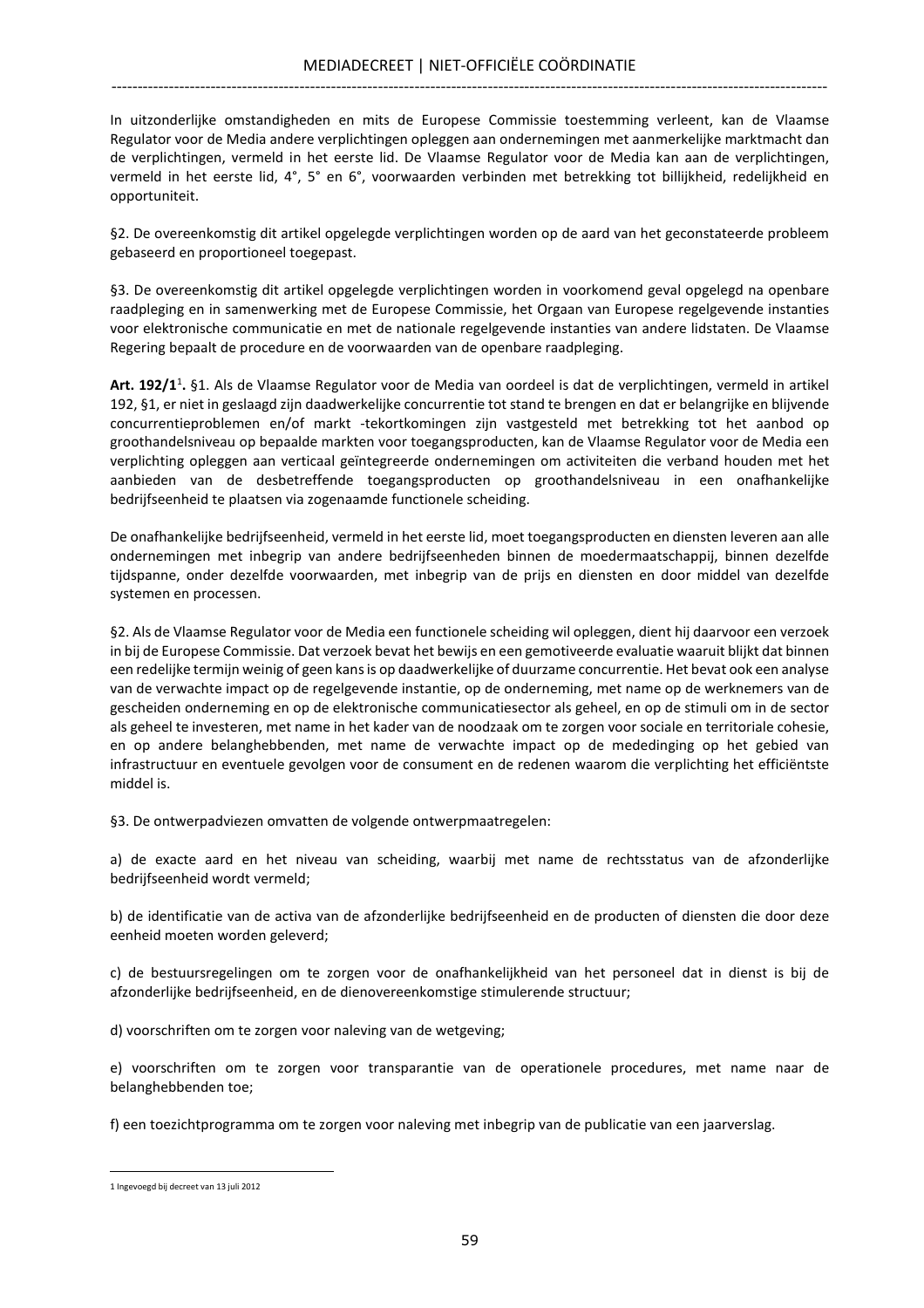§4. Naar aanleiding van het besluit van de Commissie inzake de ontwerpmaatregelen die moet worden genomen, voert de Vlaamse Regulator voor de Media, overeenkomstig artikel 190, een gecoördineerde analyse uit van de verschillende markten die verbonden zijn aan het toegangsnetwerk. Op basis van dit onderzoek kan de Vlaamse Regulator voor de Media verplichtingen bepaald in artikel 192 opleggen, handhaven, wijzigen of intrekken.

§5. Een onderneming waaraan een functionele scheiding wordt opgelegd, kan, als vastgesteld is dat de onderneming aanmerkelijke marktmacht heeft overeenkomstig artikel 190, §3, tweede lid, op elke specifieke markt onderworpen worden aan de verplichtingen, vermeld in artikel 192, §1, of aan andere verplichtingen waaraan de Europese Commissie haar toestemming heeft verleend.

Art. 192/2<sup>1</sup>. §1. Ondernemingen waarvan is vastgesteld dat zij een aanmerkelijke marktmacht hebben, brengen de Vlaamse Regulator voor de Media vooraf en op tijd op de hoogte als ze van plan zijn hun plaatselijke toegangsnetwerkactiva, of een belangrijk deel ervan, over te dragen aan een afzonderlijke rechtspersoon met een verschillende eigenaar, of om een afzonderlijke bedrijfseenheid op te richten om alle kleinhandelaren, met inbegrip van de eigen kleinhandelsafdelingen, al dan niet volledige equivalente toegangsproducten aan te bieden.

De ondernemingen, vermeld in het eerste lid, brengen de Vlaamse Regulator voor de Media op de hoogte van elke verandering van het voornemen, vermeld in het eerste lid, en van het eindresultaat van het scheidingsproces.

§2. De Vlaamse Regulator voor de Media onderzoekt welk effect de voorgenomen transactie zal hebben op de bestaande regelgevende verplichtingen op grond van dit decreet. Daartoe voert hij een gecoördineerde analyse uit van de verschillende markten die verbonden zijn aan het toegangsnetwerk volgens de procedure, vermeld in artikel 190. Op basis van dat onderzoek kan de Vlaamse Regulator voor de Media verplichtingen opleggen, handhaven, wijzigen of intrekken volgens de voorwaarden, vermeld in artikel 192, §3.

§3. De juridisch of operationeel gescheiden bedrijfseenheden kunnen op elke specifieke markt onderworpen worden aan de verplichtingen, vermeld in artikel 192, §1, of aan andere verplichtingen waarvoor de Europese Commissie toestemming heeft verleend, als is vastgesteld dat de onderneming aanmerkelijke marktmacht heeft overeenkomstig artikel 190, §3, tweede lid.

Art. 192/3<sup>2</sup>. §1. Als een onderneming op een eerste specifieke markt aanmerkelijke marktmacht bezit, kan ze worden aangewezen als een onderneming met een aanmerkelijke marktmacht op een nauw verwante tweede markt als de marktmacht op de eerste markt kan worden gebruikt om de marktmacht van de onderneming op de tweede markt te vergroten.

Om te vermijden dat ondernemingen naar meer macht op de tweede markt streven, kan de Vlaamse Regulator voor de Media de verplichtingen, vermeld in artikel 192, §1, opleggen aan die ondernemingen.

§2. Als de oplossingen en maatregelen die genomen worden met toepassing van paragraaf 1, tweede lid, ontoereikend zijn, kan de Vlaamse Regulator voor de Media de volgende maatregelen opleggen op de eindgebruikersmarkt:

1° de onderneming mag geen buitensporige prijzen vragen;

2° de toegang tot de markt mag niet belemmerd worden;

3° de mededinging mag niet beperkt worden door middel van afbraakprijzen;

4° er mag geen ongegronde voorkeur voor bepaalde eindgebruikers aan de dag worden gelegd;

5° diensten mogen niet op een onredelijke wijze gebundeld worden.

<sup>1</sup> Ingevoegd bij decreet van 13 juli 2012

<sup>2</sup> Ingevoegd bij decreet van 13 juli 2012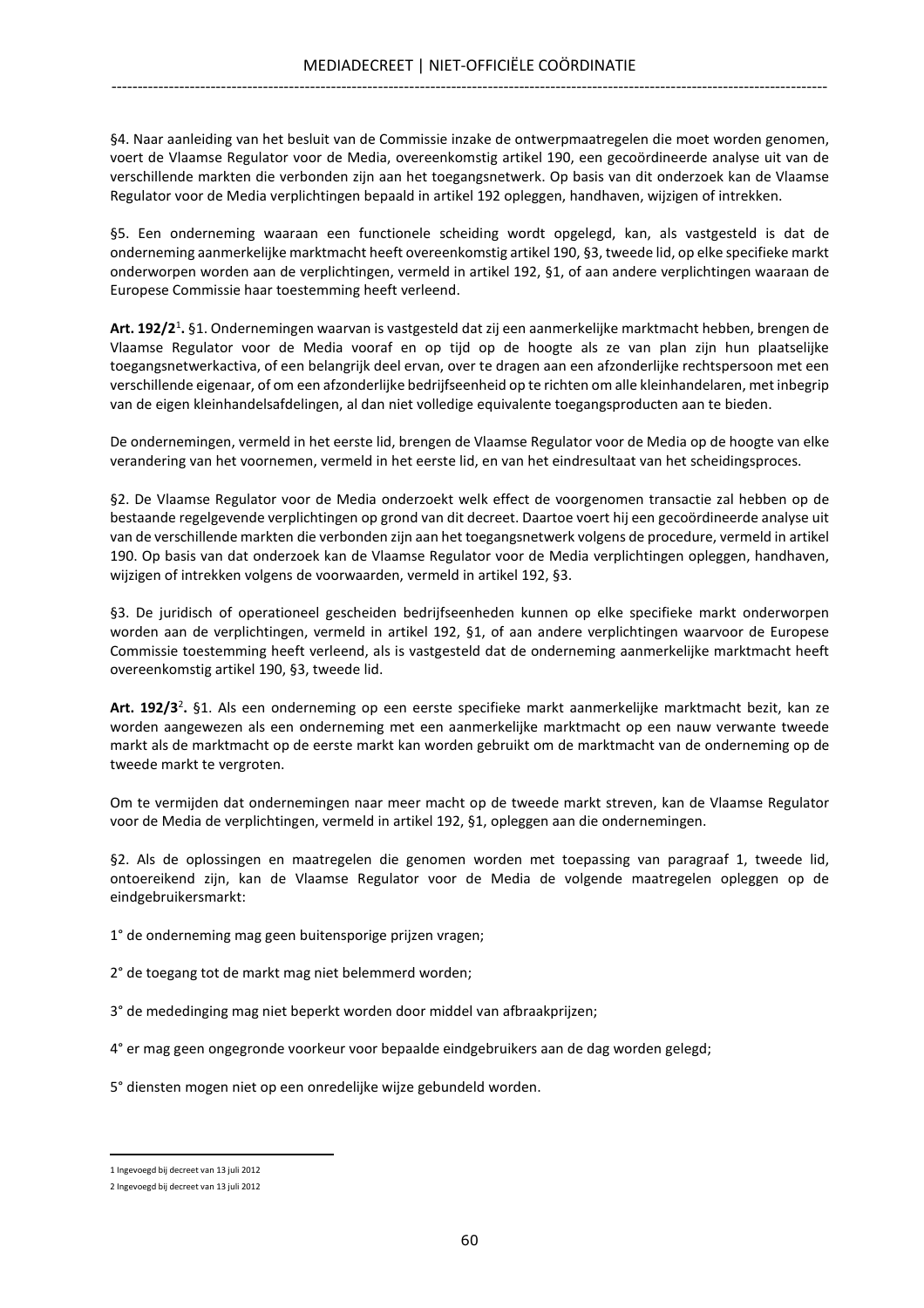Om de belangen van de eindgebruiker te beschermen en om daadwerkelijke mededinging te stimuleren, kan de Vlaamse Regulator voor de Media aan dergelijke ondernemingen de volgende maatregelen opleggen:

- 1° passende prijsplafonds;
- 2° de verplichting om individuele tarieven te controleren;

3° de verplichting om de tarieven af te stemmen op de kosten of prijzen op vergelijkbare markten.

Als een onderneming onderworpen is aan regulering van de eindgebruikerstarieven of aan andere desbetreffende controles van de eindgebruikerstarieven, zorgt de Vlaamse Regulator voor de Media ervoor dat de noodzakelijke en geëigende kostentoerekeningssystemen worden toegepast. De Vlaamse Regulator voor de Media bepaalt welk model en welke boekhoudkundige methode moeten worden gehanteerd. Een erkende bedrijfsrevisor, aangewezen door de onderneming, ziet toe op de inachtneming van het kostentoerekeningssysteem. De onderneming draagt de kosten van de erkende bedrijfsrevisor. De Vlaamse Regulator voor de Media publiceert ieder jaar een verklaring over de inachtneming van deze bepalingen.

## TITEL II: BEPALINGEN OVER ZENDVERGUNNINGEN VOOR HET GEBRUIK VAN FREQUENTIES

Art. 193. §1. Niemand mag zendapparatuur gebruiken zonder een schriftelijke zendvergunning die uitgereikt is door de Vlaamse Regulator voor de Media.

De zendvergunning is persoonlijk en mag aan een derde pas worden overgedragen na het schriftelijke akkoord van de Vlaamse Regulator voor de Media.

§2. Met behoud van de toepassing van de bepalingen van paragraaf 4 mag de Vlaamse Regulator voor de Media uitsluitend een zendvergunning toekennen aan lineaire omroeporganisaties en aan etheromroepnetwerken. De Vlaamse Regulator voor de Media kan ook naar aanleiding van evenementen en voor experimenten in het teken van het uittesten van nieuwe technologieën een tijdelijke vergunning uitreiken voor de duur van het evenement.

§3. De Vlaamse Regering bepaalt de voorwaarden en de procedure voor het aanvragen, het wijzigen, het schorsen, of het intrekken van de zendvergunningen.

De zendvergunning geldt voor de duur van de erkenning van de landelijke, regionale of lokale radio-omroeporganisatie of van het etheromroepnetwerk. Het opschorten of intrekken van die erkenning heeft het opschorten of het intrekken van de zendvergunning tot gevolg.

§4. De vergunningen, vermeld in paragraaf 1, zijn niet vereist voor de openbare omroeporganisatie van de Vlaamse Gemeenschap. De Vlaamse Regering stelt die omroep de frequenties ter beschikking die hij nodig heeft.

Art. 194. De Vlaamse Regering kan specifieke politieverordeningen vaststellen die de omroeporganisaties en de aanbieders van een etheromroepnetwerk aanbelangen.

Art. 195. De Vlaamse Regering bepaalt de specifieke technische voorschriften van de vergunningen, vermeld in artikel 193.

Art. 196. De Vlaamse Regering stelt het bedrag vast dat moet worden betaald door de titularissen van de vergunningen voor de dekking van de kosten voor de uitreiking of wijziging van of voor het toezicht op de vergunningen, vermeld in artikel 193. Ze bepaalt de betalingsvoorwaarden van deze rechten.

#### TITEL III: HET AANBIEDEN VAN KABELOMROEPNETWERKEN

Art. 197. De bepalingen van deze titel zijn niet van toepassing op de oprichting en de exploitatie van een collectieve antenne die uitsluitend bestemd is voor houders van eindontvangtoestellen die verblijven in:

1° kamers of appartementen van hetzelfde gebouw of in gegroepeerde woningen van instellingen die behoren tot de volksgezondheids- of welzijnssector;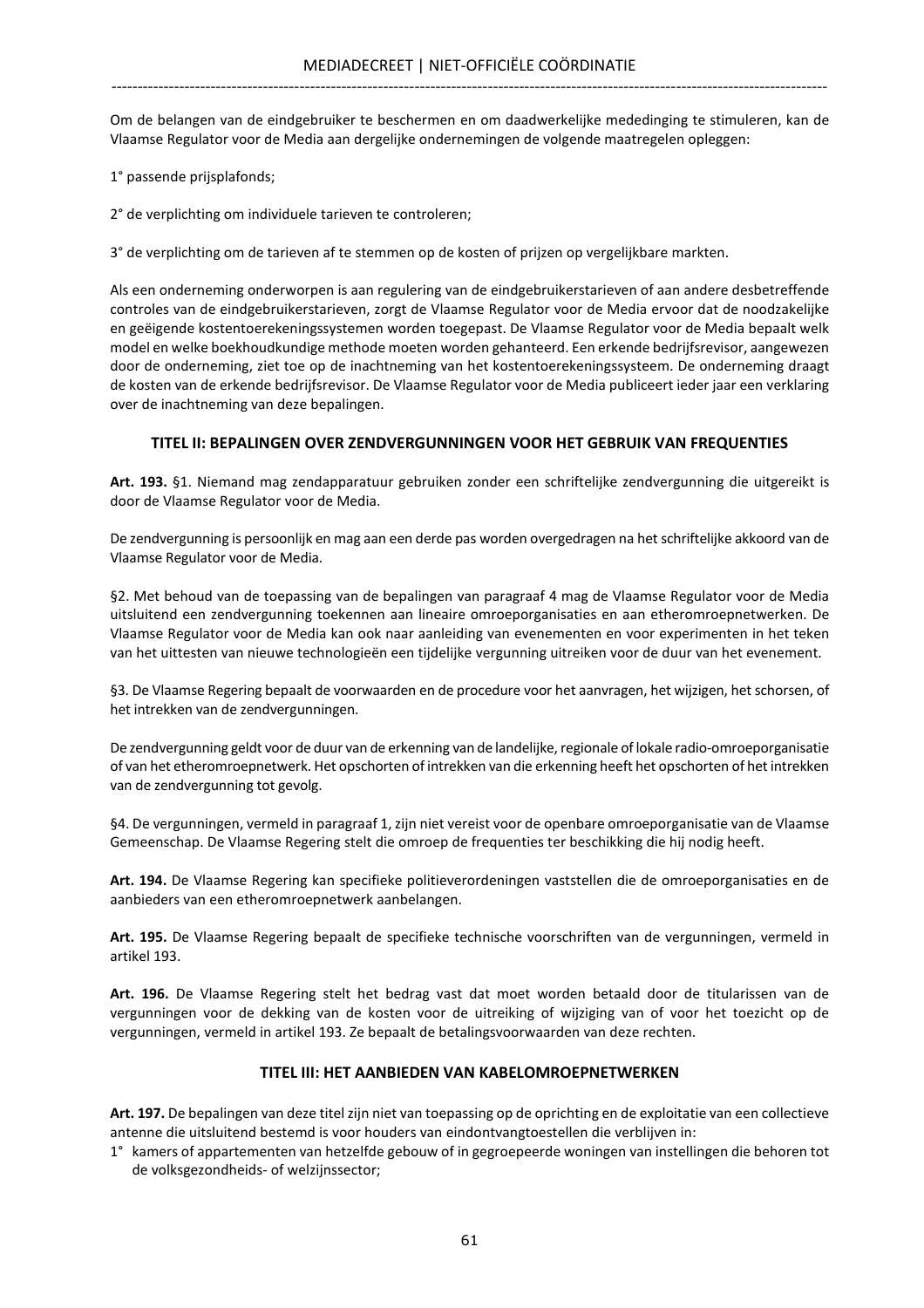- 2° hetzelfde gebouw met maximaal vijftig kamers of appartementen;
- 3° woningen die op initiatief van een vennootschap of een instelling die de sociale woningbouw bevordert, tot een gemeenschappelijk geheel gegroepeerd zijn, als het niet gaat om meer dan vijftig woningen;
- 4° gegroepeerde woningen waarvan het aantal niet groter dan vijftig is;
- 5° caravans of op percelen van hetzelfde kampeerterrein.

Art. 198. Eenieder kan, onder de voorwaarden van dit hoofdstuk, een kabelomroepnetwerk aanbieden, als hij voldoet aan de volgende voorwaarden:

- 1° opgericht zijn in de vorm van een vennootschap of van een publiekrechtelijke rechtspersoon met als maatschappelijk doel het aanleggen en exploiteren van een kabelomroepnetwerk in het Vlaamse Gewest. De aanbieders van kabelomroepnetwerken kunnen alle activiteiten verrichten die rechtstreeks of onrechtstreeks aansluiten bij de verwezenlijking van hun maatschappelijk doel;
- 2° in de boekhouding een onderscheid maken tussen de activiteiten in het kader van de aanleg en de exploitatie van het kabelomroepnetwerk enerzijds, en het aanbieden van andere netwerken of diensten waarvoor bijzondere of uitsluitende rechten zijn toegekend, anderzijds;
- 3° jaarlijks voor 30 juni aan de Vlaamse Regulator voor de Media een werkingsverslag, met vermelding van de aandeelhoudersstructuur, het aantal abonnees en de doorgegeven omroepprogramma's, en de balans en de jaarrekening, goedgekeurd door de algemene vergadering van aandeelhouders, voorleggen;
- 4° beschikken over de nodige technische infrastructuur of een technisch investeringsplan en een financieel plan ter zake voorleggen.

De Vlaamse Regulator voor de Media moet vooraf, conform artikel 219, op de hoogte worden gebracht van het aanbieden van een kabelomroepnetwerk of van de overdracht ervan aan derden. De Vlaamse Regering bepaalt welke gegevens die kennisgeving aan de Vlaamse Regulator voor de Media moet bevatten en kan aanvullende verplichtingen opleggen. Die verplichtingen zijn objectief gerechtvaardigd in relatie tot het netwerk in kwestie, nietdiscriminerend, proportioneel en transparant. Elke latere wijziging van de informatie in de kennisgeving wordt zonder verwijl aan de Vlaamse Regulator voor de Media meegedeeld.

Art. 199. De Vlaamse Regering kan de verordeningen van algemeen bestuur en de politieverordeningen betreffende de aanleg en de exploitatie van de kabelomroepnetwerken vaststellen en de minimale technische voorschriften bepalen waaraan de kabelomroepnetwerken moeten voldoen. In bijzondere gevallen kan de Vlaamse Regering speciale voorwaarden opleggen om de kwaliteit van een net waarvan de werking gebrekkig is, te verbeteren.

Art. 200<sup>1</sup>. §1. De aanbieders van kabelomroepnetwerken hebben het recht de kabels en de bijbehorende uitrustingen van hun kabelomroepnetwerken op hun kosten, op of onder de pleinen, wegen, straten, paden, waterlopen en vaarten die deel uitmaken van het openbaar domein, te laten aanleggen en te onderhouden op voorwaarde dat ze zich gedragen naar de wetten en besluiten van het openbaar domein en dat ze de bestemming ervan eerbiedigen.

Alvorens dat recht uit te oefenen, onderwerpt de belanghebbende aanbieder van een kabelomroepnetwerk het plan van de plaats en de bijzonderheden van de aanleg van de geleidingen aan de goedkeuring van de overheid van wie het openbaar domein afhangt. Die overheid beslist binnen twee maanden, te rekenen vanaf de datum waarop het plan werd ingezonden. Ze brengt de belanghebbende aanbieder van een kabelomroepnetwerk op de hoogte van haar beslissing. Nadat die termijn verstreken is, geldt het stilzwijgen van de overheid als goedkeuring. In geval van blijvende onenigheid wordt beslist bij besluit van de Vlaamse Regering.

De openbare overheden hebben in elk geval het recht om de inrichting of het plan van aanleg, alsook de daarmee verband houdende werkzaamheden, later op hun onderscheiden domein te doen wijzigen. De kosten van die werkzaamheden zijn voor rekening van de aanbieder van het kabelomroepnetwerk als de wijzigingen opgelegd zijn om een van de volgende redenen:

- 1° met het oog op de openbare veiligheid;
- 2° tot behoud van het natuur- en stedenschoon;
- 3° in het belang van de wegen, waterlopen, vaarten of een openbare dienst;

<sup>1</sup> Gewijzigd bij decreet van 13 juli 2012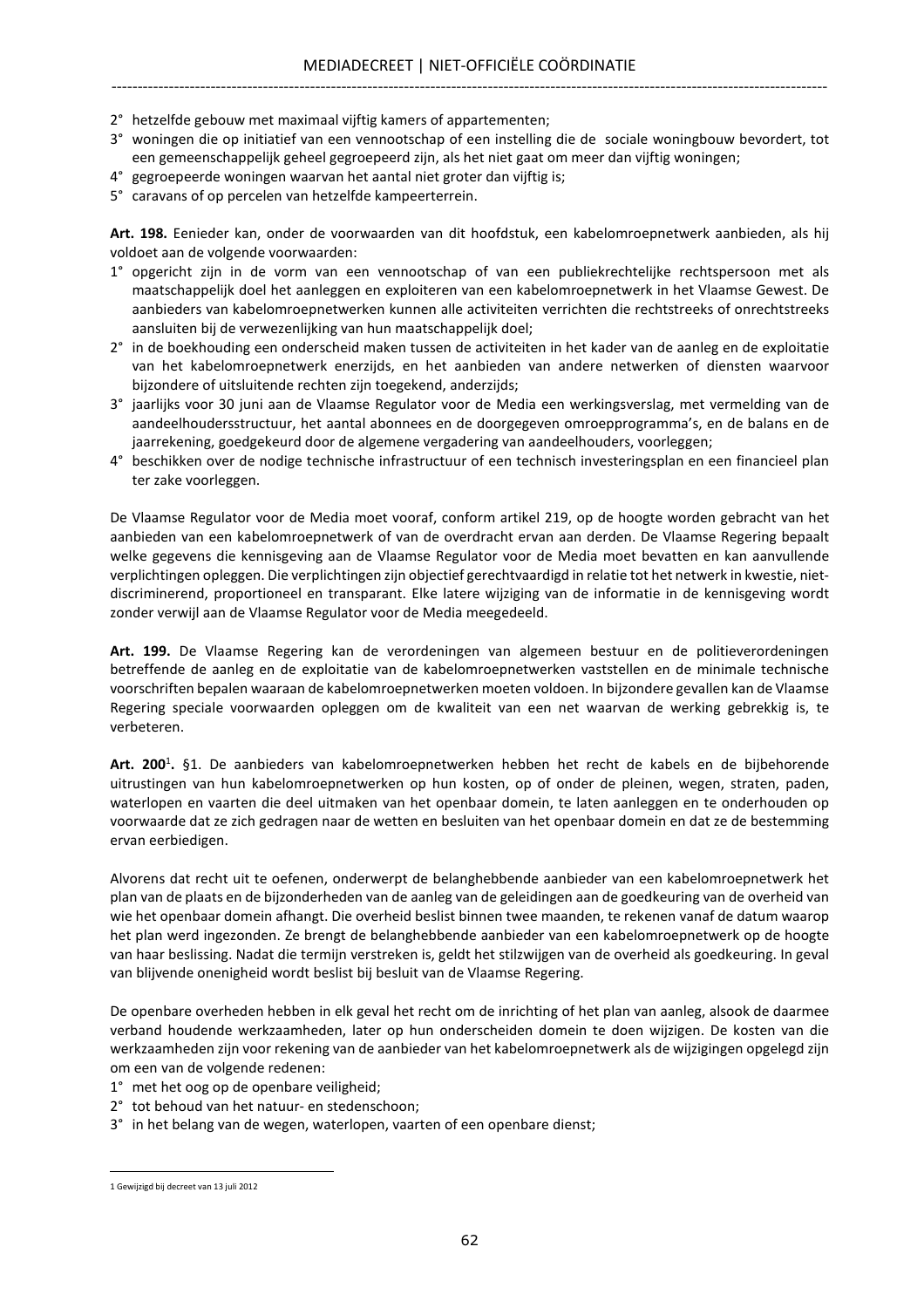4° als gevolg van een verandering die de aangelanden aan de toegangen tot de eigendommen langs de gebruikte wegen hebben aangebracht.

In andere gevallen zijn ze voor rekening van de overheid die de wijzigingen oplegt. De overheid mag vooraf een kostenbegroting eisen en, in geval van onenigheid, zelf de werkzaamheden laten uitvoeren.

§1/1. De Vlaamse Regulator voor de Media kan, de bepalingen die het gebruik van het openbaar domein regelen buiten beschouwing gelaten, met inachtneming van het evenredigheidsbeginsel, om het milieu, de volksgezondheid en de openbare veiligheid te beschermen of om stedenbouwkundige of planologische redenen, doch zulks pas na een passende periode van openbare raadpleging, het gedeelde gebruik opleggen aan de aanbieders van kabelomroepnetwerken bij de aanleg van hun netwerkelementen en hun bijbehorende faciliteiten. Dat gedeelde gebruik slaat op faciliteiten of eigendom, met inbegrip van gebouwen, toegangen tot gebouwen, bekabeling van gebouwen, masten, antennes, torens en andere ondersteuningsgebouwen, kabelgoten, leidingen, mangaten en straatkasten.

Onder bijbehorende faciliteiten wordt verstaan de diensten die horen bij een elektronisch communicatienetwerk of een elektronische communicatiedienst, fysieke infrastructuren en andere elementen die het aanbieden van diensten via dat netwerk of die dienst mogelijk maken of ondersteunen of die het potentieel daarvoor bezitten, zoals gebouwen of toegangen tot gebouwen, bekabeling van gebouwen, antennes, torens en andere ondersteunende constructies, kabelgoten, kabelbuizen, masten, mangaten en straatkasten.

De Vlaamse Regulator voor de Media kan de verplichtingen, vermeld in het eerste lid, opleggen na een passende periode van openbare raadpleging waarin alle belanghebbende partijen in staat zijn gesteld hun standpunt naar voren te brengen.

De Vlaamse Regulator voor de Media kan, na een passende periode van openbare raadpleging waarin alle belanghebbende partijen in staat zijn gesteld hun standpunt naar voren te brengen, verplichtingen opleggen aan de kabelomroepnetwerken voor het gedeelde gebruik van bekabeling in gebouwen of tot aan het eerste punt van samenkomst of distributie als dat zich buiten het gebouw bevindt, als duplicatie van dergelijke infrastructuur economisch inefficiënt of fysiek onuitvoerbaar is.

De verplichtingen, vermeld in het eerste en het vierde lid, kunnen een omslagregeling voor de kosten van het gedeelde gebruik van faciliteiten of eigendom bevatten, die is aangepast aan de risico's.

§2. De aanbieders van kabelomroepnetwerken hebben ook het recht om voor de aanleg van de kabels en de bijbehorende uitrustingen van hun kabelomroepnetwerken op blijvende wijze steunen en ankers aan te brengen op muren en gevels die uitgeven op de openbare weg en hun kabels in open en onbebouwde grond aan te leggen of zonder vasthechting of aanraking boven particuliere eigendommen te laten doorgaan.

De werkzaamheden mogen pas beginnen nadat aan de eigenaars, volgens de gegevens van het kadaster, aan de huurders en de bewoners een behoorlijk aangetoonde schriftelijke kennisgeving is bezorgd.

Als de aanbieder van een kabelomroepnetwerk het voornemen heeft kabels, bovengrondse lijnen en bijbehorende uitrustingen aan te leggen, op te ruimen of er werkzaamheden aan uit te voeren, streeft hij naar overeenstemming met degene op wiens eigendom steun wordt genomen of wiens eigendom wordt overspannen of overschreden, over de plaats en de wijze van uitvoering van de werkzaamheden.

De uitvoering van de werkzaamheden heeft geen buitenbezitstelling tot gevolg. Het plaatsen van steunen en ankers op muren of gevels mag de eigenaar niet hinderen in zijn recht om zijn goed af te breken of te herstellen.

De ondergrondse kabels en steunen die in een open en onbebouwde grond geplaatst zijn, moeten op verzoek van de eigenaar worden weggenomen als die zijn recht om te bouwen of te omheinen uitoefent. De kosten van het wegnemen zijn ten laste van de aanbieder van het kabelomroepnetwerk.

De eigenaar moet evenwel ten minste twee maanden voor het begin van de werkzaamheden, vermeld in het vierde en het vijfde lid, de aanbieder van het kabelomroepnetwerk daarvan op de hoogte brengen.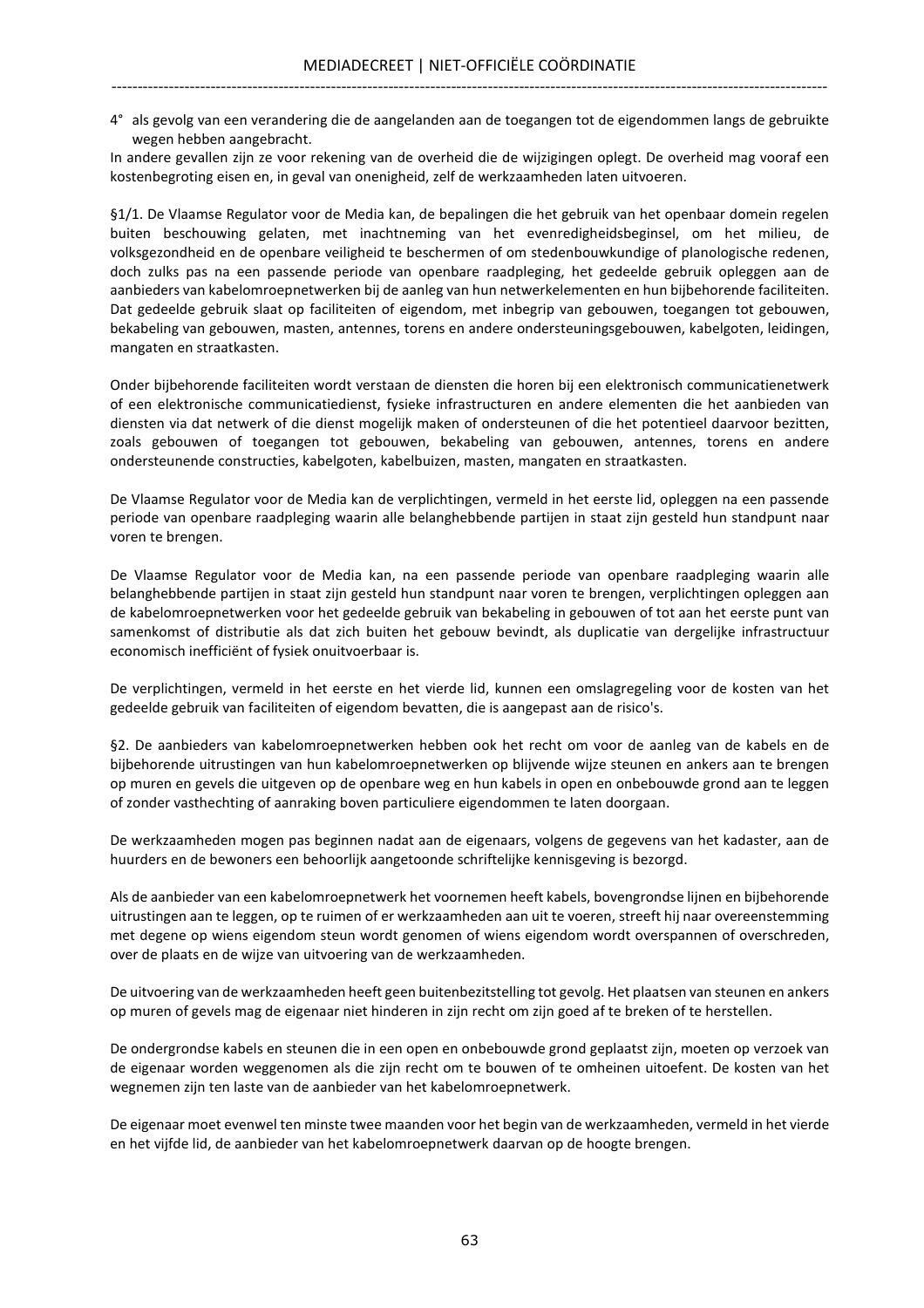§3. De aanleg en de uitvoering van alle andere werken aan de kabels, bovengrondse lijnen en bijbehorende uitrustingen in, tegen en op gebouwen en in en op gronden die daarbij behoren, voor de aansluitingen op de infrastructuur in die gebouwen, moeten worden gedoogd door de eigenaar en de rechthebbende, tenzij ze bereid zijn de meerkosten van een tegenvoorstel te dragen.

§4. Als takken of wortels redelijkerwijze hinderlijk zijn voor de aanleg, het onderhoud of de exploitatie van kabels, bovengrondse lijnen en bijbehorende uitrustingen, moet de eigenaar of de rechthebbende ze, op verzoek van de aanbieder van een kabelomroepnetwerk, inkorten.

Als de eigenaar of de rechthebbende het verzoek gedurende een maand zonder gevolg heeft gelaten, mag de aanbieder van een kabelomroepnetwerk zelf overgaan tot het inkorten.

De kosten van het inkorten zijn ten laste van:

- 1° de eigenaar of de rechthebbende, als de bomen of beplantingen zich op zijn privé-eigendom bevinden en hun takken of wortels hinderlijk zijn voor kabels, bovengrondse lijnen en bijbehorende uitrustingen:
	- a) die zich in of boven het openbaar domein bevinden;
	- b) die zich in of boven zijn privé-eigendom bevinden en die dienstig zijn voor zijn aansluiting;
- 2° de aanbieder van een kabelomroepnetwerk, in de overige gevallen.

§5. Als de aanbieder van een kabelomroepnetwerk werkzaamheden uitvoert, is hij ertoe gehouden het goed te herstellen in zijn oorspronkelijke staat binnen een redelijke termijn, naargelang van het geval, hetzij door eigen toedoen, hetzij door toedoen van een derde. Van de bepalingen van het eerste lid kan bij overeenkomst tussen de aanbieder van een kabelomroepnetwerk en de eigenaar of de rechthebbende van het goed worden afgeweken.

De bepalingen van het eerste lid zijn niet van toepassing op de schade die onvermijdelijk wordt aangericht aan een goed, als de aanbieder van een kabelomroepnetwerk een werk uitvoert dat nodig is voor de aansluitingen van de eigenaar of de rechthebbende van dat goed.

§6. De vergoedingen voor schade wegens de aanleg of de exploitatie van een kabelomroepnetwerk zijn voor rekening van de aanbieder van het kabelomroepnetwerk, die aansprakelijk blijft voor alle voor derden schadelijke gevolgen.

§7. De aanbieder van een kabelomroepnetwerk is verplicht onmiddellijk gevolg te geven aan elke vordering van de Vlaamse Regulator voor de Media, het Belgisch Instituut voor Postdiensten en Telecommunicatie of van elke dienst of elk bedrijf voor elektriciteitsvoorziening om elke storing in of nadelige invloed op de werking van de telefoon- of telegraafinstallaties of van de installaties voor elektriciteitsvoorziening onverwijld te doen ophouden.

Bij gebrek daaraan worden de nodig geachte maatregelen, met inbegrip van het verplaatsen van de kabels en de bijbehorende installaties, door de diensten of bedrijven in kwestie getroffen op kosten en risico van de aanbieder van het omroepnetwerk.

§8. De aangelegde kabels, bovengrondse lijnen en bijbehorende uitrustingen blijven eigendom van de aanbieder van het kabelomroepnetwerk.

## TITEL IV: HET AANBIEDEN VAN ETHEROMROEPNETWERKEN

Art. 201. §1. Niemand mag een etheromroepnetwerk aanbieden zonder schriftelijke licentie van de Vlaamse Regulator voor de Media. Die licentie is persoonlijk en mag pas aan een derde worden overgedragen na het schriftelijke akkoord van de Vlaamse Regulator voor de Media.

De Vlaamse Regering bepaalt de duur van de licenties, vermeld in het eerste lid, de voorwaarden waaronder die kunnen worden verkregen, en de modaliteiten en de procedure voor het aanvragen, het wijzigen, het schorsen of het intrekken ervan.

§2. De Vlaamse Regering stelt een digitaal frequentieplan op en keurt het goed. Ze bepaalt het aantal frequentieblokken en frequentiekanalen, met inbegrip van de bijbehorende technische voorwaarden, die geheel of gedeeltelijk zullen worden toegekend aan aanbieders van etheromroepnetwerken.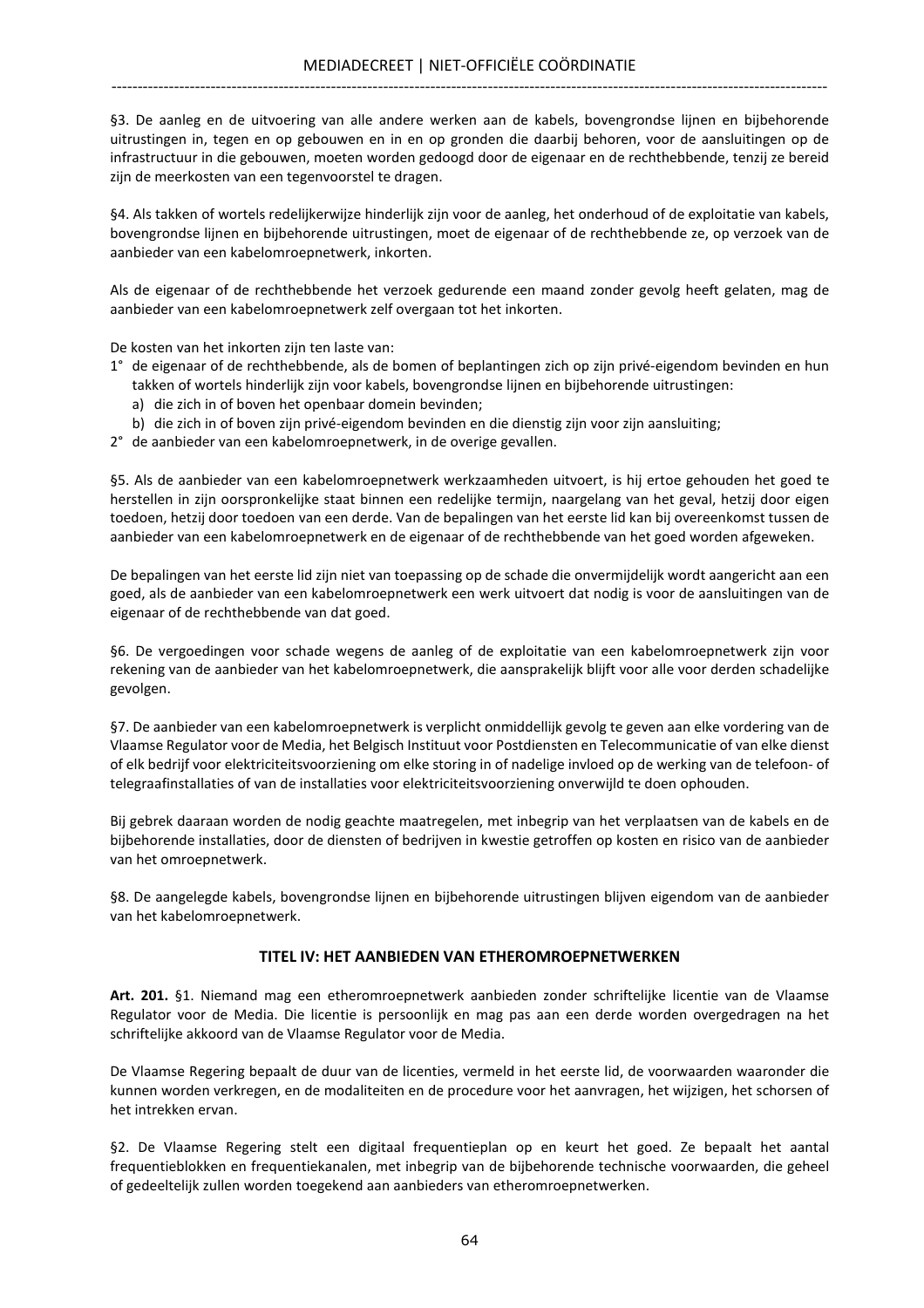§3. De Vlaamse Regering stelt aan de openbare omroeporganisatie van de Vlaamse Gemeenschap de frequentieblokken en frequentiekanalen ter beschikking die hij nodig heeft om zijn eigen omroepprogramma's door te geven.

Art. 202. Om een licentie als vermeld in artikel 201 te verkrijgen, moet de aanbieder voldoen aan de volgende voorwaarden:

- 1° opgericht zijn in de vorm van een vennootschap of van een publiekrechtelijke rechtspersoon met als maatschappelijk doel het aanleggen en exploiteren van een etheromroepnetwerk in de Vlaamse Gemeenschap. De aanbieders van een etheromroepnetwerk kunnen alle activiteiten verrichten die rechtstreeks of onrechtstreeks aansluiten bij de verwezenlijking van hun maatschappelijk doel;
- 2° ressorteren onder de bevoegdheid van de Vlaamse Gemeenschap;
- 3° in de boekhouding een onderscheid maken tussen de activiteiten in het kader van het aanbieden van het etheromroepnetwerk enerzijds, en het aanbieden van andere netwerken of diensten waarvoor bijzondere of uitsluitende rechten zijn toegekend, anderzijds;
- 4° jaarlijks voor 30 juni aan de Vlaamse Regulator voor de Media een werkingsverslag met vermelding van, in voorkomend geval, het aantal abonnees en van de doorgegeven omroepprogramma's, en de balans en de jaarrekening, goedgekeurd door de algemene vergadering van aandeelhouders, voorleggen;
- 5° jaarlijks een vergoeding betalen voor het gebruik van de benodigde frequentieblokken en -kanalen;
- 6° beschikken over de nodige technische infrastructuur of een technisch investeringsplan en een financieel plan ter zake voorleggen;
- 7° geen aanbieder zijn van elektronische communicatienetwerken die tegen betaling omroepdiensten of elektronische communicatiediensten aanbiedt aan eindgebruikers in Vlaanderen;
- 8° geen onderneming zijn waarin de ondernemingen, vermeld in punt 7°, zeggenschap hebben. Onder zeggenschap wordt begrepen de rechten, overeenkomsten of andere middelen die het afzonderlijk of gezamenlijk, met inachtneming van alle feitelijke en juridische omstandigheden, mogelijk maken een bepalende invloed uit te oefenen op de activiteiten van een onderneming, met name:
	- a) eigendoms- of gebruiksrechten op alle vermogensbestanddelen van een onderneming of op delen daarvan;
	- b) rechten of overeenkomsten die een bepalende invloed verschaffen op de samenstelling, het stemgedrag of de besluiten van de ondernemingsorganen.

De Vlaamse Regering bepaalt het bedrag en de betalingsvoorwaarden van de jaarlijkse vergoeding voor het gebruik van de benodigde frequentieblokken en -kanalen, vermeld in het eerste lid, 5°.

De Vlaamse Regering kan aanvullende verplichtingen opleggen. Die verplichtingen zijn objectief gerechtvaardigd in relatie tot het netwerk in kwestie, niet-discriminerend, proportioneel en transparant.

Art. 202/1<sup>1</sup>. §1. De aanbieders van etheromroepnetwerken hebben het recht de kabels en de bijbehorende uitrustingen van hun etheromroepnetwerken op hun kosten, op of onder de pleinen, wegen, straten, paden, waterlopen en vaarten die deel uitmaken van het openbaar domein, te laten aanleggen en te onderhouden op voorwaarde dat ze zich gedragen naar de wetten en besluiten van het openbaar domein en dat ze de bestemming ervan eerbiedigen.

Voor hij dat recht uitoefent, onderwerpt de belanghebbende aanbieder van een etheromroepnetwerk het plan van de plaats en de bijzonderheden van de aanleg van de geleidingen aan de goedkeuring van de overheid die bevoegd is voor het openbaar domein. Die overheid beslist binnen twee maanden vanaf de datum waarop het plan is ingezonden. Ze brengt de belanghebbende aanbieder van een etheromroepnetwerk op de hoogte van haar beslissing. Na het verstrijken van die termijn, geldt het stilzwijgen van de overheid als goedkeuring. In geval van blijvende onenigheid wordt beslist bij besluit van de Vlaamse Regering.

De overheden hebben het recht om de inrichting of het plan van aanleg en de daarmee verband houdende werkzaamheden later op hun domein te laten wijzigen. De kosten van die werkzaamheden zijn voor rekening van de aanbieder van het etheromroepnetwerk als de wijzigingen opgelegd zijn om een van de volgende redenen:

1° met het oog op de openbare veiligheid;

2° tot behoud van het natuur- en stedenschoon;

<sup>1</sup> Ingevoegd bij decreet van 13 juli 2012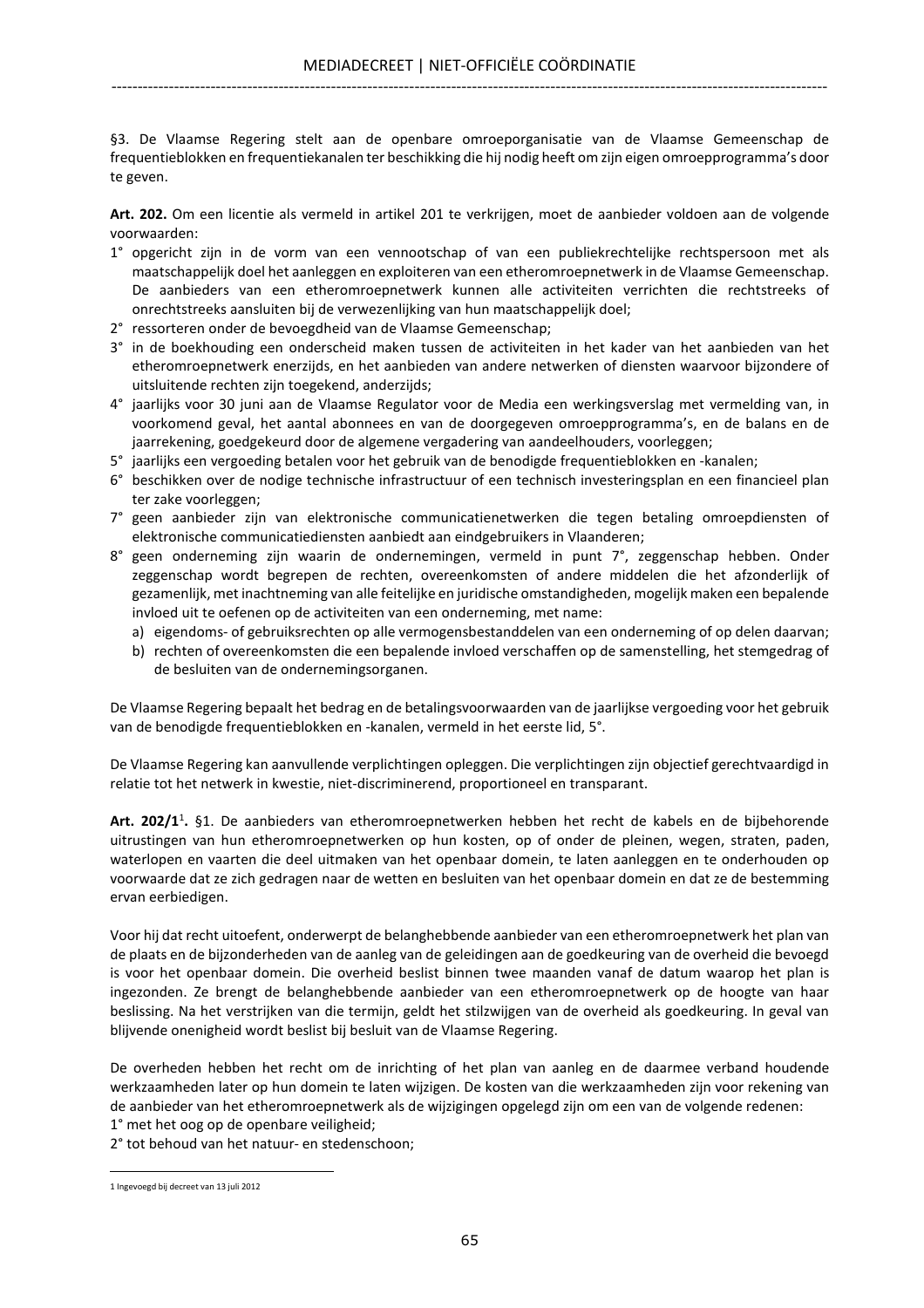3° in het belang van de wegen, waterlopen, vaarten of een openbare dienst;

4° als gevolg van een verandering die de aangelanden aan de toegangen tot de eigendommen langs de gebruikte wegen hebben aangebracht.

In andere gevallen, dan de gevallen, vermeld in het tweede lid, zijn ze voor rekening van de overheid die de wijzigingen oplegt. De overheid mag vooraf een kostenbegroting eisen en, in geval van onenigheid, zelf de werkzaamheden laten uitvoeren.

§2. De Vlaamse Regulator voor de Media kan, de bepalingen die het gebruik van het openbaar domein regelen buiten beschouwing gelaten, met inachtneming van het evenredigheidsbeginsel, om het milieu, de volksgezondheid en de openbare veiligheid te beschermen of om stedenbouwkundige of planologische redenen, doch zulks pas na een passende periode van openbare raadpleging, het gedeelde gebruik opleggen aan de aanbieders van etheromroepnetwerken bij de aanleg van hun netwerkelementen en hun bijbehorende faciliteiten. Dat gedeelde gebruik slaat op faciliteiten of eigendom, met inbegrip van gebouwen, toegangen tot gebouwen, bekabeling van gebouwen, masten, antennes, torens en andere ondersteuningsgebouwen, kabelgoten, leidingen, mangaten en straatkasten.

Onder bijbehorende faciliteiten wordt verstaan de diensten die horen bij een elektronisch communicatienetwerk of een elektronische communicatiedienst, fysieke infrastructuren en andere elementen die het aanbieden van diensten via dat netwerk of die dienst mogelijk maken of ondersteunen of het potentieel daarvoor bezitten, zoals gebouwen of toegangen tot gebouwen, bekabeling van gebouwen, antennes, torens en andere ondersteunende constructies, kabelgoten, kabelbuizen, masten, mangaten en straatkasten.

De Vlaamse Regulator voor de Media kan de verplichtingen, vermeld in het eerste lid, opleggen na een passende periode van openbare raadpleging waarin alle belanghebbende partijen in staat zijn gesteld hun standpunt naar voren te brengen.

De Vlaamse Regulator voor de Media kan, na een passende periode van openbare raadpleging waarin alle belanghebbende partijen in staat zijn gesteld hun standpunt naar voren te brengen, verplichtingen opleggen aan de etheromroepnetwerken voor het gedeelde gebruik van bekabeling in gebouwen of tot aan het eerste punt van samenkomst of distributie als dat zich buiten het gebouw bevindt, als duplicatie van dergelijke infrastructuur economisch inefficiënt of fysiek onuitvoerbaar is.

De verplichtingen, vermeld in het eerste en het vierde lid, kunnen een omslagregeling voor de kosten van het gedeelde gebruik van faciliteiten of eigendom bevatten, die kan worden aangepast aan de risico's.

§3. De aanbieders van etheromroepnetwerken kunnen voor de aanleg van de kabels en de bijbehorende uitrustingen van hun etheromroepnetwerken op blijvende wijze steunen en ankers aanbrengen op muren en gevels die uitgeven op de openbare weg en hun kabels in open en onbebouwde grond aanleggen of zonder vasthechting of aanraking boven particuliere eigendommen laten doorgaan.

De werkzaamheden mogen pas beginnen nadat aan de eigenaars, volgens de gegevens van het kadaster, aan de huurders en aan de bewoners een behoorlijk aangetoonde schriftelijke kennisgeving is bezorgd.

Als de aanbieder van een etheromroepnetwerk kabels, bovengrondse lijnen en bijbehorende uitrustingen wil aanleggen, opruimen of er werkzaamheden aan wil uitvoeren, streeft hij naar overeenstemming over de plaats en de wijze van uitvoering van de werkzaamheden met degene op de eigendom van wie steun wordt genomen of van wie de eigendom wordt overspannen of overschreden.

De uitvoering van de werkzaamheden heeft geen buitenbezitstelling tot gevolg. Het plaatsen van steunen en ankers op muren of gevels mag de eigenaar niet hinderen in zijn recht om zijn goed af te breken of te herstellen.

De ondergrondse kabels en steunen die in een open en onbebouwde grond geplaatst zijn, moeten op verzoek van de eigenaar worden weggenomen als die zijn recht om te bouwen of te omheinen uitoefent. De kosten van het wegnemen zijn ten laste van de aanbieder van het etheromroepnetwerk.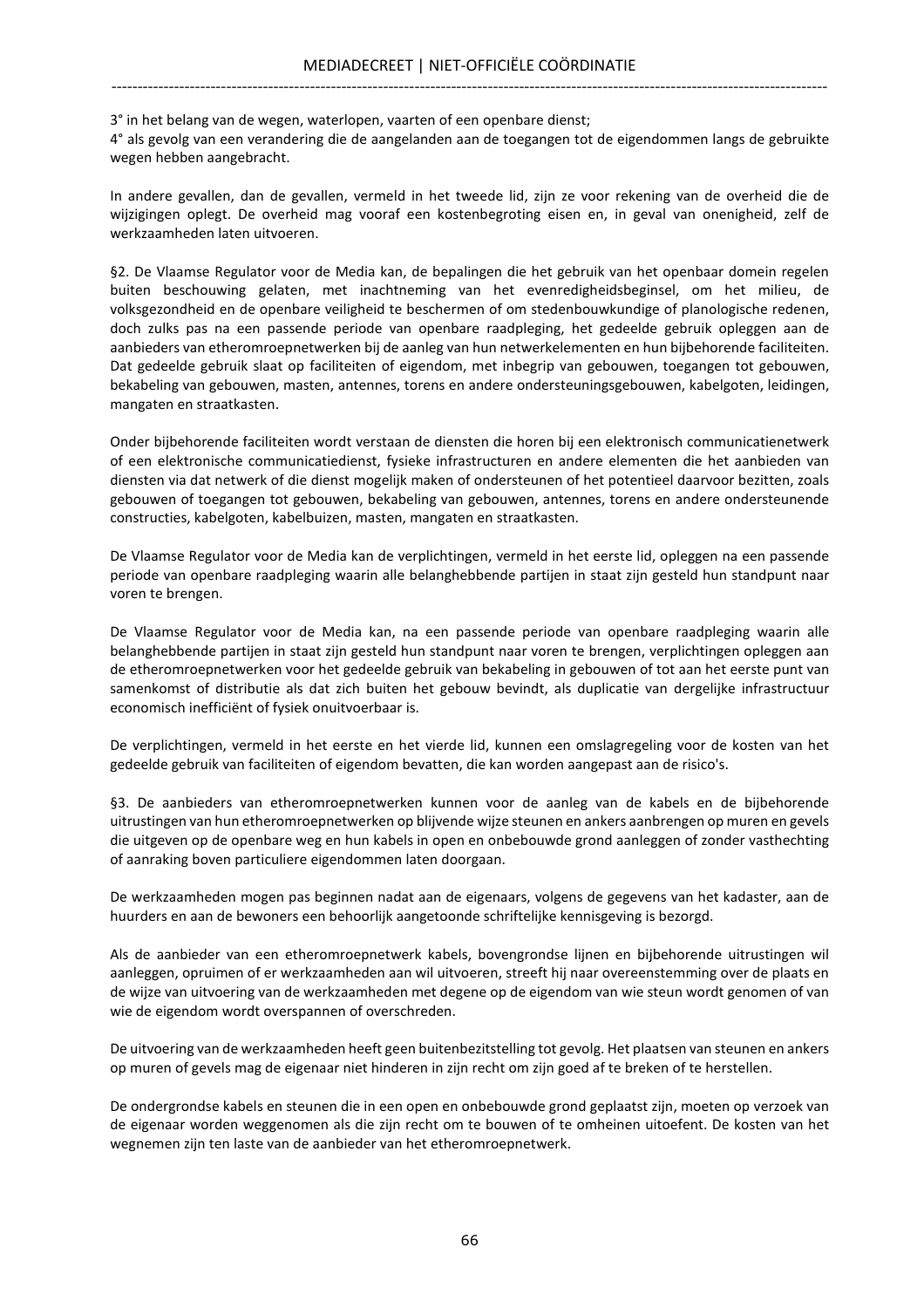De eigenaar moet ten minste twee maanden voor het begin van de werkzaamheden, vermeld in het vierde en het vijfde lid, de aanbieder van het etheromroepnetwerk daarvan op de hoogte brengen.

§4. De aanleg en de uitvoering van alle andere werken aan de kabels, bovengrondse lijnen en bijbehorende uitrustingen in, tegen en op gebouwen en in en op gronden die daarbij horen, voor de aansluitingen op de infrastructuur in die gebouwen, moeten worden toegelaten door de eigenaar en de rechthebbende, tenzij ze bereid zijn de meerkosten van een tegenvoorstel te dragen.

§5. De eigenaar of de rechthebbende moet takken en wortels die hinderlijk zijn voor de aanleg, het onderhoud of de exploitatie van kabels, bovengrondse lijnen en bijbehorende uitrustingen, inkorten op verzoek van de aanbieder van een etheromroepnetwerk.

Als de eigenaar of de rechthebbende het verzoek gedurende een maand zonder gevolg heeft gelaten, mag de aanbieder van een etheromroepnetwerk zelf overgaan tot het inkorten. De kosten van het inkorten zijn ten laste van:

1° de eigenaar of de rechthebbende als de bomen of beplantingen zich bevinden op zijn privé-eigendom en de takken of wortels hinderlijk zijn voor kabels, bovengrondse lijnen en bijbehorende uitrustingen, die zich: a) in of boven het openbaar domein bevinden;

b) in of boven zijn privé-eigendom bevinden en die dienstig zijn voor zijn aansluiting;

2° de aanbieder van een etheromroepnetwerk, in de overige gevallen.

§6. Als de aanbieder van een etheromroepnetwerk werkzaamheden uitvoert, moet hij het goed herstellen in zijn oorspronkelijke staat binnen een redelijke termijn, naargelang van het geval, door eigen toedoen of door toedoen van een derde.

De verplichting, vermeld in het eerste lid, is niet van toepassing op de schade die onvermijdelijk wordt aangericht door de aanbieder van een etheromroepnetwerk aan een goed, als de aanbieder van een etheromroepnetwerk een werk uitvoert dat nodig is voor de aansluitingen van de eigenaar of de rechthebbende van dat goed. De aanbieder van een etheromroepnetwerk en de eigenaar of de rechthebbende van het goed kunnen afwijken van de verplichtingen, vermeld in het eerste lid.

§7. De vergoedingen voor schade veroorzaakt door de aanleg of door de exploitatie van een etheromroepnetwerk zijn voor rekening van de aanbieder van het etheromroepnetwerk, die aansprakelijk blijft voor alle schadelijke gevolgen voor derden.

§8. De aanbieder van een etheromroepnetwerk is verplicht onmiddellijk gevolg te geven aan elke vordering van de Vlaamse Regulator voor de Media, van het Belgisch Instituut voor Postdiensten en Telecommunicatie of van elke dienst of elk bedrijf voor elektriciteitsvoorziening om elke storing in of nadelige invloed op de werking van de telefoon- of telegraafinstallaties of van de installaties voor elektriciteitsvoorziening onmiddellijk te doen ophouden.

Bij gebrek daaraan worden de nodig geachte maatregelen, met inbegrip van het verplaatsen van de kabels en de bijbehorende installaties, door de diensten of bedrijven in kwestie getroffen op kosten en risico van de aanbieder van het omroepnetwerk.

§9. De aangelegde kabels, bovengrondse lijnen en bijbehorende uitrustingen blijven eigendom van de aanbieder van het etheromroepnetwerk.

Art. 203. De aanbieder van een etheromroepnetwerk gebruikt de digitale capaciteit van zijn netwerk om omroepprogramma's uit te zenden.

Art. 204. De Vlaamse Regering kan de verordeningen van algemeen bestuur en de politieverordeningen betreffende de aanleg en de exploitatie van etheromroepnetwerken vaststellen en de minimale technische voorschriften bepalen waaraan de etheromroepnetwerken moeten voldoen. In bijzondere gevallen kan de Vlaamse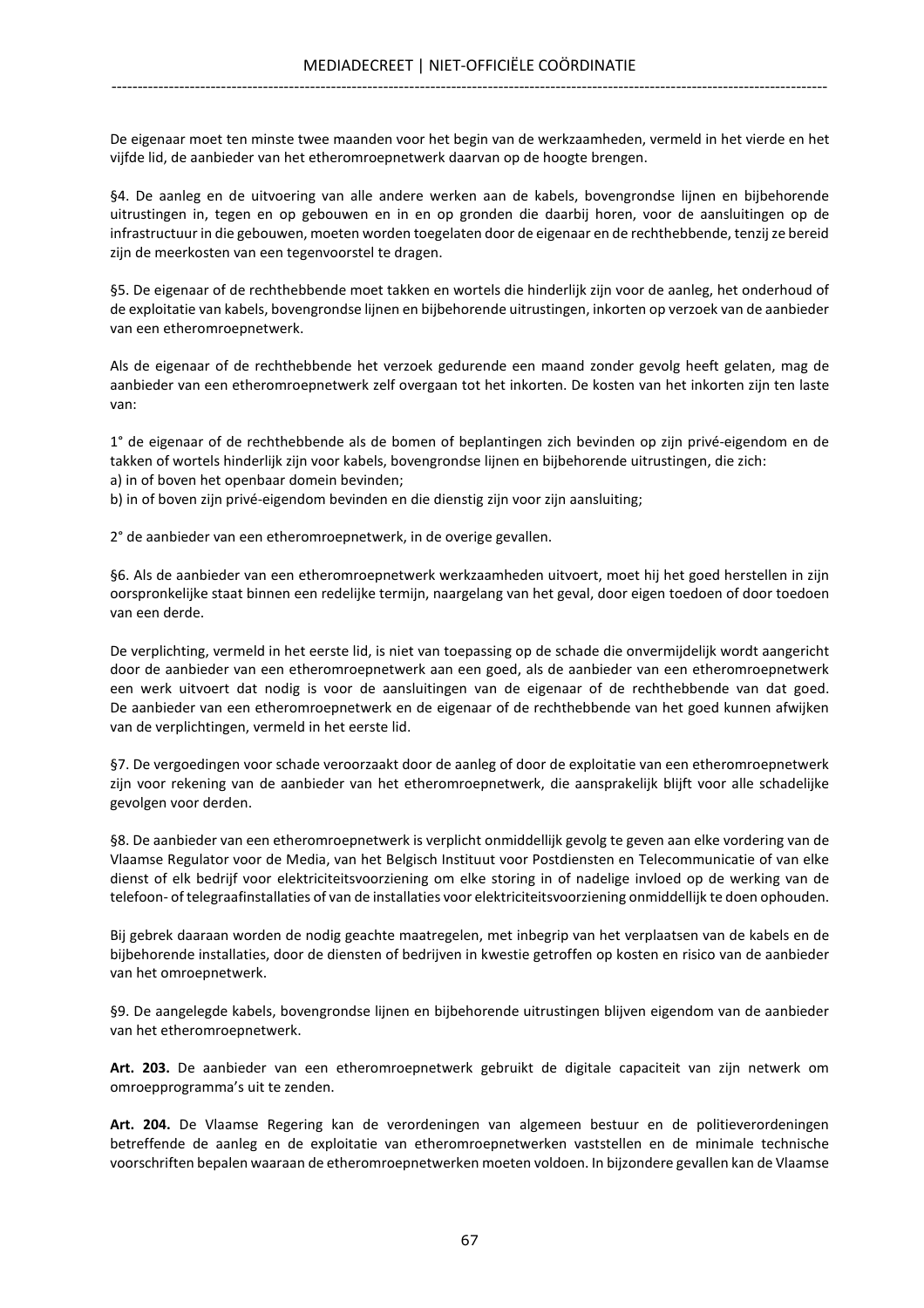Regering speciale voorwaarden opleggen om de kwaliteit van een net waarvan de werking gebrekkig is, te verbeteren.

Art. 205. De Vlaamse Regulator voor de Media is bevoegd om op ieder ogenblik te controleren of de etheromroepnetwerken en de exploitatie ervan conform de voorschriften van dit hoofdstuk en van de uitvoeringsbesluiten ervan zijn.

## DEEL VI: HET GEBRUIK VAN NORMEN VOOR HET UITZENDEN VAN TELEVISIESIGNALEN

Art. 206. De televisieomroeporganisaties die onder de bevoegdheid van de Vlaamse Gemeenschap vallen, moeten: 1° hun uitzendingen verzorgen via een 16:9-systeem dat volledig compatibel is met PAL, als het uitzendingen in breedbeeld en 625 lijnen betreft die niet volledig digitaal zijn;

2° hun uitzendingen verzorgen via een transmissiesysteem dat door een erkende Europese normalisatie-instantie genormaliseerd is, als het uitzendingen betreft die volledig digitaal zijn.

Art. 207. Elektronische communicatienetwerken, opgezet voor de distributie van digitale televisieprogramma's, moeten in staat zijn breedbeeldtelevisieprogramma's door te geven. De aanbieders van kabelomroepnetwerken en van etheromroepnetwerken die breedbeeldtelevisieprogramma's ontvangen, moeten die programma's in hetzelfde breedbeeldformaat doorgeven als dat waarin het hun wordt geleverd.

Art. 208. Elk analoog televisietoestel met een integraal beeldscherm waarvan de zichtbare diagonaal groter is dan 42 cm, dat op de markt te koop of te huur wordt aangeboden, moet voorzien zijn van ten minste een door een erkende Europese normalisatieorganisatie genormaliseerde aansluitbus met open interface die het zonder meer mogelijk maakt randapparaten, namelijk verdere decoders en digitale ontvangers, aan te sluiten.

Elk digitaal televisietoestel met een integraal beeldscherm waarvan de zichtbare diagonaal groter is dan 30 cm, dat op de markt te koop of te huur wordt aangeboden, moet voorzien zijn van ten minste een door een erkende Europese normalisatieorganisatie genormaliseerde aansluitbus met open interface die het zonder meer mogelijk maakt randapparaten aan te sluiten en die alle elementen van een digitaal signaal doorlaat, met inbegrip van informatie over interactieve en voorwaardelijk toegankelijke diensten.

Art. 209. Alle voor de ontvangst van digitale televisiesignalen bestemde apparatuur die in Vlaanderen wordt verkocht, verhuurd of anderszins ter beschikking wordt gesteld, en waarmee digitale televisiesignalen kunnen worden gedecodeerd, moet geschikt zijn om:

- 1° het decoderen van dergelijke signalen mogelijk te maken volgens het gemeenschappelijke Europese coderingsalgoritme dat beheerd wordt door een erkende Europese normalisatie-instantie;
- 2° de signalen weer te geven die ongecodeerd worden uitgezonden mits, in geval van gehuurde apparatuur, de huurder de huurovereenkomst naleeft.

Art. 210. De aanbieders van omroepdiensten en de dienstenverdelers die gebruikmaken van systemen voor voorwaardelijke toegang, maken uitsluitend gebruik van systemen voor voorwaardelijke toegang die de nodige technische mogelijkheden bieden voor een goedkope controleoverdracht. Dat houdt in dat de mogelijkheid wordt geboden aan dienstenverdelers of aanbieders van omroepnetwerken om volledige controle te hebben over de diensten door middel van dergelijke systemen van voorwaardelijke toegang.

Art. 211. Alle dienstenverdelers die aanbieders zijn van systemen voor voorwaardelijke toegang, ongeacht de wijze van doorgifte, waarvan de omroeporganisaties afhangen om potentiële kijkers of luisteraars te kunnen bereiken, moeten:

- 1° aan alle televisieomroeporganisaties op eerlijke, redelijke en niet-discriminerende wijze de technische diensten aanbieden waarmee hun digitale uitzendingen kunnen worden ontvangen door kijkers die daartoe gerechtigd zijn, door middel van een decoder die door de dienstenverdeler wordt beheerd;
- 2° een gescheiden boekhouding voeren voor hun activiteiten als aanbieders van voorwaardelijke toegang, als zij ook andere activiteiten uitoefenen.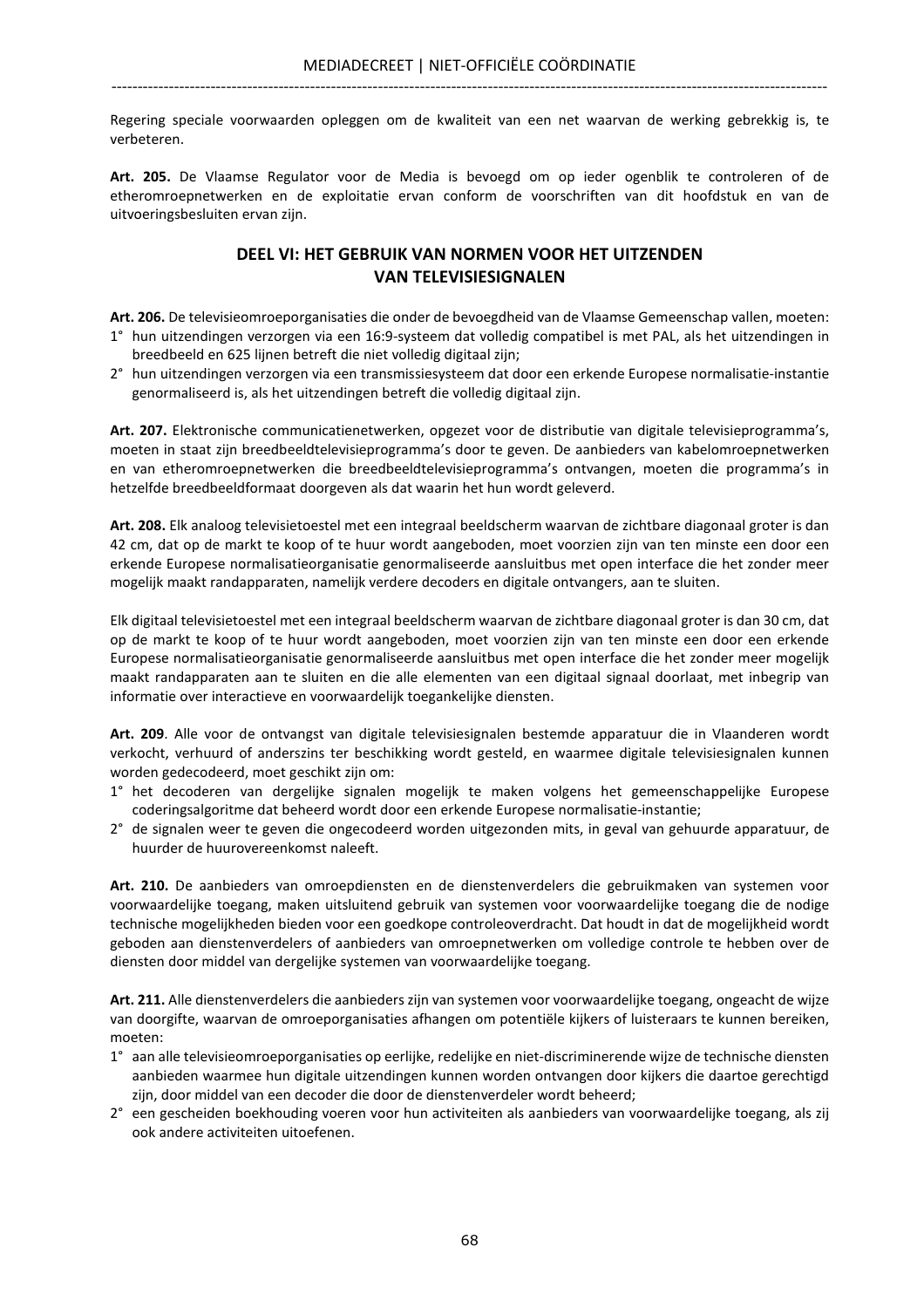Art. 212. De televisieomroeporganisaties die voor hun digitale uitzendingen gebruikmaken van een decoder of van andere systemen voor voorwaardelijke toegang, moeten een tarieflijst publiceren voor de kijkers waarin rekening wordt gehouden met de eventuele levering van bijbehorende apparatuur.

Art. 213. Als de houders van industriële eigendomsrechten inzake voorwaardelijke toegangssystemen en producten licenties verlenen aan fabrikanten van voor het grote publiek bestemde apparatuur, moeten zij dat doen op eerlijke, redelijke en niet-discriminerende wijze.

De houders van rechten mogen het verlenen van licenties, waarbij rekening wordt gehouden met de technische en commerciële factoren, niet afhankelijk maken van voorwaarden waardoor het verboden, ontraden of onaantrekkelijk gemaakt wordt om in het product in kwestie:

- 1° een gemeenschappelijke interface in te bouwen die aansluiting op verschillende toegangssystemen mogelijk maakt;
- 2° tot een ander toegangssysteem behorende middelen in te bouwen, als de licentiehouder zich houdt aan de redelijke en passende voorwaarden inzake de beveiliging van de transacties van de exploitanten en de voorwaardelijke toegangssystemen.

Art. 214. De Vlaamse Regulator voor de Media kan voorwaarden opleggen aan leveranciers van digitale interactieve programma's op digitale interactieve platforms en aan leveranciers van geavanceerde digitale eindapparatuur met betrekking tot het gebruik van een open API overeenkomstig de minimumeisen van de relevante normen of specificaties.

De Vlaamse Regulator voor de Media kan voorwaarden opleggen aan de eigenaars van API's die ertoe strekken dat alle nodige informatie ter beschikking gesteld wordt om leveranciers van digitale interactieve programma's ertoe in staat te stellen alle door de API ondersteunde diensten met volledige functionaliteit te leveren.

Art. 214/1<sup>1</sup>. De Vlaamse Regering kan voorwaarden opleggen aan omroeporganisaties en dienstenverdelers met betrekking tot het aanbieden van interoperabele televisiediensten voor eindgebruikers met een handicap.

# DEEL VII: DE VLAAMSE REGULATOR VOOR DE MEDIA

## TITEL I: OPRICHTING EN SAMENSTELLING

Art. 215. §1. De Vlaamse Regulator voor de Media is een publiekrechtelijk vormgegeven extern verzelfstandigd agentschap met rechtspersoonlijkheid als vermeld in artikel 13 van het kaderdecreet van 18 juli 2003.

De Vlaamse Regering bepaalt tot welk homogeen beleidsdomein de Vlaamse Regulator voor de Media behoort.

De zetel van de Vlaamse Regulator voor de Media is gevestigd in Brussel.

De bepalingen van het kaderdecreet van 18 juli 2003 zijn van toepassing op het agentschap, met uitzondering van artikelen 17, 18, §2, en artikel 22, §2, van het kaderdecreet van 18 juli 2003.

§2. Binnen de Vlaamse Regulator voor de Media bestaan twee kamers:

- 1° een algemene kamer;
- 2° een kamer voor onpartijdigheid en bescherming van minderjarigen.

Art. 216<sup>2</sup>. §1. De algemene kamer is samengesteld uit vijf leden: twee magistraten, onder wie de voorzitter, en drie mediadeskundigen.

Personen kunnen aangesteld worden tot lid van de algemene kamer als ze aan de volgende voorwaarden voldoen:

1° wat de magistraten betreft: ten minste vijf jaar het ambt van magistraat in de rechtbanken en hoven of bij de Raad van State hebben bekleed;

1 Ingevoegd bij decreet van 13 juli 2012

<sup>2</sup> Gewijzigd bij decreet van 13 juli 2012 en van 19 juli 2013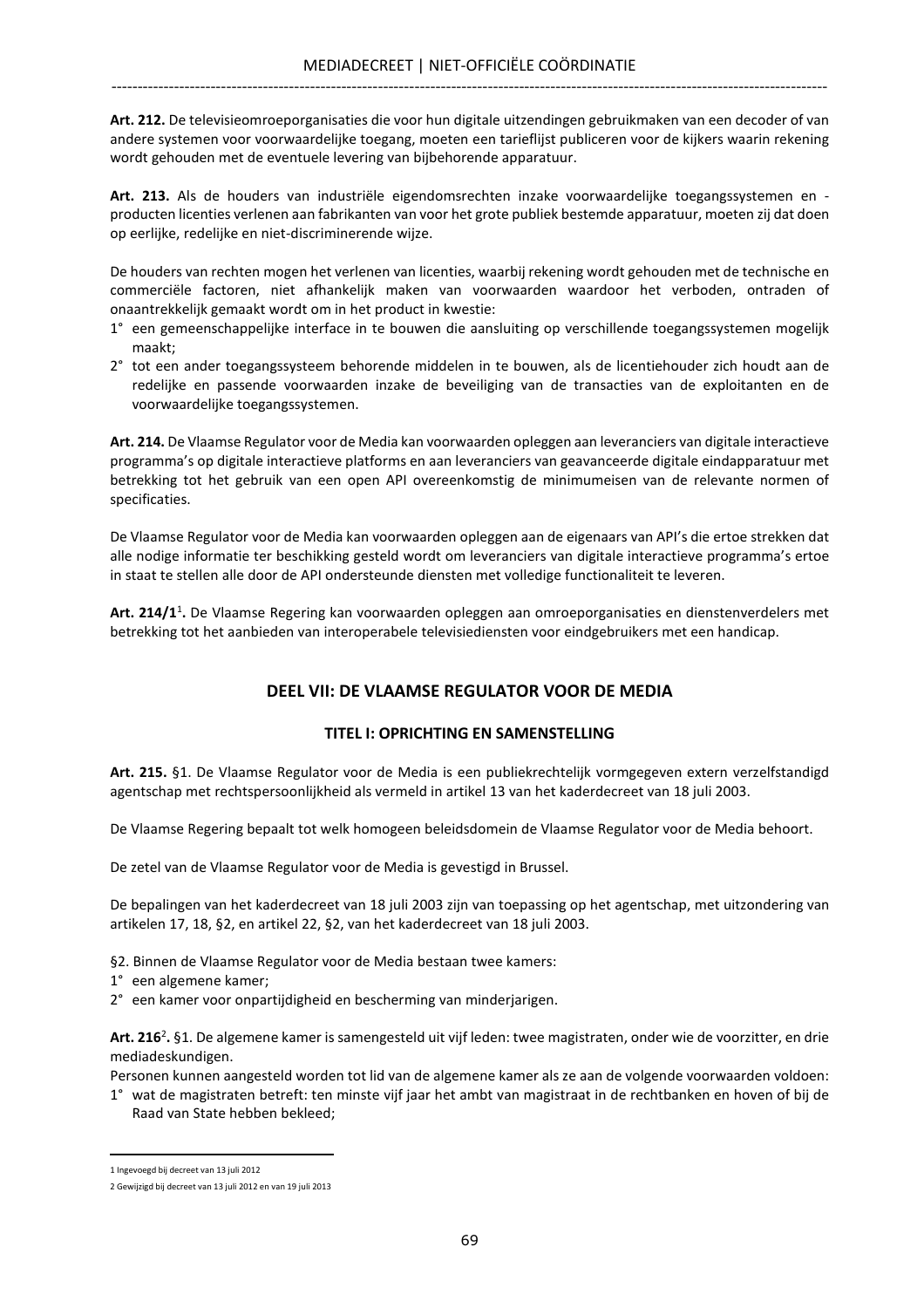2° wat de mediadeskundigen betreft: ten minste vijf jaar een wetenschappelijk ambt of onderwijsambt aan een Vlaamse universiteit of aan een Vlaamse instelling voor hoger onderwijs van het lange type hebben bekleed, of ten minste vijf jaar beroepservaring in de media hebben.

Om als voorzitter van de algemene kamer te worden aangesteld, moeten personen ten minste vijf jaar het ambt van magistraat in de hoven en rechtbanken of bij de Raad van State hebben bekleed.

Met behoud van de toepassing van de onverenigbaarheden, vermeld in artikel 21, §1, van het kaderdecreet van 18 juli 2003, die van toepassing zijn op alle leden van de Vlaamse Regulator voor de Media, mag een lid van de algemene kamer beroepshalve geen binding hebben met een media-, advertentie- of reclamebedrijf of -instelling, of met een verdeler van omroepsignalen, noch economische belangen hebben in die bedrijven of instellingen.

§2. De kamer voor onpartijdigheid en bescherming van minderjarigen is samengesteld uit negen leden, onder wie de voorzitter, waarvan vier leden beroepsjournalist zijn.

Personen kunnen aangesteld worden tot lid van de kamer voor onpartijdigheid en bescherming van minderjarigen als ze aan de volgende voorwaarden voldoen:

- 1° ten minste vijf jaar het ambt van magistraat in de rechtbanken en hoven of bij de Raad van State hebben bekleed;
- 2° ten minste vijf jaar een wetenschappelijk ambt of onderwijsambt aan een Vlaamse universiteit of aan een Vlaamse instelling voor het hoger onderwijs van het lange type hebben bekleed;
- 3° ten minste vijf jaar ervaring hebben als beroepsjournalist.

§3. De kamer voor onpartijdigheid en bescherming van minderjarigen wordt voor de behandeling van klachten over de toepassing van artikel 42,44, 45, 72, 5°, en artikel 180, §6 uitgebreid met de volgende leden:

- 1° twee deskundigen met minstens vijf jaar beroepservaring in de domeinen kinderpsychologie, kinderpsychiatrie of pedagogie;
- 2° twee deskundigen vanuit hun betrokkenheid bij de belangen van gezinnen en kinderen.

Met behoud van de toepassing van de onverenigbaarheden, vermeld in artikel 21, §1, van het kaderdecreet van 18 juli 2003, die van toepassing zijn op alle leden van de Vlaamse Regulator voor de Media, mag een lid van de kamer voor onpartijdigheid en bescherming van minderjarigen, met uitzondering van de beroepsjournalisten, geen binding hebben met een media-, advertentie- of reclamebedrijf of -instelling. De beroepsjournalisten die lid zijn van de kamer voor onpartijdigheid en bescherming van minderjarigen mogen geen functie of bestuursmandaat uitoefenen in een omroep, of een bestuursmandaat uitoefenen in een media-, advertentie- of reclamebedrijf of -instelling.

§4. De leden van de kamers van de Vlaamse Regulator voor de Media worden aangesteld bij besluit van de Vlaamse Regering voor een hernieuwbare termijn van vijf jaar.

De Vlaamse Regering gaat over tot vervanging van een lid van een kamer als dat lid:

- 1° fysiek of mentaal ongeschikt is;
- 2° ontslag neemt of moet nemen ten gevolge van een onverenigbaarheid;
- 3° vraagt om zijn mandaat te beëindigen met toepassing van §5, eerste lid;
- 4° ontslagen is van ambtswege met toepassing van §5, tweede lid;
- 5° afgezet is met toepassing van artikel 217.

De voorzitter en de ondervoorzitter van beide kamers worden aangesteld bij besluit van de Vlaamse Regering.

De Vlaamse Regering bepaalt het bedrag van de vergoedingen dat aan de leden van de kamers van de Vlaamse Regulator voor de Media moet worden toegekend. Ze bepaalt hun vergoedingen voor reis- en verblijfskosten.

§5. Als de voorzitter, ondervoorzitter of een lid van een kamer vraagt om zijn mandaat te beëindigen, is, mits de Vlaamse Regering akkoord gaat, een opzegging van zes maanden vereist. Die termijn kan in onderling akkoord verkort worden.

De voorzitter van een kamer stelt het ontslag van ambtswege van een lid vast, nadat dat lid negen opeenvolgende keren afwezig is geweest.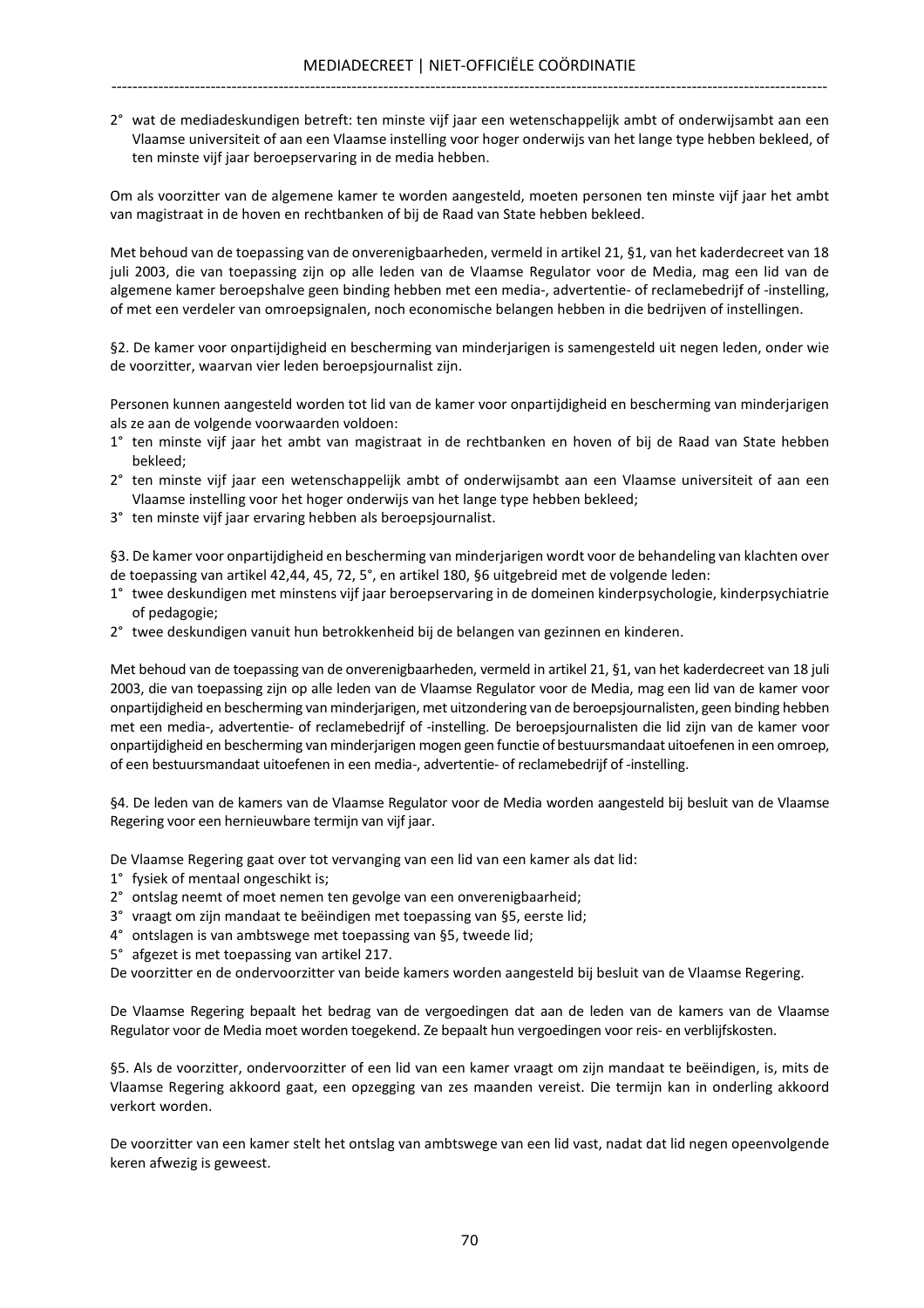Art. 217. §1. De algemene kamer en de kamer voor onpartijdigheid en bescherming van minderjarigen stellen een gezamenlijk reglement van orde op. Dat reglement van orde omvat onder meer de werkingsregels, de procedure voor de algemene vergadering van de Vlaamse Regulator voor de Media, en de beroepscode die de leden van elke kamer moeten naleven.

§2. In geval van overtreding van het reglement van orde door een lid van een kamer treedt het college van voorzitters op als tuchtkamer.

Het college van voorzitters kan op gemotiveerde wijze aan de leden van de kamers een terechtwijzing, een schorsing van maximaal zes maanden of een vermindering van zitpenningen en/of van de forfaitaire vergoeding als tuchtrechtelijke sanctie opleggen.

Het college van voorzitters kan aan de Vlaamse Regering bij gemotiveerd advies de afzetting voorstellen van een lid dat de deontologische regels overtreedt.

§3. Bij overtreding van het reglement van orde door de voorzitter of ondervoorzitter van de algemene kamer of de kamer voor onpartijdigheid en bescherming van minderjarigen wordt de algemene vergadering van de Vlaamse Regulator voor de Media samengeroepen.

De algemene vergadering van de Vlaamse Regulator voor de Media bestaat uit alle leden van de algemene kamer en de kamer voor onpartijdigheid en bescherming van minderjarigen, met uitzondering van de respectieve voorzitters.

In geval van overtreding van het reglement van orde door de voorzitter of ondervoorzitter van de algemene kamer of de kamer voor onpartijdigheid en bescherming van minderjarigen kan de algemene vergadering van de Vlaamse Regulator voor de Media op gemotiveerde wijze een terechtwijzing, een schorsing van maximaal zes maanden of een vermindering van zitpenningen en/of van de forfaitaire vergoeding als tuchtrechtelijke sanctie opleggen.

De algemene vergadering van de Vlaamse Regulator voor de Media kan aan de Vlaamse Regering bij gemotiveerd advies de afzetting voorstellen van de voorzitter of ondervoorzitter van elk van beide kamers die de deontologische regels overtreedt.

§4. De Vlaamse Regering stelt de omstandigheden vast waarin de afzetting, vermeld in paragrafen 2 en 3, voorgesteld kan worden.

Er is in elk geval aanleiding tot afzetting om redenen die voortvloeien uit de toepassing van artikel 404 van het Gerechtelijk Wetboek.

## TITEL II: MISSIE, TAKEN EN BEVOEGDHEDEN

Art. 218<sup>1</sup>. §1. De Vlaamse Regulator voor de Media heeft als missie de handhaving van de mediaregelgeving binnen de Vlaamse Gemeenschap, het beslechten van geschillen over de mediaregelgeving en het uitreiken van de mediaerkenningen en -vergunningen, overeenkomstig de regelgeving.

§2. De algemene kamer heeft de volgende taken:

- 1° met behoud van de toepassing van paragraaf 3 en van artikelen 13 en 30, het toezicht op de naleving van en de beteugeling van de inbreuken op de bepalingen van dit decreet en zijn uitvoeringsbesluiten, met inbegrip van het toezicht op de naleving door de openbare omroeporganisatie en de beteugeling van de inbreuken door de openbare omroeporganisatie;
- 2° het uitreiken, wijzigen, schorsen en intrekken van zendvergunningen;
- 3° het toekennen, schorsen of intrekken van de vergunning voor het aanbieden van een etheromroepnetwerk;
- 4° het geven en intrekken van de toestemming aan dienstenverdelers om omroepprogramma's door te geven;
- 5° het ontvangen van de verschillende soorten kennisgevingen die gericht zijn aan de Vlaamse Regulator voor de Media, vermeld in dit decreet;

<sup>1</sup> Gewijzigd bij decreet van 13 juli 2012, 19 juli 2013, 17 januari 2014 en 21 februari 2014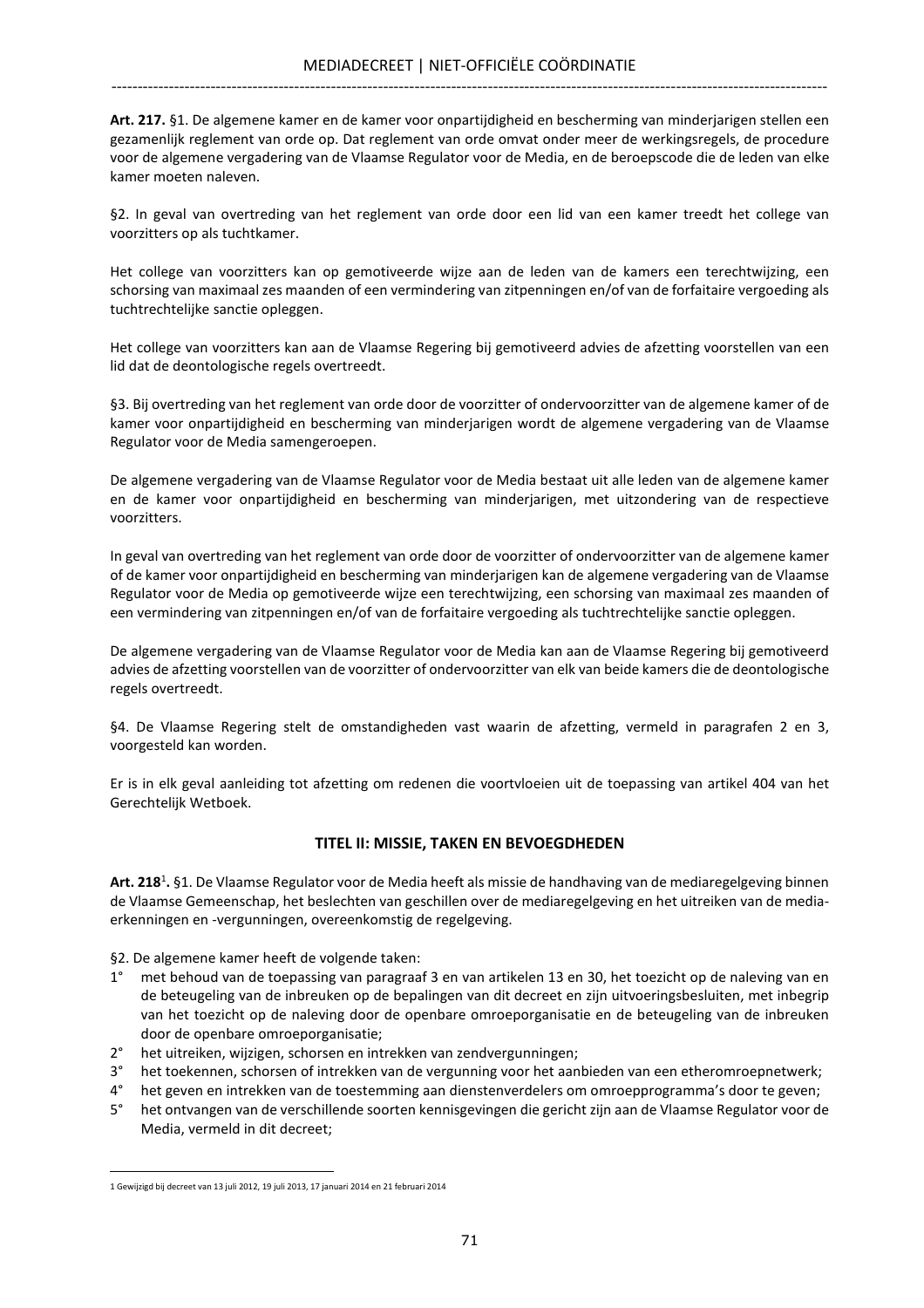- 6° het bepalen van de relevante markten en de geografische omvang ervan voor producten en diensten in de sector van de elektronische communicatienetwerken, en het analyseren van die markten om te bepalen of ze daadwerkelijk concurrerend zijn;
- 7° het identificeren van ondernemingen met aanmerkelijke marktmacht op de krachtens punt 6° geanalyseerde markten, en het opleggen, indien nodig, van een of meer van de verplichtingen, vermeld in artikel 192;
- 8° het in kaart brengen van concentraties in de Vlaamse mediasector;
- 9° het toezicht op de naleving door de openbare omroeporganisatie van de beheersovereenkomst met de Vlaamse Gemeenschap, en het jaarlijks rapporteren daarover aan de Vlaamse Regering;
- 9°/1 het verlenen van advies aan de Vlaamse Regering indien de VRT nieuwe diensten of activiteiten wil uitoefenen die niet gedekt zijn door de beheersovereenkomst, zoals bepaald in artikel 18;
- 10° het uitvoeren van bijzondere opdrachten die de Vlaamse Regering indien nodig kan toevertrouwen aan de algemene kamer, voor zover die betrekking hebben op de taken, vermeld in punten 1° tot 9°/1;
- 11° het nemen van de maatregelen krachtens artikel 192/1, 192/2, 192/3, 200, §1/1, en artikel 202, §2;
- 12° de uitvoering van de opdrachten omschreven in en/of voortvloeiend uit artikel 184/1 en het besluit van de Vlaamse Regering in uitvoering van artikel 184/1, §2.
- 13° het toezicht houden op de correctheid van de bereikcijfers die door de dienstenverdelers ter beschikking worden gesteld, het berekenen van het gemiddeld procentueel dagbereik van de regionale televisieomroeporganisaties, en het berekenen van de afzonderlijke bereikvergoedingen als vermeld in artikel 166/1, §2, lid 6, die de dienstenverdelers verschuldigd zijn aan de regionale omroeporganisaties.

De algemene kamer handelt volledig autonoom bij de uitoefening van haar bevoegdheden, vermeld in paragraaf 2. In geval van betwistingen wordt de algemene kamer in rechte vertegenwoordigd door haar voorzitter.

§3. De kamer voor onpartijdigheid en bescherming van minderjarigen doet uitspraak over geschillen die gerezen zijn naar aanleiding van de toepassing van artikelen 38, 39, 42, 44, 45, 72, artikel 176, 1°, en artikel 180, §6.

De kamer voor onpartijdigheid en bescherming van minderjarigen doet daarbij volledig autonoom uitspraak. In geval van betwistingen wordt de kamer voor onpartijdigheid en bescherming van minderjarigen in rechte vertegenwoordigd door haar voorzitter.

§4. Een afschrift van elke beslissing van de Vlaamse Regulator voor de Media wordt aan de minister bezorgd.

§5. De Vlaamse Regulator voor de Media stelt met toepassing van artikel 15, §1, 5°, a), van het kaderdecreet van 18 juli 2003 jaarlijks voor de Vlaamse Regering en het Vlaams Parlement een activiteitenverslag op dat, voor 31 maart van het daaropvolgende kalenderjaar, wordt voorgelegd.

§6. In het kader van deel IV en deel V werkt de Vlaamse Regulator voor de Media, als dat noodzakelijk is, samen met de bevoegde regulerende instanties voor radio-omroep en voor telecommunicatie van de gemeenschappen, de federale overheid en de andere lidstaten van de Europese Gemeenschap, met de Belgische mededingingsautoriteiten en met de regulerende en toezichthoudende instanties in de overige economische sectoren in België.

Art. 219. Kennisgevingen, aanvragen voor een erkenning of zendvergunning en klachten worden bij de Vlaamse Regulator voor de Media ingediend met een aangetekend schrijven, of via elektronische post of een ander telecommunicatiemiddel dat resulteert in een schriftelijk stuk aan de zijde van de geadresseerde, en waarop een elektronische handtekening is aangebracht die voldoet aan de vereisten van artikel 1322 van het Burgerlijk Wetboek.

Bij kennisgevingen, klachten en aanvragen die worden ingediend door middel van elektronische post of een ander communicatiemiddel stuurt de Vlaamse Regulator voor de Media de aanvrager onmiddellijk een ontvangstbevestiging.

Art. 220<sup>1</sup>. §1. De algemene kamer doet uitspraak, hetzij ambtshalve, hetzij op verzoek van de Vlaamse Regering, hetzij naar aanleiding van een schriftelijke, met redenen omklede en ondertekende klacht die haar kan worden

<sup>1</sup> Gewijzigd bij decreet van 13 juli 2012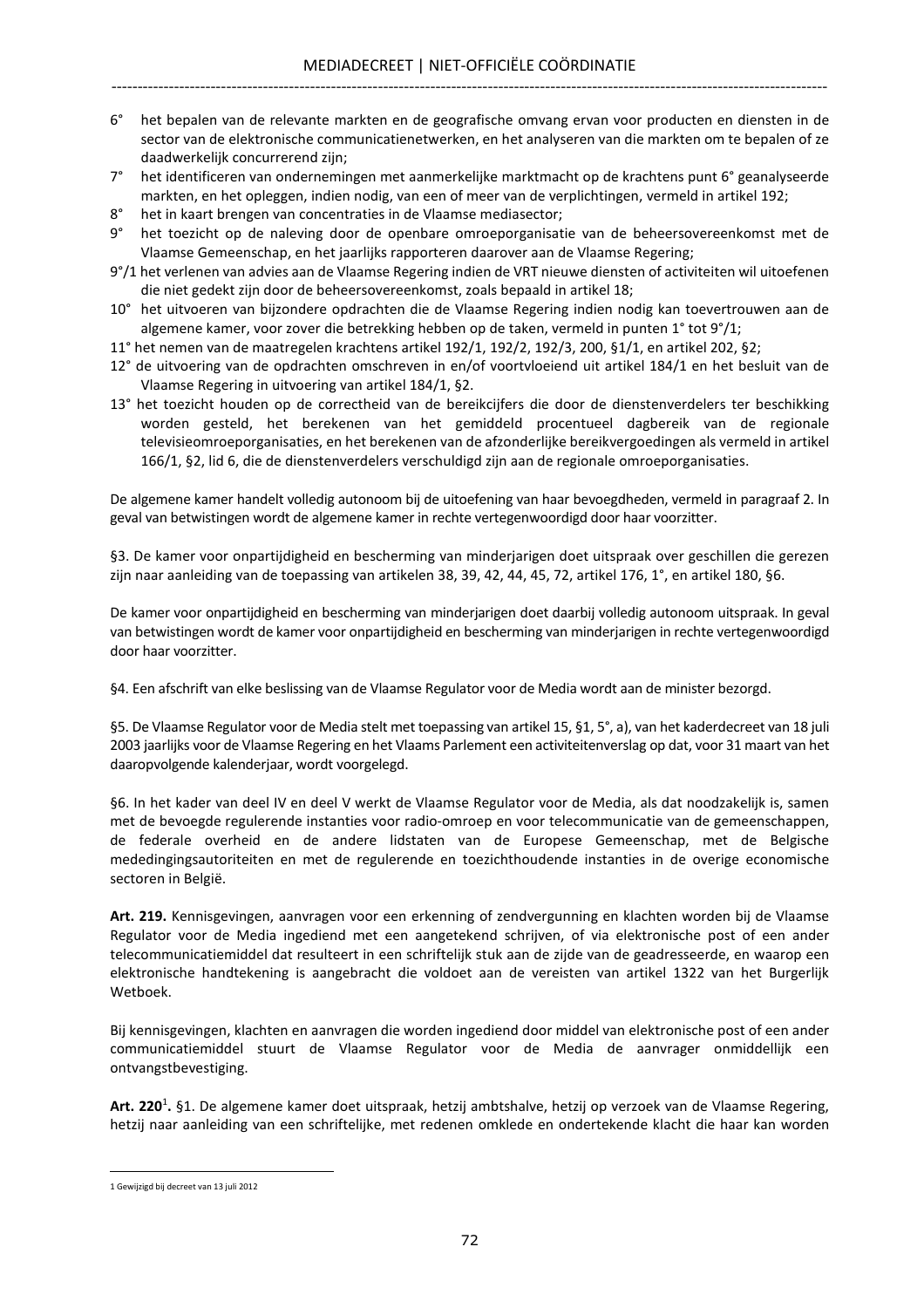voorgelegd door elke belanghebbende en, in geval van een klacht met betrekking tot de bepalingen over commerciële communicatie en boodschappen van algemeen nut, door elke natuurlijke persoon of rechtspersoon. Over de inhoud van reclame kan de algemene kamer enkel uitspraak doen naar aanleiding van een schriftelijke, met redenen omklede en ondertekende klacht. Om ontvankelijk te zijn moet de klacht ingediend zijn uiterlijk de vijftiende dag na de gebeurtenis die aanleiding heeft gegeven tot de klacht.

§2. De kamer voor onpartijdigheid en bescherming van minderjarigen doet uitspraak, hetzij ambtshalve wat betreft het toezicht op artikel 42, 44, 45, 72, 5°, en artikel 176, 1°, hetzij op verzoek van de Vlaamse Regering, hetzij naar aanleiding van een klacht die op straffe van onontvankelijkheid ingediend is uiterlijk de vijftiende dag na de datum van de uitzending van het programma door eenieder die blijk geeft van een benadeling of een belang.

§3. In geval van betwisting over welke kamer bevoegd is om kennis te nemen van een klacht, wijst het college van voorzitters van de Vlaamse Regulator voor de Media de kamer aan die bevoegd is om kennis te nemen van de klacht. Het college van voorzitters bestaat uit de voorzitters van de algemene kamer en van de kamer voor onpartijdigheid en bescherming van minderjarigen. Als de voorzitter van de algemene kamer of de voorzitter van de kamer voor onpartijdigheid en bescherming van minderjarigen verhinderd is, wordt die in het college van voorzitters vervangen door de ondervoorzitter van de respectieve kamer.

§4. De Vlaamse Regering bepaalt de procedures en de termijnen voor het indienen, onderzoeken en afhandelen van de aanvragen en klachten en voor het nemen van sancties. Daarbij moeten het recht om gehoord te worden op tegenspraak, de plicht tot motivering en de beginselen van openbaarheid van bestuur gegarandeerd worden.

Art. 221. §1. Als de Vlaamse Regulator voor de Media van oordeel is dat een lineaire televisieomroeporganisatie die onder de bevoegdheid valt van een lidstaat van de Europese Unie een lineaire televisiedienst aanbiedt die volledig of hoofdzakelijk gericht is op de Vlaamse Gemeenschap, kan hij contact opnemen met de bevoegde lidstaat van de Europese Unie, om een wederzijds aanvaardbare oplossing voor ondervonden problemen mogelijk te maken.

De Vlaamse Regulator voor de Media mag het Contactcomité, vermeld in artikel 23 van de Richtlijn Audiovisuele Mediadiensten, vragen om de zaak te onderzoeken.

§2. De Vlaamse Regulator voor de Media kan passende maatregelen nemen tegen de lineaire televisieomroeporganisatie, vermeld in paragraaf 1, als aan de volgende voorwaarden is voldaan:

- 1° hij is van oordeel dat het resultaat van de toepassing van paragraaf 1 niet bevredigend is;
- 2° de lineaire televisieomroeporganisatie, vermeld in paragraaf 1, heeft zich in een lidstaat van de Europese Unie gevestigd om de strengere voorschriften te omzeilen op de gebieden die door de richtlijn Audiovisuele Mediadiensten worden gecoördineerd en die op hem van toepassing zouden zijn als hij in de Vlaamse Gemeenschap zou zijn gevestigd.

De Vlaamse Regulator voor de Media kan daartoe sancties opleggen als vermeld in titel IV van dit deel en de dienstenverdelers of netwerkoperatoren verplichten de doorgifte van de lineaire televisiedienst te schorsen.

§3. De Vlaamse Regulator voor de Media neemt de passende maatregelen, vermeld in paragraaf 2, als hij de Europese Commissie en de lidstaat van de Europese Unie waar de lineaire televisieomroeporganisatie gevestigd is, in kennis heeft gesteld van zijn voornemen om dergelijke maatregelen te nemen, met opgave van de redenen waarop hij zijn beoordeling heeft gebaseerd, van het feit dat de Europese Commissie besloten heeft dat de maatregelen verenigbaar zijn met het gemeenschapsrecht en in het bijzonder dat de beoordeling van de Vlaamse Regulator voor de Media gegrond is.

Art. 222. De Vlaamse Regulator voor de Media verzoekt de lineaire televisieomroeporganisatie waarvan de televisie-uitzendingen volledig of hoofdzakelijk op het grondgebied van een lidstaat van de Europese Unie zijn gericht, de regels van algemeen publiek belang na te leven als hij daartoe een met reden omkleed verzoek krijgt van die lidstaat van de Europese Unie over ondervonden problemen met die televisie-uitzendingen.

Binnen twee maanden na de ontvangst van het met redenen omklede verzoek licht de Vlaamse Regulator voor de Media de lidstaat van de Europese Unie in over het gevolg dat aan zijn verzoek is gegeven.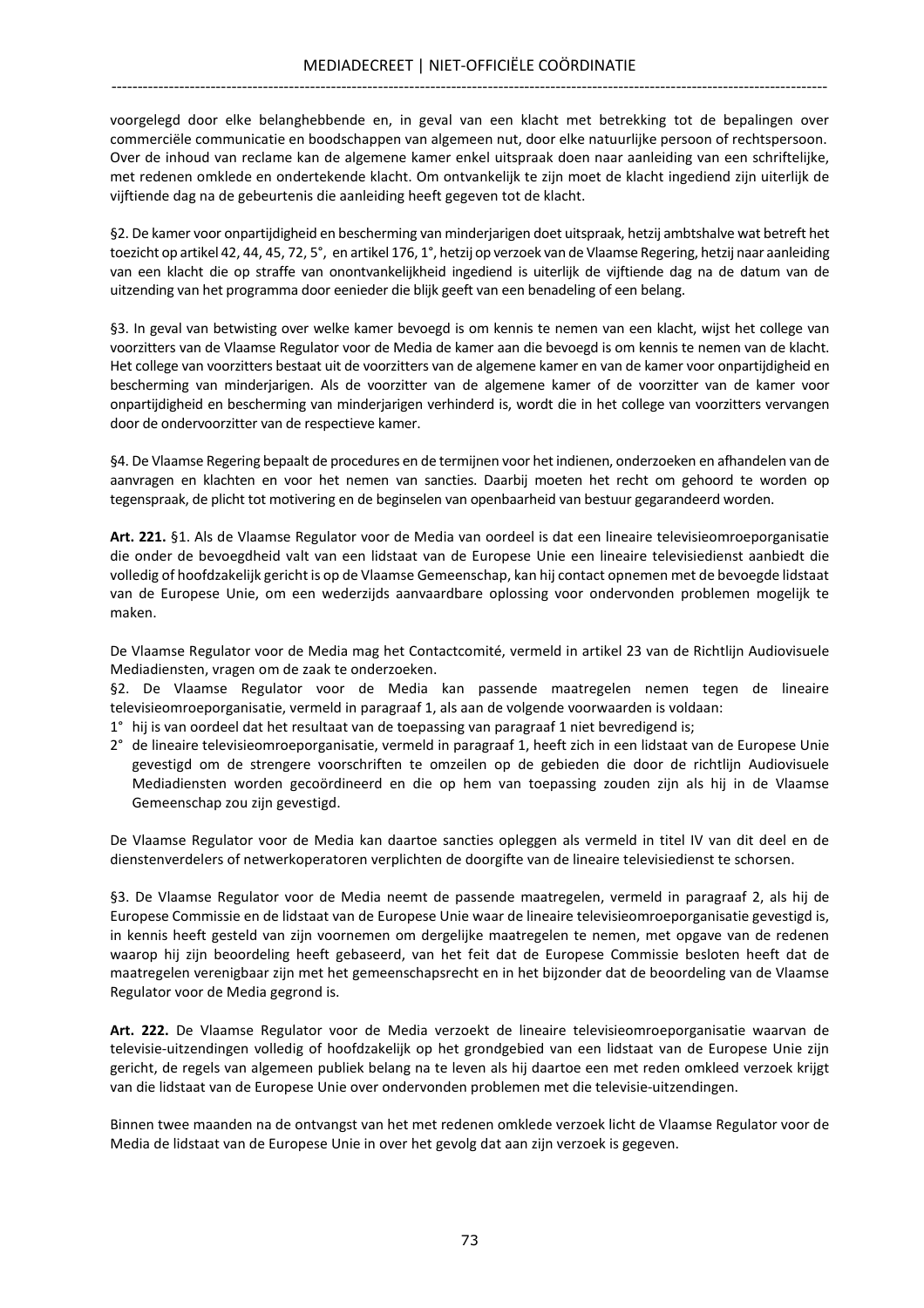De Vlaamse Regulator voor de Media mag het Contactcomité, vermeld in artikel 23 van de Richtlijn Audiovisuele Mediadiensten, vragen om de zaak te onderzoeken.

Art. 223. De Vlaamse Regulator voor de Media kan niet optreden tegen inbreuken op dit decreet op basis van feiten die langer dan zes maanden geleden hebben plaatsgevonden. Die verjaringstermijn wordt gestuit in geval van een klacht of een ambtshalve onderzoek en wordt geschorst tijdens de vakantieperiodes. De Vlaamse Regering bepaalt de termijnen van schorsing tijdens de vakantieperiodes.

## TITEL III: BESTUUR EN WERKING

Art. 224. De bestuursorganen van de Vlaamse Regulator voor de Media zijn:

1° de raad van bestuur;

2° de gedelegeerd bestuurder.

Art. 225. De raad van bestuur en zijn voorzitter worden aangesteld door de Vlaamse Regering. Het mandaat van bestuurder is onverenigbaar met het mandaat van lid van een van beide kamers van de Vlaamse Regulator voor de Media.

Art. 226. Met behoud van de toepassing van artikel 22, §2, van het kaderdecreet van 18 juli 2003, is de raad van bestuur bevoegd om alle handelingen te verrichten die nodig of dienstig zijn voor de verwezenlijking van het doel van het agentschap. De raad van bestuur heeft evenwel geen enkele bevoegdheid met betrekking tot de beslissingen die genomen worden ter uitvoering van artikel 217, §2 en §3, en artikel 218, §2 en §3.

De raad van bestuur heeft inzonderheid de volgende opdrachten en bevoegdheden:

- 1° de beheersovereenkomst met de minister sluiten;
- 2° de rapportering over de uitvoering van de beheersovereenkomst goedkeuren;
- 3° de begroting opmaken;
- 4° de begrotingskredieten herverdelen;
- 5° de algemene rekening opmaken;
- 6° over de uitvoering van de begroting rapporteren;
- 7° het jaarlijkse activiteitenverslag opmaken, vermeld in artikel 15, §1, 5°, a), van het kaderdecreet van 18 juli 2003.

Art. 227. De gedelegeerd bestuurder is belast met het dagelijks bestuur en vertegenwoordigt de Vlaamse Regulator voor de Media in rechte, wat de bevoegdheden van de raad van bestuur betreft.

De gedelegeerd bestuurder woont de vergaderingen van de kamers binnen de Vlaamse Regulator voor de Media als waarnemer bij.

## TITEL IV: SANCTIES

Art. 228. Als de algemene kamer, binnen de grenzen van haar bevoegdheden, vermeld in artikel 220, §1, een overtreding van de bepalingen van dit decreet vaststelt, kan ze aan de omroeporganisatie, dienstenverdeler in kwestie of het netwerk in kwestie de volgende sancties opleggen:

1° de waarschuwing met het bevel de overtreding stop te zetten;

- 2° het bevel de uitspraak uit te zenden op het tijdstip en op de wijze die bevolen zijn door de algemene kamer, op kosten van de overtreder. Als de uitspraak niet wordt uitgezonden op het tijdstip en de wijze zoals die bevolen zijn, kan een administratieve geldboete als vermeld in punt 4°, worden opgelegd;
- 3° de verplichte publicatie van de beslissing in dag- en/of weekbladen, op kosten van de overtreder. Als de uitspraak niet wordt gepubliceerd op de wijze zoals die bevolen is, kan een administratieve geldboete als vermeld in punt 4°, worden opgelegd;
- 4° een administratieve geldboete tot 125.000 euro;
- 5° de schorsing of intrekking van de zendvergunning;
- 6° de schorsing of intrekking van de erkenning van de omroeporganisatie;
- 7° de doorgifteschorsing overeenkomstig artikel 176.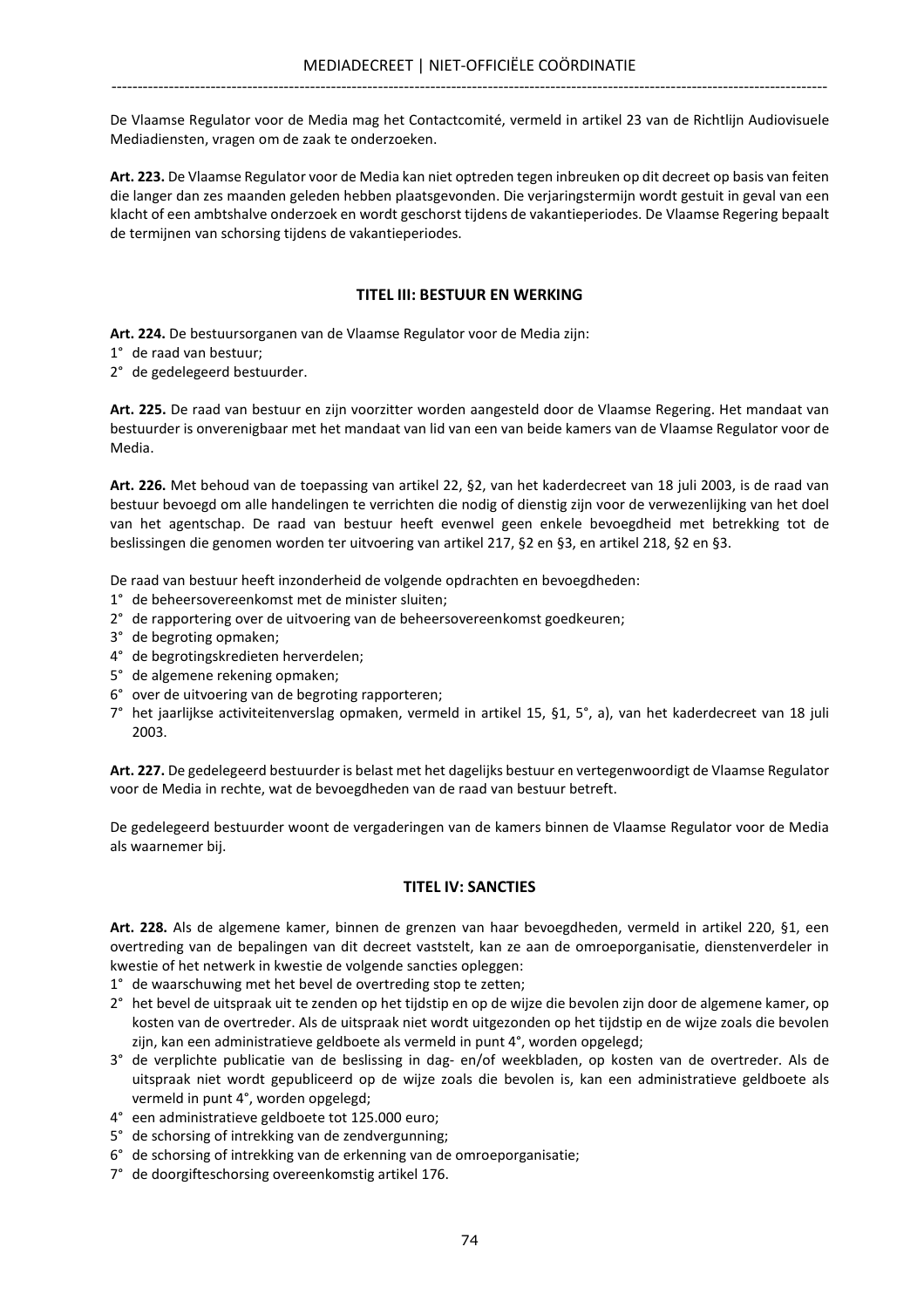In geval van het ongebruikt laten van de toegewezen zendmogelijkheden of het verkeerd gebruiken ervan, kan de algemene kamer de erkenning van een landelijke, regionale of lokale radio-omroeporganisatie of de vergunning voor een etheromroepnetwerk schorsen of intrekken.

Art. 229<sup>1</sup>. Als de kamer voor onpartijdigheid en bescherming van minderjarigen, binnen de grenzen van haar bevoegdheden, vermeld in artikel 220, §2, van dit decreet, een overtreding op de bepalingen van dit decreet vaststelt, kan ze aan een omroep van of erkend door de Vlaamse Gemeenschap of aangemeld bij de Vlaamse Regulator voor de Media:

- 1° een waarschuwing geven met eventueel het bevel om de overtreding stop te zetten;
- 2° het bevel geven de uitspraak uit te zenden op het tijdstip en de wijze die door haar bepaald zijn. Bij een inbreuk op artikel 42, 44 en 72,5° kan een administratieve geldboete als vermeld in punt 4°, worden opgelegd als de uitspraak niet wordt uitgezonden op het tijdstip en de wijze zoals die bevolen zijn;
- 3° bij een inbreuk op artikel 42, 44, 45 en 72, 5° de verplichte publicatie van de uitspraak in dag- en/of weekbladen opleggen op kosten van de overtreder. Als de uitspraak niet wordt gepubliceerd op de wijze zoals die bevolen is, kan een administratieve geldboete als vermeld in punt 4°, worden opgelegd;
- 4° bij een inbreuk op artikel 42, 44, 45 en 72, 5° een administratieve geldboete tot 125.000 euro opleggen;
- 5° de doorgifte schorsen overeenkomstig artikelen 44 en 176.

Als de kamer voor onpartijdigheid en bescherming van minderjarigen een duidelijke, belangrijke en ernstige inbreuk vaststelt op de bepalingen van artikelen 38, 39, 42 en 72,5° kan de kamer voor onpartijdigheid en bescherming van minderjarigen ten aanzien van alle omroeporganisaties aan de Vlaamse Regering de schorsing voorstellen van de doorgifte van een programma overeenkomstig de bepalingen van artikel 44.

Art. 230. Als de administratieve geldboete niet wordt betaald, vaardigt de entiteit die door de Vlaamse Regering belast is met de invordering op verzoek van de algemene kamer of van de kamer voor onpartijdigheid en bescherming van minderjarigen, een dwangbevel uit. Het dwangbevel wordt betekend met een gerechtsdeurwaardersexploot met bevel tot betaling.

Binnen een termijn van dertig kalenderdagen na de betekening van het dwangbevel kan de betrokkene een met redenen omkleed verzet indienen bij gerechtsdeurwaardersexploot, betekend aan de entiteit die door de Vlaamse Regering belast is met de invordering. Dat verzet schorst de tenuitvoerlegging van het dwangbevel.

De tenuitvoerlegging van het dwangbevel wordt gedaan met inachtneming van de bepalingen van het vijfde deel van het Gerechtelijk Wetboek inzake bewarend beslag en middelen tot tenuitvoerlegging.

### TITEL V: BEHEERSOVEREENKOMST

Art. 231. Tussen de Vlaamse Regering en de Vlaamse Regulator voor de Media wordt een beheersovereenkomst gesloten volgens de bepalingen van artikelen 14, 15 en 16 van het kaderdecreet.

De beheersovereenkomst regelt de wijze van samenwerking met andere entiteiten binnen de Vlaamse administratie en andere overheden.

### TITEL VI: FINANCIËLE BEPALINGEN EN PERSONEEL

#### HOOFDSTUK I: FINANCIËLE BEPALINGEN

Art. 232<sup>2</sup>. De Vlaamse Regulator voor de Media kan beschikken over de volgende ontvangsten:

- 1° dotaties;
- 2° de inschrijvingsgelden van kandidaten voor een erkenning en de vergoedingen voor het behoud van de erkenning, vermeld in artikel 136;
- 3° fiscale heffingen als die bij decreet aan de Vlaamse Regulator voor de Media zijn toegewezen;
- 4° retributies als die bij decreet aan de Vlaamse Regulator voor de Media zijn toegewezen;  $\overline{a}$

<sup>1</sup> Gewijzigd bij decreet van 13 juli 2012

<sup>2</sup> Gewijzigd bij decreet van 18 december 2009 en van 13 juli 2012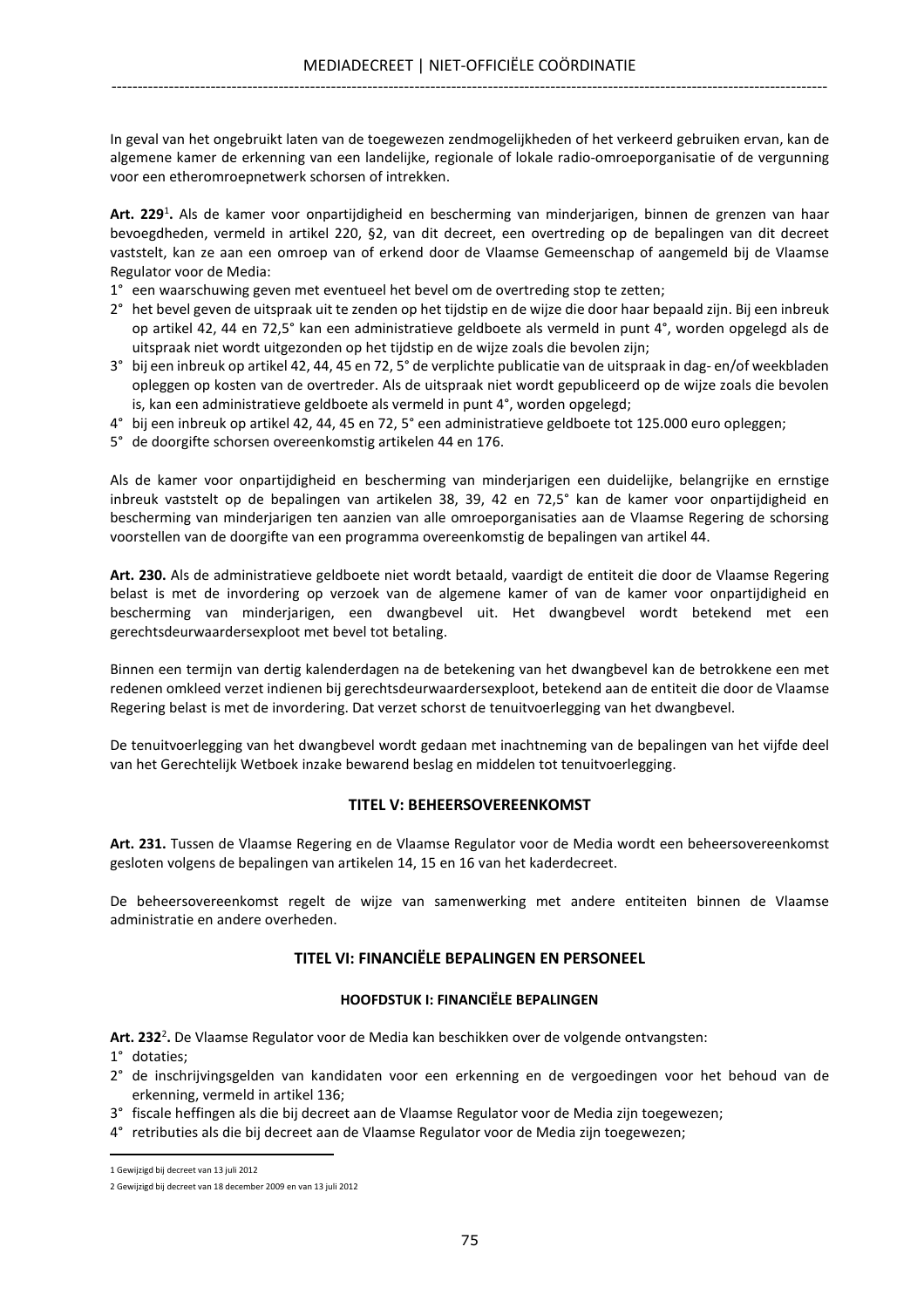5° ontvangsten die voortvloeien uit daden van beheer of beschikking met betrekking tot eigen domeingoederen; 6° terugvorderingen van ten onrechte gedane uitgaven.

Tenzij het decretaal anders is bepaald, worden de ontvangsten, vermeld in het eerste lid, beschouwd als ontvangsten, die bestemd zijn voor de gezamenlijke uitgaven.

De inkomsten van de administratieve geldboeten, vermeld in artikelen 228 en 229, worden geïnd door de Vlaamse Regulator voor de Media.

De Vlaamse Regulator voor de Media zal de ontvangen geldboeten doorstorten aan de algemene middelenbegroting van de Vlaamse Overheid of, indien de beslissing waarbij de geldboete werd opgelegd door de Raad van State wordt vernietigd, terugstorten aan de omroeporganisatie, de dienstenverlener of het netwerk..

#### HOOFDSTUK II: PERSONEEL

Art. 233. De gedelegeerd bestuurder heeft de leiding over het personeel en woont de vergadering van de kamers als waarnemer bij overeenkomstig artikel 227.

### TITEL VII: INFORMATIE EN MEDEWERKING

Art. 234<sup>1</sup>. De Vlaamse Regulator voor de Media is bevoegd inlichtingen en documenten te vragen van omroeporganisaties van of erkend door de Vlaamse Gemeenschap of aangemeld bij de Vlaamse Regulator voor de Media, dienstenverdelers, aanbieders van kabelomroepnetwerken en van aanbieders van etheromroepnetwerken, als dat voor de invulling van zijn taak nodig is.

Iedere omroeporganisatie van of erkend door de Vlaamse Gemeenschap of aangemeld bij de Vlaamse Regulator voor de Media, iedere dienstenverdeler, en iedere aanbieder van kabelomroepnetwerken en etheromroepnetwerken is verplicht om medewerking te verlenen aan de Vlaamse Regulator voor de Media en de door de Vlaamse Regering aangewezen personeelsleden van de Vlaamse overheid bij de uitoefening van hun bevoegdheden.

Iedere omroeporganisatie van of erkend door de Vlaamse Gemeenschap of aangemeld bij de Vlaamse Regulator voor de Media is verplicht om een kopie van al haar omroepsignalen, zoals ze werden uitgezonden, te bewaren gedurende een maand, te beginnen vanaf de datum van uitzending.

Als de Vlaamse Regulator voor de Media aan een omroeporganisatie van of erkend door de Vlaamse Gemeenschap of aangemeld bij de Vlaamse Regulator voor de Media een kopie van de omroepsignalen als vermeld in het derde lid, vraagt, bezorgt de omroeporganisatie de kopie aan de Vlaamse Regulator voor de Media binnen vijftien dagen nadat ze het verzoek heeft ontvangen. De Vlaamse Regulator voor de Media bepaalt de voorwaarden waaraan de kopie moet voldoen.

Art. 235. §1. De leden en het personeel van de Vlaamse Regulator voor de Media mogen geen vertrouwelijke informatie waarvan ze kennis hebben in het kader van de uitvoering van hun functie, meedelen aan derden, behalve in de wettelijk vastgelegde uitzonderingen.

De verplichting, vermeld in het eerste lid, blijft van toepassing na het verstrijken van het mandaat van elk lid of het beëindigen van de tewerkstelling van elk personeelslid van de Vlaamse Regulator voor de Media.

§2. De Vlaamse Regulator voor de Media draagt er zorg voor dat de vertrouwelijkheid van de gegevens die door bedrijven worden verstrekt en die door het bedrijf als vertrouwelijke ondernemings- en fabricagegegevens worden beschouwd, verzekerd blijft.

## Deel VIII: STRAFBEPALINGEN

 $\overline{a}$ 

<sup>1</sup> Gewijzigd bij decreet van 13 juli 2012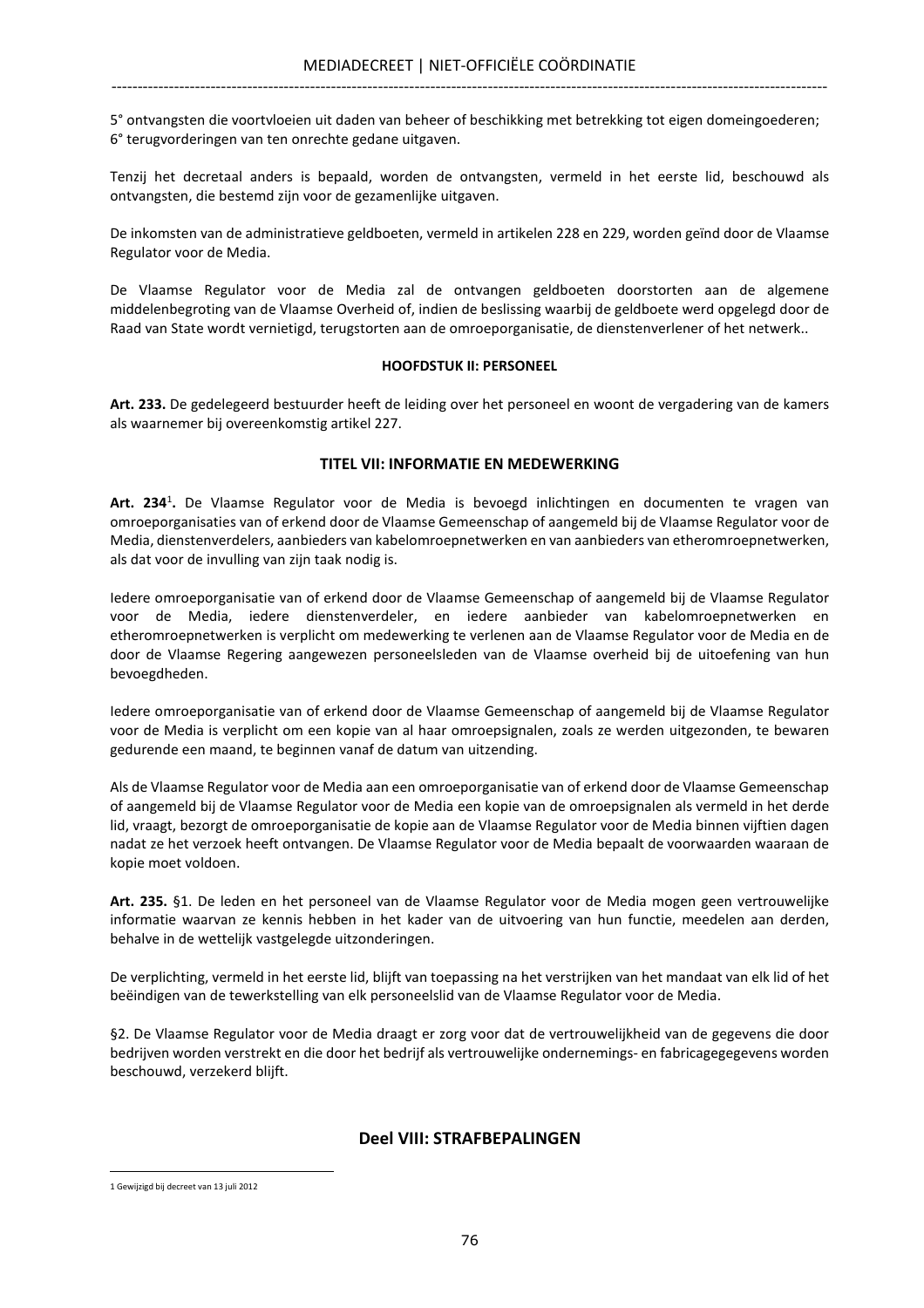Art. 236. Met een gevangenisstraf van acht dagen tot vijf jaar en met een geldboete van 25 tot 2500 euro of met een van die straffen alleen, wordt degene gestraft die:

- 1° uitrusting of programmatuur, waaronder chipkaarten, fabriceert, te koop of te huur aanbiedt, verkoopt, verhuurt, invoert, verdeelt, promoot, installeert, in stand houdt of vervangt die bestemd is om zonder toestemming van de dienstenverdeler of netwerkoperator:
	- a) programma's te ontvangen die via een elektronisch communicatienetwerk doorgegeven worden;
	- b) in een begrijpelijke vorm toegang te verschaffen tot radio- of televisieprogramma's of -diensten die alleen tegen extra betaling en op basis van voorwaardelijke toegang worden aangeboden aan het publiek;
- 2° met het oog op het gebruik ervan of voor commerciële doeleinden die uitrusting of programmatuur, waaronder chipkaarten, koopt, huurt of in zijn bezit heeft;
- 3° gecodeerde radio- of televisieprogramma's of -diensten geheel of gedeeltelijk decodeert of gebruikt, op welke wijze ook, zonder de toestemming van de eigenaar van de coderingstechnologie of van een derde die door de voormelde eigenaar werd aangeduid om die toestemming te verlenen;
- 4° gebruikmaakt van commerciële communicatie om die illegale uitrusting of programmatuur aan te prijzen.

Art. 237. Alle bepalingen van het eerste boek van het Strafwetboek, hoofdstuk VII en artikel 85 niet uitgezonderd, zijn van toepassing op de misdrijven, vermeld in artikel 236.

# DEEL IX: OVERGANGS- EN SLOTBEPALINGEN

Art. 238. Het besluit van de Vlaamse Regering van 20 september 1995 houdende vaststelling van de code voor reclame en sponsoring op radio en televisie, gewijzigd bij het besluit van de Vlaamse Regering van 7 september 2007, wordt opgeheven.

Art. 239<sup>1</sup>. De decreten betreffende de radio-omroep en de televisie, gecoördineerd op 4 maart 2005, het laatst gewijzigd bij het decreet van 18 juli 2008, worden opgeheven.

De bepalingen van titel IV, hoofdstuk II, afdelingen I tot IV, van de decreten betreffende de radio-omroep en de televisie, gecoördineerd op 4 maart 2005, blijven van toepassing tot 31 augustus 2009.

Art. 240. Hoofdstuk II van de wet van 23 juni 1961 betreffende het recht tot antwoord ingevoegd bij de wet van 4 maart 1977, wordt opgeheven.

Art. 241. De beperking van de samenwerking, vermeld in artikel 144, geldt voor radio-omroeporganisaties waaraan een nieuwe erkenning uitgereikt wordt na de datum van de inwerkingtreding van dit decreet. Voor de radioomroeporganisaties aan wie reeds voor de datum van inwerkingtreding van dit decreet een erkenning werd uitgereikt, geldt dat met behoud van de toepassing van artikel 144 de samenwerking met andere lokale radioomroeporganisaties en met de regionale omroeporganisaties van het verzorgingsgebied op alle terreinen wel toegestaan is.

Samenwerkingsverbanden tussen lokale radio-omroepen zoals bedoeld in artikel 144 die actief zijn op de datum van inwerkingtreding van dit decreet, dienen de aanmelding bij de Vlaamse Regulator voor de Media bedoeld in dit artikel uit te voeren binnen de veertien kalenderdagen na de inwerkingtreding van dit decreet.

Art. 242<sup>2</sup>. De beperking tot de resterende duur van de lopende erkenningsperiode, vermeld in artikel 134, geldt enkel voor erkenningen die worden uitgereikt na de datum van inwerkingtreding van dit decreet. Radioomroeporganisaties die een erkenning en vergunning gekregen hebben voor de datum van inwerkingtreding van dit decreet, behouden hun erkenning en vergunning voor de duur die bepaald was op het moment van de uitreiking van de erkenning of vergunning.

 $\overline{a}$ 

<sup>1</sup> Gewijzigd bij decreet van 24 juli 2009

<sup>2</sup> Gewijzigd bij decreet van 4 december 2015